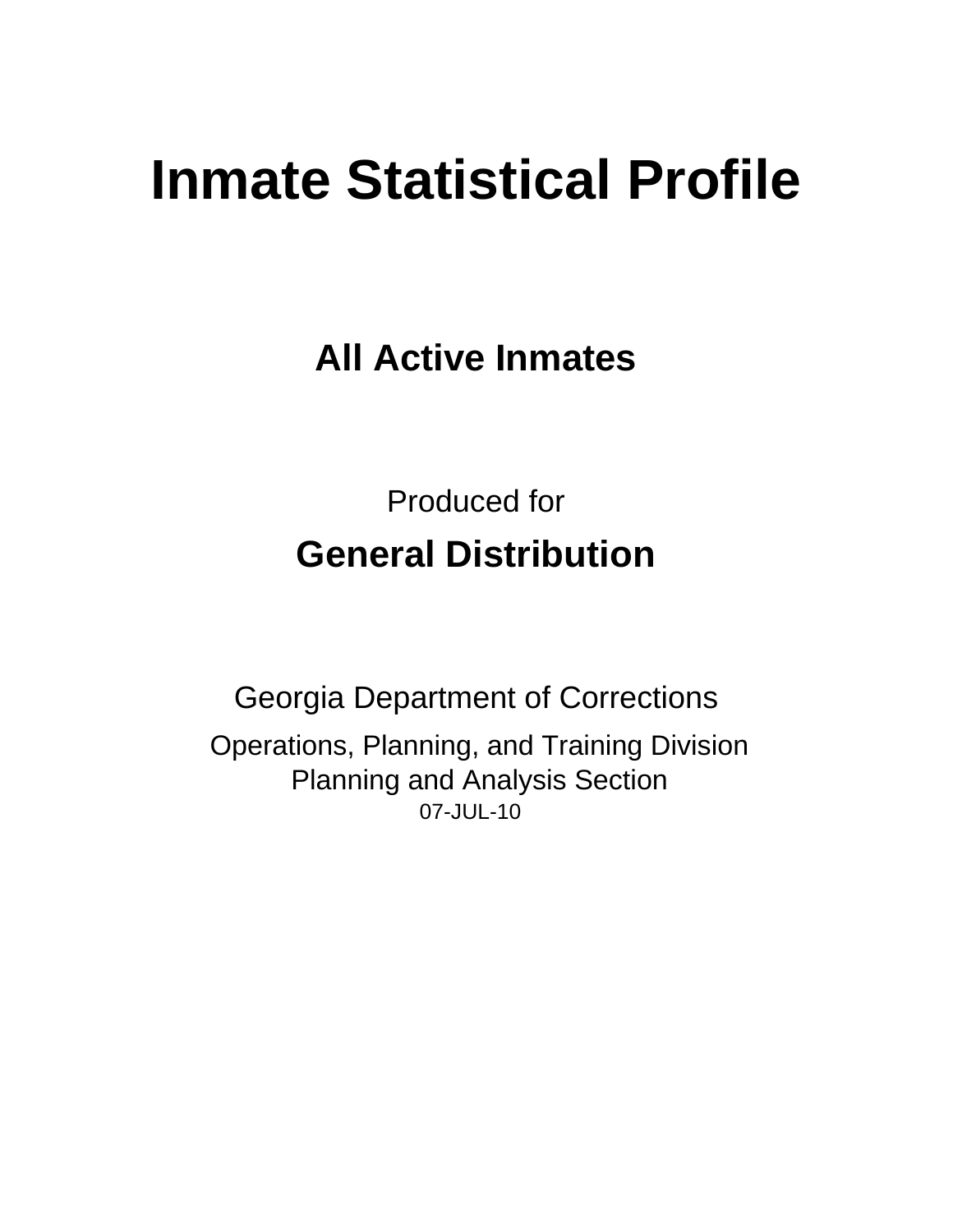# Inmate Statistical Profile 07-JUL-10

Contents

**All Active Inmates** 

Produced for General Distribution

# **Table of Contents**

|    | <b>Demographic information</b>                                       |
|----|----------------------------------------------------------------------|
|    | 5 Current age, broken out in ten year age groups                     |
|    | 6 Race group                                                         |
|    | 7 Hispanic Origin                                                    |
|    | 8 Marital status, self-reported at entry to prison                   |
|    | 9 Number of children, self-reported at entry to prison               |
|    | 10 Religious affiliation, self-reported at entry to prison           |
|    | 11 Home county - self-reported at entry to prison                    |
|    | 16 Socioeconomic class, self-reported at entry to prison             |
|    | 17 Environment to age 16, self-reported at entry to prison           |
|    | 18 Guardian status to age 16, self-reported at entry to prison       |
|    | 19 Employment status before prison, self-reported at entry to prison |
|    | 20 Age at admission                                                  |
|    | 22 Height, measured at entry to prison                               |
|    | 23 Weight, measured at entry to prison                               |
|    | 25 Military service                                                  |
|    | <b>Correctional information</b>                                      |
|    | 26 Type of admission to prison                                       |
|    | 27 Current / last security status                                    |
|    | 28 Current / last institution type                                   |
|    | 29 Institution type - transitional centers                           |
|    | 30 Institution type - mental hospitals                               |
|    | 31 Institution type - county prisons                                 |
|    | 32 Institution type - state prisons                                  |
|    | 33 Institution type - state prisons                                  |
|    | 35 Institution type - private prisons                                |
|    | 36 Institution type - prison annexes                                 |
| 37 | Institution type - pre-release centers                               |
|    | 38 Institution type - inmate boot camp                               |
|    | 39 Number of disciplinary reports                                    |
|    | 40 Number of transfers                                               |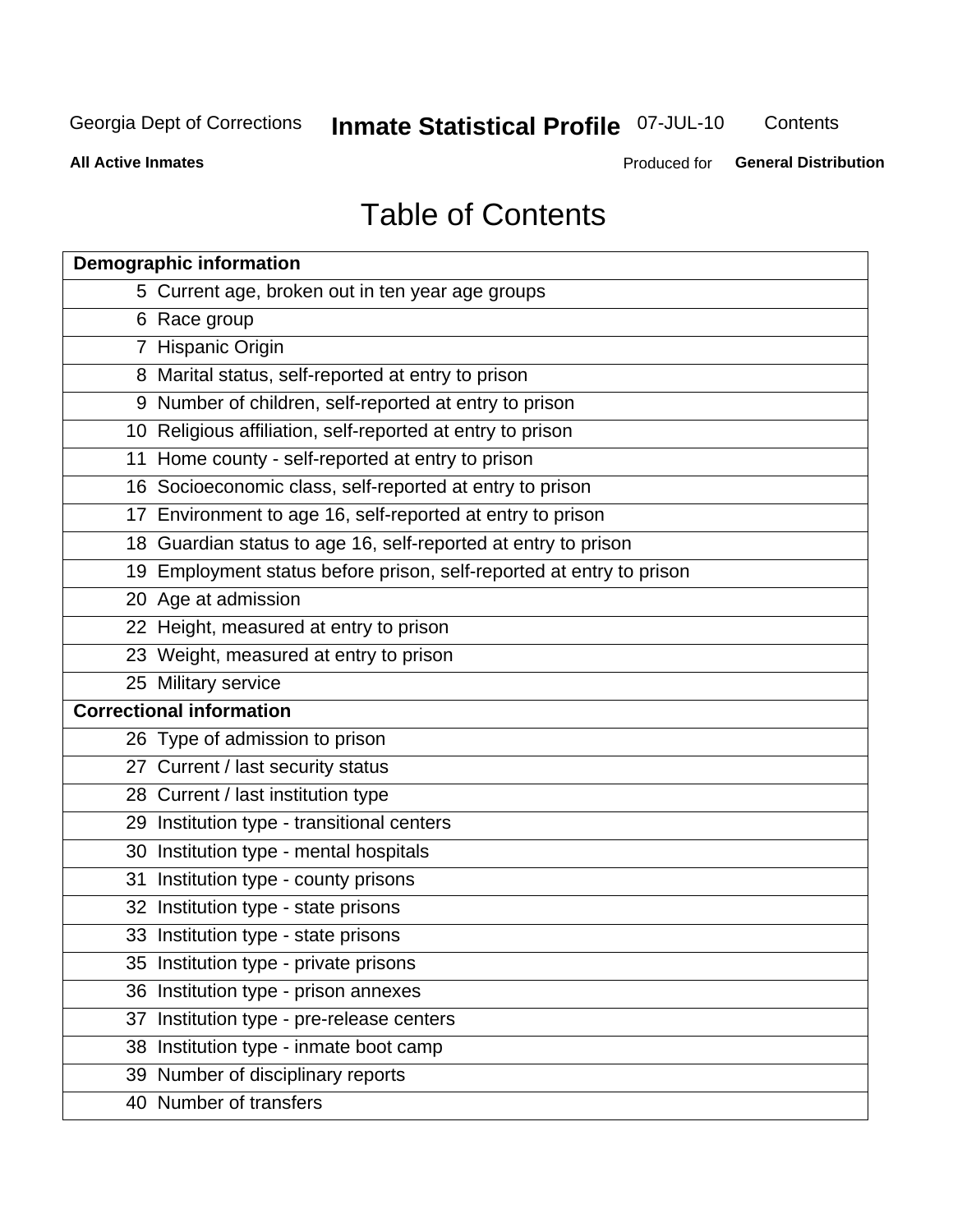# Inmate Statistical Profile 07-JUL-10

Contents

**All Active Inmates** 

Produced for General Distribution

# **Table of Contents**

| <b>Correctional information</b>                                  |
|------------------------------------------------------------------|
| 41 Number of escapes                                             |
| 43 Probable future release type of still active inmates          |
| 44 Time served in current (or last) institution                  |
| <b>Educational, psychological and physical information</b>       |
| 42 Culture fair IQ scores                                        |
| 45 Highest grade level attained                                  |
| 46 Culture fair IQ scores                                        |
| 47 Wide Range Achievement Test (WRAT) reading score              |
| 48 Wide Range Achievement Test (WRAT) math score                 |
| 49 Wide Range Achievement Test (WRAT) spelling score             |
| 50 Scope of substance abuse - summary                            |
| 51 Scope of substance abuse - detail                             |
| 52 Current / last mental health treatment level                  |
| 53 PULHESDWIT medical scale - 'P' overall condition ('P'hysical) |
| 54 PULHESDWIT medical scale - 'U' upper body                     |
| 55 PULHESDWIT medical scale - 'L' lower body                     |
| 56 PULHESDWIT medical scale - 'H' hearing                        |
| 57 PULHESDWIT medical scale - 'E' vision                         |
| 58 PULHESDWIT medical scale -'S' psychiatric                     |
| 59 PULHESDWIT medical scale - 'D' dental                         |
| 60 PULHESDWIT medical scale - 'W' work ability                   |
| 61 PULHESDWIT medical scale - 'I' impairment                     |
| 62 PULHESDWIT medical scale - 'T' transportability               |
| 63 Criminality in family, self-reported                          |
| 64 Alcoholism in family, self-reported                           |
| 65 Drug abuse in family, self-reported                           |
| 66 Subjected to frequent beatings, self-reported                 |
| 67 Father absent during inmate's childhood                       |
| 68 Mother absent during inmate's childhood                       |
| 69 Inmate diagnosed as manipulative                              |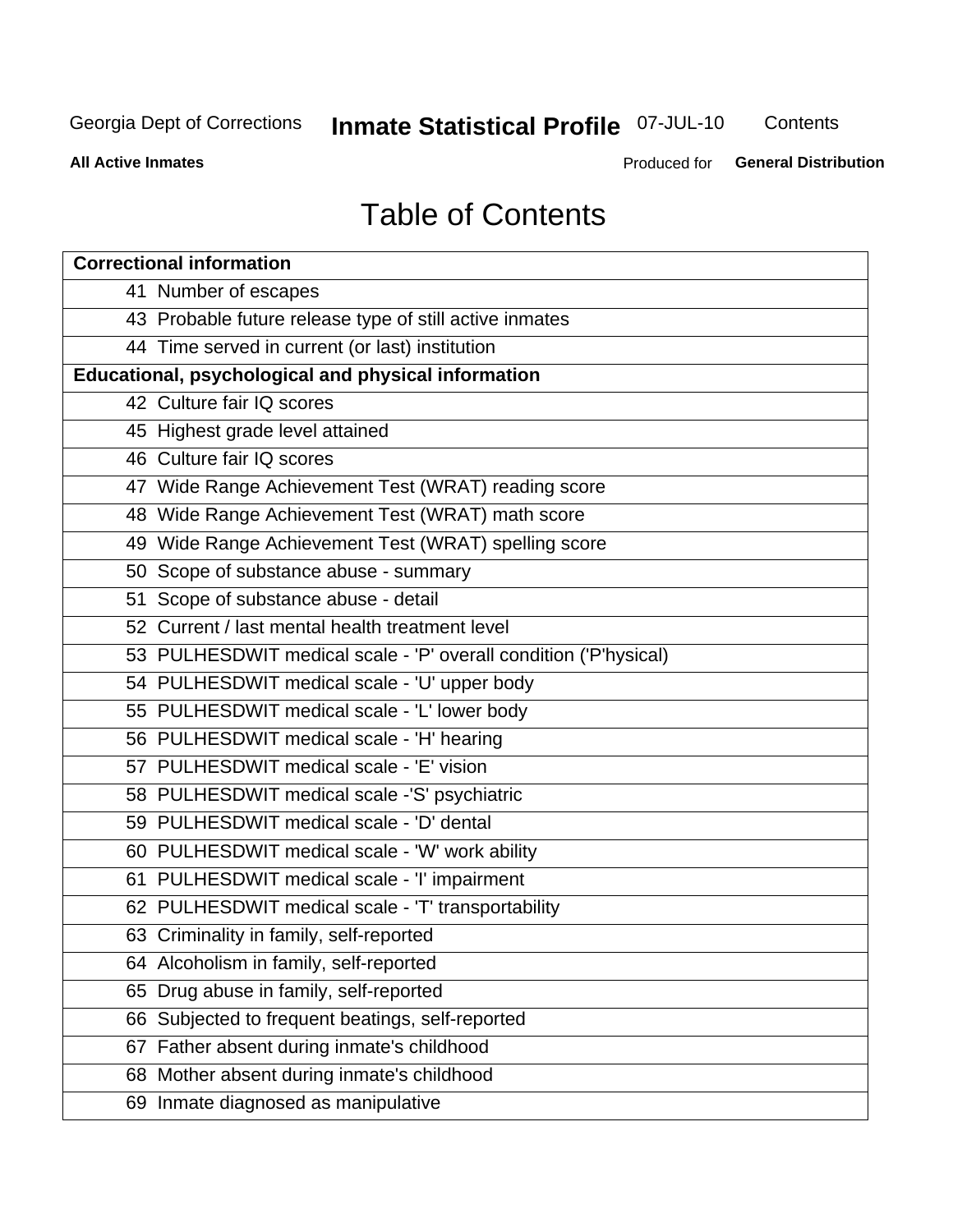# Inmate Statistical Profile 07-JUL-10

Contents

**All Active Inmates** 

Produced for General Distribution

# **Table of Contents**

| Educational, psychological and physical information            |
|----------------------------------------------------------------|
| 70 Inmate diagnosed as assaultive                              |
| <b>Crimes and criminal history information</b>                 |
| 71 Number of prior Georgia incarcerations                      |
| 72 Prison sentence in years                                    |
| 73 Primary offense, broken out into felonies vs misdemeanors   |
| 74 Primary offense, broken out into six broad crime categories |
| 75 Primary offense, detailed offense code                      |
| 83 County of conviction of primary offense                     |
| 88 Circuit of conviction of primary offense                    |
| 90 Years served (jail + prison) in this incarceration          |
| <b>Medical information</b>                                     |
| 91 Results of most recent HIV test                             |
| 92 Results of most recent tuberculosis test                    |
| 93 Results of most recent syphilis test                        |
| 94 Results of most recent Hepatitis-C test                     |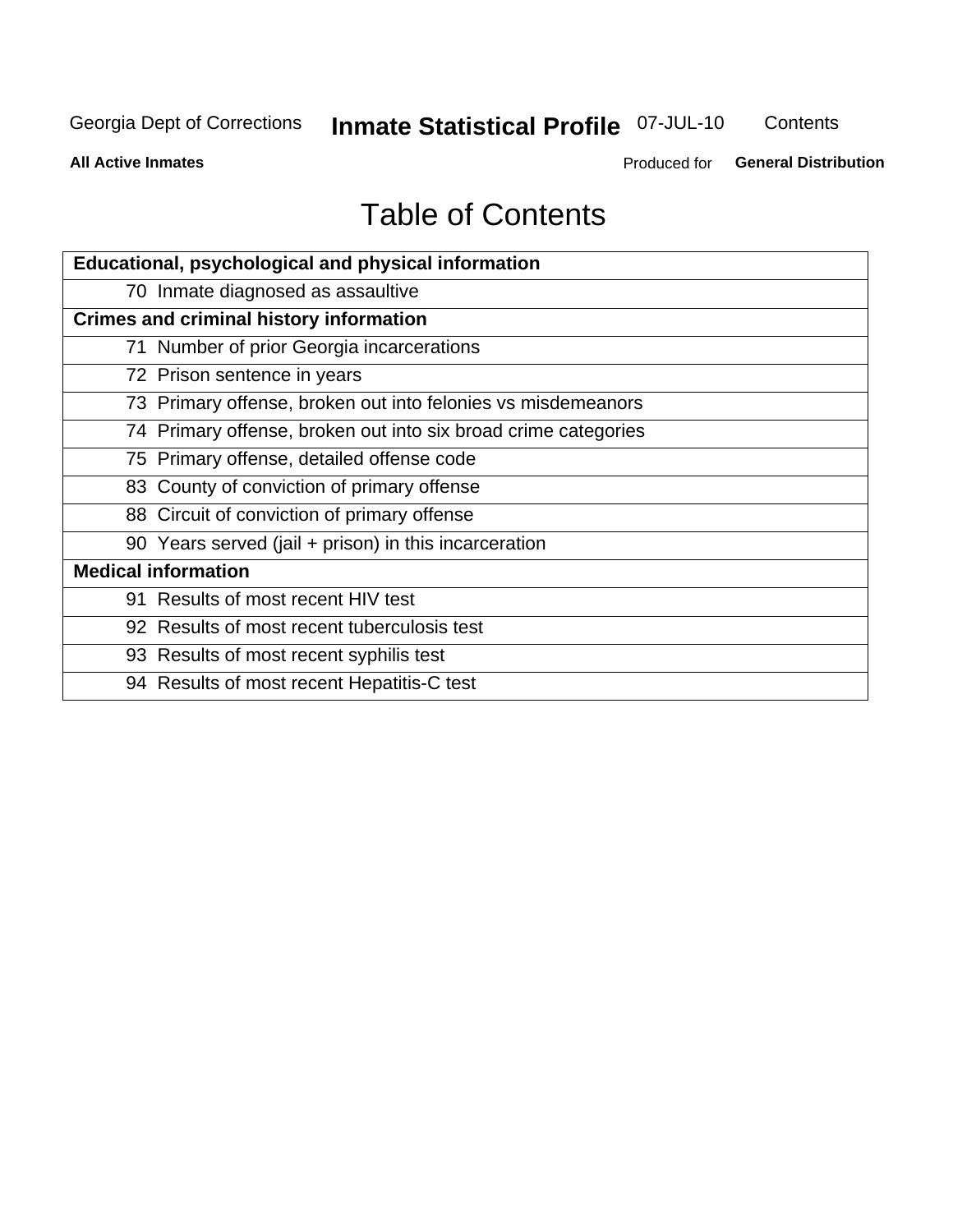### **All Active Inmates**

### Produced for General Distribution

# Current age, broken out in ten-year age groups

COL % - percent each COUNT is of its particular column

|                          |              | <b>Male</b> |        |              | <b>Female</b> |       |              | <b>Total</b>  |
|--------------------------|--------------|-------------|--------|--------------|---------------|-------|--------------|---------------|
| <b>Current Age</b>       | <b>Count</b> | Col %       | Row %  | <b>Count</b> | Col %         | Row % | <b>Total</b> | Col %         |
| <b>Teens (1-19)</b>      | 1,009        | 2.08%       | 97.21% | 29           | 0.78%         | 2.79% | 1,038        | 1.99%         |
| <b>Twenties (20-29)</b>  | 15,112       | 31.11%      | 93.45% | 1,059        | 28.46%        | 6.55% | 16,171       | 30.93%        |
| <b>Thirties (30-39)</b>  | 14,268       | 29.38%      | 92.27% | 1,195        | 32.12%        | 7.73% |              | 15,463 29.57% |
| <b>Forties (40-49)</b>   | 11,117       | 22.89%      | 91.80% | 993          | 26.69%        | 8.20% |              | 12,110 23.16% |
| <b>Fifties (50-59)</b>   | 5,501        | 11.33%      | 93.55% | 379          | 10.19%        | 6.45% | 5.880        | 11.24%        |
| <b>Sixties (60-69)</b>   | 1,343        | 2.77%       | 96.00% | 56           | 1.50%         | 4.00% | 1,399        | 2.68%         |
| Seventy + (70 and above) | 220          | 0.45%       | 95.65% | 10           | 0.27%         | 4.35% | 230          | 0.44%         |
| <b>Total Reported</b>    | 48,570       | 100%        | 92.88% | 3,721        | 100%          | 7.12% | 52,291       | 100.0%        |

| <b>Enorted</b><br><b>NOT REPO</b> |        |       |        |
|-----------------------------------|--------|-------|--------|
| Total                             | 10 E7N | 2.70/ | 52,291 |

| <b>Mean</b><br>(average) | 36.46    | 36.64 | 36.47 |
|--------------------------|----------|-------|-------|
| Median (middle)          | つん<br>vu | 36    | 35    |
| Mode<br>(most frequent)  | 30       | 30    | 30    |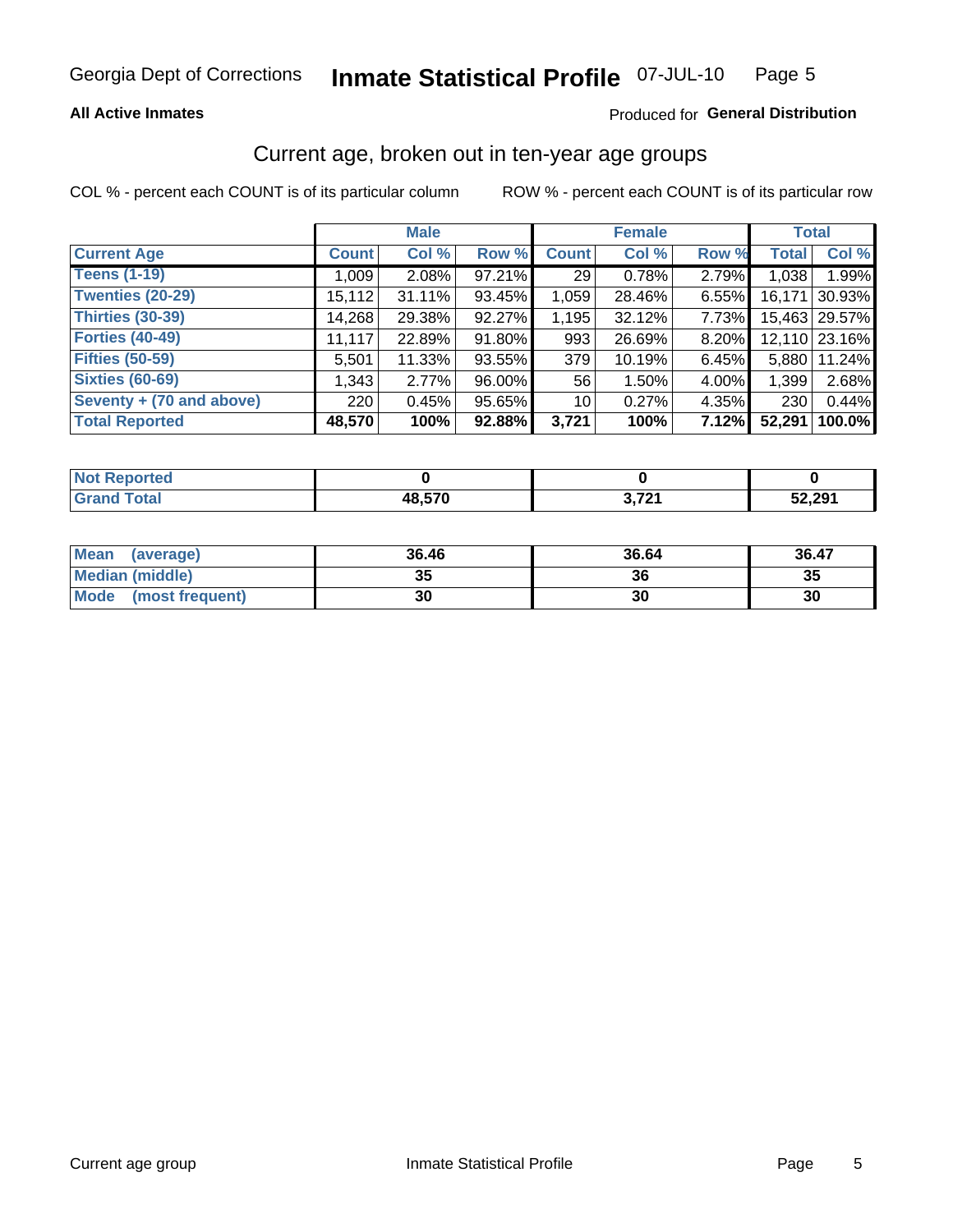#### **Inmate Statistical Profile 07-JUL-10** Page 6

### **All Active Inmates**

### **Produced for General Distribution**

# Race group

COL % - percent each COUNT is of its particular column

|         |                        | <b>Male</b>  |         |         | <b>Female</b> |         |          | <b>Total</b> |        |
|---------|------------------------|--------------|---------|---------|---------------|---------|----------|--------------|--------|
|         | <b>Race Group</b>      | <b>Count</b> | Col %   |         | Row % Count   | Col %   | Row %    | <b>Total</b> | Col %  |
|         | <b>White</b>           | 15,246       | 31.39%  | 88.87%  | 1,909         | 51.30%  | 11.13%   | 17, 155      | 32.81% |
| 2       | <b>Black</b>           | 31,115       | 64.06%  | 94.67%  | 1,753         | 47.11%  | 5.33%    | 32,868       | 62.86% |
| 5       | <b>Other</b>           | 48           | .10%    | 97.96%  |               | .03%    | 2.04%    | 49           | .09%   |
| 6       | <b>Asian</b>           | 102          | .21%    | 96.23%  | 4             | $.11\%$ | $3.77\%$ | 106          | .20%   |
| 9       | <b>Unknown</b>         | 2            | $.01\%$ | 100.00% |               |         |          | 2            | .01%   |
| 10      | <b>Hispanic</b>        | 2,015        | 4.15%   | 97.58%  | 50            | 1.34%   | 2.42%    | 2,065        | 3.95%  |
| 11      | <b>Racially Mixed</b>  | 11           | $.02\%$ | 84.62%  | 2             | .05%    | 15.38%   | 13           | .02%   |
| $12 \,$ | <b>Native American</b> | 31           | $.06\%$ | 93.94%  | 2             | .05%    | 6.06%    | 33           | .06%   |
|         | <b>Total Reported</b>  | 48,570       | 100%    | 92.88%  | 3,721         | 100%    | 7.12%    | 52,291       | 100%   |

| <b>Not Reported</b> |        |       |        |
|---------------------|--------|-------|--------|
| <b>Total</b>        | 48,570 | 2.704 | 52,291 |

| Mode (most frequent) | Black | White | Black |
|----------------------|-------|-------|-------|
|                      |       |       |       |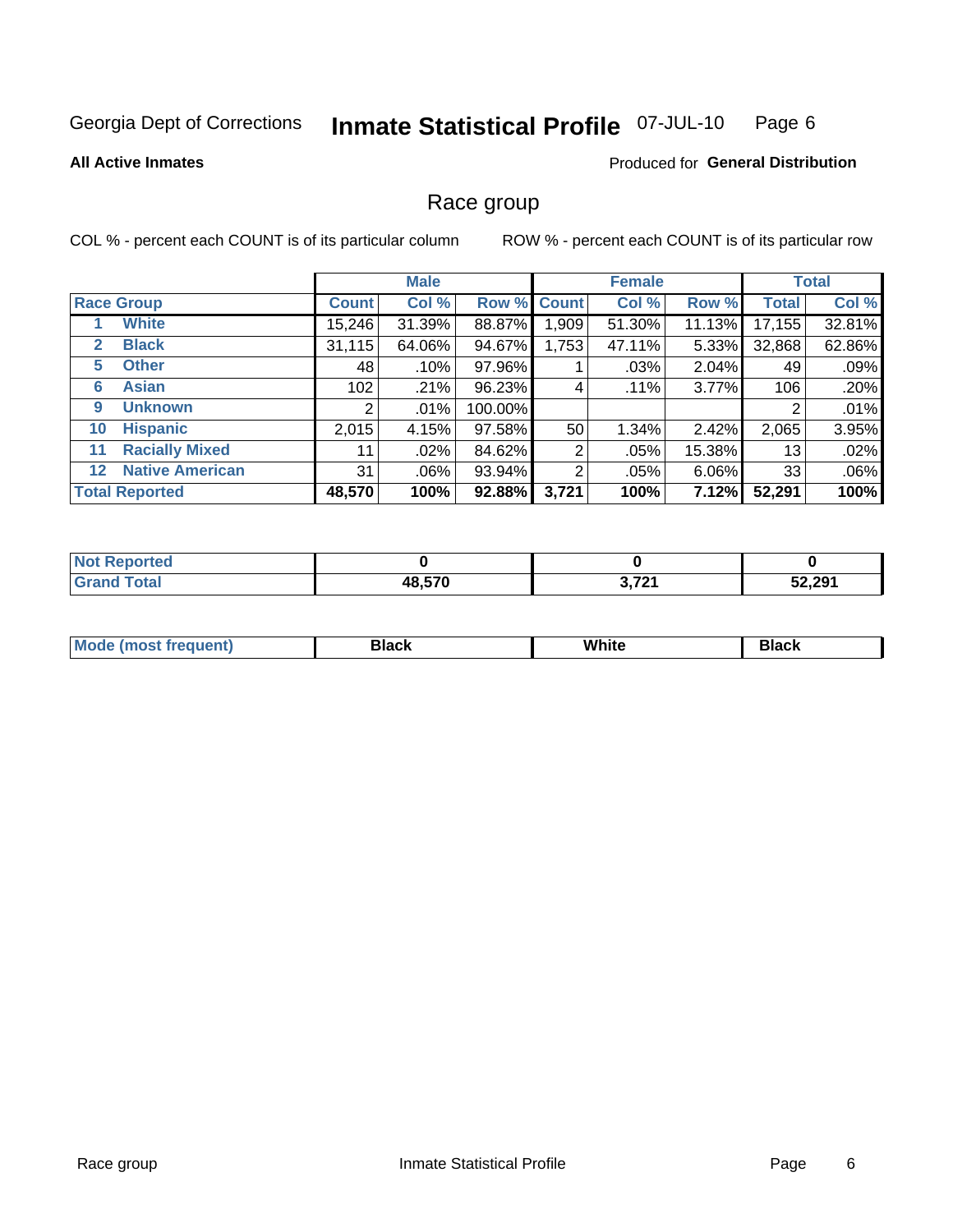#### Inmate Statistical Profile 07-JUL-10 Page 7

**All Active Inmates** 

Produced for General Distribution

# **Hispanic Origin**

COL % - percent each COUNT is of its particular column

ROW % - percent each COUNT is of its particular row

|                        |              | <b>Male</b> |                    |    | <b>Female</b> |          |        | <b>Total</b> |
|------------------------|--------------|-------------|--------------------|----|---------------|----------|--------|--------------|
| <b>Hispanic Origin</b> | <b>Count</b> | Col %       | <b>Row % Count</b> |    | Col %         | Row %    | Totall | Col %        |
| <b>Non Hispanic</b>    | 46,555       | $95.85\%$   | 92.69% 3,671       |    | $98.66\%$     | $7.31\%$ | 50,227 | 96.05%       |
| <b>Hispanic</b>        | 2.015        | 4.15%       | $97.58\%$          | 50 | $1.34\%$      | $2.42\%$ | 2,065  | $3.95\%$     |
| <b>Total Reported</b>  | 48,570       | 100%        | $92.88\%$ 3,721    |    | 100%          | 7.12%    | 52,292 | 100%         |

An inmate is counted as Hispanic if

(a) he self-reported as Hispanic during the diagnostic process, or

(b) his primary language is Spanish, or

(c) he claimed birth or citizenship in Spain or a Latin American country, or

(d) he had a common Spanish surname such as Lopez or Garcia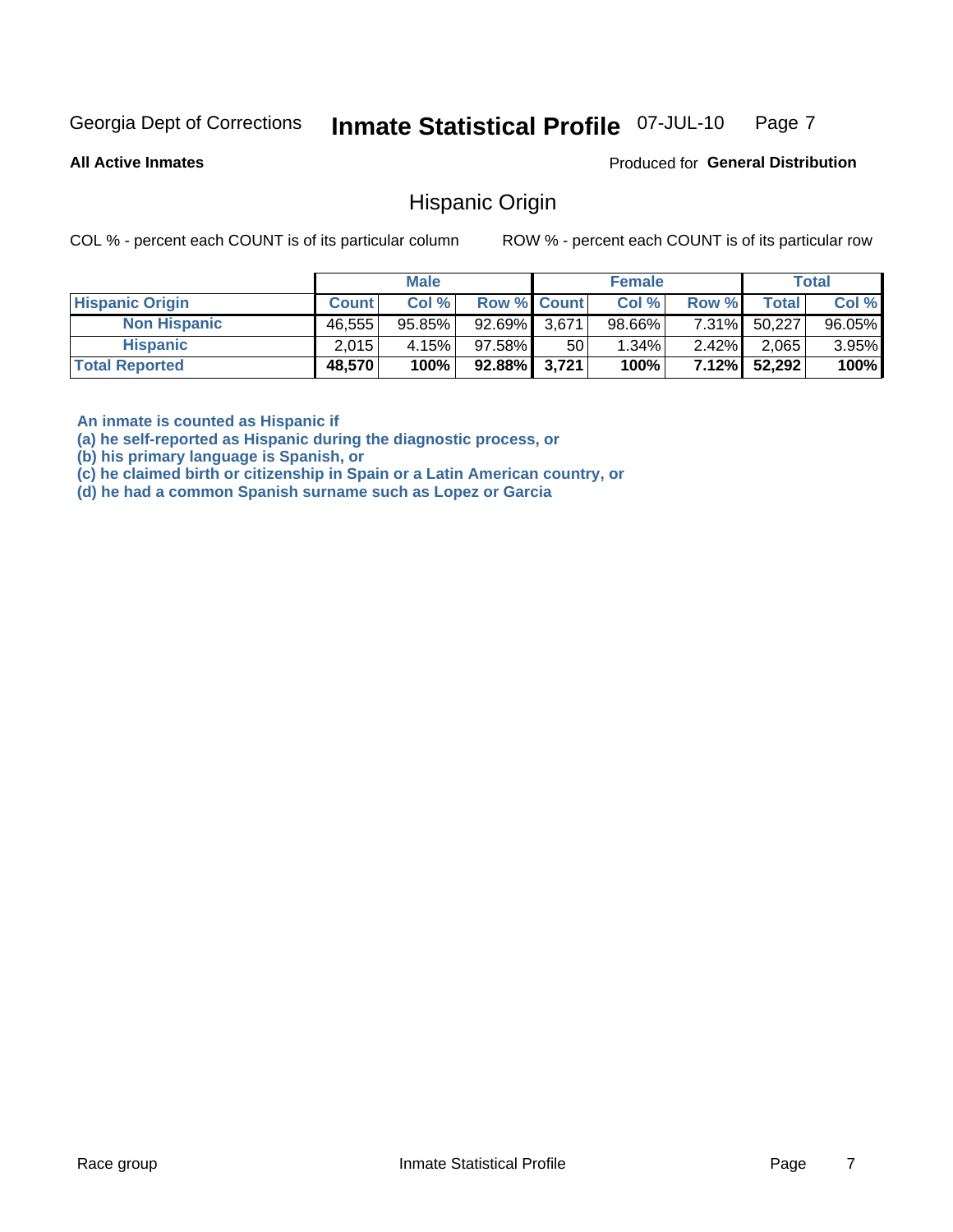#### Inmate Statistical Profile 07-JUL-10 Page 8

**All Active Inmates** 

### Produced for General Distribution

# Marital status, self-reported at entry to prison

COL % - percent each COUNT is of its particular column

|                            | <b>Male</b>  |         |        | <b>Female</b> |        |        | <b>Total</b> |        |
|----------------------------|--------------|---------|--------|---------------|--------|--------|--------------|--------|
| <b>Marital Status</b>      | <b>Count</b> | Col %   | Row %  | <b>Count</b>  | Col %  | Row %  | <b>Total</b> | Col %  |
| <b>Unknown</b><br>$\bf{0}$ | 148          | $.30\%$ | 82.68% | 31            | .83%   | 17.32% | 179          | .34%   |
| <b>Divorced</b><br>D       | 4,748        | 9.78%   | 88.65% | 608           | 16.34% | 11.35% | 5,356        | 10.24% |
| <b>Married</b><br>М        | 6,363        | 13.10%  | 91.21% | 613           | 16.47% | 8.79%  | 6,976        | 13.34% |
| <b>Separated</b><br>S.     | 1,739        | 3.58%   | 85.25% | 301           | 8.09%  | 14.75% | 2,040        | 3.90%  |
| <b>Unmarried</b><br>U      | 35,159       | 72.39%  | 94.50% | 2,046         | 54.99% | 5.50%  | 37,206       | 71.15% |
| <b>Widow</b><br>W          | 413          | $.85\%$ | 77.20% | 122           | 3.28%  | 22.80% | 535          | 1.02%  |
| <b>Total Reported</b>      | 48,570       | 100%    | 92.88% | 3,721         | 100%   | 7.12%  | 52,292       | 100%   |

| <b>rted</b><br>NOI |       |                 |        |
|--------------------|-------|-----------------|--------|
| <b>Fotal</b>       | מדה ה | 70,<br>.<br>. – | 52,292 |

|--|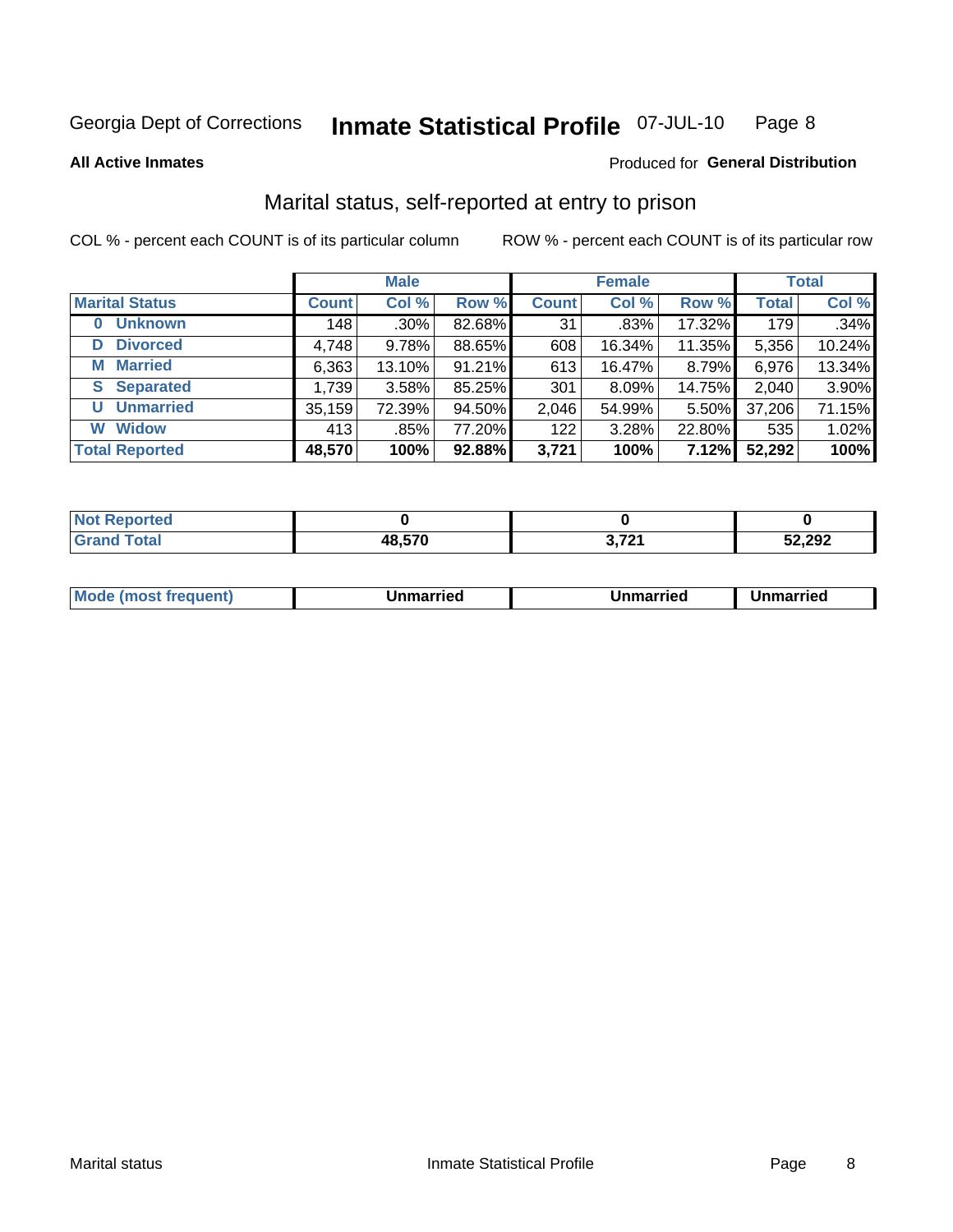#### Inmate Statistical Profile 07-JUL-10 Page 9

### **All Active Inmates**

# Produced for General Distribution

# Number of children, self reported at entry to prison

COL % - percent each COUNT is of its particular column

|                           | <b>Male</b>  |        |        |              | <b>Female</b> |        | <b>Total</b> |        |
|---------------------------|--------------|--------|--------|--------------|---------------|--------|--------------|--------|
| <b>Number of Children</b> | <b>Count</b> | Col %  | Row %  | <b>Count</b> | Col %         | Row %  | <b>Total</b> | Col %  |
| $\bf{0}$                  | 20,104       | 41.65% | 94.75% | 1,114        | 29.99%        | 5.25%  | 21,219       | 40.82% |
|                           | 10,984       | 22.76% | 93.89% | 715          | 19.25%        | 6.11%  | 11,699       | 22.51% |
| $\overline{2}$            | 7,997        | 16.57% | 90.50% | 839          | 22.58%        | 9.50%  | 8,836        | 17.00% |
| 3                         | 4,607        | 9.54%  | 88.97% | 571          | 15.37%        | 11.03% | 5,178        | 9.96%  |
| 4                         | 2,298        | 4.76%  | 89.94% | 257          | 6.92%         | 10.06% | 2,555        | 4.92%  |
| 5                         | 1,138        | 2.36%  | 90.46% | 120          | 3.23%         | 9.54%  | 1,258        | 2.42%  |
| 6                         | 568          | 1.18%  | 90.73% | 58           | 1.56%         | 9.27%  | 626          | 1.20%  |
| 7                         | 242          | 0.50%  | 92.72% | 19           | 0.51%         | 7.28%  | 261          | 0.50%  |
| 8                         | 124          | 0.26%  | 93.23% | 9            | 0.24%         | 6.77%  | 133          | 0.26%  |
| $\boldsymbol{9}$          | 86           | 0.18%  | 94.51% | 5            | 0.13%         | 5.49%  | 91           | 0.18%  |
| 10                        | 46           | 0.10%  | 92.00% | 4            | 0.11%         | 8.00%  | 50           | 0.10%  |
| Over 10                   | 73           | 0.15%  | 94.81% | 4            | 0.11%         | 5.19%  | 77           | 0.15%  |
| <b>Total Reported</b>     | 48,267       | 100%   | 92.85% | 3,715        | 100%          | 7.15%  | 51,983       | 100.0% |

| 302    |             | 308    |
|--------|-------------|--------|
| 48.569 | . הד<br>___ | 52,291 |

| <b>Mean</b><br>(average)       | ∣.33 | l.73 | 1.35 |
|--------------------------------|------|------|------|
| <b>Median (middle)</b>         |      |      |      |
| <b>Mode</b><br>(most frequent) |      |      |      |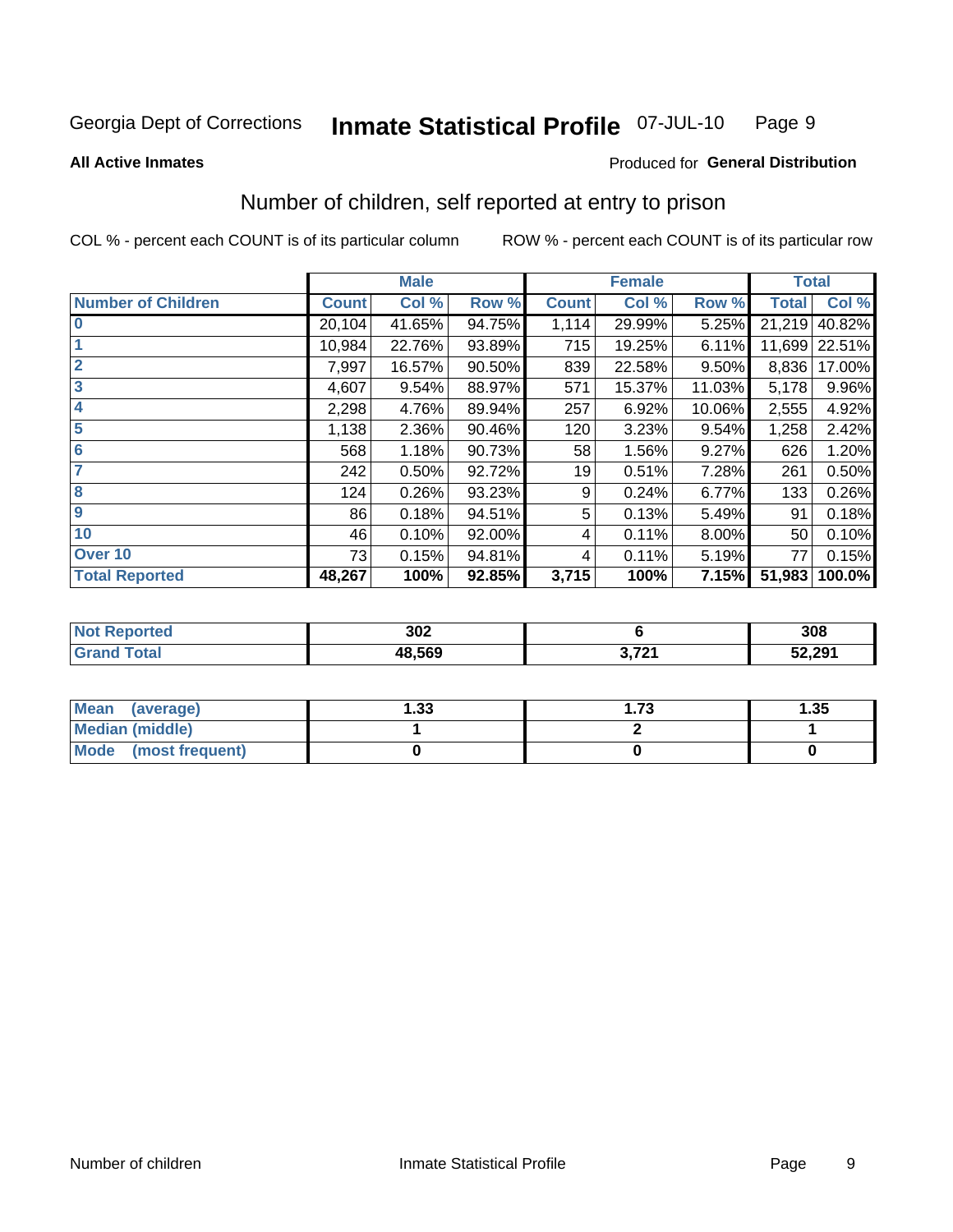#### Inmate Statistical Profile 07-JUL-10 Page 10

**All Active Inmates** 

### Produced for General Distribution

# Religious affiliation, self-reported at entry to prison

COL % - percent each COUNT is of its particular column

|                         |                              |                | <b>Male</b> |         |              | <b>Female</b> |        |                | <b>Total</b> |
|-------------------------|------------------------------|----------------|-------------|---------|--------------|---------------|--------|----------------|--------------|
|                         | <b>Religious Affiliation</b> | <b>Count</b>   | Col %       | Row %   | <b>Count</b> | Col %         | Row %  | <b>Total</b>   | Col %        |
| 1                       | <b>Islam</b>                 | 1,457          | 3.65%       | 98.11%  | 28           | .88%          | 1.89%  | 1,485          | 3.44%        |
| $\overline{2}$          | <b>Catholic</b>              | 2,132          | 5.34%       | 92.70%  | 168          | 5.27%         | 7.30%  | 2,300          | 5.34%        |
| $\overline{\mathbf{3}}$ | <b>Baptist</b>               | 18,845         | 47.21%      | 90.88%  | 1,890        | 59.27%        | 9.11%  | 20,736         | 48.10%       |
| $\overline{\mathbf{4}}$ | <b>Methodist</b>             | 769            | 1.93%       | 86.79%  | 117          | 3.67%         | 13.21% | 886            | 2.06%        |
| $\overline{\mathbf{5}}$ | <b>EpiscopIn</b>             | 60             | .15%        | 88.24%  | 8            | .25%          | 11.76% | 68             | .16%         |
| $6\overline{6}$         | <b>Presbytrn</b>             | 97             | .24%        | 91.51%  | 9            | .28%          | 8.49%  | 106            | .25%         |
| 7                       | <b>Chc Of God</b>            | 499            | 1.25%       | 82.34%  | 107          | 3.36%         | 17.66% | 606            | 1.41%        |
| 8                       | <b>Holiness</b>              | 1,305          | 3.27%       | 78.00%  | 368          | 11.54%        | 22.00% | 1,673          | 3.88%        |
| $\boldsymbol{9}$        | <b>Jewish</b>                | 52             | .13%        | 98.11%  |              | .03%          | 1.89%  | 53             | .12%         |
| 10                      | <b>Anglican</b>              | 10             | .03%        | 83.33%  | 2            | .06%          | 16.67% | 12             | .03%         |
| 11                      | <b>Grk Orthdx</b>            | 4              | .01%        | 80.00%  |              | .03%          | 20.00% | 5              | .01%         |
| 12                      | <b>Hindu</b>                 | 9              | .02%        | 100.00% |              |               |        | 9              | .02%         |
| 13                      | <b>Buddhist</b>              | 49             | .12%        | 94.23%  | 3            | .09%          | 5.77%  | 52             | .12%         |
| 14                      | <b>Taoist</b>                | 3              | .01%        | 100.00% |              |               |        | 3              | .01%         |
| 15                      | <b>Shintoist</b>             | 5              | .01%        | 100.00% |              |               |        | 5              | .01%         |
| 16                      | <b>Seven D Ad</b>            | 129            | .32%        | 90.85%  | 13           | .41%          | 9.15%  | 142            | .33%         |
| 17                      | <b>Jehovah Wt</b>            | 467            | 1.17%       | 93.59%  | 32           | 1.00%         | 6.41%  | 499            | 1.16%        |
| 18                      | <b>Latr Day S</b>            | 53             | .13%        | 92.98%  | 4            | .13%          | 7.02%  | 57             | .13%         |
| 19                      | Quaker                       | $\overline{2}$ | .01%        | 100.00% |              |               |        | $\overline{2}$ | .01%         |
| 20                      | <b>Other Prot</b>            | 7,106          | 17.80%      | 95.73%  | 317          | 9.94%         | 4.27%  | 7,423          | 17.22%       |
| 96                      | <b>None</b>                  | 6,868          | 17.20%      | 98.27%  | 121          | 3.79%         | 1.73%  | 6,989          | 16.21%       |
|                         | <b>Total Reported</b>        | 39,921         | 100%        | 92.6%   | 3,189        | 100%          | 7.4%   | 43,111         | 100%         |

| <b>orted</b>               | 8,649  | E20<br>ാാ∠           | ,181   |
|----------------------------|--------|----------------------|--------|
| <b>Fotal</b><br><b>. .</b> | 48,570 | <b>2.724</b><br>,,,, | 52,292 |

| Baptist<br>Baptist<br><b>Baptist</b> |  | <b>Mode (most frequent)</b> |  |  |  |
|--------------------------------------|--|-----------------------------|--|--|--|
|--------------------------------------|--|-----------------------------|--|--|--|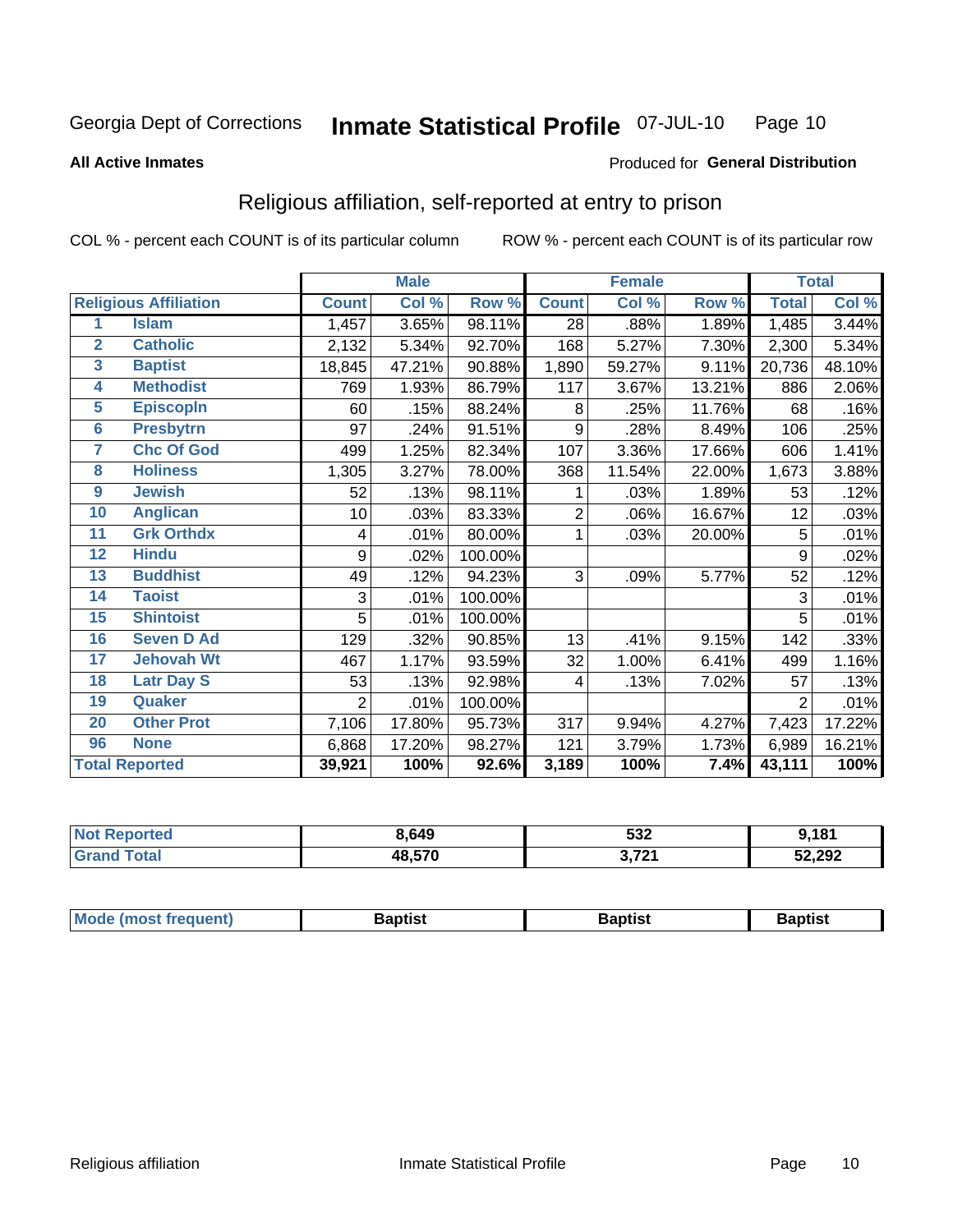#### **Inmate Statistical Profile 07-JUL-10** Page 11

### **All Active Inmates**

# Produced for General Distribution

# Home county, self-reported at entry to prison

COL % - percent each COUNT is of its particular column

|                         |                      |              | <b>Male</b> |         |                         | <b>Female</b> |        | <b>Total</b> |       |
|-------------------------|----------------------|--------------|-------------|---------|-------------------------|---------------|--------|--------------|-------|
|                         | <b>Home County</b>   | <b>Count</b> | Col %       | Row %   | <b>Count</b>            | Col %         | Row %  | <b>Total</b> | Col % |
| $\overline{\mathbf{1}}$ | <b>Appling</b>       | 114          | .25%        | 93.44%  | 8                       | .22%          | 6.56%  | 122          | .25%  |
| $\overline{2}$          | <b>Atkinson</b>      | 38           | .08%        | 100.00% |                         |               |        | 38           | .08%  |
| 3                       | <b>Bacon</b>         | 52           | .11%        | 92.86%  | $\overline{\mathbf{4}}$ | .11%          | 7.14%  | 56           | .11%  |
| 4                       | <b>Baker</b>         | 20           | .04%        | 95.24%  | $\mathbf 1$             | .03%          | 4.76%  | 21           | .04%  |
| 5                       | <b>Baldwin</b>       | 245          | .54%        | 92.80%  | 19                      | .52%          | 7.20%  | 264          | .53%  |
| $6\phantom{1}6$         | <b>Banks</b>         | 50           | .11%        | 84.75%  | $\boldsymbol{9}$        | .25%          | 15.25% | 59           | .12%  |
| $\overline{7}$          | <b>Barrow</b>        | 269          | .59%        | 93.08%  | 20                      | .55%          | 6.92%  | 289          | .59%  |
| 8                       | <b>Bartow</b>        | 540          | 1.18%       | 88.67%  | 69                      | 1.90%         | 11.33% | 609          | 1.23% |
| $\overline{9}$          | <b>Ben Hill</b>      | 229          | .50%        | 94.24%  | 14                      | .39%          | 5.76%  | 243          | .49%  |
| 10                      | <b>Berrien</b>       | 85           | .19%        | 94.44%  | 5                       | .14%          | 5.56%  | 90           | .18%  |
| $\overline{11}$         | <b>Bibb</b>          | 1,127        | 2.46%       | 94.71%  | 63                      | 1.74%         | 5.29%  | 1,190        | 2.41% |
| $\overline{12}$         | <b>Bleckley</b>      | 66           | .14%        | 91.67%  | $\,6$                   | .17%          | 8.33%  | 72           | .15%  |
| 13                      | <b>Brantley</b>      | 45           | .10%        | 90.00%  | $\overline{5}$          | .14%          | 10.00% | 50           | .10%  |
| 14                      | <b>Brooks</b>        | 91           | .20%        | 95.79%  | $\overline{\mathbf{4}}$ | .11%          | 4.21%  | 95           | .19%  |
| 15                      | <b>Bryan</b>         | 87           | .19%        | 91.58%  | 8                       | .22%          | 8.42%  | 95           | .19%  |
| 16                      | <b>Bulloch</b>       | 341          | .75%        | 91.67%  | 31                      | .86%          | 8.33%  | 372          | .75%  |
| $\overline{17}$         | <b>Burke</b>         | 185          | .40%        | 96.35%  | $\overline{7}$          | .19%          | 3.65%  | 192          | .39%  |
| 18                      | <b>Butts</b>         | 134          | .29%        | 92.41%  | 11                      | .30%          | 7.59%  | 145          | .29%  |
| 19                      | <b>Calhoun</b>       | 48           | .10%        | 97.96%  | $\mathbf 1$             | .03%          | 2.04%  | 49           | .10%  |
| $\overline{20}$         | <b>Camden</b>        | 120          | .26%        | 91.60%  | 11                      | .30%          | 8.40%  | 131          | .27%  |
| $\overline{21}$         | <b>Candler</b>       | 90           | .20%        | 90.00%  | 10                      | .28%          | 10.00% | 100          | .20%  |
| $\overline{22}$         | <b>Carroll</b>       | 538          | 1.18%       | 88.49%  | 70                      | 1.93%         | 11.51% | 608          | 1.23% |
| 23                      | <b>Catoosa</b>       | 199          | .43%        | 88.05%  | 27                      | .75%          | 11.95% | 226          | .46%  |
| $\overline{24}$         | <b>Charlton</b>      | 40           | .09%        | 93.02%  | 3                       | .08%          | 6.98%  | 43           | .09%  |
| $\overline{25}$         | <b>Chatham</b>       | 2,221        | 4.85%       | 95.61%  | 102                     | 2.81%         | 4.39%  | 2,323        | 4.70% |
| 26                      | <b>Chattahoochee</b> | 28           | .06%        | 96.55%  | $\mathbf{1}$            | .03%          | 3.45%  | 29           | .06%  |
| $\overline{27}$         | Chattooga            | 222          | .49%        | 93.28%  | 16                      | .44%          | 6.72%  | 238          | .48%  |
| 28                      | <b>Cherokee</b>      | 408          | .89%        | 88.31%  | 54                      | 1.49%         | 11.69% | 462          | .94%  |
| 29                      | <b>Clarke</b>        | 438          | .96%        | 93.59%  | 30                      | .83%          | 6.41%  | 468          | .95%  |
| 30                      | <b>Clay</b>          | 32           | .07%        | 86.49%  | 5                       | .14%          | 13.51% | 37           | .07%  |
| 31                      | <b>Clayton</b>       | 1,372        | 3.00%       | 92.89%  | 105                     | 2.90%         | 7.11%  | 1,477        | 2.99% |
| 32                      | <b>Clinch</b>        | 58           | .13%        | 96.67%  | $\mathbf 2$             | .06%          | 3.33%  | 60           | .12%  |
| 33                      | <b>Cobb</b>          | 2,056        | 4.49%       | 91.66%  | 187                     | 5.16%         | 8.34%  | 2,243        | 4.54% |
| 34                      | <b>Coffee</b>        | 236          | .52%        | 90.42%  | 25                      | .69%          | 9.58%  | 261          | .53%  |
| 35                      | <b>Colquitt</b>      | 267          | .58%        | 96.04%  | 11                      | .30%          | 3.96%  | 278          | .56%  |
| 36                      | <b>Columbia</b>      | 190          | .42%        | 89.20%  | 23                      | .63%          | 10.80% | 213          | .43%  |
| 37                      | <b>Cook</b>          | 124          | .27%        | 95.38%  | 6                       | .17%          | 4.62%  | 130          | .26%  |
| 38                      | <b>Coweta</b>        | 412          | .90%        | 89.76%  | 47                      | 1.30%         | 10.24% | 459          | .93%  |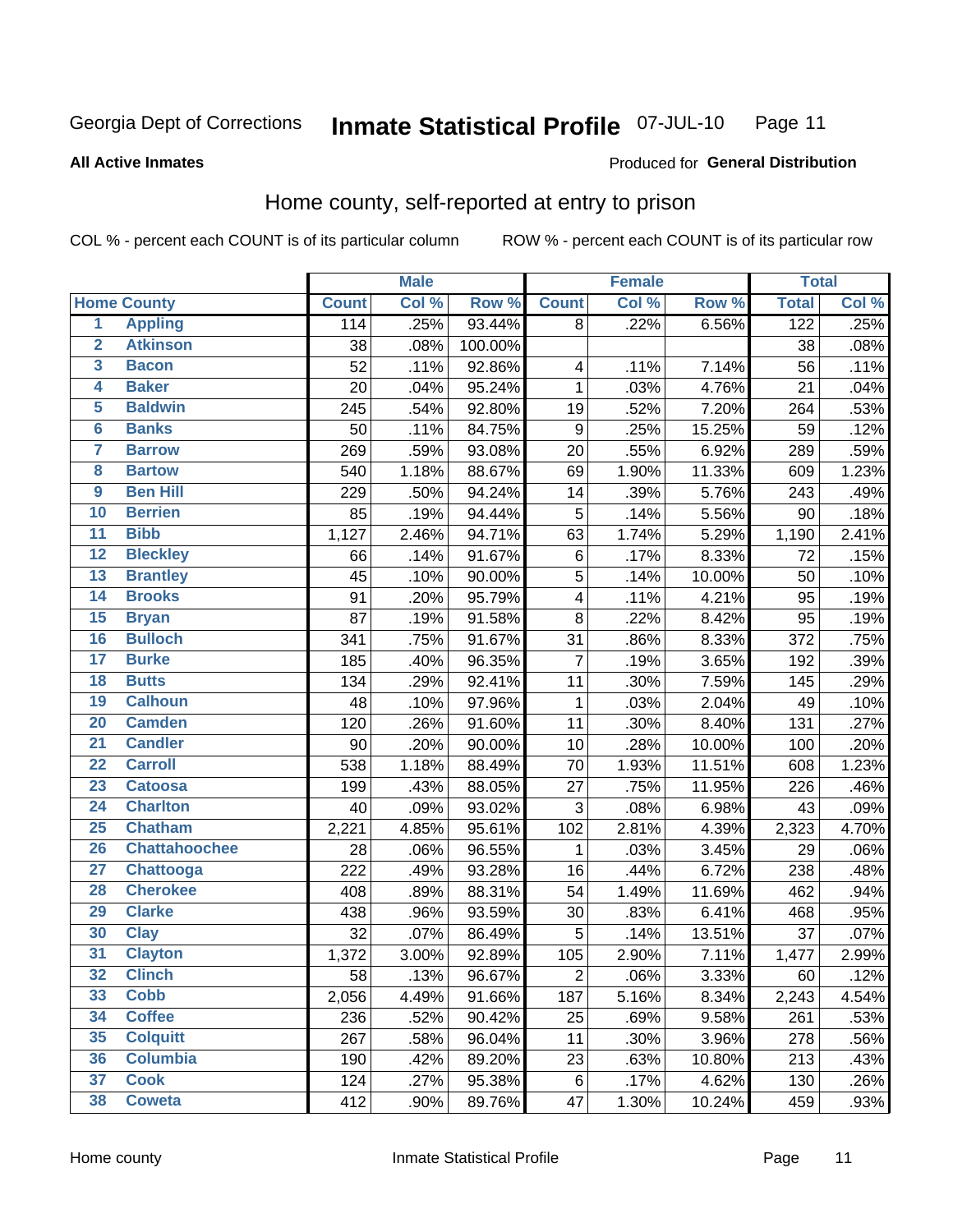#### **Inmate Statistical Profile 07-JUL-10** Page 12

**All Active Inmates** 

### Produced for General Distribution

# Home county, self-reported at entry to prison

COL % - percent each COUNT is of its particular column

|                 |                    |                 | <b>Male</b> |         |                         | <b>Female</b> |        | <b>Total</b>    |        |
|-----------------|--------------------|-----------------|-------------|---------|-------------------------|---------------|--------|-----------------|--------|
|                 | <b>Home County</b> | <b>Count</b>    | Col %       | Row %   | <b>Count</b>            | Col %         | Row %  | <b>Total</b>    | Col %  |
| 39              | <b>Crawford</b>    | $\overline{26}$ | .06%        | 81.25%  | 6                       | .17%          | 18.75% | $\overline{32}$ | .06%   |
| 40              | <b>Crisp</b>       | 226             | .49%        | 91.87%  | 20                      | .55%          | 8.13%  | 246             | .50%   |
| 41              | <b>Dade</b>        | 65              | .14%        | 95.59%  | $\mathbf{3}$            | .08%          | 4.41%  | 68              | .14%   |
| 42              | <b>Dawson</b>      | 91              | .20%        | 91.92%  | 8                       | .22%          | 8.08%  | 99              | .20%   |
| 43              | <b>Decatur</b>     | 308             | .67%        | 93.62%  | 21                      | .58%          | 6.38%  | 329             | .67%   |
| 44              | <b>Dekalb</b>      | 2,733           | 5.97%       | 93.79%  | 181                     | 4.99%         | 6.21%  | 2,914           | 5.90%  |
| 45              | <b>Dodge</b>       | 140             | .31%        | 92.72%  | 11                      | .30%          | 7.28%  | 151             | .31%   |
| 46              | <b>Dooly</b>       | 83              | .18%        | 92.22%  | $\overline{7}$          | .19%          | 7.78%  | 90              | .18%   |
| 47              | <b>Dougherty</b>   | 923             | 2.02%       | 94.18%  | 57                      | 1.57%         | 5.82%  | 980             | 1.98%  |
| 48              | <b>Douglas</b>     | 617             | 1.35%       | 90.20%  | 67                      | 1.85%         | 9.80%  | 684             | 1.39%  |
| 49              | <b>Early</b>       | 76              | .17%        | 91.57%  | $\overline{\mathbf{7}}$ | .19%          | 8.43%  | 83              | .17%   |
| 50              | <b>Echols</b>      | $\overline{7}$  | .02%        | 77.78%  | $\overline{2}$          | .06%          | 22.22% | 9               | .02%   |
| $\overline{51}$ | <b>Effingham</b>   | 156             | .34%        | 92.86%  | 12                      | .33%          | 7.14%  | 168             | .34%   |
| 52              | <b>Elbert</b>      | 141             | .31%        | 94.00%  | $\boldsymbol{9}$        | .25%          | 6.00%  | 150             | .30%   |
| 53              | <b>Emanuel</b>     | 148             | .32%        | 91.93%  | 13                      | .36%          | 8.07%  | 161             | .33%   |
| $\overline{54}$ | <b>Evans</b>       | 78              | .17%        | 91.76%  | $\overline{7}$          | .19%          | 8.24%  | 85              | .17%   |
| $\overline{55}$ | <b>Fannin</b>      | 87              | .19%        | 90.63%  | $\boldsymbol{9}$        | .25%          | 9.38%  | 96              | .19%   |
| 56              | <b>Fayette</b>     | 157             | .34%        | 91.81%  | 14                      | .39%          | 8.19%  | 171             | .35%   |
| 57              | <b>Floyd</b>       | 683             | 1.49%       | 90.11%  | 75                      | 2.07%         | 9.89%  | 758             | 1.54%  |
| 58              | <b>Forsyth</b>     | 197             | .43%        | 89.14%  | 24                      | .66%          | 10.86% | 221             | .45%   |
| 59              | <b>Franklin</b>    | 127             | .28%        | 93.38%  | $\boldsymbol{9}$        | .25%          | 6.62%  | 136             | .28%   |
| 60              | <b>Fulton</b>      | 5,424           | 11.85%      | 94.51%  | 315                     | 8.69%         | 5.49%  | 5,739           | 11.62% |
| 61              | <b>Gilmer</b>      | 119             | .26%        | 93.70%  | 8                       | .22%          | 6.30%  | 127             | .26%   |
| 62              | <b>Glascock</b>    | 6               | .01%        | 100.00% |                         |               |        | 6               | .01%   |
| 63              | <b>Glynn</b>       | 348             | .76%        | 94.82%  | 19                      | .52%          | 5.18%  | 367             | .74%   |
| 64              | <b>Gordon</b>      | 241             | .53%        | 88.60%  | 31                      | .86%          | 11.40% | 272             | .55%   |
| 65              | <b>Grady</b>       | 181             | .40%        | 97.31%  | 5                       | .14%          | 2.69%  | 186             | .38%   |
| 66              | <b>Greene</b>      | 104             | .23%        | 92.86%  | 8                       | .22%          | 7.14%  | 112             | .23%   |
| 67              | <b>Gwinnett</b>    | 1,593           | 3.48%       | 91.71%  | 144                     | 3.97%         | 8.29%  | 1,737           | 3.52%  |
| 68              | <b>Habersham</b>   | 116             | .25%        | 95.08%  | $\,6$                   | .17%          | 4.92%  | 122             | .25%   |
| 69              | <b>Hall</b>        | 596             | 1.30%       | 91.13%  | 58                      | 1.60%         | 8.87%  | 654             | 1.32%  |
| 70              | <b>Hancock</b>     | 53              | .12%        | 98.15%  | 1                       | .03%          | 1.85%  | 54              | .11%   |
| $\overline{71}$ | <b>Haralson</b>    | 118             | .26%        | 91.47%  | 11                      | .30%          | 8.53%  | 129             | .26%   |
| 72              | <b>Harris</b>      | 88              | .19%        | 88.89%  | 11                      | .30%          | 11.11% | 99              | .20%   |
| 73              | <b>Hart</b>        | 98              | .21%        | 97.03%  | 3                       | .08%          | 2.97%  | 101             | .20%   |
| 74              | <b>Heard</b>       | 68              | .15%        | 93.15%  | 5                       | .14%          | 6.85%  | 73              | .15%   |
| 75              | <b>Henry</b>       | 453             | .99%        | 89.17%  | 55                      | 1.52%         | 10.83% | 508             | 1.03%  |
| 76              | <b>Houston</b>     | 504             | 1.10%       | 92.14%  | 43                      | 1.19%         | 7.86%  | 547             | 1.11%  |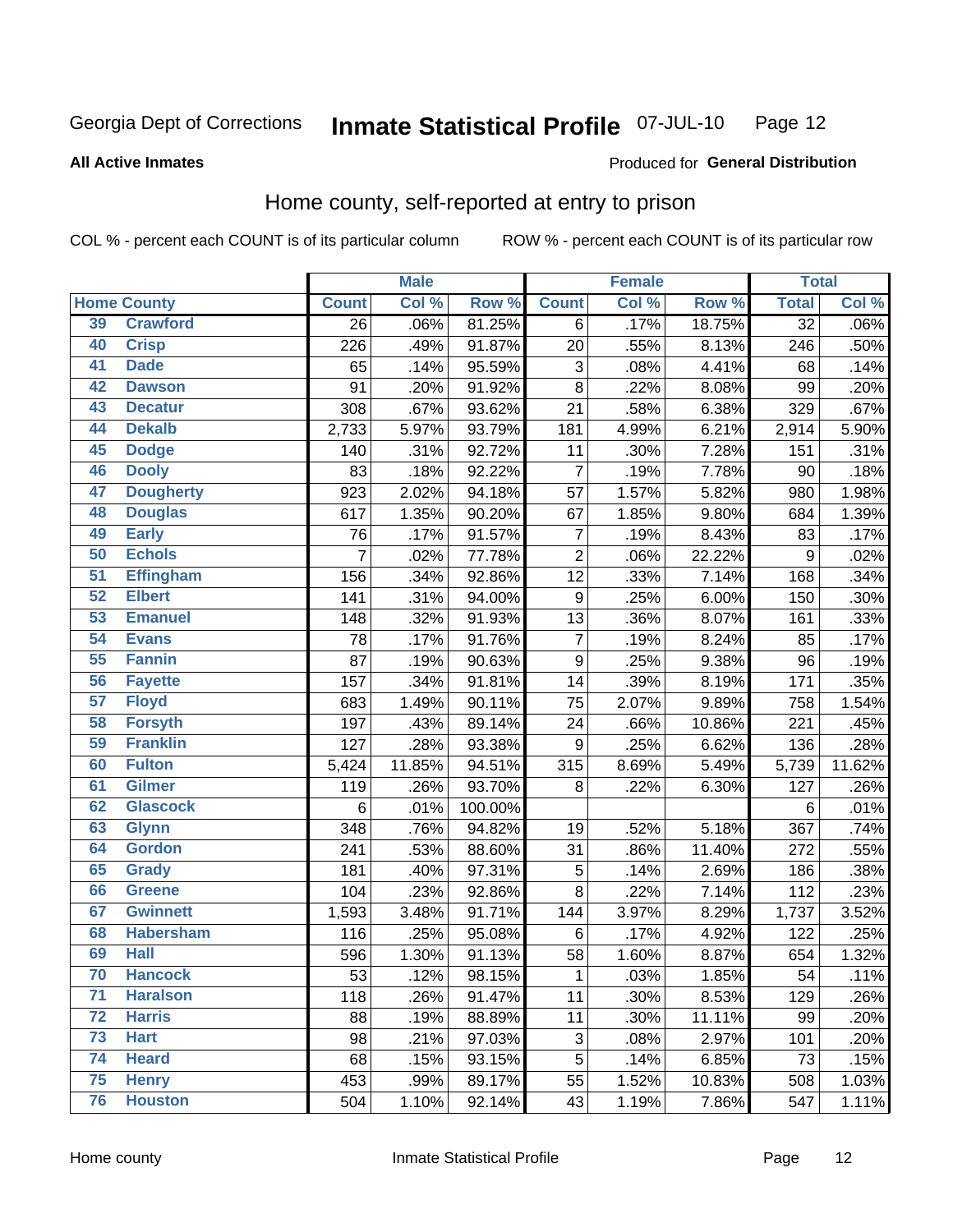#### Inmate Statistical Profile 07-JUL-10 Page 13

### **All Active Inmates**

### Produced for General Distribution

# Home county, self-reported at entry to prison

COL % - percent each COUNT is of its particular column

|                  |                    |              | <b>Male</b> |        |                  | <b>Female</b> |        | <b>Total</b> |                     |
|------------------|--------------------|--------------|-------------|--------|------------------|---------------|--------|--------------|---------------------|
|                  | <b>Home County</b> | <b>Count</b> | Col %       | Row %  | <b>Count</b>     | Col %         | Row %  | <b>Total</b> | Col %               |
| 77               | <b>Irwin</b>       | 73           | .16%        | 97.33% | 2                | .06%          | 2.67%  | 75           | .15%                |
| 78               | <b>Jackson</b>     | 183          | .40%        | 94.82% | 10               | .28%          | 5.18%  | 193          | .39%                |
| 79               | <b>Jasper</b>      | 68           | .15%        | 94.44% | 4                | .11%          | 5.56%  | 72           | .15%                |
| 80               | <b>Jeff Davis</b>  | 75           | .16%        | 86.21% | 12               | .33%          | 13.79% | 87           | .18%                |
| $\overline{81}$  | <b>Jefferson</b>   | 131          | .29%        | 96.32% | 5                | .14%          | 3.68%  | 136          | .28%                |
| 82               | <b>Jenkins</b>     | 74           | .16%        | 94.87% | 4                | .11%          | 5.13%  | 78           | .16%                |
| 83               | <b>Johnson</b>     | 39           | .09%        | 88.64% | $\overline{5}$   | .14%          | 11.36% | 44           | .09%                |
| 84               | <b>Jones</b>       | 92           | .20%        | 94.85% | 5                | .14%          | 5.15%  | 97           | .20%                |
| 85               | <b>Lamar</b>       | 65           | .14%        | 91.55% | $\,6$            | .17%          | 8.45%  | 71           | .14%                |
| 86               | <b>Lanier</b>      | 35           | .08%        | 92.11% | 3                | .08%          | 7.89%  | 38           | .08%                |
| 87               | <b>Laurens</b>     | 296          | .65%        | 91.93% | 26               | .72%          | 8.07%  | 322          | .65%                |
| 88               | <b>Lee</b>         | 72           | .16%        | 93.51% | 5                | .14%          | 6.49%  | 77           | .16%                |
| 89               | <b>Liberty</b>     | 246          | .54%        | 92.13% | 21               | .58%          | 7.87%  | 267          | .54%                |
| 90               | <b>Lincoln</b>     | 36           | .08%        | 92.31% | 3                | .08%          | 7.69%  | 39           | .08%                |
| 91               | Long               | 42           | .09%        | 84.00% | 8                | .22%          | 16.00% | 50           | .10%                |
| 92               | <b>Lowndes</b>     | 466          | 1.02%       | 93.01% | 35               | .97%          | 6.99%  | 501          | 1.01%               |
| 93               | <b>Lumpkin</b>     | 87           | .19%        | 89.69% | 10               | .28%          | 10.31% | 97           | .20%                |
| 94               | <b>Macon</b>       | 83           | .18%        | 96.51% | 3                | .08%          | 3.49%  | 86           | .17%                |
| 95               | <b>Madison</b>     | 108          | .24%        | 88.52% | 14               | .39%          | 11.48% | 122          | .25%                |
| 96               | <b>Marion</b>      | 40           | .09%        | 90.91% | 4                | .11%          | 9.09%  | 44           | .09%                |
| 97               | <b>Mcduffie</b>    | 155          | .34%        | 94.51% | $\boldsymbol{9}$ | .25%          | 5.49%  | 164          | .33%                |
| 98               | <b>Mcintosh</b>    | 57           | .12%        | 95.00% | 3                | .08%          | 5.00%  | 60           | .12%                |
| 99               | <b>Meriwether</b>  | 193          | .42%        | 92.34% | 16               | .44%          | 7.66%  | 209          | .42%                |
| 100              | <b>Miller</b>      | 27           | .06%        | 84.38% | 5                | .14%          | 15.63% | 32           | .06%                |
| 101              | <b>Mitchell</b>    | 191          | .42%        | 92.27% | 16               | .44%          | 7.73%  | 207          | .42%                |
| 102              | <b>Monroe</b>      | 124          | .27%        | 92.54% | 10               | .28%          | 7.46%  | 134          | .27%                |
| 103              | <b>Montgomery</b>  | 63           | .14%        | 95.45% | $\mathbf{3}$     | .08%          | 4.55%  | 66           | .13%                |
| 104              | <b>Morgan</b>      | 95           | .21%        | 92.23% | 8                | .22%          | 7.77%  | 103          | .21%                |
| 105              | <b>Murray</b>      | 161          | .35%        | 89.44% | 19               | .52%          | 10.56% | 180          | .36%                |
| 106              | <b>Muscogee</b>    | 1,480        | 3.23%       | 94.51% | 86               | 2.37%         | 5.49%  | 1,566        | 3.17%               |
| 107              | <b>Newton</b>      | 533          | 1.16%       | 91.58% | 49               | 1.35%         | 8.42%  | 582          | $\overline{1.18\%}$ |
| 108              | <b>Oconee</b>      | 40           | .09%        | 90.91% | 4                | .11%          | 9.09%  | 44           | .09%                |
| 109              | <b>Oglethorpe</b>  | 47           | .10%        | 92.16% | 4                | .11%          | 7.84%  | 51           | .10%                |
| 110              | <b>Paulding</b>    | 276          | .60%        | 87.07% | 41               | 1.13%         | 12.93% | 317          | .64%                |
| 111              | <b>Peach</b>       | 115          | .25%        | 95.83% | 5                | .14%          | 4.17%  | 120          | .24%                |
| 112              | <b>Pickens</b>     | 99           | .22%        | 87.61% | 14               | .39%          | 12.39% | 113          | .23%                |
| $\overline{113}$ | <b>Pierce</b>      | 71           | .16%        | 93.42% | 5                | .14%          | 6.58%  | 76           | .15%                |
| $\overline{114}$ | <b>Pike</b>        | 46           | .10%        | 86.79% | $\overline{7}$   | .19%          | 13.21% | 53           | .11%                |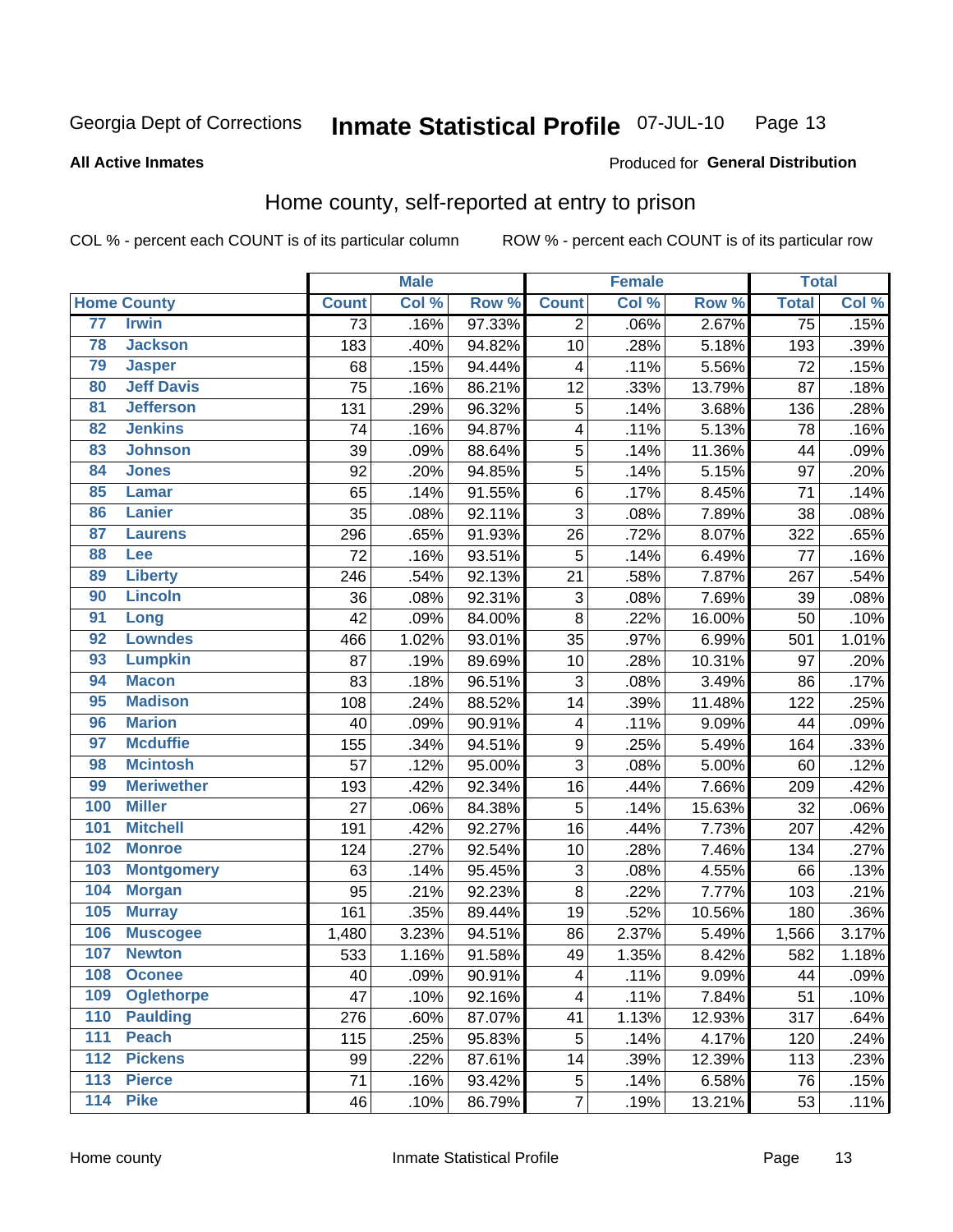#### **Inmate Statistical Profile 07-JUL-10** Page 14

**All Active Inmates** 

### Produced for General Distribution

# Home county, self-reported at entry to prison

COL % - percent each COUNT is of its particular column

|                  |                    |              | <b>Male</b> |         |                  | <b>Female</b> |        | <b>Total</b> |       |
|------------------|--------------------|--------------|-------------|---------|------------------|---------------|--------|--------------|-------|
|                  | <b>Home County</b> | <b>Count</b> | Col %       | Row %   | <b>Count</b>     | Col %         | Row %  | <b>Total</b> | Col % |
|                  | 115 Polk           | 209          | .46%        | 88.94%  | 26               | .72%          | 11.06% | 235          | .48%  |
| $\overline{116}$ | <b>Pulaski</b>     | 82           | .18%        | 89.13%  | 10               | .28%          | 10.87% | 92           | .19%  |
| 117              | <b>Putnam</b>      | 121          | .26%        | 94.53%  | $\boldsymbol{7}$ | .19%          | 5.47%  | 128          | .26%  |
| 118              | Quitman            | 16           | .03%        | 88.89%  | $\overline{2}$   | .06%          | 11.11% | 18           | .04%  |
| 119              | <b>Rabun</b>       | 46           | .10%        | 76.67%  | 14               | .39%          | 23.33% | 60           | .12%  |
| 120              | <b>Randolph</b>    | 57           | .12%        | 95.00%  | 3                | .08%          | 5.00%  | 60           | .12%  |
| 121              | <b>Richmond</b>    | 1,626        | 3.55%       | 94.21%  | 100              | 2.76%         | 5.79%  | 1,726        | 3.50% |
| 122              | <b>Rockdale</b>    | 324          | .71%        | 90.00%  | 36               | .99%          | 10.00% | 360          | .73%  |
| 123              | <b>Schley</b>      | 26           | .06%        | 96.30%  | 1                | .03%          | 3.70%  | 27           | .05%  |
| 124              | <b>Screven</b>     | 111          | .24%        | 91.74%  | 10               | .28%          | 8.26%  | 121          | .25%  |
| 125              | <b>Seminole</b>    | 57           | .12%        | 86.36%  | $\boldsymbol{9}$ | .25%          | 13.64% | 66           | .13%  |
| 126              | <b>Spalding</b>    | 540          | 1.18%       | 92.15%  | 46               | 1.27%         | 7.85%  | 586          | 1.19% |
| 127              | <b>Stephens</b>    | 164          | .36%        | 92.66%  | 13               | .36%          | 7.34%  | 177          | .36%  |
| 128              | <b>Stewart</b>     | 31           | .07%        | 93.94%  | $\overline{2}$   | .06%          | 6.06%  | 33           | .07%  |
| 129              | <b>Sumter</b>      | 213          | .47%        | 95.52%  | 10               | .28%          | 4.48%  | 223          | .45%  |
| 130              | <b>Talbot</b>      | 68           | .15%        | 95.77%  | 3                | .08%          | 4.23%  | 71           | .14%  |
| $131$            | <b>Taliaferro</b>  | 11           | .02%        | 100.00% |                  |               |        | 11           | .02%  |
| 132              | <b>Tattnall</b>    | 158          | .35%        | 91.86%  | 14               | .39%          | 8.14%  | 172          | .35%  |
| 133              | <b>Taylor</b>      | 79           | .17%        | 95.18%  | 4                | .11%          | 4.82%  | 83           | .17%  |
| 134              | <b>Telfair</b>     | 108          | .24%        | 88.52%  | 14               | .39%          | 11.48% | 122          | .25%  |
| 135              | <b>Terrell</b>     | 67           | .15%        | 93.06%  | 5                | .14%          | 6.94%  | 72           | .15%  |
| 136              | <b>Thomas</b>      | 244          | .53%        | 93.13%  | 18               | .50%          | 6.87%  | 262          | .53%  |
| 137              | <b>Tift</b>        | 282          | .62%        | 94.31%  | 17               | .47%          | 5.69%  | 299          | .61%  |
| 138              | <b>Toombs</b>      | 271          | .59%        | 93.13%  | 20               | .55%          | 6.87%  | 291          | .59%  |
| 139              | <b>Towns</b>       | 32           | .07%        | 84.21%  | 6                | .17%          | 15.79% | 38           | .08%  |
| 140              | <b>Treutlen</b>    | 60           | .13%        | 90.91%  | 6                | .17%          | 9.09%  | 66           | .13%  |
| 141              | <b>Troup</b>       | 497          | 1.09%       | 89.23%  | 60               | 1.66%         | 10.77% | 557          | 1.13% |
| 142              | <b>Turner</b>      | 69           | .15%        | 95.83%  | 3                | .08%          | 4.17%  | 72           | .15%  |
| $\overline{143}$ | <b>Twiggs</b>      | 58           | .13%        | 92.06%  | 5                | .14%          | 7.94%  | 63           | .13%  |
| 144              | <b>Union</b>       | 61           | .13%        | 84.72%  | 11               | .30%          | 15.28% | 72           | .15%  |
| 145              | <b>Upson</b>       | 167          | .36%        | 92.78%  | 12               | .33%          | 6.67%  | 180          | .36%  |
| 146              | <b>Walker</b>      | 353          | .77%        | 91.45%  | 33               | .91%          | 8.55%  | 386          | .78%  |
| 147              | <b>Walton</b>      | 369          | .81%        | 91.34%  | 35               | .97%          | 8.66%  | 404          | .82%  |
| 148              | <b>Ware</b>        | 259          | .57%        | 94.87%  | 14               | .39%          | 5.13%  | 273          | .55%  |
| 149              | <b>Warren</b>      | 33           | .07%        | 91.67%  | 3                | .08%          | 8.33%  | 36           | .07%  |
| 150              | <b>Washington</b>  | 146          | .32%        | 91.82%  | 13               | .36%          | 8.18%  | 159          | .32%  |
| 151              | <b>Wayne</b>       | 177          | .39%        | 91.71%  | 16               | .44%          | 8.29%  | 193          | .39%  |
| 152              | <b>Webster</b>     | 8            | .02%        | 100.00% |                  |               |        | $\bf 8$      | .02%  |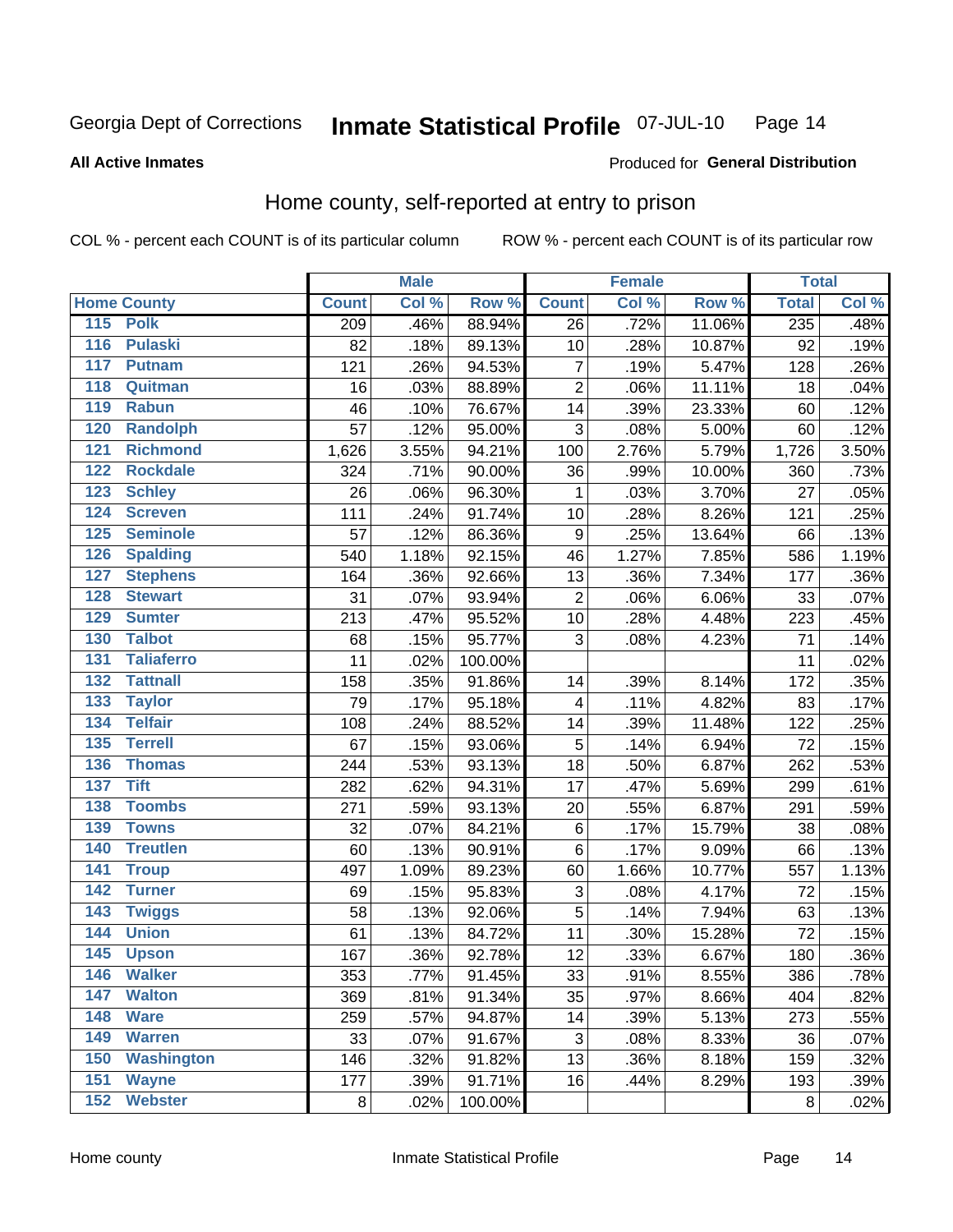#### Inmate Statistical Profile 07-JUL-10 Page 15

**All Active Inmates** 

### Produced for General Distribution

# Home county, self-reported at entry to prison

COL % - percent each COUNT is of its particular column

|                       |                  | <b>Male</b>  |       |           | <b>Female</b> |         |          | <b>Total</b> |       |
|-----------------------|------------------|--------------|-------|-----------|---------------|---------|----------|--------------|-------|
| <b>Home County</b>    |                  | <b>Count</b> | Col % | Row %     | <b>Count</b>  | Col %   | Row %    | <b>Total</b> | Col % |
| <b>Wheeler</b><br>153 |                  | 28           | .06%  | 87.50%    | 4             | .11%    | 12.50%   | 32           | .06%  |
| <b>White</b><br>154   |                  | 85           | .19%  | 86.73%    | 13            | .36%    | 13.27%   | 98           | .20%  |
| 155                   | <b>Whitfield</b> | 482          | 1.05% | 86.69%    | 74            | 2.04%   | 13.31%   | 556          | 1.13% |
| <b>Wilcox</b><br>156  |                  | 60           | .13%  | 88.24%    | 8             | .22%    | 11.76%   | 68           | .14%  |
| <b>Wilkes</b><br>157  |                  | 64           | .14%  | 92.75%    | 5             | .14%    | 7.25%    | 69           | .14%  |
| 158                   | <b>Wilkinson</b> | 58           | .13%  | 93.55%    | 4             | $.11\%$ | 6.45%    | 62           | .13%  |
| <b>Worth</b><br>159   |                  | 107          | .23%  | $93.04\%$ | 8             | $.22\%$ | $6.96\%$ | 115          | .23%  |
| 160                   | <b>Unknown</b>   | 1,591        | 3.48% | 93.37%    | 113           | 3.12%   | 6.63%    | 1,704        | 3.45% |
| <b>Total Rported</b>  |                  | 45,755       | 100%  | 92.66%    | 3,624         | 100%    | 7.34%    | 49,380       | 100%  |

| ported | 2,815  | $\sim$<br>v, | ר ממ<br>4,J I 4 |
|--------|--------|--------------|-----------------|
| `otal  | 48,570 | 1704         | 52,292          |

|  | Mode | ™ulton | ∶ulton | ™ulton |
|--|------|--------|--------|--------|
|--|------|--------|--------|--------|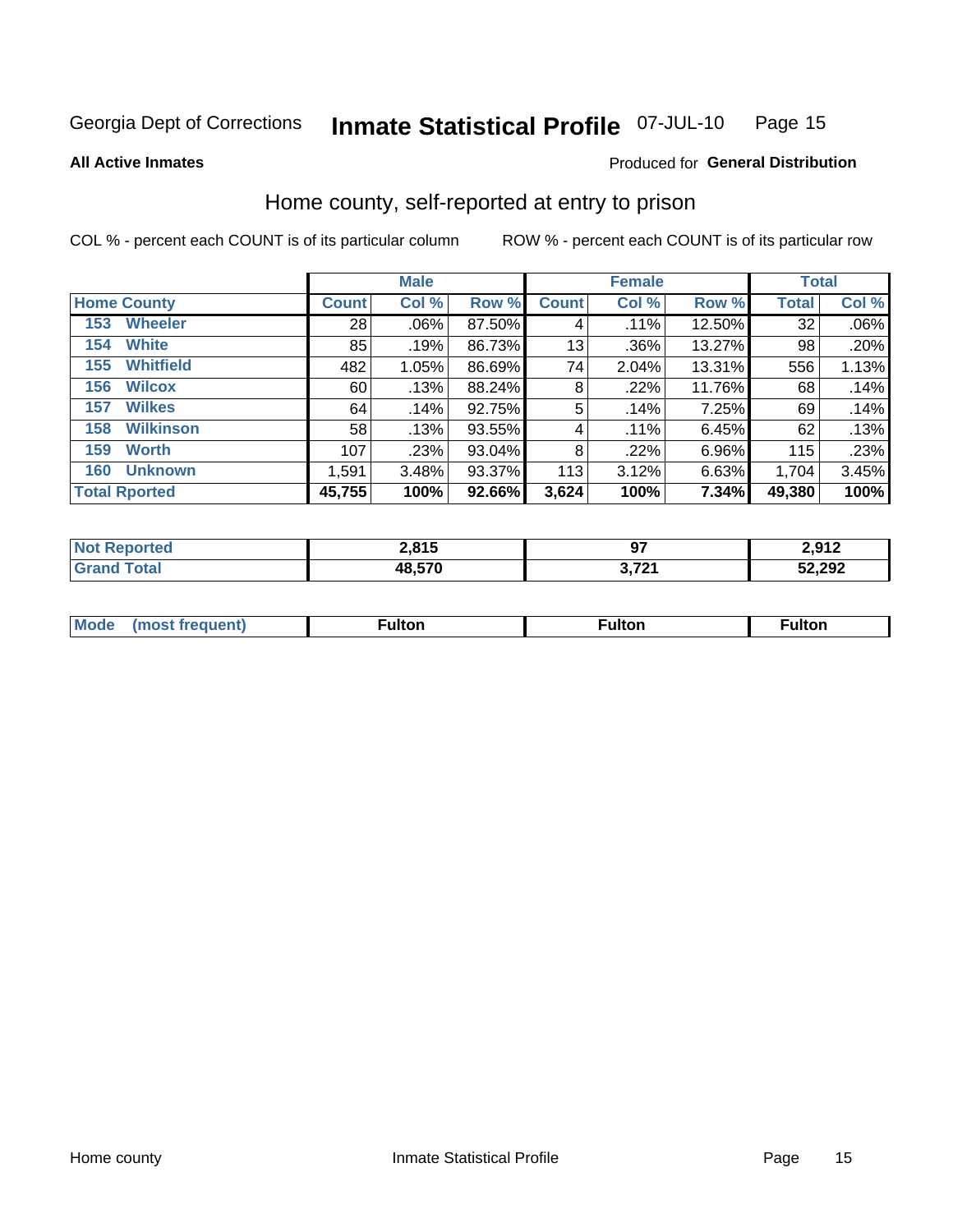#### Inmate Statistical Profile 07-JUL-10 Page 16

**All Active Inmates** 

### **Produced for General Distribution**

# Socioeconomic class, self-reported at entry to prison

COL % - percent each COUNT is of its particular column

|                       |        | <b>Male</b> |        |              | <b>Female</b> |          |        | <b>Total</b> |
|-----------------------|--------|-------------|--------|--------------|---------------|----------|--------|--------------|
| Socioeconomic Class   | Count  | Col %       | Row %  | <b>Count</b> | Col %         | Row %    | Total  | Col %        |
| <b>Welfare</b>        | 3,712  | 9.86%       | 94.24% | 227          | 9.57%         | 5.76%    | 3,939  | 9.84%        |
| <b>Occ Employ</b>     | .305   | 3.47%       | 98.12% | 25           | 1.05%         | 1.88%    | 1,330  | 3.32%        |
| <b>Minimum Std</b>    | 14,976 | 39.77%      | 95.38% | 725          | 30.58%        | $4.62\%$ | 15,701 | 39.23%       |
| <b>Middle</b><br>4    | 17,662 | 46.90%      | 92.68% | 1,394        | 58.79%        | 7.31%    | 19,057 | 47.61%       |
| <b>Total Reported</b> | 37,655 | 100%        | 94.07% | 2,371        | 100%          | $5.92\%$ | 40,027 | 100%         |

| <b>Not Reported</b> | 10,912 | 1,350          | 12,262 |
|---------------------|--------|----------------|--------|
| <b>Total</b>        | 48,567 | 2 721<br>' 4 I | 52,289 |

| ____<br>____ |
|--------------|
|--------------|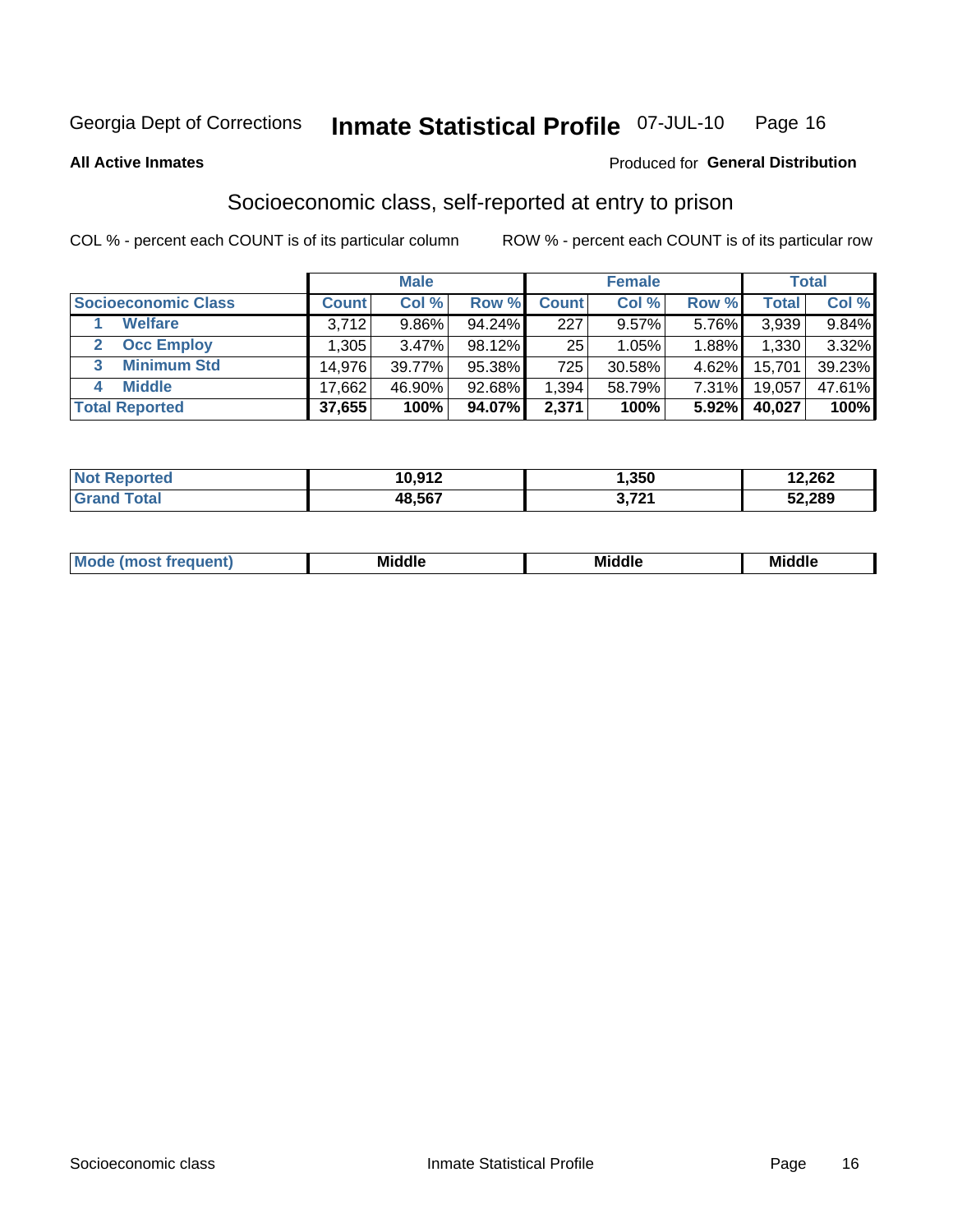#### Inmate Statistical Profile 07-JUL-10 Page 17

Produced for General Distribution

### **All Active Inmates**

# Environment to age 16, self-reported at entry to prison

COL % - percent each COUNT is of its particular column

|                                    | <b>Male</b>  |        |        | <b>Female</b> |        |          | <b>Total</b> |        |
|------------------------------------|--------------|--------|--------|---------------|--------|----------|--------------|--------|
| <b>Environment to age 16</b>       | <b>Count</b> | Col %  | Row %  | <b>Count</b>  | Col %  | Row %    | Total        | Col %  |
| <b>Rural/Farm</b>                  | 1,470        | 3.88%  | 95.39% | 71            | 3.01%  | 4.61%    | 1,541        | 3.83%  |
| <b>Rural/Nfarm</b><br>$\mathbf{2}$ | 2,100        | 5.54%  | 88.98% | 260           | 11.03% | 11.02%   | 2,360        | 5.87%  |
| <b>S.M.S.A</b><br>3                | 12,857       | 33.94% | 96.71% | 437           | 18.54% | $3.29\%$ | 13,294       | 33.04% |
| <b>Urban</b><br>4                  | 8,318        | 21.96% | 91.08% | 814           | 34.54% | 8.91%    | 9,133        | 22.70% |
| <b>Small Town</b><br>5.            | 13,132       | 34.67% | 94.43% | 775           | 32.88% | $5.57\%$ | 13,907       | 34.56% |
| <b>Total Reported</b>              | 37,877       | 100%   | 94.14% | 2,357         | 100%   | 5.86%    | 40,235       | 100%   |

| <b>Not Reported</b> | 10,693 | .364            | 12,057 |
|---------------------|--------|-----------------|--------|
| $\tau$ otal $\tau$  | 48,570 | 2704<br>J.I 4 I | 52,292 |

| <b>Mode</b><br>auent)<br>ns. | owr<br>Small | Jrban<br>____ | <b>LOWE</b><br>51 |
|------------------------------|--------------|---------------|-------------------|
|                              |              |               |                   |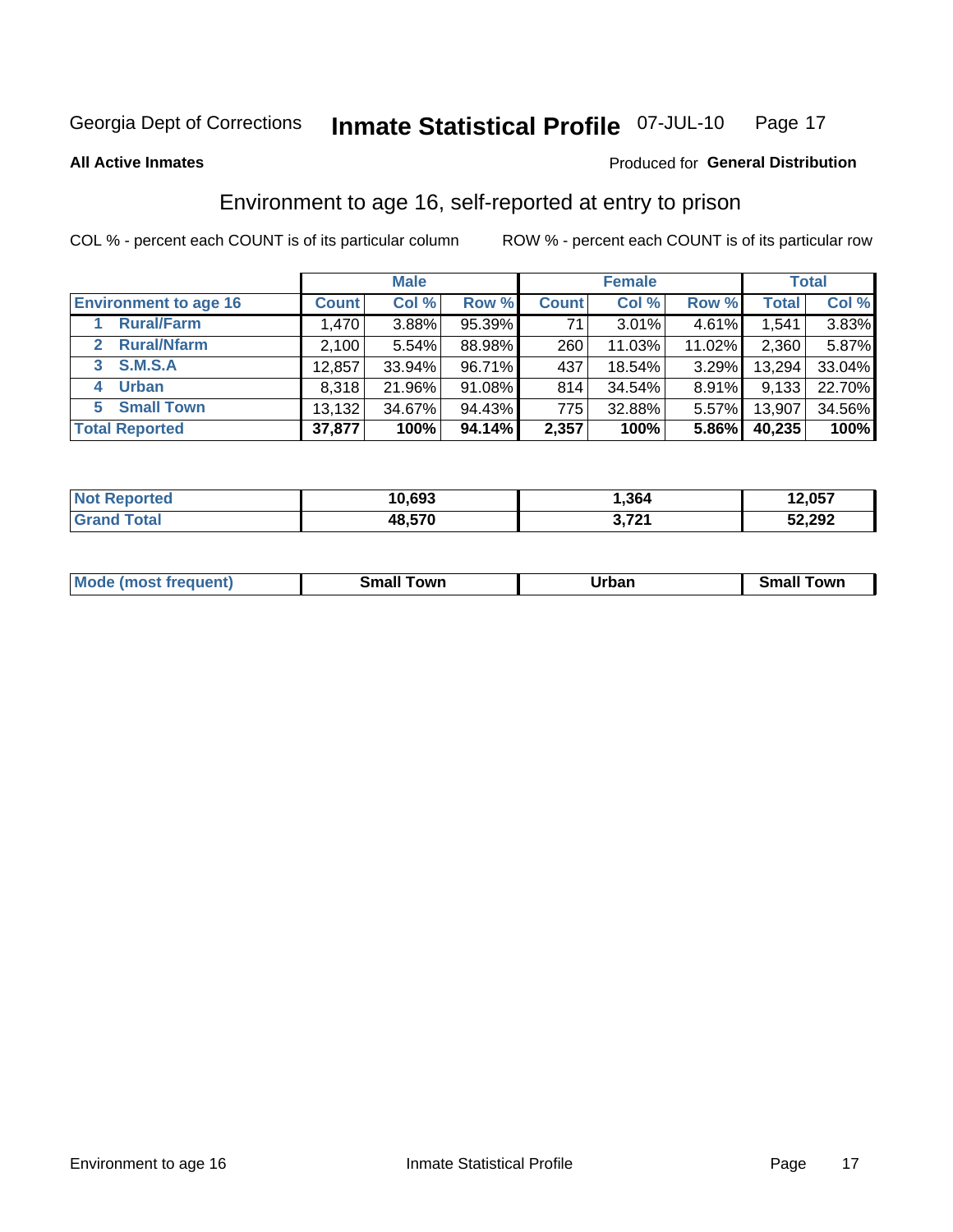#### Inmate Statistical Profile 07-JUL-10 Page 18

### **All Active Inmates**

### Produced for General Distribution

# Guardian status to age 16, self-reported at entry to prison

COL % - percent each COUNT is of its particular column

|                                  |              | <b>Male</b> |         |                 | <b>Female</b> |       |              | <b>Total</b> |
|----------------------------------|--------------|-------------|---------|-----------------|---------------|-------|--------------|--------------|
| <b>Guardian Status To Age 16</b> | <b>Count</b> | Col %       | Row %   | <b>Count</b>    | Col %         | Row % | <b>Total</b> | Col %        |
| 1 Orphanage                      | 24           | .11%        | 96.00%  |                 | $.16\%$       | 4.00% | 25           | $.11\%$      |
| 2 Father Only                    | 664          | 2.99%       | 97.36%  | 18              | 2.91%         | 2.64% | 682          | 2.99%        |
| <b>3 Both Parents</b>            | 8,705        | 39.18%      | 96.97%  | 271             | 43.78%        | 3.02% | 8,977        | 39.31%       |
| <b>4 Mother Only</b>             | 9,670        | 43.53%      | 98.02%  | 195             | 31.50%        | 1.98% | 9,865        | 43.20%       |
| <b>6 Oth Female</b>              | 577          | 2.60%       | 96.65%  | 20 <sub>1</sub> | 3.23%         | 3.35% | 597          | 2.61%        |
| <b>7 Oth Male</b>                | 93           | .42%        | 97.89%  | 2               | $.32\%$       | 2.11% | 95           | .42%         |
| 8 Step-Parents                   | 217          | .98%        | 100.00% |                 |               |       | 217          | .95%         |
| <b>9 Foster Home</b>             | 369          | 1.66%       | 96.60%  | 13              | 2.10%         | 3.40% | 382          | 1.67%        |
| <b>10 Grand Parents</b>          | 1,897        | 8.54%       | 95.04%  | 99              | 15.99%        | 4.96% | 1,996        | 8.74%        |
| <b>Total Reported</b>            | 22,216       | 100%        | 97.28%  | 619             | 100%          | 2.71% | 22,836       | 100%         |

| <b>Not</b><br><b>Reported</b> | 26,353 | 3,102            | 29,455 |
|-------------------------------|--------|------------------|--------|
| ™otai                         | 48,569 | גרי כ<br>J.I 4 I | 52,291 |

| <b>Mode (most frequent)</b> | วทIv<br>- -<br>MΩ | <b>Roth</b><br>ີ <sup>ລ</sup> າrents | l Mc<br>Only<br>- - |
|-----------------------------|-------------------|--------------------------------------|---------------------|
|                             |                   |                                      |                     |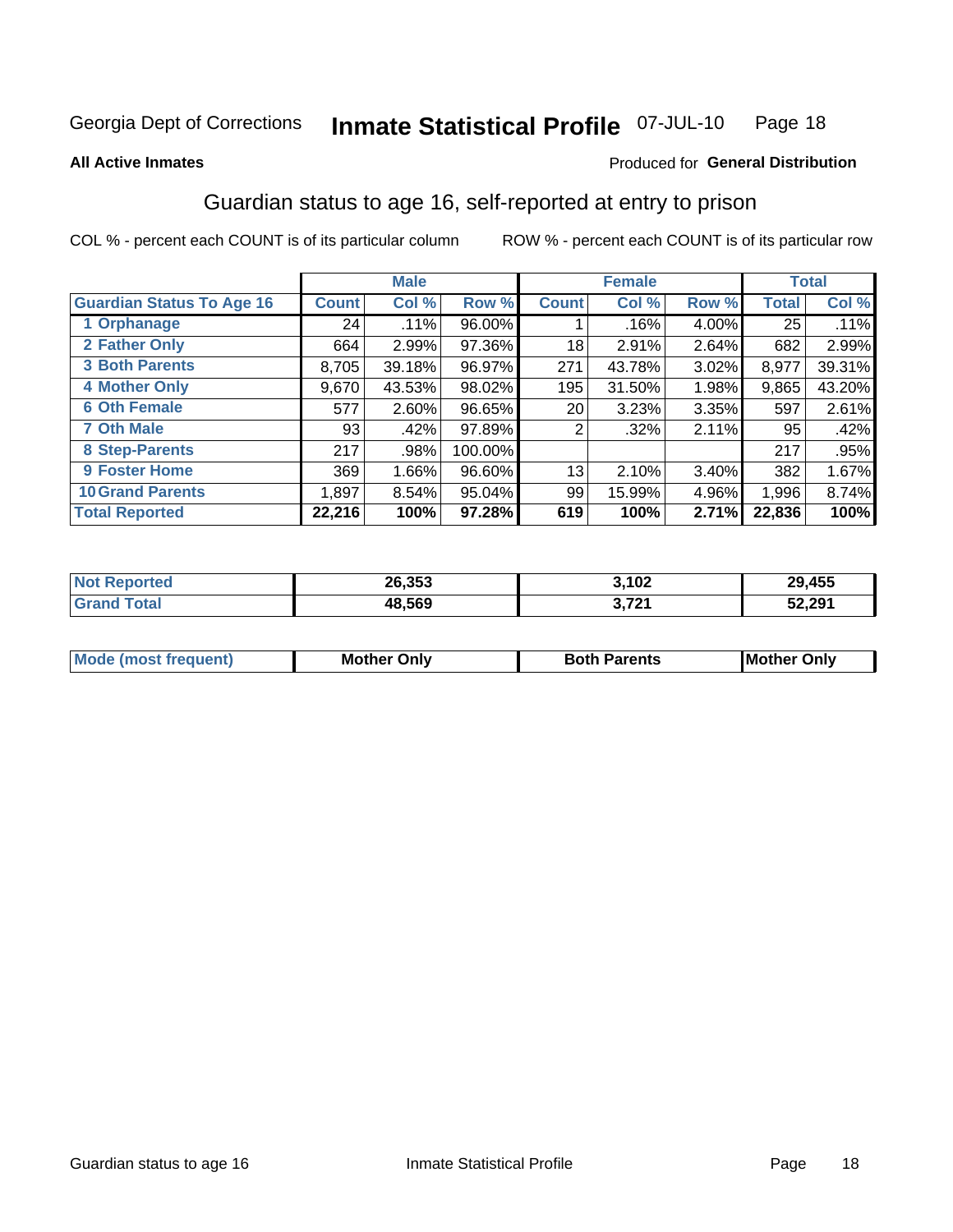#### Inmate Statistical Profile 07-JUL-10 Page 19

### **All Active Inmates**

### Produced for General Distribution

# Employment status before prison, self-reported at entry to prison

COL % - percent each COUNT is of its particular column

|                                  |         | <b>Male</b> |        |              | <b>Female</b> |        |        | <b>Total</b> |
|----------------------------------|---------|-------------|--------|--------------|---------------|--------|--------|--------------|
| <b>Employment Status</b>         | Count l | Col %       | Row %  | <b>Count</b> | Col %         | Row %  | Total  | Col %        |
| <b>Full Time</b>                 | 21,059  | 49.85%      | 95.58% | 972          | 44.63%        | 4.41%  | 22,032 | 49.60%       |
| <b>Part Time</b><br>$\mathbf{2}$ | 3.464   | $8.20\%$    | 96.84% | 113          | 5.19%         | 3.16%  | 3,577  | 8.05%        |
| Unempl $<$ 6m<br>3               | 4,316   | $10.22\%$   | 97.32% | 119          | 5.46%         | 2.68%  | 4,435  | 9.98%        |
| Unempl > 6m<br>4                 | 7,841   | 18.56%      | 93.75% | 523          | 24.01%        | 6.25%  | 8,364  | 18.83%       |
| <b>Never Workd</b><br>5          | 3,555   | 8.42%       | 96.45% | 131          | 6.01%         | 3.55%  | 3,686  | 8.30%        |
| <b>Student</b><br>6              | 491     | 1.16%       | 87.21% | 72           | 3.31%         | 12.79% | 563    | 1.27%        |
| <b>Incapable</b>                 | 1,515   | 3.59%       | 85.93% | 248          | 11.39%        | 14.07% | 1,763  | 3.97%        |
| <b>Total Reported</b>            | 42,241  | 100%        | 95.09% | 2,178        | 100%          | 4.9%   | 44,420 | 100%         |

| NO              | 6.327<br>$\sim$ | 543. ا             | 7,870  |
|-----------------|-----------------|--------------------|--------|
| $\sim$ 4 $\sim$ | 48.568          | 1704<br>. .<br>. – | 52,290 |

| Mc | ----<br>me<br>ш | nc<br>. |
|----|-----------------|---------|
|    |                 |         |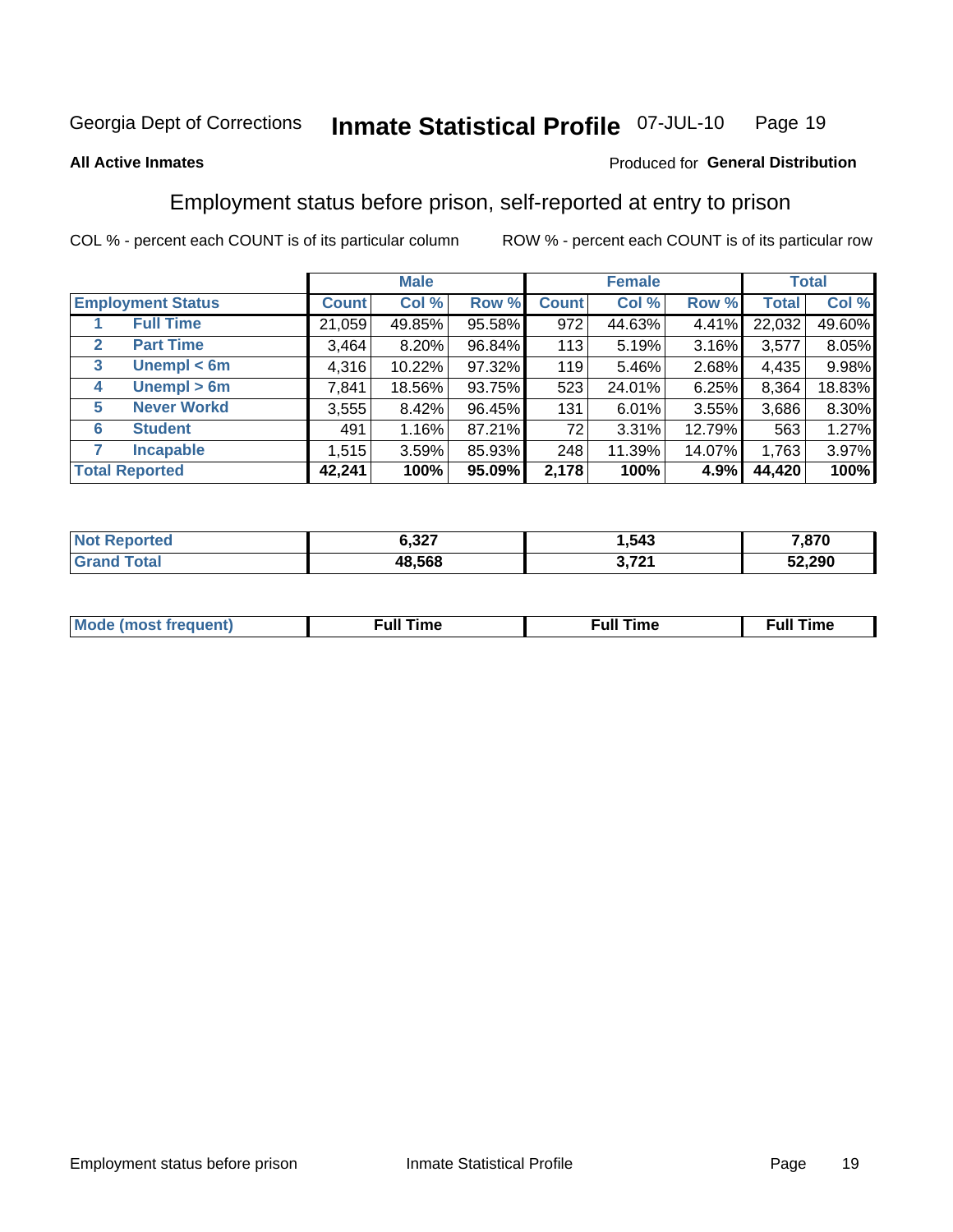### **All Active Inmates**

Produced for General Distribution

# Age at admission

COL % - percent each COUNT is of its particular column

|                         |              | <b>Male</b> |         |              | <b>Female</b> |        |              | <b>Total</b> |
|-------------------------|--------------|-------------|---------|--------------|---------------|--------|--------------|--------------|
| <b>Age At Admission</b> | <b>Count</b> | Col %       | Row %   | <b>Count</b> | Col %         | Row %  | <b>Total</b> | Col %        |
| 13                      | 1            | 0.01%       | 100.00% |              |               |        | 1            | 0.01%        |
| $\overline{14}$         | 15           | 0.03%       | 93.75%  | 1            | 0.03%         | 6.25%  | 16           | 0.03%        |
| 15                      | 64           | 0.13%       | 98.46%  | 1            | 0.03%         | 1.54%  | 65           | 0.12%        |
| 16                      | 179          | 0.37%       | 95.21%  | 9            | 0.24%         | 4.79%  | 188          | 0.36%        |
| $\overline{17}$         | 768          | 1.58%       | 96.85%  | 25           | 0.67%         | 3.15%  | 793          | 1.52%        |
| 18                      | 1,598        | 3.29%       | 97.74%  | 37           | 0.99%         | 2.26%  | 1,635        | 3.13%        |
| 19                      | 2,157        | 4.44%       | 96.42%  | 80           | 2.15%         | 3.58%  | 2,237        | 4.28%        |
| $\overline{20}$         | 2,138        | 4.40%       | 94.39%  | 127          | 3.41%         | 5.61%  | 2,265        | 4.33%        |
| $\overline{21}$         | 2,120        | 4.36%       | 94.81%  | 116          | 3.12%         | 5.19%  | 2,236        | 4.28%        |
| $\overline{22}$         | 2,136        | 4.40%       | 94.60%  | 122          | 3.28%         | 5.40%  | 2,258        | 4.32%        |
| 23                      | 2,026        | 4.17%       | 94.14%  | 126          | 3.39%         | 5.86%  | 2,152        | 4.12%        |
| $\overline{24}$         | 1,977        | 4.07%       | 93.56%  | 136          | 3.65%         | 6.44%  | 2,113        | 4.04%        |
| $\overline{25}$         | 1,866        | 3.84%       | 93.25%  | 135          | 3.63%         | 6.75%  | 2,001        | 3.83%        |
| 26                      | 1,783        | 3.67%       | 93.06%  | 133          | 3.57%         | 6.94%  | 1,916        | 3.66%        |
| 27                      | 1,784        | 3.67%       | 93.50%  | 124          | 3.33%         | 6.50%  | 1,908        | 3.65%        |
| 28                      | 1,782        | 3.67%       | 93.79%  | 118          | 3.17%         | 6.21%  | 1,900        | 3.63%        |
| 29                      | 1,668        | 3.43%       | 92.46%  | 136          | 3.65%         | 7.54%  | 1,804        | 3.45%        |
| 30                      | 1,571        | 3.23%       | 92.30%  | 131          | 3.52%         | 7.70%  | 1,702        | 3.25%        |
| 31                      | 1,458        | 3.00%       | 91.76%  | 131          | 3.52%         | 8.24%  | 1,589        | 3.04%        |
| $\overline{32}$         | 1,336        | 2.75%       | 92.78%  | 104          | 2.79%         | 7.22%  | 1,440        | 2.75%        |
| 33                      | 1,277        | 2.63%       | 92.60%  | 102          | 2.74%         | 7.40%  | 1,379        | 2.64%        |
| 34                      | 1,258        | 2.59%       | 91.49%  | 117          | 3.14%         | 8.51%  | 1,375        | 2.63%        |
| 35                      | 1,224        | 2.52%       | 92.38%  | 101          | 2.71%         | 7.62%  | 1,325        | 2.53%        |
| 36                      | 1,210        | 2.49%       | 92.30%  | 101          | 2.71%         | 7.70%  | 1,311        | 2.51%        |
| $\overline{37}$         | 1,192        | 2.45%       | 91.76%  | 107          | 2.88%         | 8.24%  | 1,299        | 2.48%        |
| 38                      | 1,096        | 2.26%       | 91.03%  | 108          | 2.90%         | 8.97%  | 1,204        | 2.30%        |
| 39                      | 1,093        | 2.25%       | 89.66%  | 126          | 3.39%         | 10.34% | 1,219        | 2.33%        |
| 40                      | 1,089        | 2.24%       | 90.90%  | 109          | 2.93%         | 9.10%  | 1,198        | 2.29%        |
| 41                      | 987          | 2.03%       | 90.63%  | 102          | 2.74%         | 9.37%  | 1,089        | 2.08%        |
| 42                      | 983          | 2.02%       | 89.61%  | 114          | 3.06%         | 10.39% | 1,097        | 2.10%        |
| 43                      | 924          | 1.90%       | 90.23%  | 100          | 2.69%         | 9.77%  | 1,024        | 1.96%        |
| 44                      | 892          | 1.84%       | 91.02%  | 88           | 2.36%         | 8.98%  | 980          | 1.87%        |
| 45                      | 828          | 1.70%       | 89.51%  | 97           | 2.61%         | 10.49% | 925          | 1.77%        |
| 46                      | 770          | 1.59%       | 89.43%  | 91           | 2.45%         | 10.57% | 861          | 1.65%        |
| 47                      | 713          | 1.47%       | 91.29%  | 68           | 1.83%         | 8.71%  | 781          | 1.49%        |
| 48                      | 649          | 1.34%       | 90.52%  | 68           | 1.83%         | 9.48%  | 717          | 1.37%        |
| 49                      | 608          | 1.25%       | 92.97%  | 46           | 1.24%         | 7.03%  | 654          | 1.25%        |
| 50                      | 489          | 1.01%       | 88.91%  | 61           | 1.64%         | 11.09% | 550          | 1.05%        |
| 51                      | 441          | 0.91%       | 92.26%  | 37           | 0.99%         | 7.74%  | 478          | 0.91%        |
| 52                      | 401          | 0.83%       | 91.76%  | 36           | 0.97%         | 8.24%  | 437          | 0.84%        |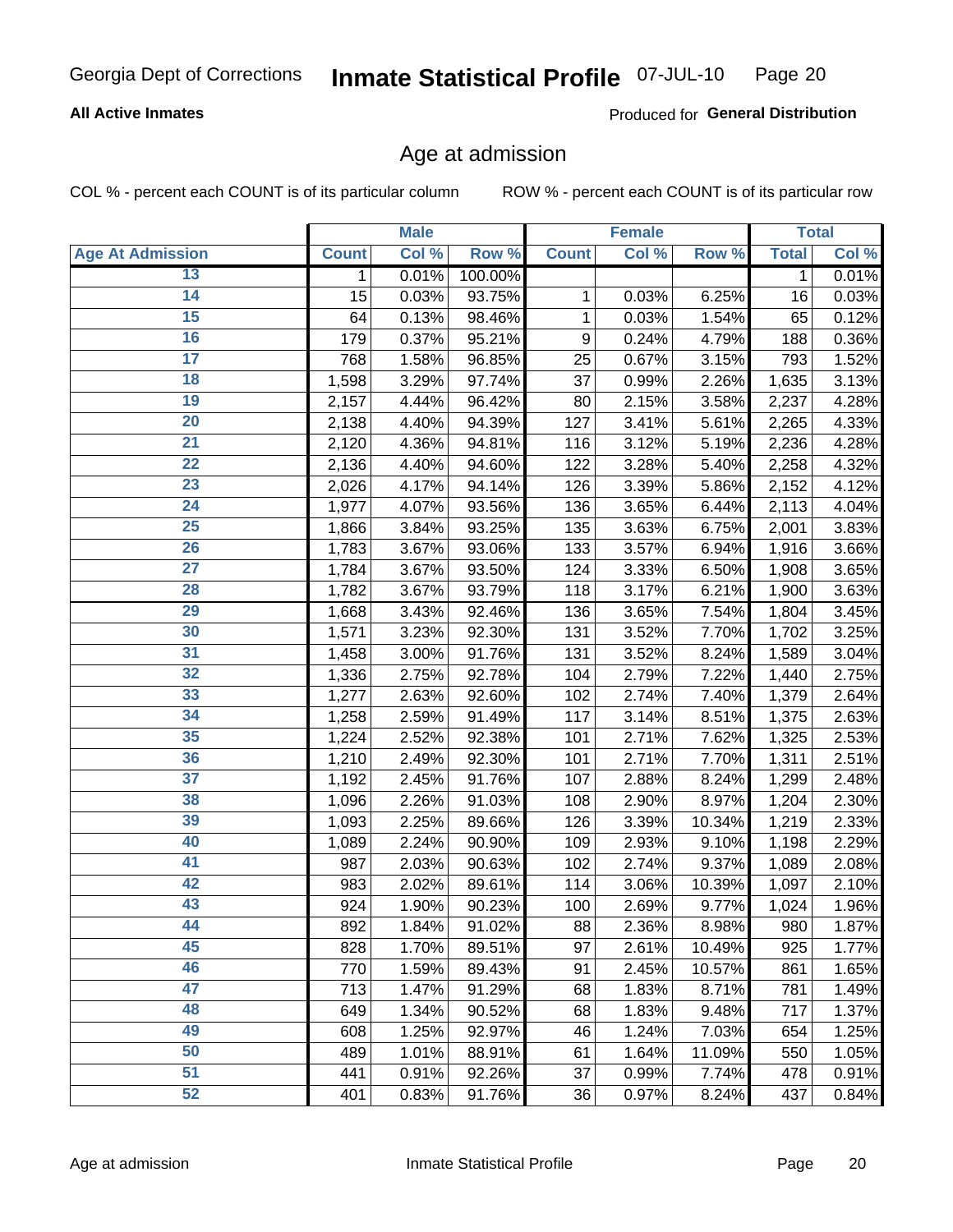### **All Active Inmates**

Produced for General Distribution

# Age at admission

COL % - percent each COUNT is of its particular column

|                         |                         | <b>Male</b> |         |                | <b>Female</b> |        |                | <b>Total</b> |
|-------------------------|-------------------------|-------------|---------|----------------|---------------|--------|----------------|--------------|
| <b>Age At Admission</b> | <b>Count</b>            | Col %       | Row %   | <b>Count</b>   | Col %         | Row %  | <b>Total</b>   | Col %        |
| 53                      | 354                     | 0.73%       | 88.94%  | 44             | 1.18%         | 11.06% | 398            | 0.76%        |
| 54                      | 248                     | 0.51%       | 93.58%  | 17             | 0.46%         | 6.42%  | 265            | 0.51%        |
| 55                      | 252                     | 0.52%       | 92.31%  | 21             | 0.56%         | 7.69%  | 273            | 0.52%        |
| 56                      | 200                     | 0.41%       | 94.34%  | 12             | 0.32%         | 5.66%  | 212            | 0.41%        |
| $\overline{57}$         | 177                     | 0.36%       | 94.15%  | 11             | 0.30%         | 5.85%  | 188            | 0.36%        |
| 58                      | 129                     | 0.27%       | 92.81%  | 10             | 0.27%         | 7.19%  | 139            | 0.27%        |
| 59                      | 132                     | 0.27%       | 92.96%  | 10             | 0.27%         | 7.04%  | 142            | 0.27%        |
| 60                      | 100                     | 0.21%       | 96.15%  | 4              | 0.11%         | 3.85%  | 104            | 0.20%        |
| 61                      | 68                      | 0.14%       | 95.77%  | 3              | 0.08%         | 4.23%  | 71             | 0.14%        |
| 62                      | 64                      | 0.13%       | 95.52%  | 3              | 0.08%         | 4.48%  | 67             | 0.13%        |
| 63                      | 56                      | 0.12%       | 93.33%  | 4              | 0.11%         | 6.67%  | 60             | 0.11%        |
| 64                      | 46                      | 0.09%       | 97.87%  | $\mathbf 1$    | 0.03%         | 2.13%  | 47             | 0.09%        |
| 65                      | 36                      | 0.07%       | 100.00% |                |               |        | 36             | 0.07%        |
| 66                      | 25                      | 0.05%       | 96.15%  | 1              | 0.03%         | 3.85%  | 26             | 0.05%        |
| 67                      | 20                      | 0.04%       | 86.96%  | 3              | 0.08%         | 13.04% | 23             | 0.04%        |
| 68                      | 21                      | 0.04%       | 91.30%  | $\overline{2}$ | 0.05%         | 8.70%  | 23             | 0.04%        |
| 69                      | 26                      | 0.05%       | 100.00% |                |               |        | 26             | 0.05%        |
| 70                      | 12                      | 0.02%       | 85.71%  | $\overline{2}$ | 0.05%         | 14.29% | 14             | 0.03%        |
| $\overline{71}$         | 6                       | 0.01%       | 100.00% |                |               |        | $\,6$          | 0.01%        |
| $\overline{72}$         | 8                       | 0.02%       | 100.00% |                |               |        | 8              | 0.02%        |
| $\overline{73}$         | 8                       | 0.02%       | 100.00% |                |               |        | 8              | 0.02%        |
| $\overline{74}$         | 5                       | 0.01%       | 100.00% |                |               |        | 5              | 0.01%        |
| $\overline{75}$         | $\overline{8}$          | 0.02%       | 100.00% |                |               |        | $\overline{8}$ | 0.02%        |
| 76                      | $\overline{7}$          | 0.01%       | 100.00% |                |               |        | $\overline{7}$ | 0.01%        |
| $\overline{77}$         | $\overline{2}$          | 0.01%       | 66.67%  | 1              | 0.03%         | 33.33% | 3              | 0.01%        |
| 78                      | $\overline{2}$          | 0.01%       | 100.00% |                |               |        | $\overline{2}$ | 0.01%        |
| 79                      | $\overline{\mathbf{4}}$ | 0.01%       | 80.00%  | $\mathbf{1}$   | 0.03%         | 20.00% | $\overline{5}$ | 0.01%        |
| 80                      | $\overline{2}$          | 0.01%       | 100.00% |                |               |        | $\overline{2}$ | 0.01%        |
| 82                      | 1                       | 0.01%       | 100.00% |                |               |        | 1              | 0.01%        |
| <b>Total Reported</b>   | 48,570                  | 100%        | 92.88%  | 3,721          | 100%          |        | 7.12% 52,291   | 100%         |

| ™reo :<br>NOT |              |       |        |
|---------------|--------------|-------|--------|
| $n+n$         | <b>18570</b> | 0.704 | 52,291 |

| Mean (average)         | 31.81 | 34.11   | 31.98 |
|------------------------|-------|---------|-------|
| <b>Median (middle)</b> | 30    | ົ<br>دد | 30    |
| Mode (most frequent)   |       |         | 20    |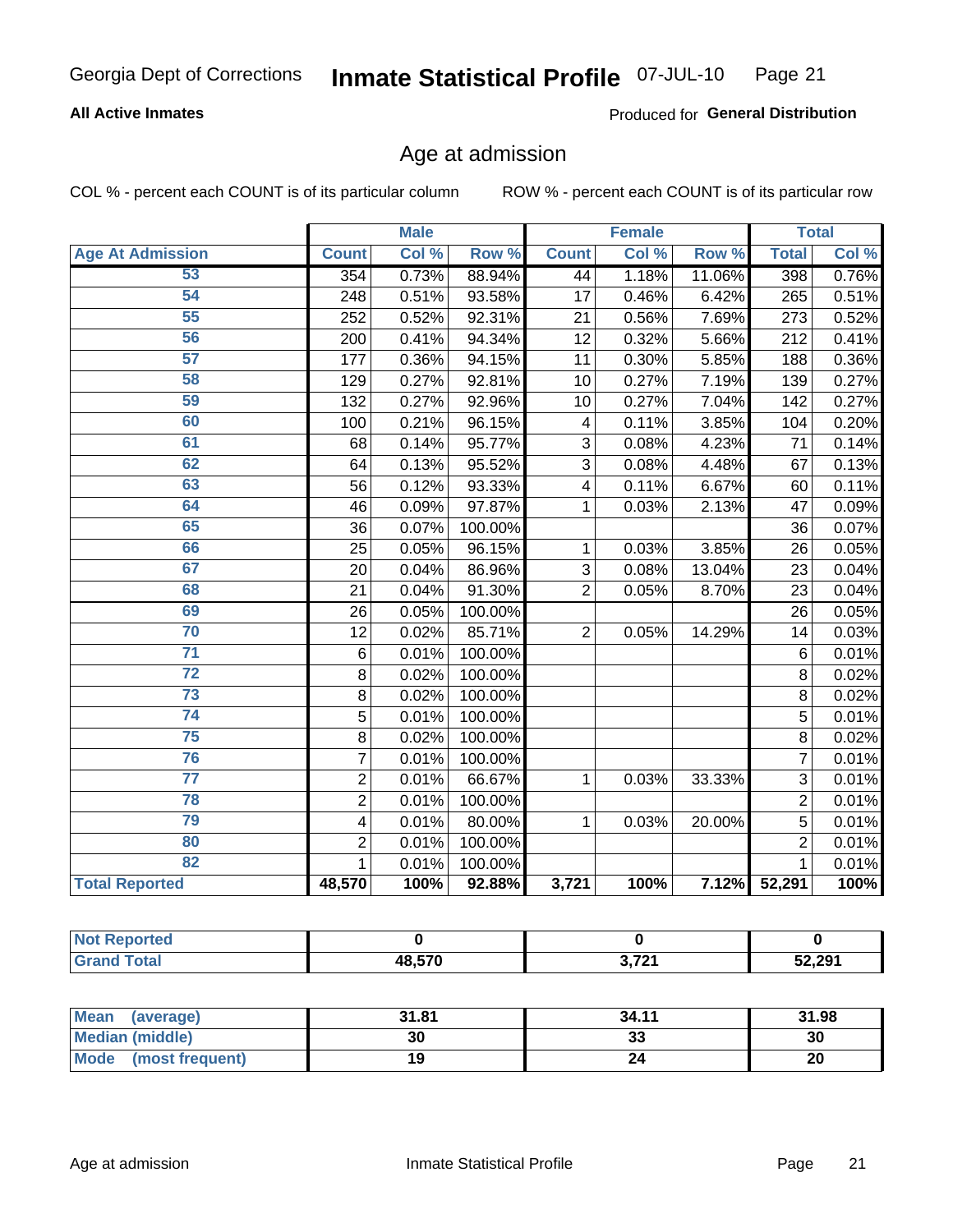### **All Active Inmates**

### Produced for General Distribution

# Height, measured at entry to prison

COL % - percent each COUNT is of its particular column

|                       |                         | <b>Male</b> |         |              | <b>Female</b> |        | <b>Total</b>    |        |
|-----------------------|-------------------------|-------------|---------|--------------|---------------|--------|-----------------|--------|
| <b>Height</b>         | <b>Count</b>            | Col %       | Row %   | <b>Count</b> | Col %         | Row %  | <b>Total</b>    | Col %  |
| 4'10"                 | $\overline{2}$          | 0.02%       | 16.67%  | 10           | 4.85%         | 83.33% | $\overline{12}$ | 0.10%  |
| 4'11''                | 12                      | 0.10%       | 15.58%  | 65           | 31.55%        | 84.42% | 77              | 0.64%  |
| 5'02''                | 2                       | 0.02%       | 100.00% |              |               |        | $\overline{2}$  | 0.02%  |
| 5'03''                | $\overline{\mathbf{c}}$ | 0.02%       | 100.00% |              |               |        | $\overline{2}$  | 0.02%  |
| 5'04"                 | 1                       | 0.01%       | 100.00% |              |               |        | 1               | 0.01%  |
| 5'05''                | 13                      | 0.11%       | 100.00% |              |               |        | 13              | 0.11%  |
| 5'06''                | 14                      | 0.12%       | 100.00% |              |               |        | 14              | 0.12%  |
| 5'07''                | 23                      | 0.19%       | 100.00% |              |               |        | 23              | 0.19%  |
| 5'08''                | 26                      | 0.22%       | 100.00% |              |               |        | 26              | 0.21%  |
| 5'09''                | 31                      | 0.26%       | 100.00% |              |               |        | 31              | 0.26%  |
| 5'10''                | 5,724                   | 48.13%      | 98.64%  | 79           | 38.35%        | 1.36%  | 5,803           | 47.95% |
| 5'11''                | 5,946                   | 49.99%      | 99.13%  | 52           | 25.24%        | 0.87%  | 5,998           | 49.57% |
| 6'00''                | 24                      | 0.20%       | 100.00% |              |               |        | 24              | 0.20%  |
| 6'01''                | 19                      | 0.16%       | 95.00%  |              |               |        | 20              | 0.17%  |
| 6'02''                | 16                      | 0.13%       | 100.00% |              |               |        | 16              | 0.13%  |
| 6'03''                | 4                       | 0.03%       | 100.00% |              |               |        | 4               | 0.03%  |
| 6'04''                | 5                       | 0.04%       | 100.00% |              |               |        | 5               | 0.04%  |
| 6'05''                | 3                       | 0.03%       | 100.00% |              |               |        | 3               | 0.02%  |
| 6'06''                | $\overline{\mathbf{c}}$ | 0.02%       | 100.00% |              |               |        | $\overline{2}$  | 0.02%  |
| 6'10''                | $\overline{7}$          | 0.06%       | 100.00% |              |               |        | 7               | 0.06%  |
| 6'11''                | 17                      | 0.14%       | 100.00% |              |               |        | 17              | 0.14%  |
| Seven feet +          | 1                       | 0.01%       | 100.00% |              |               |        | 1               | 0.01%  |
| <b>Total Reported</b> | 11,894                  | 100%        | 98.29%  | 206          | 100%          | 1.70%  | 12,101          | 100%   |

| 'eported     | 36.676 | 2 <sub>515</sub><br>J.JIJ | 40,191 |
|--------------|--------|---------------------------|--------|
| ſotal<br>Gra | 48,570 | 2.724<br><b>JILI</b>      | 52,292 |

| <b>Mean</b><br>(average)       | 544"  | 5'06" | 5'10" |
|--------------------------------|-------|-------|-------|
| <b>Median (middle)</b>         | 544"  | 5'10" | 5'11" |
| <b>Mode</b><br>(most frequent) | 5'11" | 5'10" | 5'11" |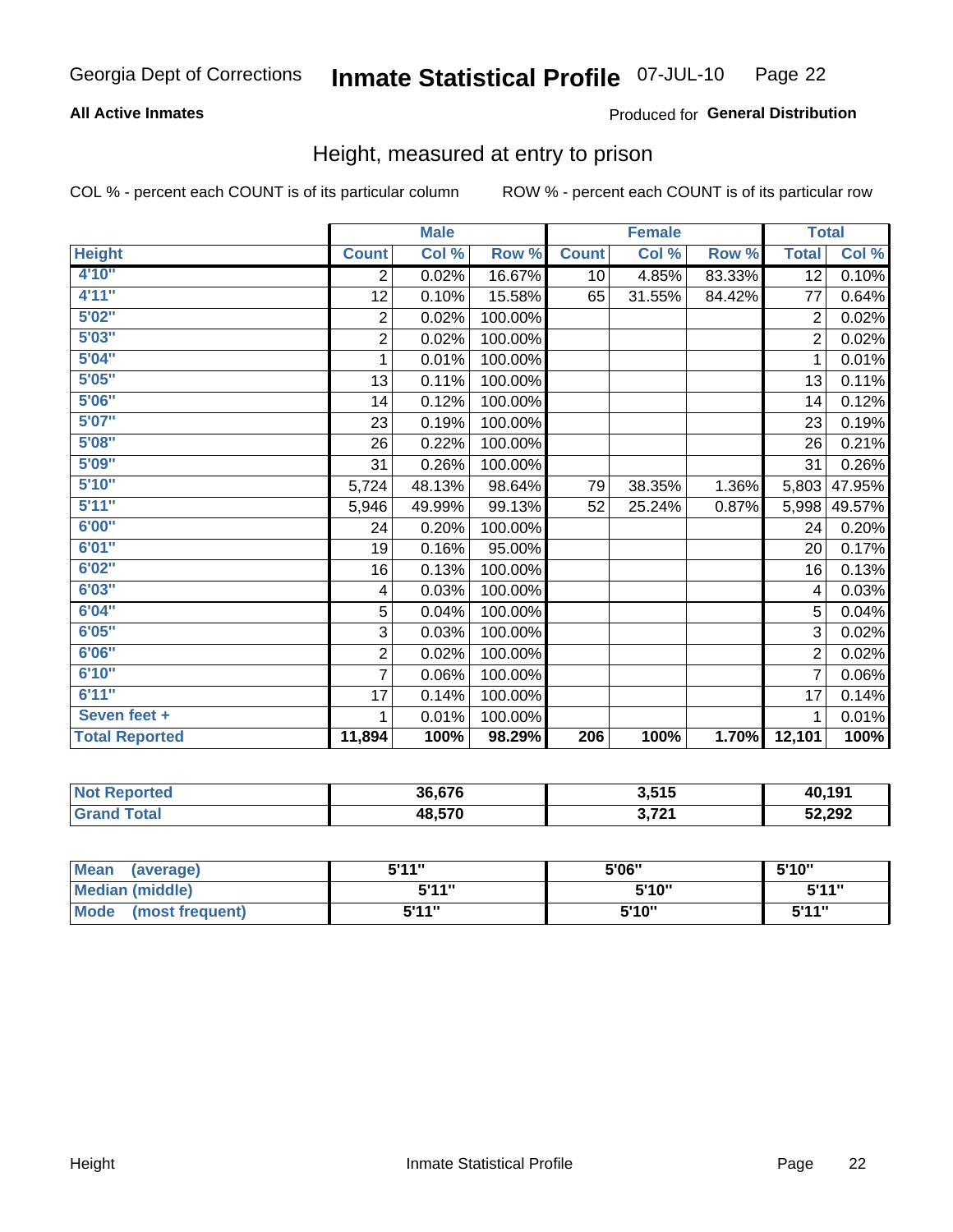### **All Active Inmates**

### Produced for General Distribution

# Weight, measured at entry to prison

COL % - percent each COUNT is of its particular column

|                        |              | <b>Male</b> |                  |                         | <b>Female</b> |        | <b>Total</b>    |        |
|------------------------|--------------|-------------|------------------|-------------------------|---------------|--------|-----------------|--------|
| <b>Weight</b>          | <b>Count</b> | Col %       | Row <sup>%</sup> | <b>Count</b>            | Col %         | Row %  | <b>Total</b>    | Col %  |
| <b>Under 80 pounds</b> | 32           | 0.07%       | 91.43%           | $\overline{3}$          | 0.08%         | 8.57%  | $\overline{35}$ | 0.07%  |
| 80 - 89 pounds         | 12           | 0.02%       | 85.71%           | $\overline{2}$          | 0.05%         | 14.29% | 14              | 0.03%  |
| 90 - 99 pounds         | 6            | 0.01%       | 31.58%           | 13                      | 0.35%         | 68.42% | 19              | 0.04%  |
| 100 - 109 pounds       | 12           | 0.02%       | 17.91%           | 55                      | 1.48%         | 82.09% | 67              | 0.13%  |
| 110 - 119 pounds       | 80           | 0.17%       | 32.39%           | 167                     | 4.49%         | 67.61% | 247             | 0.47%  |
| 120 - 129 pounds       | 427          | 0.88%       | 57.24%           | 319                     | 8.57%         | 42.76% | 746             | 1.43%  |
| 130 - 139 pounds       | 1,325        | 2.74%       | 75.20%           | 437                     | 11.74%        | 24.80% | 1,762           | 3.39%  |
| 140 - 149 pounds       | 3,272        | 6.77%       | 87.28%           | 477                     | 12.82%        | 12.72% | 3,749           | 7.21%  |
| 150 - 159 pounds       | 4,524        | 9.36%       | 92.29%           | 378                     | 10.16%        | 7.71%  | 4,902           | 9.42%  |
| 160 - 169 pounds       | 7,032        | 14.56%      | 94.54%           | 406                     | 10.91%        | 5.46%  | 7,438           | 14.30% |
| 170 - 179 pounds       | 6,014        | 12.45%      | 94.90%           | 323                     | 8.68%         | 5.10%  | 6,337           | 12.18% |
| 180 - 189 pounds       | 6,795        | 14.07%      | 95.74%           | 302                     | 8.12%         | 4.26%  | 7,097           | 13.64% |
| 190 - 199 pounds       | 4,359        | 9.02%       | 96.01%           | 181                     | 4.86%         | 3.99%  | 4,540           | 8.73%  |
| 200 - 209 pounds       | 3,990        | 8.26%       | 96.35%           | 151                     | 4.06%         | 3.65%  | 4,141           | 7.96%  |
| 210 - 219 pounds       | 2,799        | 5.79%       | 95.99%           | 117                     | 3.14%         | 4.01%  | 2,916           | 5.60%  |
| 220 - 229 pounds       | 2,524        | 5.22%       | 96.37%           | 95                      | 2.55%         | 3.63%  | 2,619           | 5.03%  |
| 230 - 239 pounds       | 1,472        | 3.05%       | 94.97%           | 78                      | 2.10%         | 5.03%  | 1,550           | 2.98%  |
| 240 - 249 pounds       | 1,231        | 2.55%       | 95.35%           | 60                      | 1.61%         | 4.65%  | 1,291           | 2.48%  |
| 250 - 259 pounds       | 757          | 1.57%       | 94.74%           | 42                      | 1.13%         | 5.26%  | 799             | 1.54%  |
| 260 - 269 pounds       | 585          | 1.21%       | 95.12%           | 30                      | 0.81%         | 4.88%  | 615             | 1.18%  |
| 270 - 279 pounds       | 317          | 0.66%       | 92.96%           | 24                      | 0.64%         | 7.04%  | 341             | 0.66%  |
| 280 - 289 pounds       | 275          | 0.57%       | 94.18%           | 17                      | 0.46%         | 5.82%  | 292             | 0.56%  |
| 290 - 299 pounds       | 113          | 0.23%       | 93.39%           | 8                       | 0.21%         | 6.61%  | 121             | 0.23%  |
| 300 - 309 pounds       | 110          | 0.23%       | 88.00%           | 15                      | 0.40%         | 12.00% | 125             | 0.24%  |
| 310 - 319 pounds       | 58           | 0.12%       | 95.08%           | 3                       | 0.08%         | 4.92%  | 61              | 0.12%  |
| 320 - 329 pounds       | 69           | 0.14%       | 92.00%           | $\overline{6}$          | 0.16%         | 8.00%  | 75              | 0.14%  |
| 330 - 339 pounds       | 30           | 0.06%       | 96.77%           | $\mathbf{1}$            | 0.03%         | 3.23%  | 31              | 0.06%  |
| 340 - 349 pounds       | 14           | 0.03%       | 77.78%           | $\overline{\mathbf{4}}$ | 0.11%         | 22.22% | 18              | 0.03%  |
| 350 - 359 pounds       | 27           | 0.06%       | 87.10%           | $\overline{\mathbf{4}}$ | 0.11%         | 12.90% | 31              | 0.06%  |
| 360 - 369 pounds       | 15           | 0.03%       | 88.24%           | $\overline{2}$          | 0.05%         | 11.76% | 17              | 0.03%  |
| 370 - 379 pounds       | 11           | 0.02%       | 100.00%          |                         |               |        | 11              | 0.02%  |
| 380 - 389 pounds       | 5            | 0.01%       | 100.00%          |                         |               |        | 5               | 0.01%  |
| 390 - 399 pounds       | 3            | 0.01%       | 100.00%          |                         |               |        | 3               | 0.01%  |
| 400 pounds and over    | 15           | 0.03%       | 93.75%           | $\mathbf{1}$            | 0.03%         | 6.25%  | 16              | 0.03%  |
| <b>Total Reported</b>  | 48,310       | 100%        | 92.85%           | 3,721                   | 100%          | 7.15%  | 52,031          | 100.0% |

| Reported<br>NO. | 260    |            | 260    |
|-----------------|--------|------------|--------|
| ⊺otal           | 48,570 | גמד מ<br>. | 52,291 |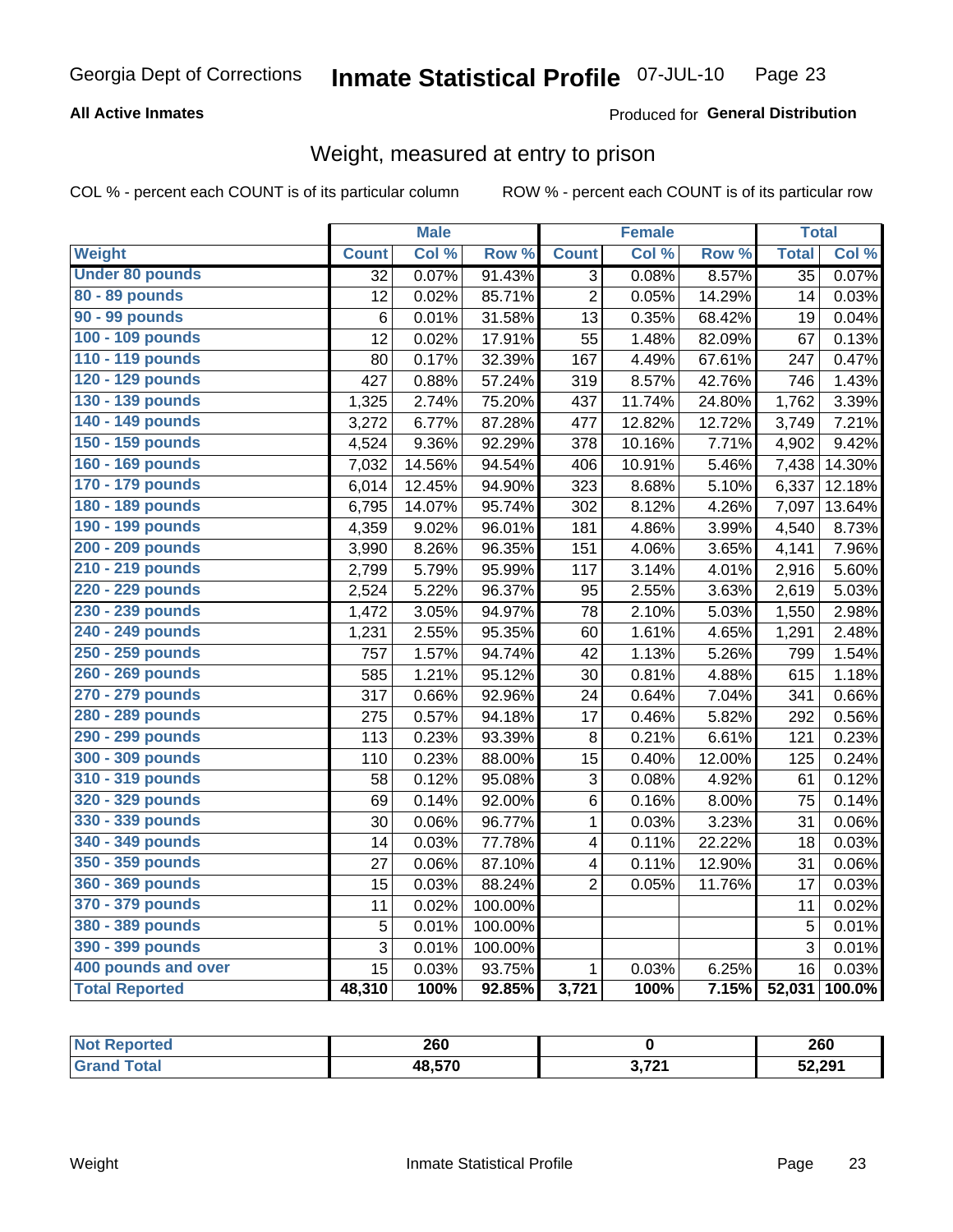### **All Active Inmates**

### Produced for General Distribution

# Weight, measured at entry to prison

COL % - percent each COUNT is of its particular column

|                         | <b>Male</b> | <b>Female</b> | Total |
|-------------------------|-------------|---------------|-------|
| Mean<br>(average)       | 185         | 165           | 183   |
| <b>Median (middle)</b>  | 180         | 160           | 180   |
| Mode<br>(most frequent) | 180         | 140           | 180   |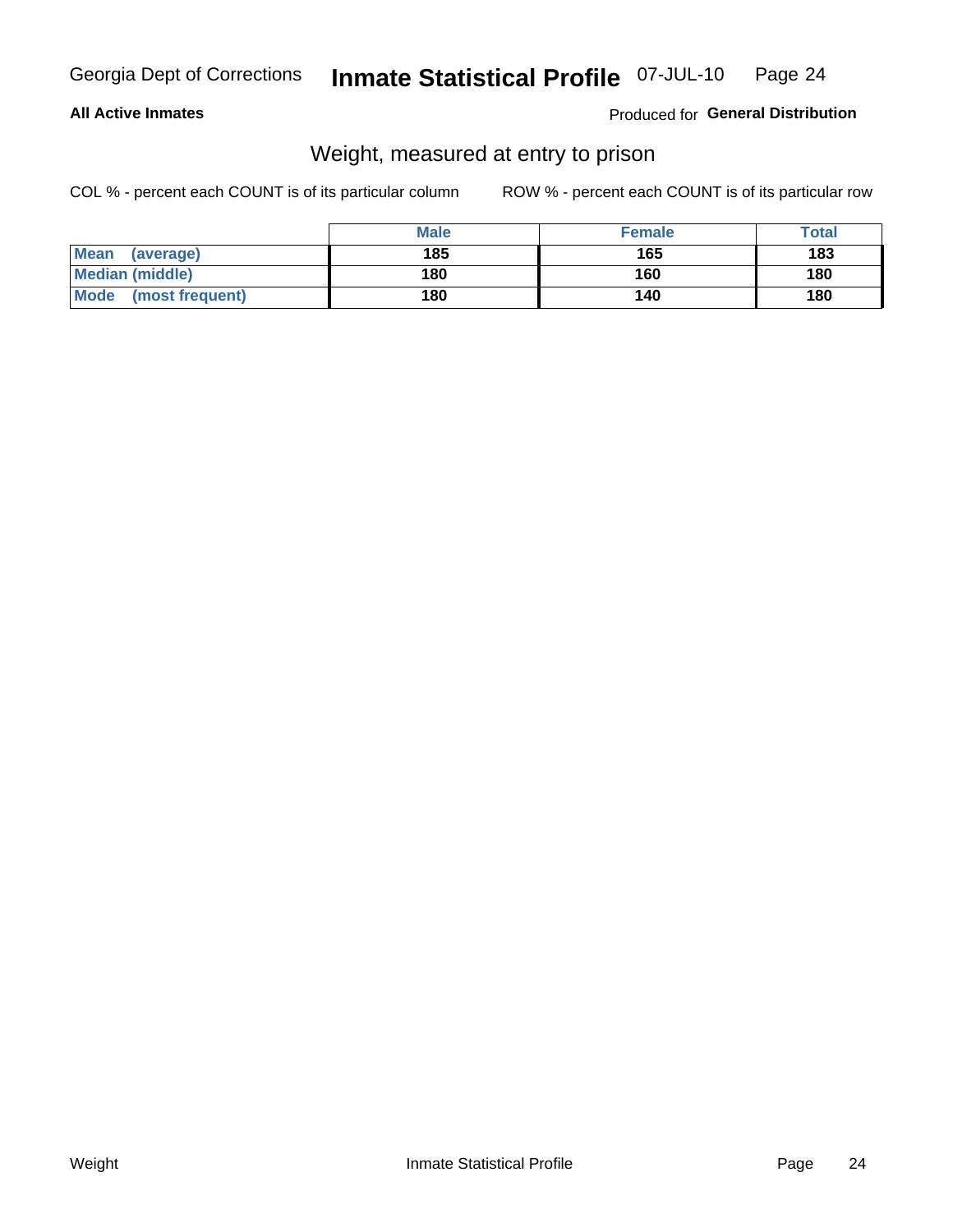#### Inmate Statistical Profile 07-JUL-10 Page 25

### **All Active Inmates**

**Produced for General Distribution** 

# Military service

COL % - percent each COUNT is of its particular column

|                          |              | <b>Male</b> |                    |       | <b>Female</b> |          |              | <b>Total</b> |
|--------------------------|--------------|-------------|--------------------|-------|---------------|----------|--------------|--------------|
| <b>Military service</b>  | <b>Count</b> | Col %       | <b>Row % Count</b> |       | Col %         | Row %    | <b>Total</b> | Col %        |
| <b>Air Force</b>         | .852         | 4.62%       | 98.25%             | 33    | .96%          | 1.75%    | 1,885        | 4.34%        |
| 2<br>Army                | 331          | .83%        | 96.22%             | 13    | .38%          | 3.78%    | 344          | .79%         |
| <b>Navy</b><br>3         | 601          | $1.50\%$    | 98.04%             | 12    | .35%          | 1.96%    | 613          | 1.41%        |
| <b>Marines</b><br>4      | 39           | $.10\%$     | 100.00%            |       |               |          | 39           | .09%         |
| <b>Coast Guard</b><br>5. | 437          | 1.09%       | 99.77%             |       | .03%          | .23%     | 438          | 1.01%        |
| <b>None</b><br>96        | 36,790       | 91.86%      | 91.60%             | 3,373 | 98.28%        | $8.40\%$ | 40,164       | 92.37%       |
| <b>Total Reported</b>    | 40,050       | 100%        | 92.10%             | 3,432 | 100%          | 7.89%    | 43,483       | 100%         |

| orted           | הרא נ  | 289                                                               | 8,809  |
|-----------------|--------|-------------------------------------------------------------------|--------|
| Nt              | ט∠כ.כ  | __                                                                |        |
| `otal<br>'Grand | 48,570 | <b>2.724</b><br>$\rightarrow \rightarrow \rightarrow \rightarrow$ | 52,292 |

| <b>Mode (most frequent)</b><br><b>Force</b><br><b>Force</b><br>orce<br>Aır |
|----------------------------------------------------------------------------|
|----------------------------------------------------------------------------|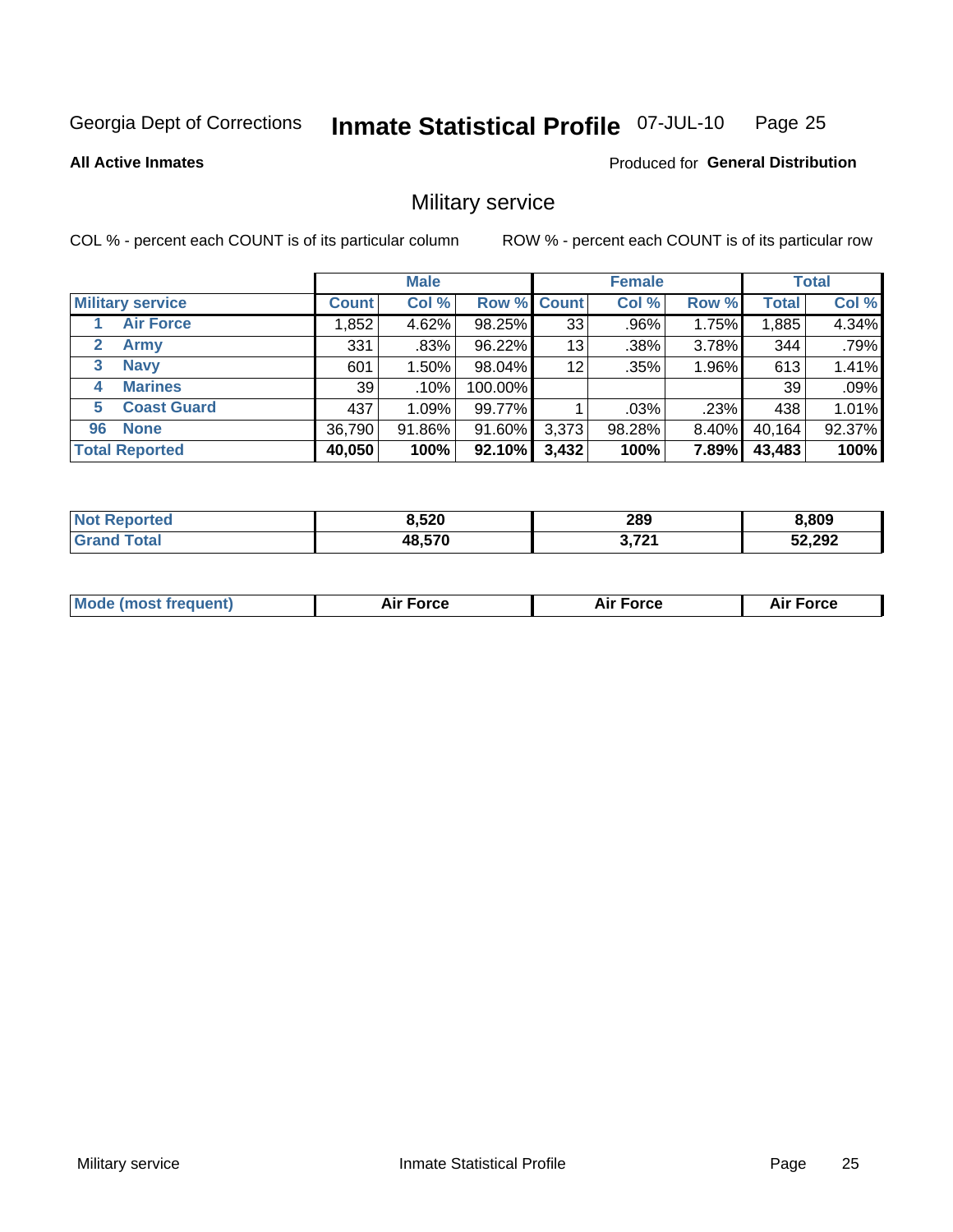#### Inmate Statistical Profile 07-JUL-10 Page 26

**All Active Inmates** 

### **Produced for General Distribution**

# Type of admission to prison

COL % - percent each COUNT is of its particular column

|              |                             |                | <b>Male</b> |                    |     | <b>Female</b> |       |              | <b>Total</b> |
|--------------|-----------------------------|----------------|-------------|--------------------|-----|---------------|-------|--------------|--------------|
|              | <b>Type of Admission</b>    | <b>Count</b>   | Col %       | <b>Row % Count</b> |     | Col %         | Row % | <b>Total</b> | Col %        |
|              | <b>Committed From Court</b> | 42,958         | 88.57%      | 92.77% 3,345       |     | 89.99%        | 7.22% | 46,304       | 88.67%       |
| $\mathbf{2}$ | <b>Return Appeal/Bond</b>   | 5              | .01%        | 100.00%            |     |               |       | 5            | .01%         |
| 3            | <b>Parole Rev/New Sent</b>  | 2,109          | 4.35%       | 94.66%             | 119 | 3.20%         | 5.34% | 2,228        | 4.27%        |
| 4            | <b>Par Rev/No New Sent</b>  | 811            | 1.67%       | 91.95%             | 71  | 1.91%         | 8.05% | 882          | 1.69%        |
| 5            | <b>Prob Viol/Total Rev</b>  |                | .01%        | 100.00%            |     |               |       |              | .01%         |
| 6            | <b>Prob Viol/Partial</b>    | 815            | 1.68%       | 91.37%             | 77  | 2.07%         | 8.63% | 892          | 1.71%        |
| 7            | <b>Admit Fm Other Cust</b>  | 10             | $.02\%$     | 100.00%            |     |               |       | 10           | .02%         |
| 9            | <b>Prob Rev/Remainder</b>   | 1,380          | 2.85%       | 93.31%             | 99  | 2.66%         | 6.69% | 1,479        | 2.83%        |
| 10           | <b>New Sent/Par Rev Pnd</b> | 16             | .03%        | 100.00%            |     |               |       | 16           | .03%         |
| 11           | <b>Life W/O Parole</b>      | 252            | .52%        | 98.44%             | 4   | .11%          | 1.56% | 256          | .49%         |
| 30           | <b>Par Rev/Rsn Unknown</b>  | 99             | .20%        | 98.02%             | 2   | .05%          | 1.98% | 101          | .19%         |
| 32           | <b>Pb Parole Rescinded</b>  | 3              | .01%        | 100.00%            |     |               |       | 3            | .01%         |
| 33           | <b>Prob Revoc/Spec Cond</b> | 12             | .02%        | 100.00%            |     |               |       | 12           | .02%         |
| 40           | <b>Par Rev/Revoc Center</b> | 19             | .04%        | 100.00%            |     |               |       | 19           | .04%         |
| 44           | <b>Whitworth Detention</b>  | $\overline{2}$ | .01%        | 100.00%            |     |               |       | 2            | .01%         |
| 50           | <b>Dcys At Risk</b>         | $\overline{c}$ | .01%        | 100.00%            |     |               |       | 2            | .01%         |
| 97           | <b>Other</b>                | 6              | .01%        | 100.00%            |     |               |       | 6            | .01%         |
|              | <b>Total Reported</b>       | 48,500         | 100%        | 92.88% 3,717       |     | 100%          | 7.12% | 52,218       | 100%         |

| <b>Not</b><br>Reported  | $\overline{\phantom{a}}$ |                                       |        |
|-------------------------|--------------------------|---------------------------------------|--------|
| <b><sup>r</sup>otal</b> | 48,570                   | 2.72<br>$\mathbf{v} \cdot \mathbf{r}$ | 52,292 |

| <b>Mode (most frequent)</b> | Court Cmmt | <b>Court Cmmt</b> | Court Cmmt |
|-----------------------------|------------|-------------------|------------|
|                             |            |                   |            |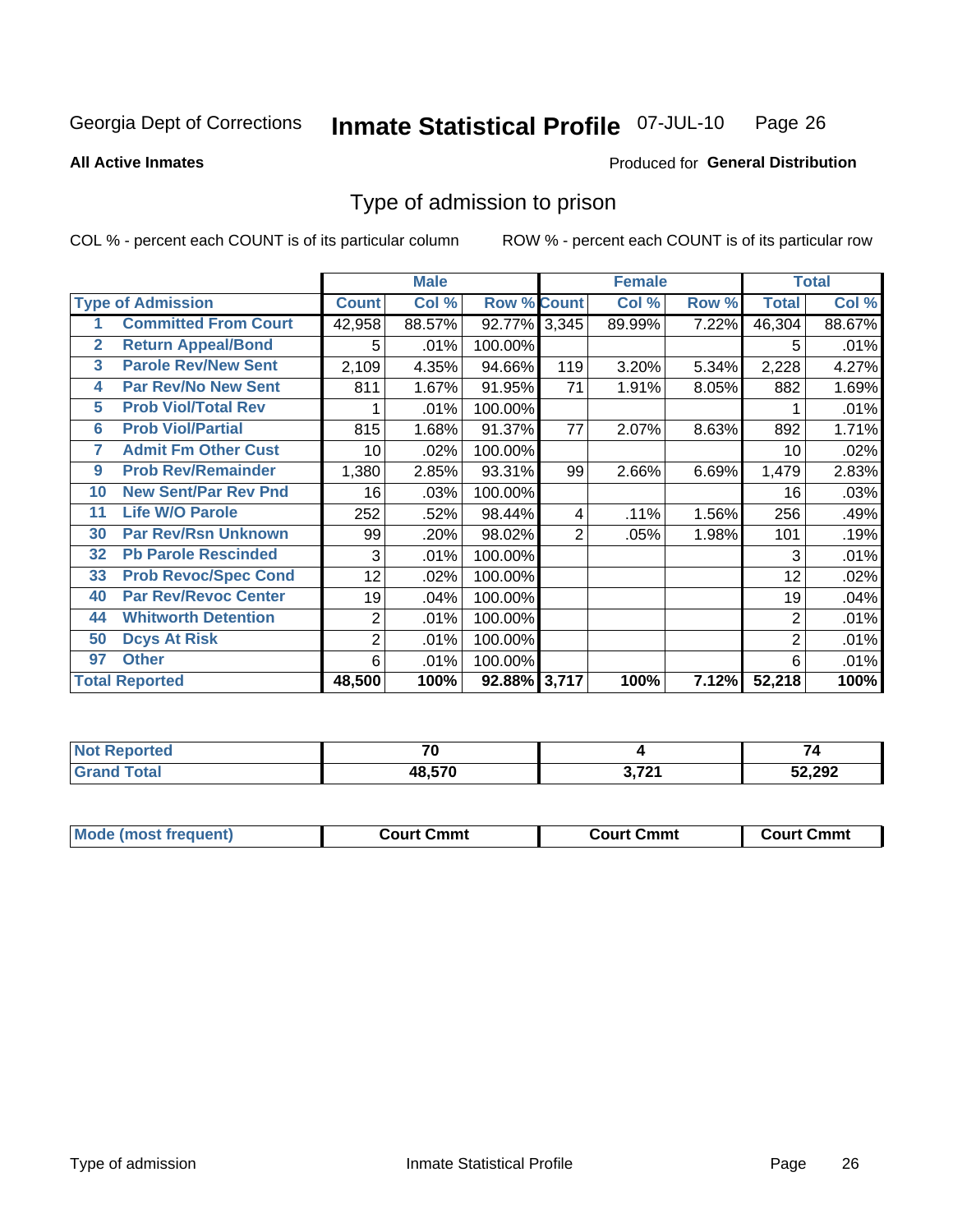#### Inmate Statistical Profile 07-JUL-10 Page 27

**All Active Inmates** 

### **Produced for General Distribution**

# Current / last security status

COL % - percent each COUNT is of its particular column

|                        |              | <b>Male</b> |                    |       | <b>Female</b> |          |        | <b>Total</b> |
|------------------------|--------------|-------------|--------------------|-------|---------------|----------|--------|--------------|
| <b>Security Status</b> | <b>Count</b> | Col %       | <b>Row % Count</b> |       | Col %         | Row %    | Total  | Col %        |
| 0 Diag Incom           | 3            | .01%        | $60.00\%$          | 2     | $.06\%$       | 40.00%   | 5      | .01%         |
| 1 Wrk Releas           | 5            | $.01\%$     | 100.00%            |       | .00%          |          | 5      | .01%         |
| 2 Trusty               | 25           | $.05\%$     | 96.15%             |       | $.03\%$       | 3.85%    | 26     | .05%         |
| 3 Minimum              | 11,980       | 25.65%      | 85.46%             | 2,037 | 58.32%        | 14.53%   | 14,018 | 27.93%       |
| 4 Medium               | 27,171       | 58.18%      | 95.66%             | 1,234 | 35.33%        | 4.34%    | 28,405 | 56.59%       |
| 5 Close                | 7,420        | 15.89%      | 97.15%             | 218   | 6.24%         | 2.85%    | 7,638  | 15.22%       |
| <b>Maximum</b><br>6.   | 94           | .20%        | 98.95%             |       | .03%          | $1.05\%$ | 95     | .19%         |
| <b>Total Reported</b>  | 46,698       | 100%        | 93.04%             | 3,493 | 100%          | 6.96%    | 50,192 | 100%         |

| <b>Still being diagnosed</b> | 1.872  | 228   | 2,100  |
|------------------------------|--------|-------|--------|
| <b>Not Reported</b>          |        |       |        |
| <b>Grand Total</b>           | 48,570 | 3,721 | 52,292 |

| <b>Mod</b><br>auent)<br>יי | <b>Medium</b> | mum<br>м. | <b>Medium</b> |
|----------------------------|---------------|-----------|---------------|
|                            |               |           |               |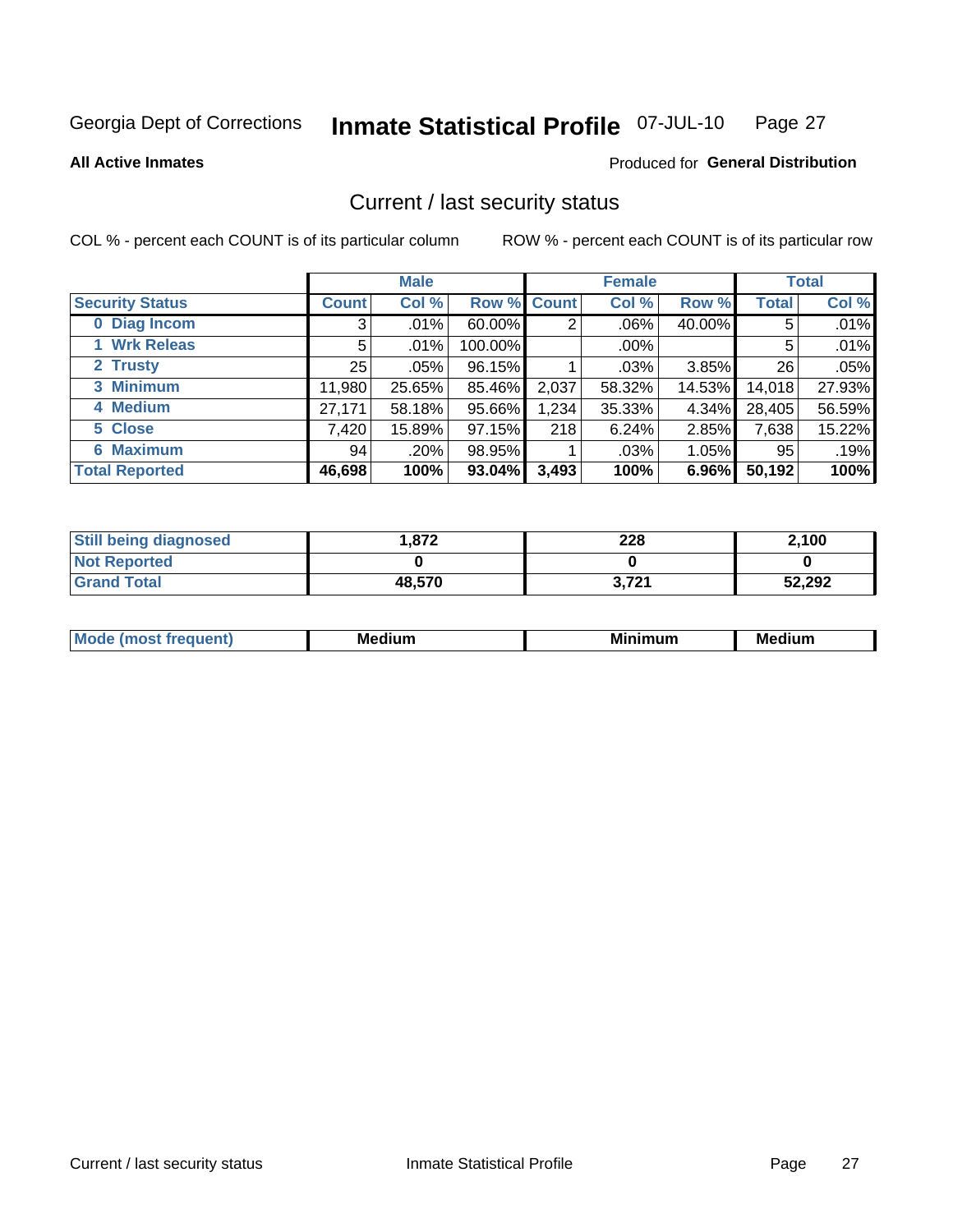#### Inmate Statistical Profile 07-JUL-10 Page 28

**All Active Inmates** 

### Produced for General Distribution

# Current / last type of institution

COL % - percent each COUNT is of its particular column

|                            |              | <b>Male</b> |             |       | <b>Female</b> |        |              | <b>Total</b> |
|----------------------------|--------------|-------------|-------------|-------|---------------|--------|--------------|--------------|
| <b>Type of Institution</b> | <b>Count</b> | Col %       | Row % Count |       | Col %         | Row %  | <b>Total</b> | Col %        |
| <b>Transitional Center</b> | 2,192        | 4.54%       | $91.56\%$   | 202   | 5.47%         | 8.44%  | 2,394        | 4.60%        |
| <b>County Camp</b>         | 4,840        | 10.02%      | 100.00%     |       |               |        | 4,840        | 9.31%        |
| <b>State Prison</b>        | 35,458       | 73.41%      | $91.47\%$   | 3,306 | 89.52%        | 8.53%  | 38,765       | 74.56%       |
| <b>Private Prison</b>      | 4,857        | 10.06%      | 100.00%     |       |               |        | 4,857        | 9.34%        |
| <b>Pre Release Center</b>  | 949          | 1.96%       | 83.69%      | 185   | 5.01%         | 16.31% | 1,134        | 2.18%        |
| <b>Detention Center</b>    |              | $.01\%$     | 100.00%     |       |               |        |              | .01%         |
| <b>Parole Revoc Center</b> | 3            | .01%        | 100.00%     |       |               |        |              | .01%         |
| <b>Total Reported</b>      | 48,300       | 100%        | 92.9%       | 3,693 | 100%          | 7.1%   | 51,994       | 100%         |

| τeα | 270<br>41 Y | 00<br>ZС | 298    |
|-----|-------------|----------|--------|
|     | 10 E7N      | גרד כ    | 52,292 |

| <b>Mode (most frequent)</b> | <b>State Prison</b> | <b>State Prison</b> | <b>State Prison</b> |
|-----------------------------|---------------------|---------------------|---------------------|
|                             |                     |                     |                     |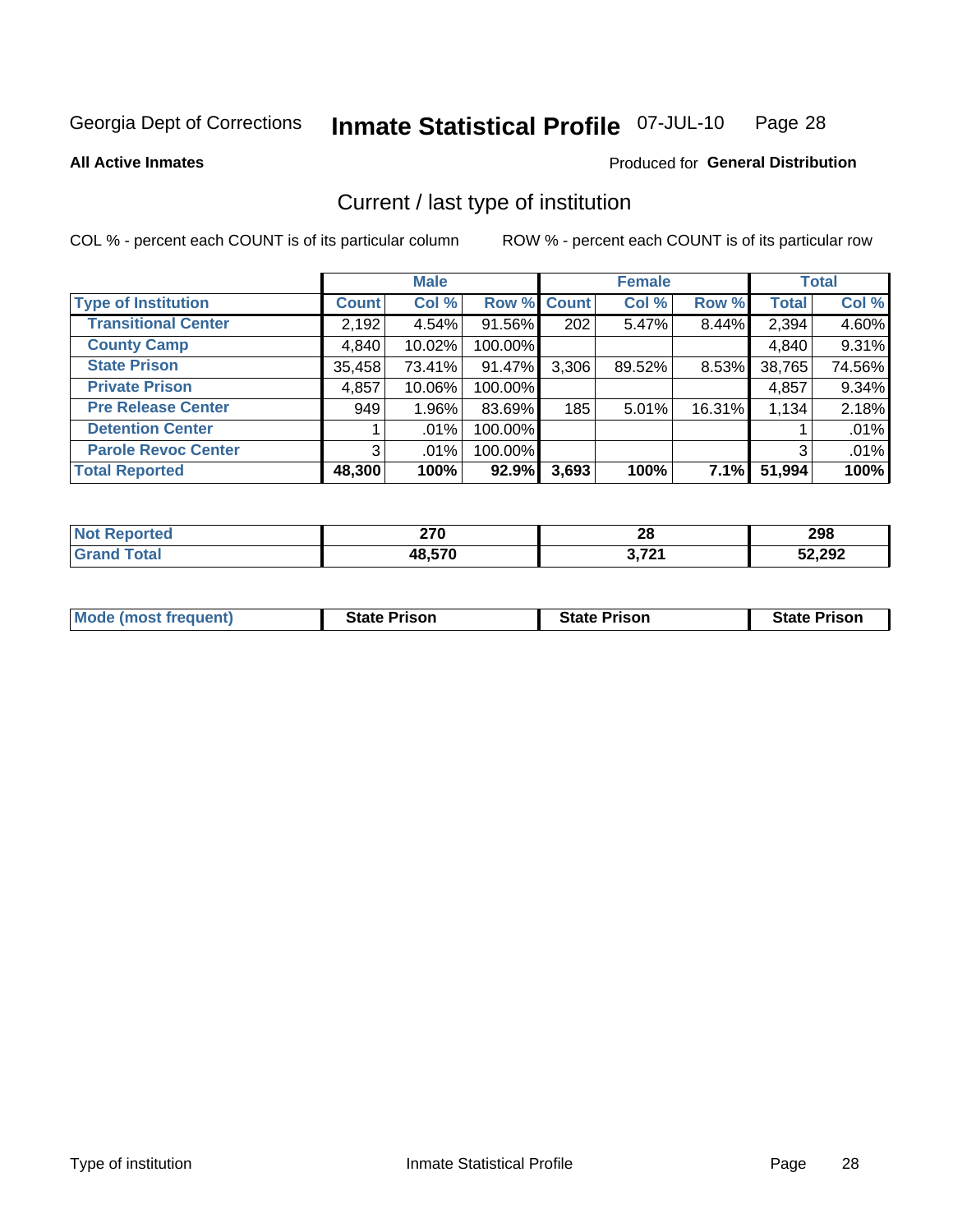#### Inmate Statistical Profile 07-JUL-10 Page 29

Produced for General Distribution

### **All Active Inmates**

# Institution type - transitional centers

COL % - percent each COUNT is of its particular column

|     |                                          |              | <b>Male</b> |         |              | <b>Female</b> |         |              | <b>Total</b> |
|-----|------------------------------------------|--------------|-------------|---------|--------------|---------------|---------|--------------|--------------|
|     | <b>Institution Type - Trans. Centers</b> | <b>Count</b> | Col %       | Row %   | <b>Count</b> | Col %         | Row %   | <b>Total</b> | Col %        |
| 220 | <b>Albany Trans-Ctr</b>                  | 142          | 6.48%       | 100.00% |              |               |         | 142          | 5.93%        |
| 223 | <b>Atlanta Male Trans-Ctr</b>            | 242          | 11.04%      | 100.00% |              |               |         | 242          | 10.11%       |
| 246 | <b>Augusta Trans-Ctr</b>                 | 196          | 8.94%       | 100.00% |              |               |         | 196          | 8.19%        |
| 249 | <b>Clayton Transitional Ctr</b>          | 327          | 14.92%      | 100.00% |              |               |         | 327          | 13.66%       |
| 247 | <b>Coastal Transitional Ctr</b>          | 234          | 10.68%      | 100.00% |              |               |         | 234          | 9.77%        |
| 225 | <b>Columbus Trans-Ctr</b>                | 171          | 7.80%       | 100.00% |              |               |         | 171          | 7.14%        |
| 252 | <b>Emanuel-Swainsboro Tc</b>             | 205          | 9.35%       | 100.00% |              |               |         | 205          | 8.56%        |
| 250 | <b>Helms Trans-Ctr</b>                   | 100          | 4.56%       | 100.00% |              |               |         | 100          | 4.18%        |
| 248 | <b>Lagrange Trans Ctr</b>                | 148          | 6.75%       | 100.00% |              |               |         | 148          | 6.18%        |
| 231 | <b>Macon Male Trans-Ctr</b>              | 155          | 7.07%       | 100.00% |              |               |         | 155          | 6.47%        |
| 235 | <b>Metro Womens Trans-Ctr</b>            |              |             |         | 202          | 100.00%       | 100.00% | 202          | 8.44%        |
| 253 | <b>Smith Trans-Ctr</b>                   | 170          | 7.76%       | 100.00% |              |               |         | 170          | 7.10%        |
| 230 | <b>Valdosta Trans-Ctr</b>                | 102          | 4.65%       | 100.00% |              |               |         | 102          | 4.26%        |
|     | <b>Total Reported</b>                    | 2,192        | 100%        | 91.56%  | 202          | 100%          | 8.44%   | 2,394        | 100%         |

| <b>NOT</b><br>rtea |       |                      |       |
|--------------------|-------|----------------------|-------|
|                    | 2,192 | nne.<br>ZUZ<br>_____ | 2,394 |

| Mode (most frequent) | 249 Clayton Transitional Ctrl 235 Metro Womens Trans- | 249 Clayton<br><b>Transitional Ctr</b> |
|----------------------|-------------------------------------------------------|----------------------------------------|
|                      |                                                       |                                        |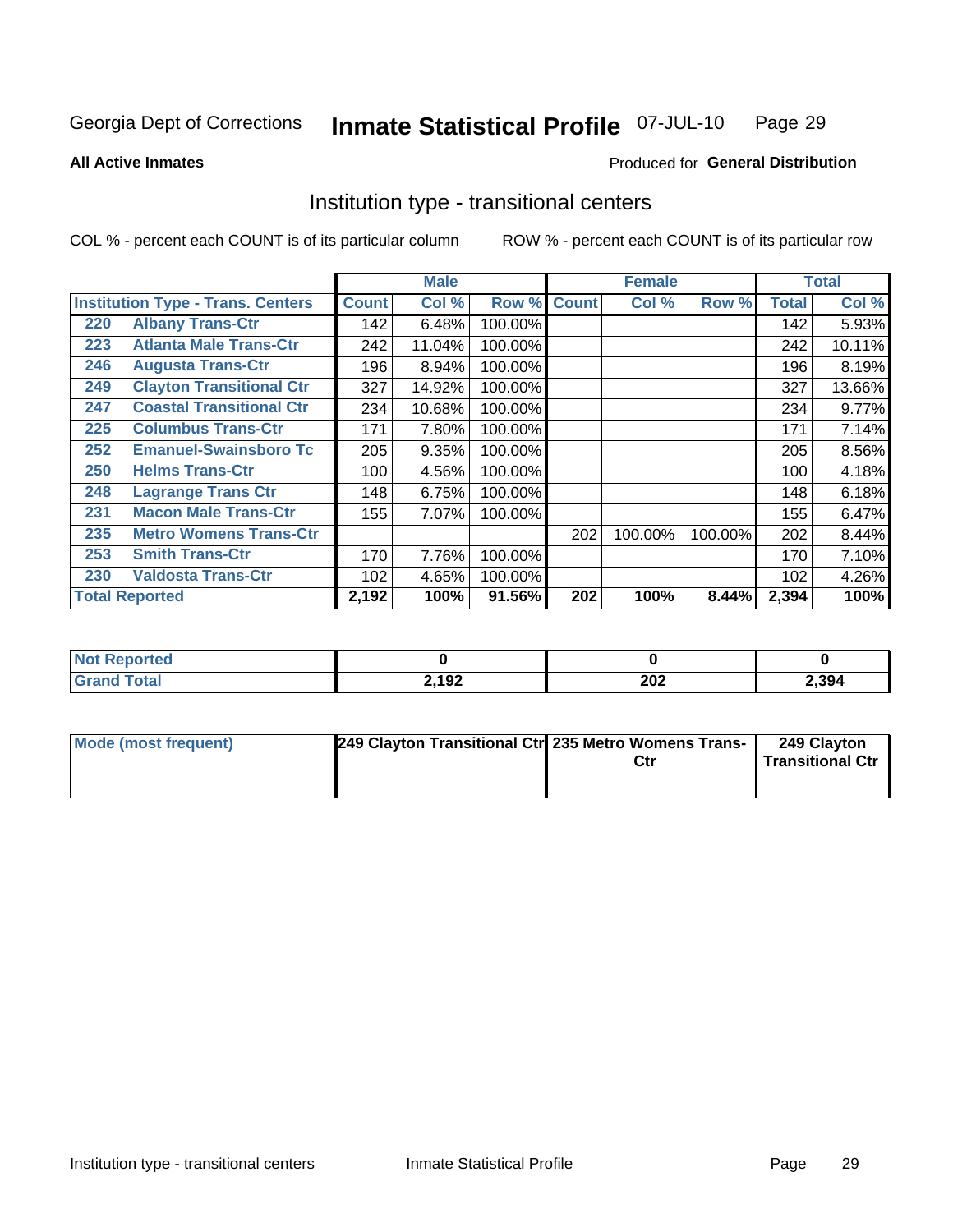#### **Inmate Statistical Profile 07-JUL-10** Page 30

### **All Active Inmates**

### Produced for General Distribution

# Institution type - mental hospitals

COL % - percent each COUNT is of its particular column

|                                                  | <b>Male</b> |                    | <b>Female</b> |             | <b>Total</b> |
|--------------------------------------------------|-------------|--------------------|---------------|-------------|--------------|
| <b>Institution Type - Mental Hospitals Count</b> | Col %       | <b>Row % Count</b> | Col%          | Row % Total | Col %        |
| <b>Total Reported</b>                            |             |                    |               |             |              |

| <b>Not Reported</b>                     |  |  |
|-----------------------------------------|--|--|
| <b>otal</b><br>C <sub>r</sub><br>______ |  |  |

| Mode.<br>frequent) | <b>Nul</b><br>_____ | <b>Null</b> | <b>Null</b> |
|--------------------|---------------------|-------------|-------------|
|                    |                     |             |             |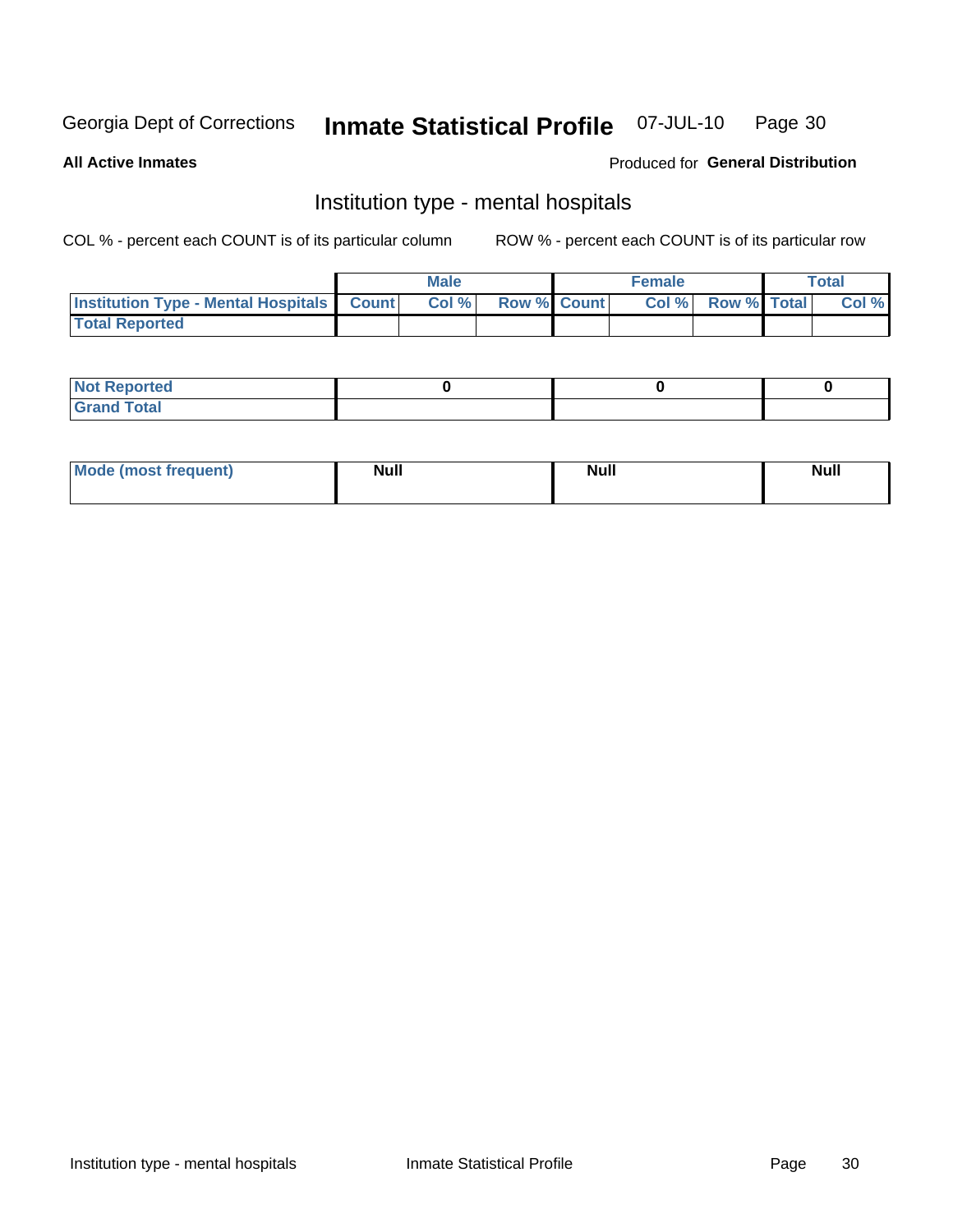#### Inmate Statistical Profile 07-JUL-10 Page 31

### **All Active Inmates**

### **Produced for General Distribution**

## Institution type - county prisons

COL % - percent each COUNT is of its particular column

|                                          |              | <b>Male</b> |         |              | <b>Female</b> |               |              | <b>Total</b> |
|------------------------------------------|--------------|-------------|---------|--------------|---------------|---------------|--------------|--------------|
| <b>Institution Type - County Prisons</b> | <b>Count</b> | Col %       | Row %   | <b>Count</b> | Col %         | Row %         | <b>Total</b> | Col %        |
| <b>Bulloch County Ci</b><br>402          | 137          | 2.83%       | 100.00% |              |               |               | 137          | 2.83%        |
| <b>Carroll County Ci</b><br>404          | 205          | 4.24%       | 100.00% |              |               |               | 205          | 4.24%        |
| <b>Clarke County Ci</b><br>406           | 102          | 2.11%       | 100.00% |              |               |               | 102          | 2.11%        |
| <b>Clayton County Ci</b><br>456          | 231          | 4.77%       | 100.00% |              |               |               | 231          | 4.77%        |
| <b>Colquitt County Ci</b><br>407         | 183          | 3.78%       | 100.00% |              |               |               | 183          | 3.78%        |
| <b>Coweta County Ci</b><br>409           | 198          | 4.09%       | 100.00% |              |               |               | 198          | 4.09%        |
| <b>Decatur County Ci</b><br>411          | 220          | 4.55%       | 100.00% |              |               |               | 220          | 4.55%        |
| <b>Effingham County Ci</b><br>413        | 241          | 4.98%       | 100.00% |              |               |               | 241          | 4.98%        |
| <b>Floyd County Ci</b><br>415            | 337          | 6.96%       | 100.00% |              |               |               | 337          | 6.96%        |
| <b>Gwinnett County Ci</b><br>419         | 117          | 2.42%       | 100.00% |              |               |               | 117          | 2.42%        |
| <b>Hall County Ci</b><br>420             | 146          | 3.02%       | 100.00% |              |               |               | 146          | 3.02%        |
| <b>Harris County Ci</b><br>422           | 110          | 2.27%       | 100.00% |              |               |               | 110          | 2.27%        |
| <b>Jackson County Ci</b><br>426          | 170          | 3.51%       | 100.00% |              |               |               | 170          | 3.51%        |
| <b>Jefferson County Ci</b><br>428        | 182          | 3.76%       | 100.00% |              |               |               | 182          | 3.76%        |
| <b>Mitchell County Ci</b><br>433         | 124          | 2.56%       | 100.00% |              |               |               | 124          | 2.56%        |
| <b>Muscogee County Ci</b><br>435         | 509          | 10.52%      | 100.00% |              |               |               | 509          | 10.52%       |
| <b>Richmond County Ci</b><br>439         | 203          | 4.19%       | 100.00% |              |               |               | 203          | 4.19%        |
| <b>Screven County Prison</b><br>440      | 146          | 3.02%       | 100.00% |              |               |               | 146          | 3.02%        |
| <b>Spalding County Ci</b><br>441         | 376          | 7.77%       | 100.00% |              |               |               | 376          | 7.77%        |
| <b>Sumter County Ci</b><br>443           | 347          | 7.17%       | 100.00% |              |               |               | 347          | 7.17%        |
| <b>Terrell County Ci</b><br>444          | 125          | 2.58%       | 100.00% |              |               |               | 125          | 2.58%        |
| <b>Thomas County Ci</b><br>445           | 161          | 3.33%       | 100.00% |              |               |               | 161          | 3.33%        |
| <b>Troup County Ci</b><br>447            | 270          | 5.58%       | 100.00% |              |               |               | 270          | 5.58%        |
| <b>Total Reported</b>                    | 4,840        | 100%        | 100%    |              |               | $\frac{9}{6}$ | 4,840        | 100%         |

| <b>Not Reported</b> |       |       |
|---------------------|-------|-------|
| <b>Grand Total</b>  | 4,840 | 1,840 |

| <b>Mode (most frequent)</b> | 435 Muscogee County Ci | <b>Null</b> | 435 Muscogee<br><b>County Ci</b> |
|-----------------------------|------------------------|-------------|----------------------------------|
|                             |                        |             |                                  |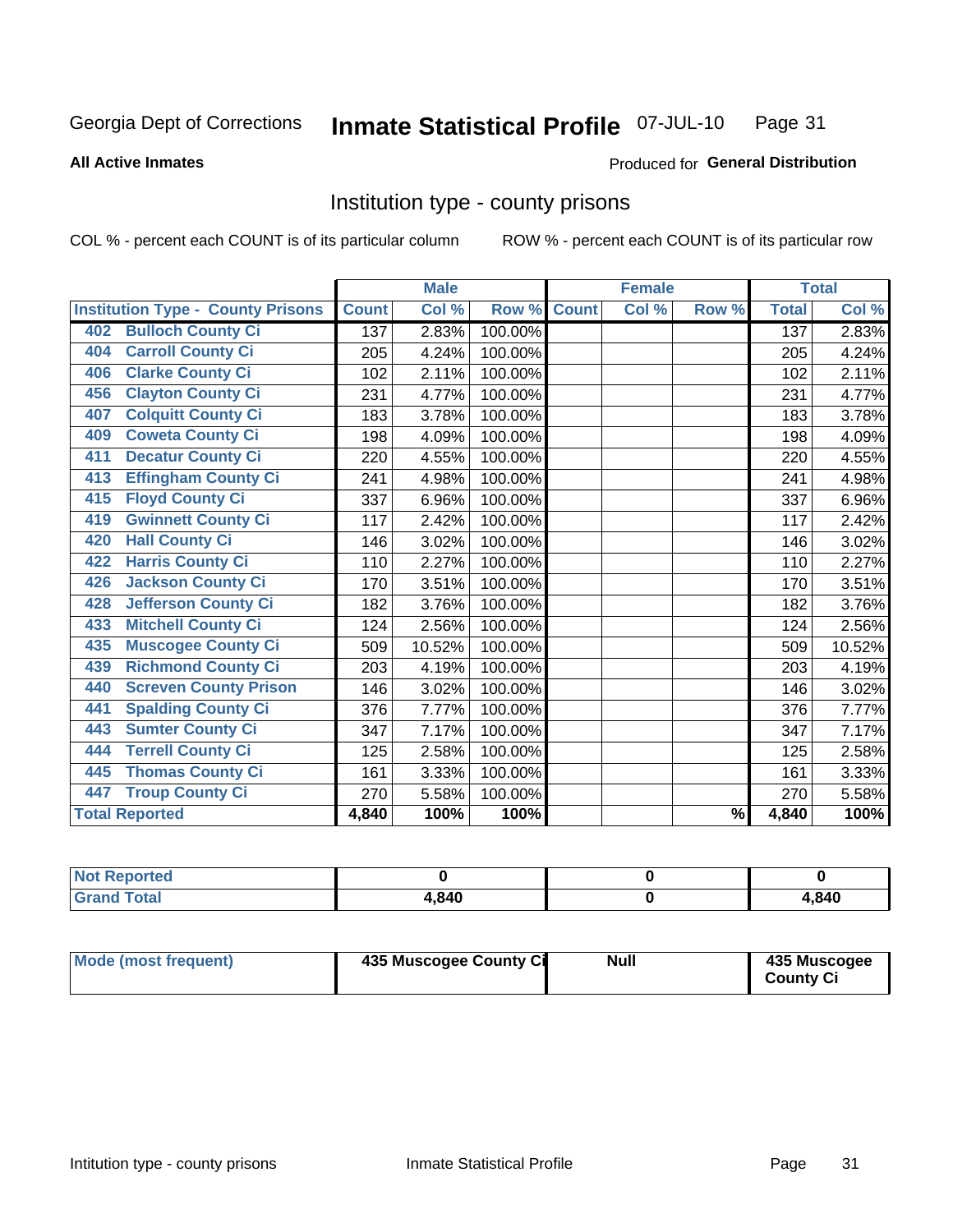#### Inmate Statistical Profile 07-JUL-10 Page 32

**All Active Inmates** 

### **Produced for General Distribution**

# Institution type - state prisons

COL % - percent each COUNT is of its particular column

|                                         |                | <b>Male</b> |                  |              | <b>Female</b> |         | <b>Total</b> |       |
|-----------------------------------------|----------------|-------------|------------------|--------------|---------------|---------|--------------|-------|
| <b>Institution Type - State Prisons</b> | <b>Count</b>   | Col %       | Row <sup>%</sup> | <b>Count</b> | Col %         | Row %   | <b>Total</b> | Col % |
| <b>508 Arrendale State Prison</b>       |                |             |                  | 1,360        | 41.14%        | 100.00% | 1,360        | 3.51% |
| 532 Augusta State Med.                  | 1,138          | 3.21%       | 99.22%           | 9            | .27%          | .78%    | 1,147        | 2.96% |
| <b>Prison</b>                           |                |             |                  |              |               |         |              |       |
| <b>Autry State Prison</b><br>543        | 1,662          | 4.69%       | 100.00%          |              |               |         | 1,662        | 4.29% |
| <b>Baldwin State Prison</b><br>553      | 921            | 2.60%       | 100.00%          |              |               |         | 921          | 2.38% |
| 536<br><b>Bostick State Prison</b>      |                |             |                  |              |               |         | 1            | .01%  |
| 534<br><b>Burrus Corr Trn Cntr</b>      | 668            | 1.88%       | 100.00%          |              |               |         | 668          | 1.72% |
| <b>Calhoun State Prison</b><br>547      | 1,647          | 4.64%       | 100.00%          |              |               |         | 1,647        | 4.25% |
| <b>Central State Prison</b><br>531      | 843            | 2.38%       | 100.00%          |              |               |         | 843          | 2.17% |
| <b>Coastal State Prison</b><br>523      | 1,503          | 4.24%       | 100.00%          |              |               |         | 1,503        | 3.88% |
| <b>Dodge State Prison</b><br>503        | 1,200          | 3.38%       | 100.00%          |              |               |         | 1,200        | 3.10% |
| <b>Dooly State Prison</b><br>548        | 1,683          | 4.75%       | 100.00%          |              |               |         | 1,683        | 4.34% |
| <b>Ga Diag &amp; Class Pris</b><br>521  | 1,855          | 5.23%       | 100.00%          |              |               |         | 1,855        | 4.79% |
| <b>Ga State Prison</b><br>517           | 1,471          | 4.15%       | 100.00%          |              |               |         | 1,471        | 3.79% |
| 541<br><b>Hancock State Prison</b>      | 1,315          | 3.71%       | 100.00%          |              |               |         | 1,315        | 3.39% |
| 540<br><b>Hays State Prison</b>         | 1,671          | 4.71%       | 100.00%          |              |               |         | 1,671        | 4.31% |
| <b>Johnson State Prison</b><br>545      | 1,537          | 4.33%       | 100.00%          |              |               |         | 1,537        | 3.96% |
| 510<br><b>Lee State Prison</b>          | 718            | 2.02%       | 100.00%          |              |               |         | 718          | 1.85% |
| 564<br><b>Long State Prison</b>         | 230            | .65%        | 100.00%          |              |               |         | 230          | .59%  |
| <b>Macon State Prison</b><br>549        | 1,753          | 4.94%       | 100.00%          |              |               |         | 1,753        | 4.52% |
| 519<br><b>Men'S State Prison</b>        | 673            | 1.90%       | 100.00%          |              |               |         | 673          | 1.74% |
| 554<br><b>Metro State Prison (W)</b>    | $\overline{2}$ | .01%        | .26%             | 757          | 22.90%        | 99.74%  | 759          | 1.96% |
| <b>Montgomery State Prison</b><br>509   | 405            | 1.14%       | 100.00%          |              |               |         | 405          | 1.04% |
| <b>Phillips State Prison</b><br>505     | 1,088          | 3.07%       | 100.00%          |              |               |         | 1,088        | 2.81% |
| <b>Pulaski State Prison (W)</b><br>557  |                |             |                  | 1,180        | 35.69%        | 100.00% | 1,180        | 3.04% |
| <b>Rogers State Prison</b><br>533       | 1,506          | 4.25%       | 100.00%          |              |               |         | 1,506        | 3.88% |
| <b>Rutledge State Prison</b><br>530     | 576            | 1.62%       | 100.00%          |              |               |         | 576          | 1.49% |
| 550<br><b>Smith State Prison</b>        | 1,611          | 4.54%       | 100.00%          |              |               |         | 1,611        | 4.16% |
| <b>Telfair State Prison</b><br>542      | 1,155          | 3.26%       | 100.00%          |              |               |         | 1,155        | 2.98% |
| 537<br><b>Valdosta State Prison</b>     | 1,323          | 3.73%       | 100.00%          |              |               |         | 1,323        | 3.41% |
| <b>Walker State Prison</b><br>506       | 393            | 1.11%       | 100.00%          |              |               |         | 393          | 1.01% |
| <b>Ware State Prison</b><br>501         | 1,521          | 4.29%       | 100.00%          |              |               |         | 1,521        | 3.92% |
| <b>Washington Sp</b><br>552             | 1,542          | 4.35%       | 100.00%          |              |               |         | 1,542        | 3.98% |
| <b>Wilcox State Prison</b><br>546       | 1,848          | 5.21%       | 100.00%          |              |               |         | 1,848        | 4.77% |
| <b>Total Reported</b>                   | 35,458         | 100%        | 91.47%           | 3,306        | 100%          | 8.53%   | 38,765       | 100%  |

| <b>Not Reported</b> |  |  |  |
|---------------------|--|--|--|
|---------------------|--|--|--|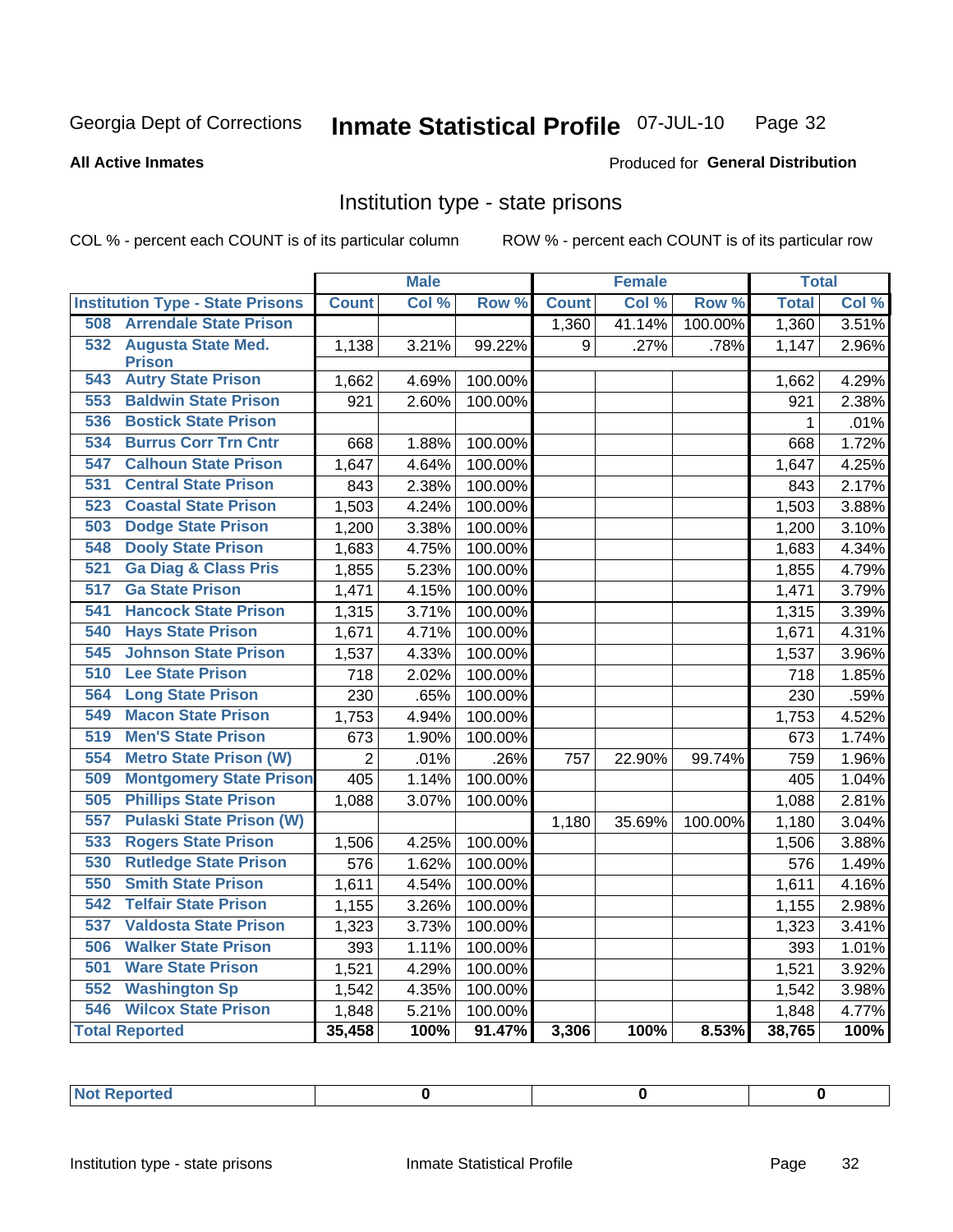#### Inmate Statistical Profile 07-JUL-10 Page 33

**All Active Inmates** 

Produced for General Distribution

# Institution type - state prisons

COL % - percent each COUNT is of its particular column

|                    | <b>Male</b> | <sup>∈</sup> emale | Total  |
|--------------------|-------------|--------------------|--------|
| <b>Grand Total</b> | 35,458      | 3,306              | 38,765 |
|                    |             |                    |        |

| Mode (most frequent) | <b>521 Ga Diag &amp; Class Pris</b> | <b>508 Arrendale State Prison</b> | 521 Ga Diag &<br><b>Class Pris</b> |
|----------------------|-------------------------------------|-----------------------------------|------------------------------------|
|----------------------|-------------------------------------|-----------------------------------|------------------------------------|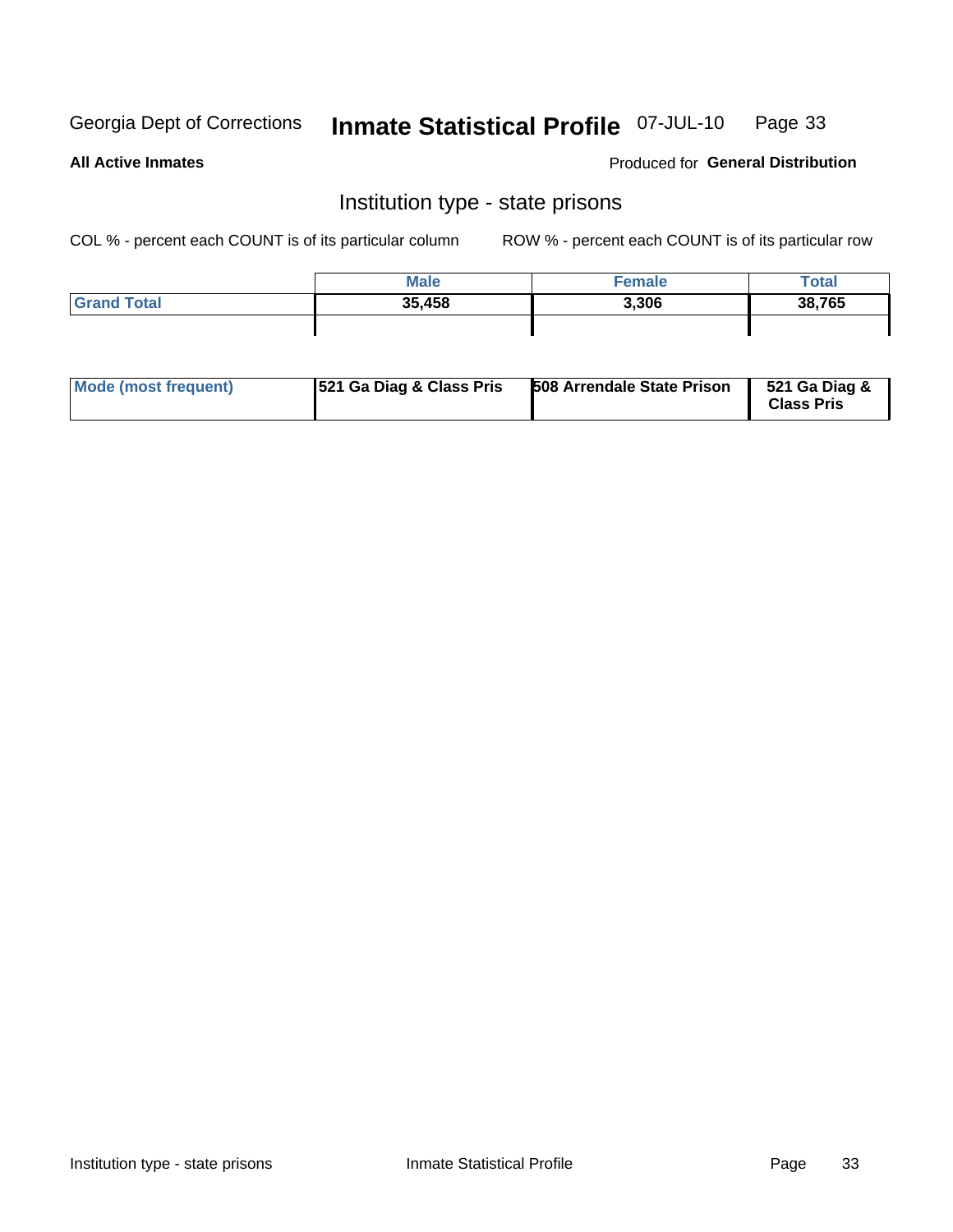#### Inmate Statistical Profile 07-JUL-10 Page 35

Produced for General Distribution

### **All Active Inmates**

# Institution type - private prisons

COL % - percent each COUNT is of its particular column

|                                           |              | <b>Male</b> |             | <b>Female</b> |       |                | <b>Total</b> |
|-------------------------------------------|--------------|-------------|-------------|---------------|-------|----------------|--------------|
| <b>Institution Type - Private Prisons</b> | <b>Count</b> | Col%        | Row % Count | Col %         | Row % | <b>Total</b> l | Col %        |
| <b>Coffee Corr Facility</b><br>569        | 2.234        | 46.00%      | $100.00\%$  |               |       | 2,234          | 46.00%       |
| 567 D Ray James Corr Fac                  | 470          | $9.68\%$    | 100.00%     |               |       | 470            | 9.68%        |
| <b>Wheeler Corr Facility</b><br>571       | 2.153        | 44.33%      | 100.00%     |               |       | 2,153          | 44.33%       |
| <b>Total Reported</b>                     | 4,857        | 100%        | 100%        |               | %।    | 4,857          | 100%         |

| <b>rted</b><br>' NIA |                 |      |
|----------------------|-----------------|------|
| `otal                | 1 QE7<br>7,0J / | ,857 |

| <b>Mode (most frequent)</b> | 569 Coffee Corr Facility | <b>Null</b> | 569 Coffee Corr<br><b>Facility</b> |
|-----------------------------|--------------------------|-------------|------------------------------------|
|-----------------------------|--------------------------|-------------|------------------------------------|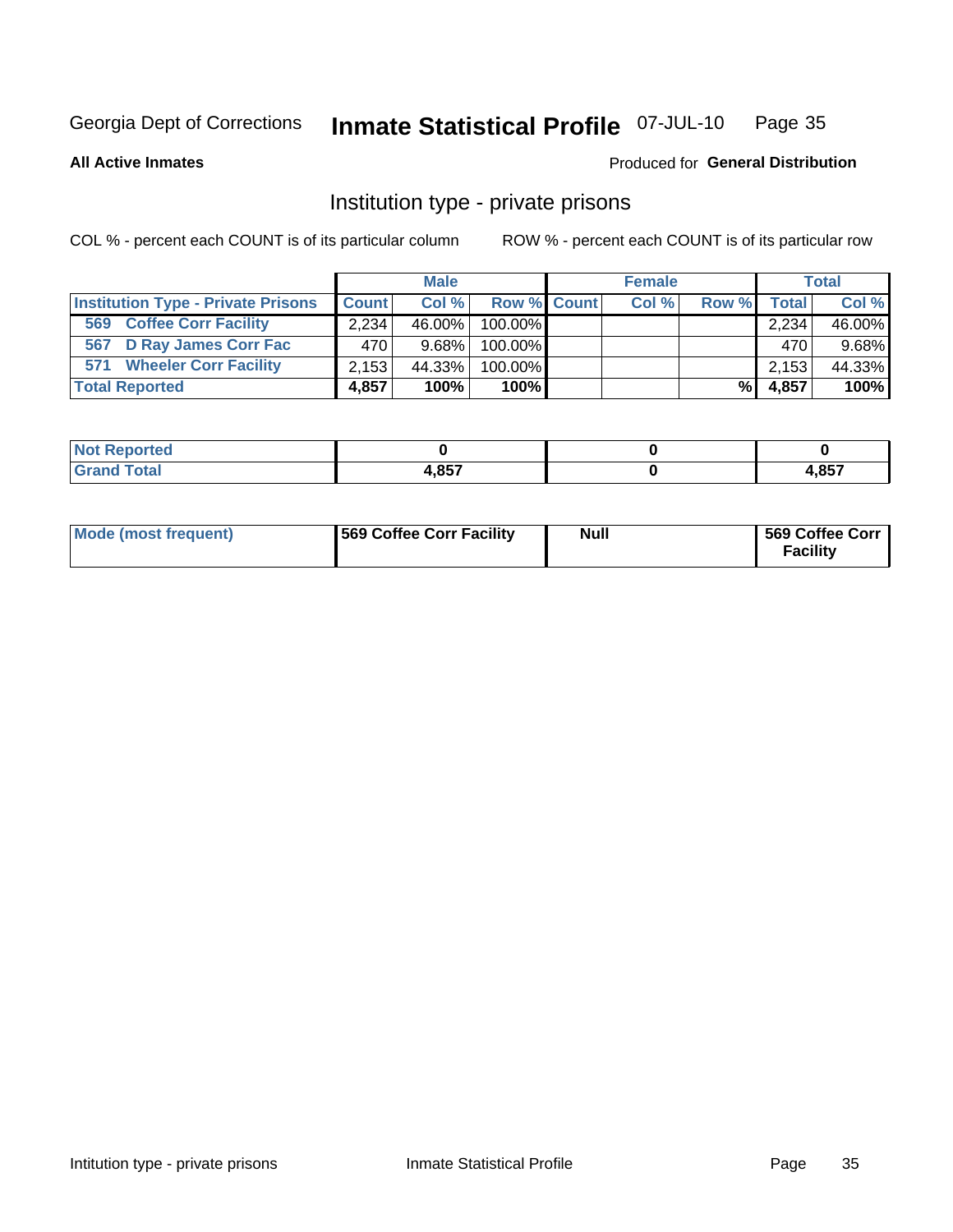#### Inmate Statistical Profile 07-JUL-10 Page 36

**All Active Inmates** 

Produced for General Distribution

# Institution type - prison annexes

COL % - percent each COUNT is of its particular column

|                                                   | <b>Male</b> |                    | <b>Female</b> |             | <b>Total</b> |
|---------------------------------------------------|-------------|--------------------|---------------|-------------|--------------|
| <b>Institution Type - Prison Annexe   Count  </b> | Col %       | <b>Row % Count</b> | Col %         | Row % Total | Col %        |
| <b>Total Reported</b>                             |             |                    |               |             |              |

| <b>Reported</b><br>I NOT |  |  |
|--------------------------|--|--|
| <b>Total</b><br>$C$ ren  |  |  |

| $^{\prime}$ Mo <sub>t</sub><br>frequent)<br>⊥(mos* | <b>Null</b> | Noll<br><b>vull</b> | <b>Null</b> |
|----------------------------------------------------|-------------|---------------------|-------------|
|                                                    |             |                     |             |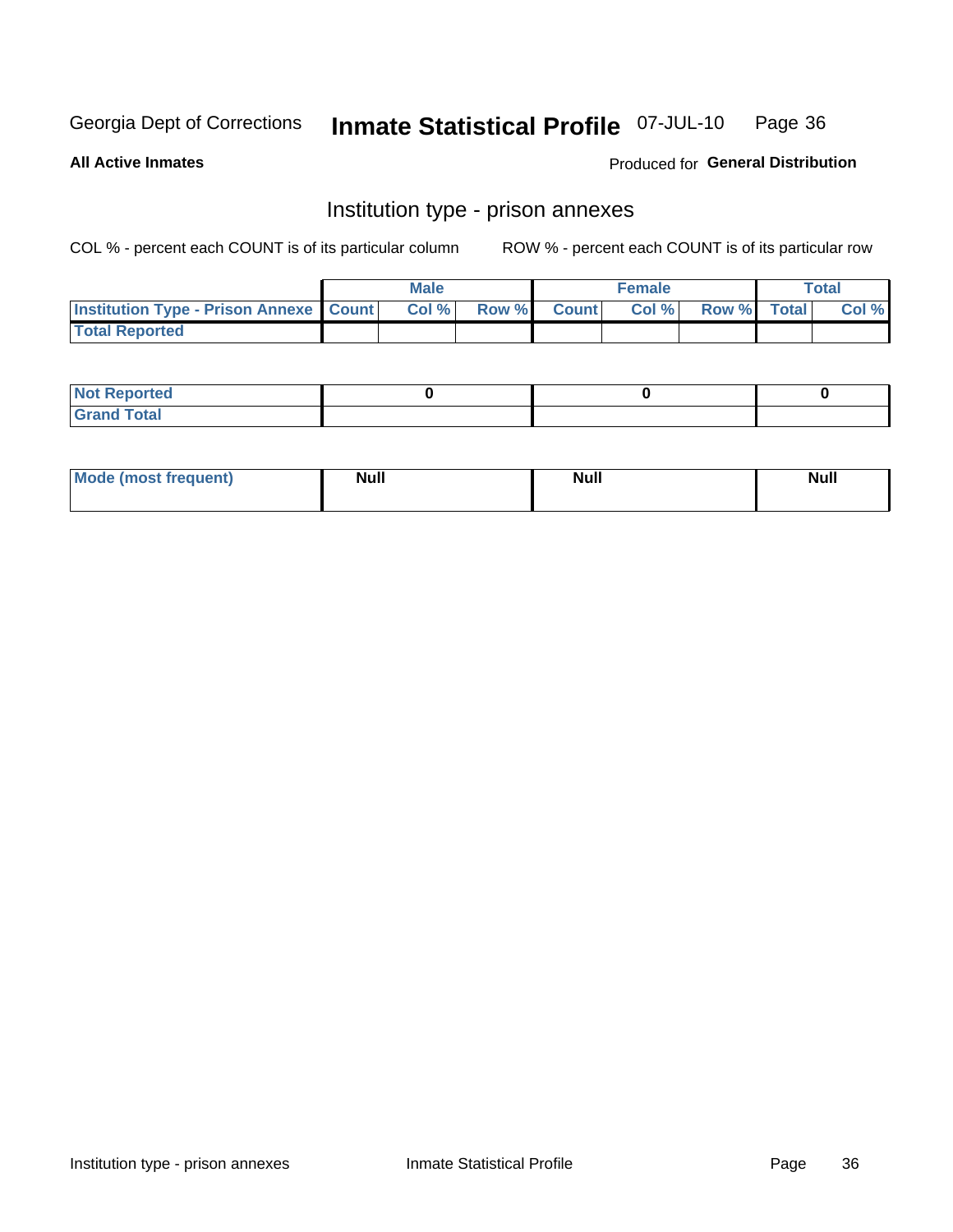#### Inmate Statistical Profile 07-JUL-10 Page 37

**All Active Inmates** 

Produced for General Distribution

# Institution type - pre-release centers

COL % - percent each COUNT is of its particular column

|                                         |              | <b>Male</b> |         |              | <b>Female</b> |         |              | <b>Total</b> |
|-----------------------------------------|--------------|-------------|---------|--------------|---------------|---------|--------------|--------------|
| <b>Institution Type - Prison Annexe</b> | <b>Count</b> | Col %       | Row %   | <b>Count</b> | Col %         | Row %   | <b>Total</b> | Col %        |
| 7507 Appling Pre-Release Ctr            | 167          | 17.60%      | 100.00% |              |               |         | 167          | 14.73%       |
| 7521 Lamar Pre-Release Center           | 196          | 20.65%      | 100.00% |              |               |         | 196          | 17.28%       |
| <b>7546 Turner Pre-Release</b>          | 175          | 18.44%      | 100.00% |              |               |         | 175          | 15.43%       |
| <b>Center</b>                           |              |             |         |              |               |         |              |              |
| 7538 W Central Pre-Release Ctr          |              |             |         | 185          | 100.00%       | 100.00% | 185          | 16.31%       |
| 556 Western Pre-Release Cntr            | 208          | 21.92%      | 100.00% |              |               |         | 208          | 18.34%       |
| 7572 Wilkes Pre-Release                 | 203          | 21.39%      | 100.00% |              |               |         | 203          | 17.90%       |
| <b>Center</b>                           |              |             |         |              |               |         |              |              |
| <b>Total Reported</b>                   | 949          | 100%        | 83.69%  | 185          | 100%          | 16.31%  | 1,134        | 100%         |

| ported<br>m. |     |     |      |
|--------------|-----|-----|------|
| <b>otal</b>  | 949 | 185 | .134 |

| <b>Mode (most frequent)</b> |      | 556 Western Pre-Release   7538 W Central Pre-Release   556 Western Pre- |                     |
|-----------------------------|------|-------------------------------------------------------------------------|---------------------|
|                             | Cntr | Ctr                                                                     | <b>Release Cntr</b> |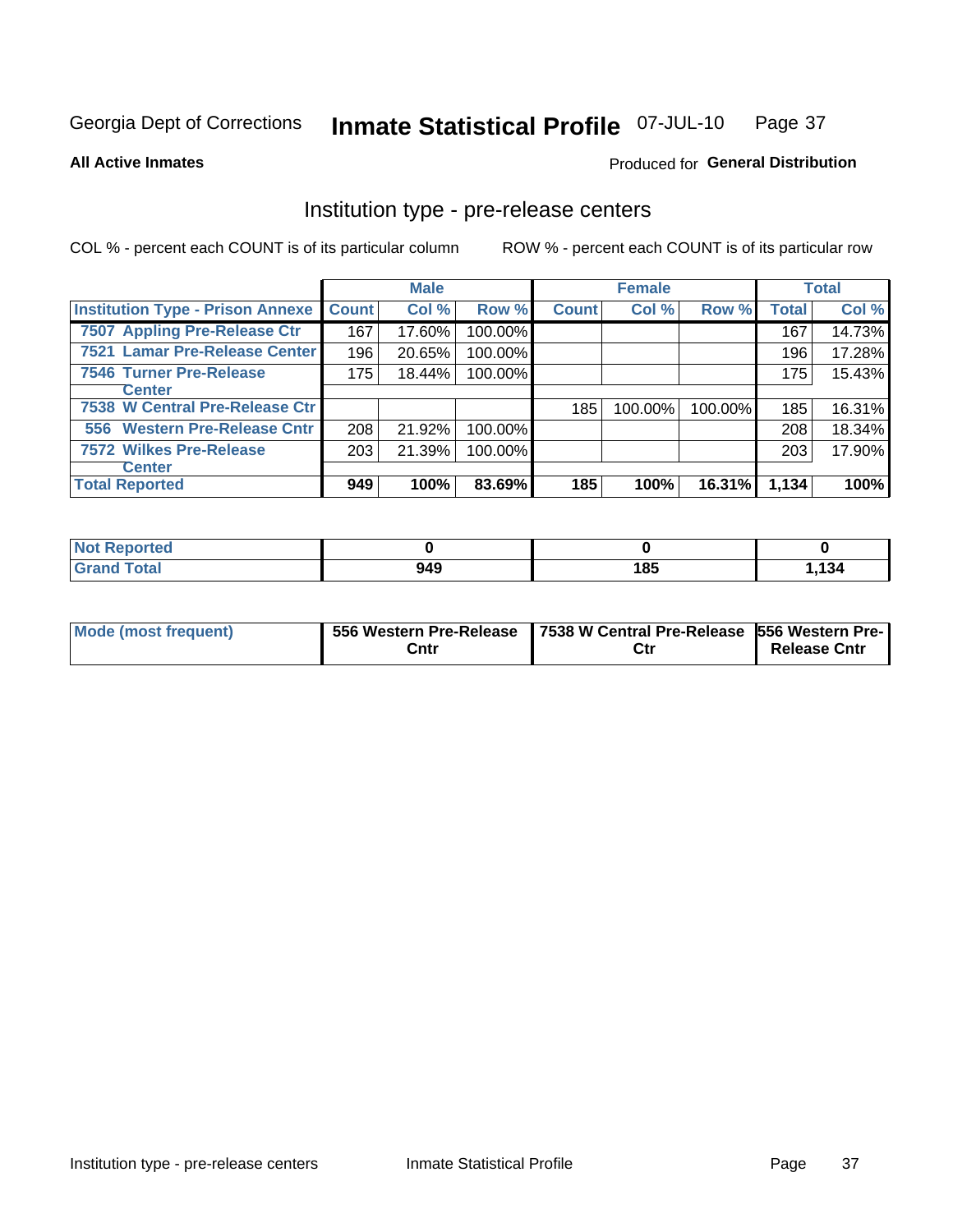#### Inmate Statistical Profile 07-JUL-10 Page 38

**All Active Inmates** 

### Produced for General Distribution

# Institution type - inmate boot camp

COL % - percent each COUNT is of its particular column

|                                      |         | <b>Male</b> |       |              | <b>Female</b> |             | <b>Total</b> |
|--------------------------------------|---------|-------------|-------|--------------|---------------|-------------|--------------|
| <b>Institution Type - Boot Camps</b> | I Count | Col %       | Row % | <b>Count</b> | Col %         | Row % Total | Col %        |
| <b>Total Rported</b>                 |         |             |       |              |               |             |              |

| <b>Not Reported</b><br>, , , , , |  |  |
|----------------------------------|--|--|
| Total<br><b>C</b> <sub>He</sub>  |  |  |

| <b>I Mode (most frequent)</b> | <b>Null</b> | <b>Null</b> | <b>Null</b> |
|-------------------------------|-------------|-------------|-------------|
|                               |             |             |             |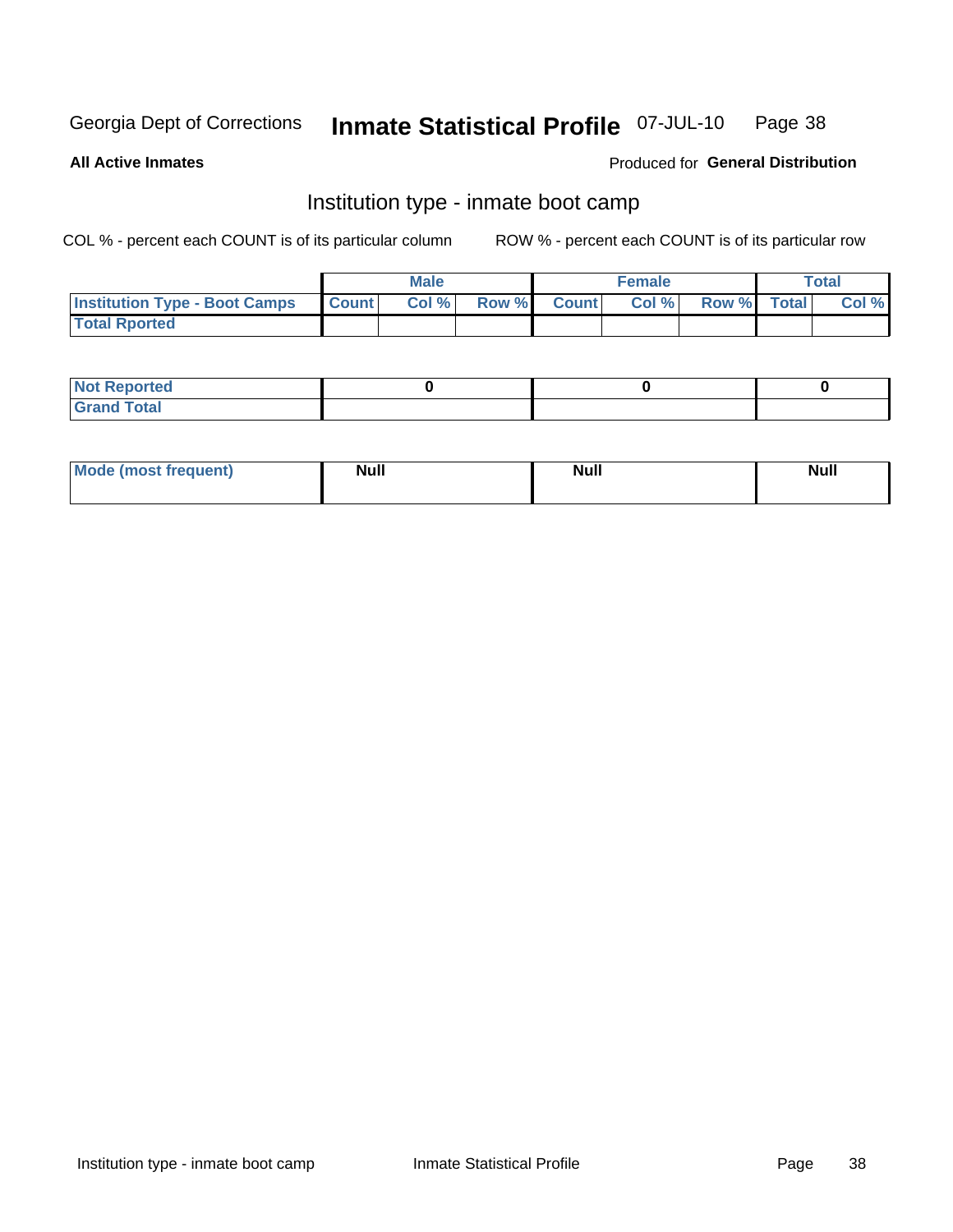### Inmate Statistical Profile 07-JUL-10 Page 39

**All Active Inmates** 

### Produced for General Distribution

# Number of disciplinary reports

COL % - percent each COUNT is of its particular column

|                                       |              | <b>Male</b> |             |       | <b>Female</b> |        |              | <b>Total</b> |
|---------------------------------------|--------------|-------------|-------------|-------|---------------|--------|--------------|--------------|
| <b>Number of Disciplinary Reports</b> | <b>Count</b> | Col %       | Row % Count |       | Col %         | Row %  | <b>Total</b> | Col %        |
|                                       | 20,084       | 41.35%      | 89.93%      | 2,248 | 60.41%        | 10.07% | 22,332       | 42.71%       |
|                                       | 2,457        | 5.06%       | 94.43%      | 144   | 3.87%         | 5.53%  | 2,602        | 4.98%        |
|                                       | 6,011        | 12.38%      | 92.76%      | 469   | 12.60%        | 7.24%  | 6,480        | 12.39%       |
| 3                                     | 1,807        | 3.72%       | 95.26%      | 90    | 2.42%         | 4.74%  | 1,897        | 3.63%        |
|                                       | 2,916        | 6.00%       | 94.25%      | 178   | 4.78%         | 5.75%  | 3,094        | 5.92%        |
| 5                                     | 1,317        | 2.71%       | 95.71%      | 59    | 1.59%         | 4.29%  | 1,376        | 2.63%        |
| <b>More Than 5</b>                    | 13,978       | 28.78%      | 96.33%      | 533   | 14.32%        | 3.67%  | 14,511       | 27.75%       |
| <b>Total Reported</b>                 | 48,570       | 100%        | 92.88%      | 3,721 | 100%          | 7.12%  | 52,292       | 100.0%       |

| prted<br>NOT |            |           |        |
|--------------|------------|-----------|--------|
| ⊺ota⊩        | .570<br>48 | 2704<br>. | 52,292 |

| Mean (average)         | 6.16 | 2.94 | 5.93 |
|------------------------|------|------|------|
| <b>Median (middle)</b> |      |      |      |
| Mode (most frequent)   |      |      |      |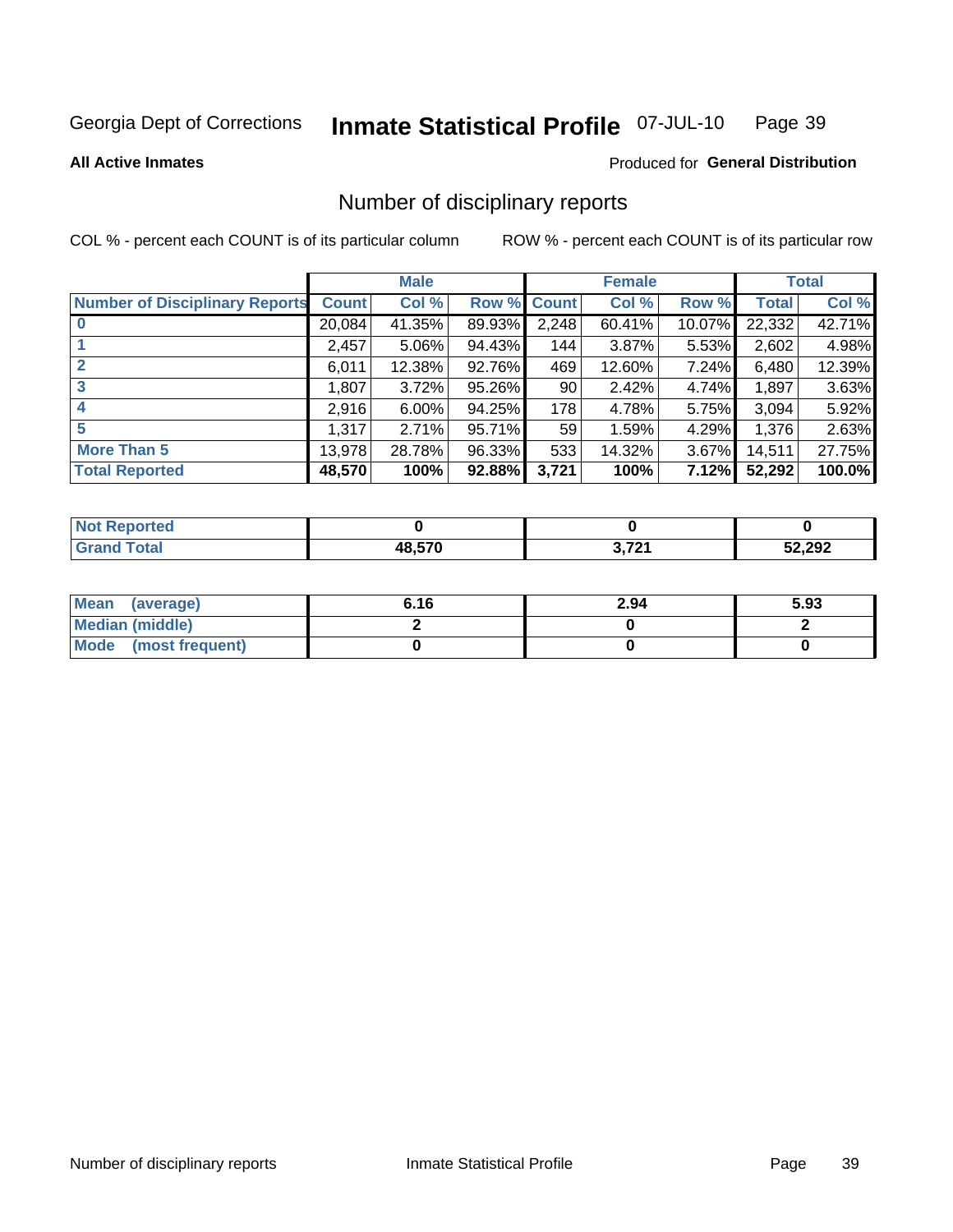### Inmate Statistical Profile 07-JUL-10 Page 40

### **All Active Inmates**

# Produced for General Distribution

# Number of transfers

COL % - percent each COUNT is of its particular column

|                            |         | <b>Male</b> |        |              | <b>Female</b> |          |              | <b>Total</b> |
|----------------------------|---------|-------------|--------|--------------|---------------|----------|--------------|--------------|
| <b>Number of Transfers</b> | Count l | Col %       | Row %  | <b>Count</b> | Col %         | Row %    | <b>Total</b> | Col %        |
|                            | 2,764   | 5.69%       | 85.55% | 467          | 12.55%        | 14.45%   | 3,231        | 6.18%        |
|                            | 5,349   | 11.01%      | 90.61% | 554          | 14.89%        | $9.39\%$ | 5,903        | 11.29%       |
| $\mathbf{2}$               | 12,525  | 25.79%      | 89.08% | 1,535        | 41.25%        | 10.92%   | 14,060       | 26.89%       |
| 3                          | 7,605   | 15.66%      | 93.02% | 570          | 15.32%        | $6.97\%$ | 8,176        | 15.64%       |
| 4                          | 5,536   | 11.40%      | 95.94% | 234          | 6.29%         | $4.06\%$ | 5,770        | 11.03%       |
| 5                          | 4,862   | $10.01\%$   | 95.78% | 214          | 5.75%         | $4.22\%$ | 5,076        | 9.71%        |
| <b>More Than 5</b>         | 9,929   | 20.44%      | 98.54% | 147          | 3.95%         | $1.46\%$ | 10,076       | 19.27%       |
| <b>Total Reported</b>      | 48,570  | 100%        | 92.88% | 3,721        | 100%          | 7.12%    | 52,292       | 100.0%       |

| <b>Not Reported</b> |        |                  |        |
|---------------------|--------|------------------|--------|
| Total               | 48,570 | 2704<br>14 L<br> | 52,292 |

| Mean (average)       | 3.81 | 2.25 | 3.70 |
|----------------------|------|------|------|
| Median (middle)      |      |      |      |
| Mode (most frequent) |      |      |      |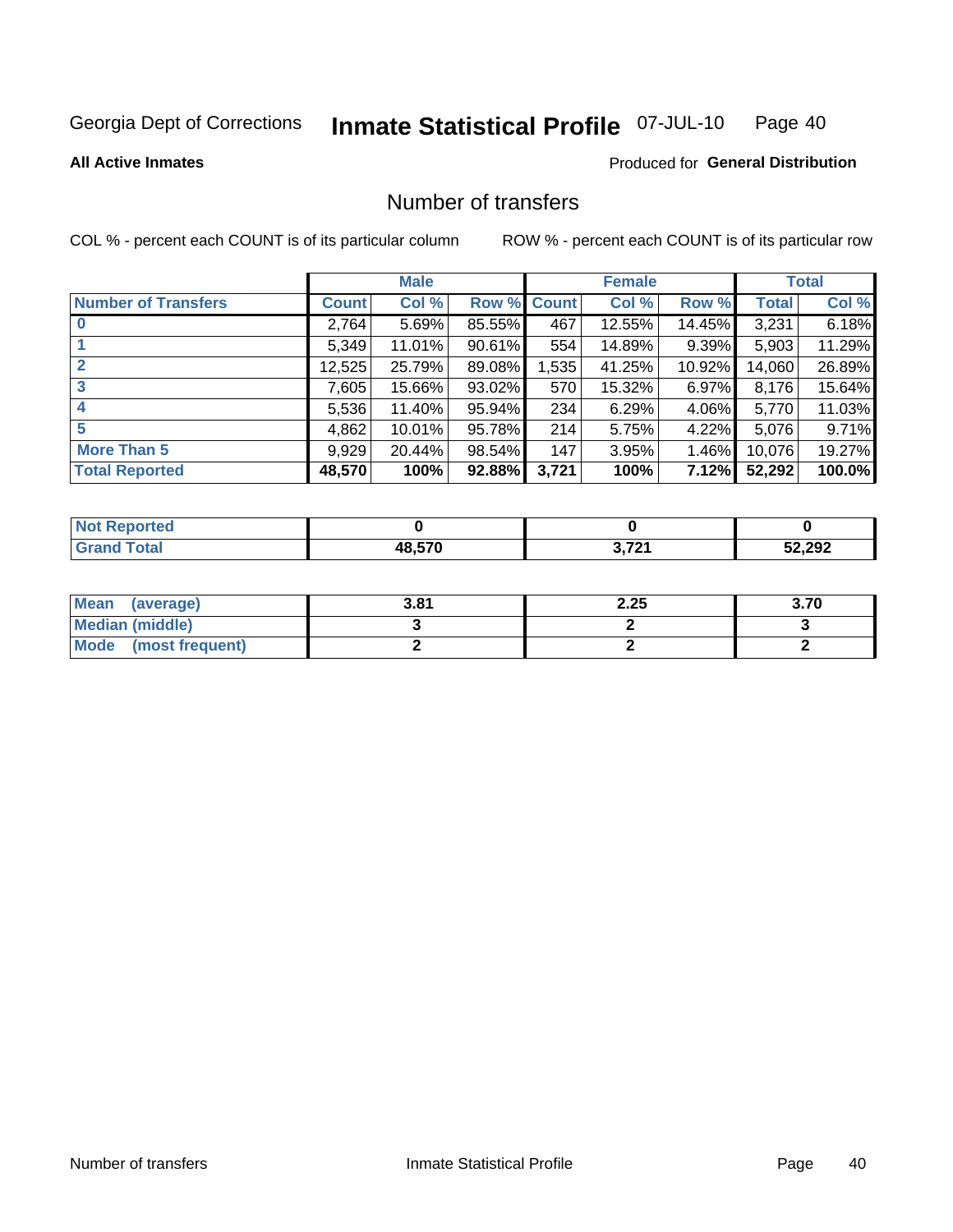### Inmate Statistical Profile 07-JUL-10 Page 41

**All Active Inmates** 

### Produced for General Distribution

# Number of escapes

COL % - percent each COUNT is of its particular column

|                          |              | <b>Male</b> |             |       | <b>Female</b> |       |        | <b>Total</b> |
|--------------------------|--------------|-------------|-------------|-------|---------------|-------|--------|--------------|
| <b>Number of Escapes</b> | <b>Count</b> | Col %       | Row % Count |       | Col %         | Row % | Total  | Col %        |
|                          | 48,252       | 99.35%      | 92.85%      | 3,714 | 99.81%        | 7.15% | 51,967 | 99.38%       |
|                          | 145          | 0.30%       | 99.32%      |       | 0.03%         | 0.68% | 146    | 0.28%        |
|                          | 157          | 0.32%       | 96.32%      | 6     | 0.16%         | 3.68% | 163    | $0.31\%$     |
|                          | 11           | 0.02%       | 100.00%     |       |               |       | 11     | 0.02%        |
|                          | 5.           | 0.01%       | 100.00%     |       |               |       | 5      | 0.01%        |
| <b>Total Reported</b>    | 48,570       | 100%        | 92.88%      | 3,721 | 100%          | 7.12% | 52,292 | 100%         |

| <b>Not Reported</b> |        |       |        |
|---------------------|--------|-------|--------|
| <b>Total</b>        | 48.570 | つ フクイ | 52,292 |

| Mean (average)         |  | .0 <sup>4</sup> |
|------------------------|--|-----------------|
| <b>Median (middle)</b> |  |                 |
| Mode (most frequent)   |  |                 |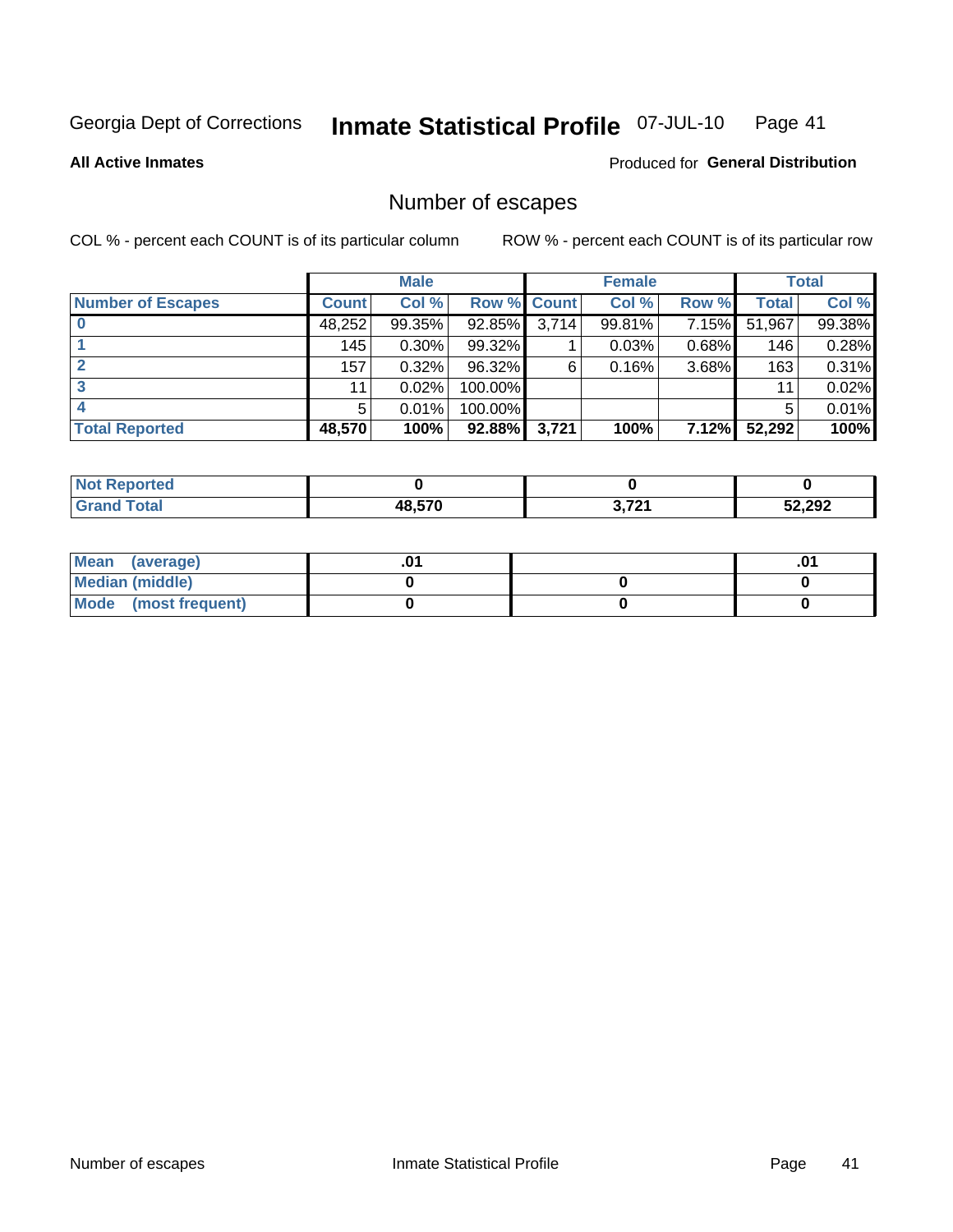### Inmate Statistical Profile 07-JUL-10 Page 42

**All Active Inmates** 

### Produced for General Distribution

# Split sentences - Probation to follow

COL % - percent each COUNT is of its particular column

|                            |              | <b>Male</b> |                    |     | <b>Female</b> |          |              | <b>Total</b> |
|----------------------------|--------------|-------------|--------------------|-----|---------------|----------|--------------|--------------|
| <b>Probation to follow</b> | <b>Count</b> | Col%        | <b>Row % Count</b> |     | Col %         | Row %    | <b>Total</b> | Col %        |
| <b>Yes</b>                 | 15.647       | $32.22\%$   | 94.39%1            | 929 | 24.97%        | $5.60\%$ | 16.577       | 31.70%       |
| <b>No</b>                  | 32.923       | 67.78%      | $92.18\%$ 2,792    |     | 75.03%        |          | 7.82% 35,715 | 68.30%       |
| <b>Total Reported</b>      | 48.570       | 100%        | $92.88\%$ 3,721    |     | 100%          |          | 7.12% 52,292 | 100%         |

| 10 E7N | ג היד | 52,292 |
|--------|-------|--------|
|        |       |        |

| $M_{\odot}$<br><br><b>NO</b><br><b>NO</b><br><b>IVU</b> |  |  |  |  |  |
|---------------------------------------------------------|--|--|--|--|--|
|---------------------------------------------------------|--|--|--|--|--|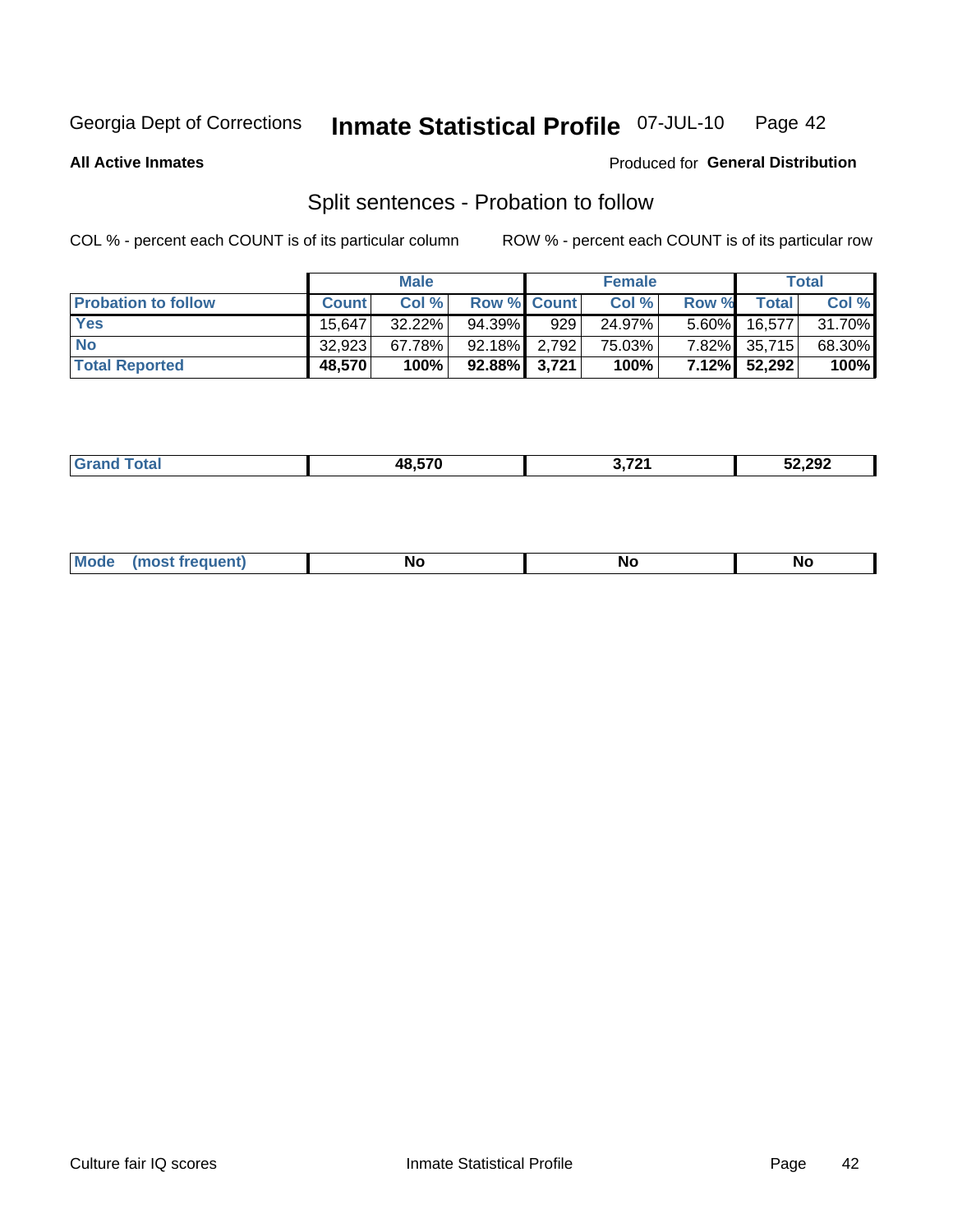### Inmate Statistical Profile 07-JUL-10 Page 43

**All Active Inmates** 

### Produced for General Distribution

# Probable future release type of still active inmates

COL % - percent each COUNT is of its particular column

|                                         |              | <b>Male</b> |                    |     | <b>Female</b> |          | <b>Total</b> |        |
|-----------------------------------------|--------------|-------------|--------------------|-----|---------------|----------|--------------|--------|
| <b>Probable Future Release Type</b>     | <b>Count</b> | Col %       | <b>Row % Count</b> |     | Col %         | Row %    | <b>Total</b> | Col %  |
| <b>Paroled with probation to follow</b> | 6,013        | 12.38%      | 93.62%             | 410 | 11.02%        | 6.38%    | 6,423        | 12.29% |
| Paroled w/o probation to follow         | 6,614        | 13.62%      | 93.00%             | 498 | 13.39%        | 7.00%    | 7,112        | 13.60% |
| <b>Maxout with probation to follow</b>  | 9,159        | 18.86%      | 94.71%             | 511 | 13.74%        | 5.28%    | 9,671        | 18.50% |
| <b>Maxout w/o probation to follow</b>   | 19,555       | 40.27%      | 90.79% 1,984       |     | 53.35%        | 9.21%    | 21,539       | 41.20% |
| Life, LWOP or death sentence            | 7.217        | 14.86%      | 95.81%             | 316 | 8.50%         | $4.19\%$ | 7,533        | 14.41% |
| <b>Total Reported</b>                   | 48,558       | 100%        | $92.88\%$ 3,719    |     | 100%          | 7.11%    | 52,278       | 100%   |

| <b>ised</b> |        |                        |        |
|-------------|--------|------------------------|--------|
| <b>otal</b> | 48,558 | 2710<br>.<br>$\ddotsc$ | 52,278 |

| Mode (most frequent) | Maxout w/o PROB follow   Maxout w/o PROB follow   Maxout w/o PROB |        |
|----------------------|-------------------------------------------------------------------|--------|
|                      |                                                                   | follow |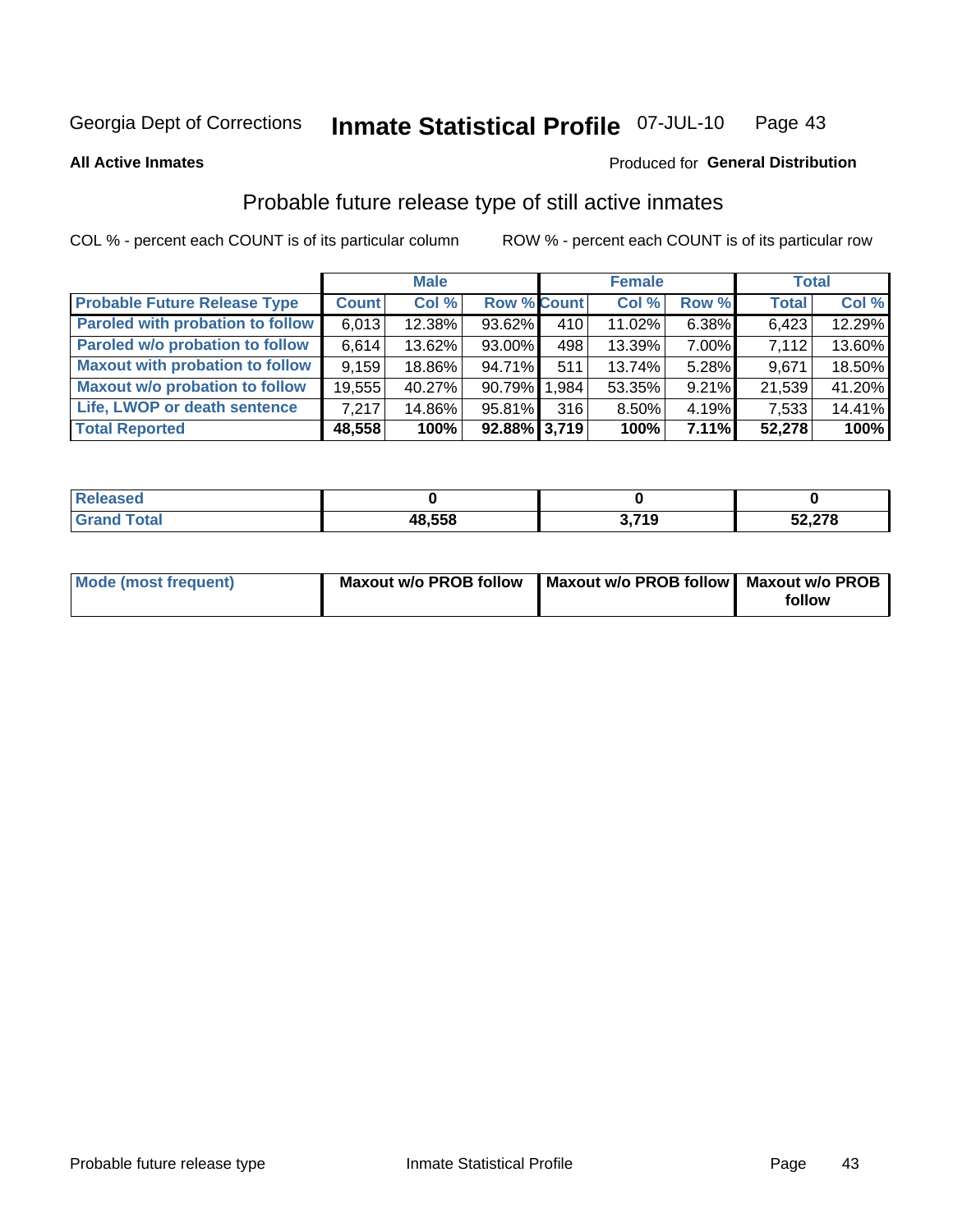# **All Active Inmates**

## Produced for General Distribution

# Time served in current (or last) institution

COL % - percent each COUNT is of its particular column

|                            |              | <b>Male</b> |        |              | <b>Female</b> |        |              | <b>Total</b> |
|----------------------------|--------------|-------------|--------|--------------|---------------|--------|--------------|--------------|
| <b>Time In Institution</b> | <b>Count</b> | Col %       | Row %  | <b>Count</b> | Col %         | Row %  | <b>Total</b> | Col $%$      |
| 0 to 3 months              | 11,293       | 23.25%      | 92.02% | 979          | 26.31%        | 7.98%  | 12,272       | 23.47%       |
| <b>3.01 to 6 months</b>    | 8,365        | 17.22%      | 92.72% | 657          | 17.66%        | 7.28%  | 9,022        | 17.25%       |
| 6.01 to 9 months           | 5,110        | 10.52%      | 91.77% | 457          | 12.28%        | 8.21%  | 5,568        | 10.65%       |
| 9.01 to 12 months          | 4,512        | 9.29%       | 93.61% | 308          | 8.28%         | 6.39%  | 4,820        | 9.22%        |
| <b>12.01 to 18 months</b>  | 6,121        | 12.60%      | 93.69% | 412          | 11.07%        | 6.31%  | 6,533        | 12.49%       |
| <b>18.01 to 24 months</b>  | 3,890        | 8.01%       | 92.71% | 306          | 8.22%         | 7.29%  | 4,196        | 8.02%        |
| $2.01$ to 3 years          | 3,485        | 7.18%       | 93.56% | 240          | 6.45%         | 6.44%  | 3,725        | 7.12%        |
| $3.01$ to 4 years          | 1,647        | 3.39%       | 95.15% | 84           | 2.26%         | 4.85%  | 1,731        | 3.31%        |
| 4.01 to 5 years            | 1,115        | 2.30%       | 93.62% | 76           | 2.04%         | 6.38%  | 1,191        | 2.28%        |
| 5.01 to 6 years            | 701          | 1.44%       | 86.44% | 110          | 2.96%         | 13.56% | 811          | 1.55%        |
| 6.01 to 7 years            | 541          | 1.11%       | 97.13% | 16           | 0.43%         | 2.87%  | 557          | 1.07%        |
| $7.01$ to 8 years          | 389          | 0.80%       | 97.01% | 12           | 0.32%         | 2.99%  | 401          | 0.77%        |
| $8.01$ to 9 years          | 311          | 0.64%       | 94.24% | 19           | 0.51%         | 5.76%  | 330          | 0.63%        |
| 9.01 to 10 years           | 233          | 0.48%       | 94.72% | 13           | 0.35%         | 5.28%  | 246          | 0.47%        |
| Over 10 years              | 857          | 1.76%       | 96.40% | 32           | 0.86%         | 3.60%  | 889          | 1.70%        |
| <b>Total Reported</b>      | 48,570       | 100%        | 92.88% | 3,721        | 100%          | 7.12%  | 52,292       | 100%         |

| orted<br>NO1 |        |                                                 |        |
|--------------|--------|-------------------------------------------------|--------|
| .'ntal       | 48,570 | ג היד<br>$\mathbf{z}$ . The set of $\mathbf{z}$ | 52,292 |

| <b>Mean</b><br>(average) | 26 months | 15 months | 25 months |
|--------------------------|-----------|-----------|-----------|
| Median (middle)          | 9 months  | 7 months  | 9 months  |
| Mode (most frequent)     | 0 months  | 3 months  | 1 months  |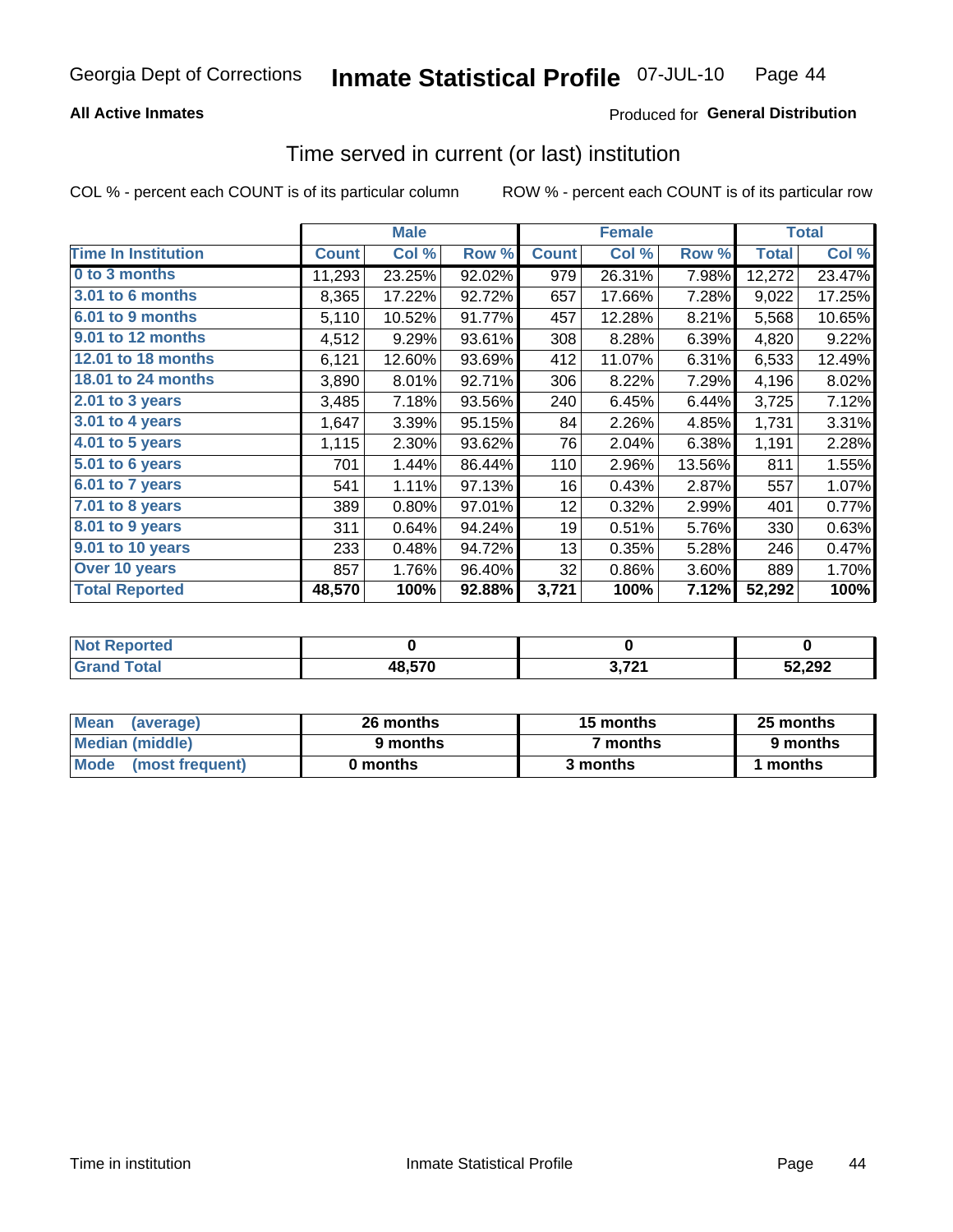### Inmate Statistical Profile 07-JUL-10 Page 45

**All Active Inmates** 

### Produced for General Distribution

# Highest grade level attained

COL % - percent each COUNT is of its particular column

|                              |              | <b>Male</b> |         |                | <b>Female</b> |        |              | <b>Total</b> |
|------------------------------|--------------|-------------|---------|----------------|---------------|--------|--------------|--------------|
| <b>Grade Level</b>           | <b>Count</b> | Col %       | Row %   | <b>Count</b>   | Col %         | Row %  | <b>Total</b> | Col %        |
| No school at all             | 33           | 0.07%       | 97.06%  | 1              | 0.03%         | 2.94%  | 34           | 0.07%        |
| <b>Grade 1</b>               | 47           | 0.10%       | 95.92%  | 2              | 0.05%         | 4.08%  | 49           | 0.09%        |
| <b>Grade 2</b>               | 82           | 0.17%       | 98.80%  | 1              | 0.03%         | 1.20%  | 83           | 0.16%        |
| Grade 3                      | 121          | 0.25%       | 94.53%  | 7              | 0.19%         | 5.47%  | 128          | 0.25%        |
| Grade 4                      | 152          | 0.32%       | 95.60%  | $\overline{7}$ | 0.19%         | 4.40%  | 159          | 0.31%        |
| Grade 5                      | 200          | 0.42%       | 90.50%  | 21             | 0.57%         | 9.50%  | 221          | 0.43%        |
| Grade 6                      | 712          | 1.48%       | 95.06%  | 37             | 1.01%         | 4.94%  | 749          | 1.45%        |
| <b>Grade 7</b>               | 1,029        | 2.14%       | 95.01%  | 54             | 1.48%         | 4.99%  | 1,083        | 2.09%        |
| Grade 8                      | 3,737        | 7.78%       | 93.59%  | 256            | 7.00%         | 6.41%  | 3,993        | 7.72%        |
| Grade 9                      | 6,454        | 13.43%      | 94.27%  | 392            | 10.73%        | 5.73%  | 6,846        | 13.24%       |
| Grade 10                     | 8,729        | 18.17%      | 94.95%  | 463            | 12.67%        | 5.04%  | 9,193        | 17.78%       |
| Grade 11                     | 8,480        | 17.65%      | 94.89%  | 457            | 12.50%        | 5.11%  | 8,937        | 17.29%       |
| <b>Grade 12 or GED</b>       | 13,240       | 27.56%      | 92.00%  | 1,151          | 31.49%        | 8.00%  | 14,391       | 27.84%       |
| Some tech school             | 350          | 0.73%       | 85.37%  | 60             | 1.64%         | 14.63% | 410          | 0.79%        |
| <b>Completed tech school</b> | 417          | 0.87%       | 86.69%  | 64             | 1.75%         | 13.31% | 481          | 0.93%        |
| College, 1 year              | 1,318        | 2.74%       | 85.47%  | 224            | 6.13%         | 14.53% | 1,542        | 2.98%        |
| College, 2 year              | 1,731        | 3.60%       | 86.55%  | 269            | 7.36%         | 13.45% | 2,000        | 3.87%        |
| College, 3 year              | 461          | 0.96%       | 90.04%  | 51             | 1.40%         | 9.96%  | 512          | 0.99%        |
| <b>Bachelor's degree</b>     | 595          | 1.24%       | 84.28%  | 111            | 3.04%         | 15.72% | 706          | 1.37%        |
| <b>Master's degree</b>       | 115          | 0.24%       | 82.73%  | 24             | 0.66%         | 17.27% | 139          | 0.27%        |
| Ph.D. degree                 | 15           | 0.03%       | 93.75%  | 1              | 0.03%         | 6.25%  | 16           | 0.03%        |
| Law degree                   | 15           | 0.03%       | 88.24%  | $\overline{2}$ | 0.05%         | 11.76% | 17           | 0.03%        |
| <b>Medical degree</b>        | 8            | 0.02%       | 100.00% |                |               |        | 8            | 0.02%        |
| <b>Total Reported</b>        | 48,041       | 100%        | 92.93%  | 3,655          | 100%          | 7.07%  | 51,697       | 100%         |

| rero | 529    | 66    | 595    |
|------|--------|-------|--------|
|      | 18 57N | גרי י | 52,292 |

| Mean<br>(average)              | 10.66           | 11.27           | 10.70                    |
|--------------------------------|-----------------|-----------------|--------------------------|
| Median (middle)                | Grade 11        | Grade 12 or GED | Grade 11                 |
| <b>Mode</b><br>(most frequent) | Grade 12 or GED | Grade 12 or GED | <b>I</b> Grade 12 or GED |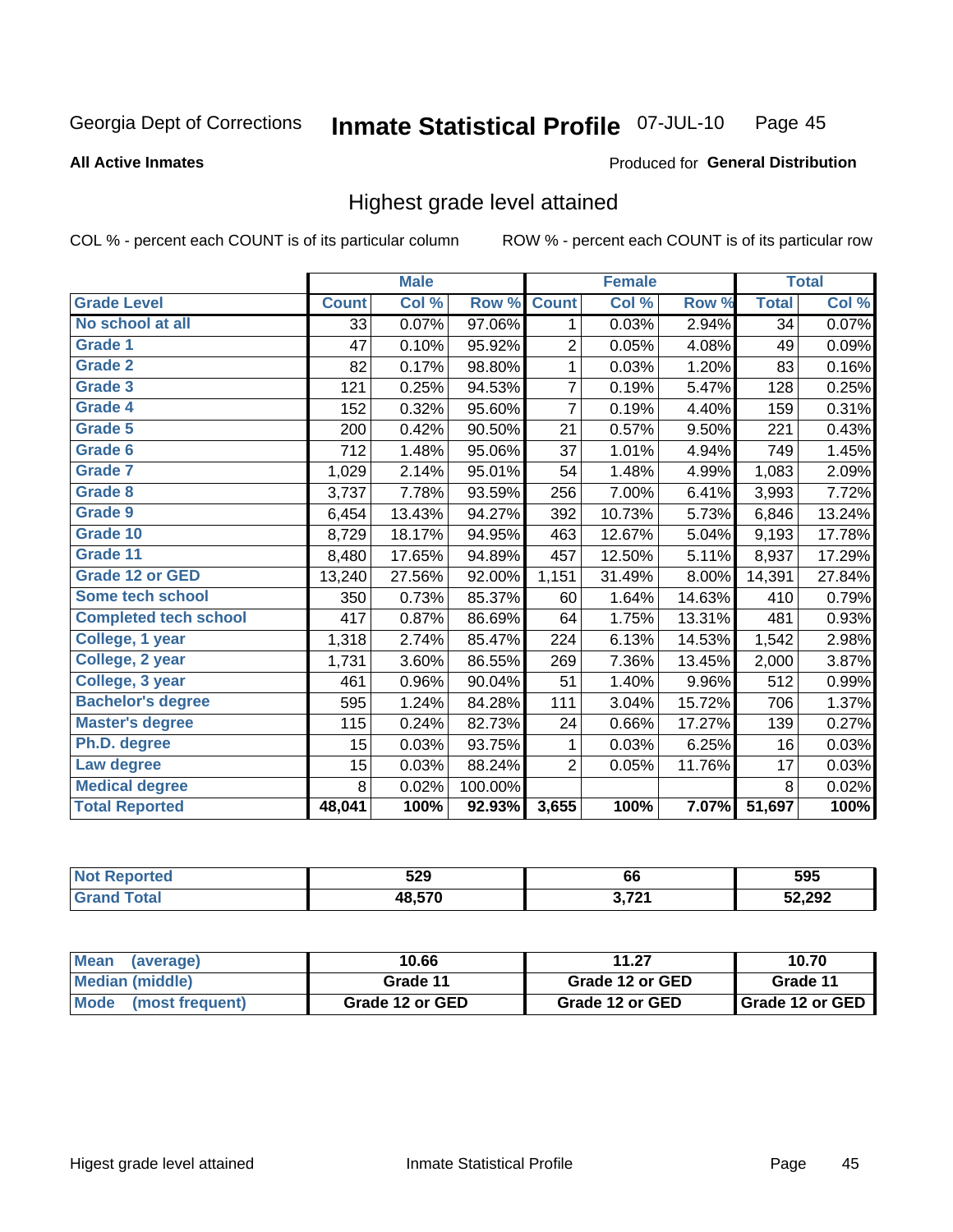### Inmate Statistical Profile 07-JUL-10 Page 46

### **All Active Inmates**

# Produced for General Distribution

# Culture fair IQ scores

COL % - percent each COUNT is of its particular column

|                       |                 | <b>Male</b> |        |              | <b>Female</b> |        |              | <b>Total</b> |
|-----------------------|-----------------|-------------|--------|--------------|---------------|--------|--------------|--------------|
| <b>IQ Scores</b>      | <b>Count</b>    | Col %       | Row %  | <b>Count</b> | Col %         | Row %  | <b>Total</b> | Col %        |
| $60 - 69$             | 1,419           | 3.19%       | 95.17% | 72           | 2.37%         | 4.83%  | 1,491        | 3.14%        |
| $70 - 79$             | 3,601           | 8.10%       | 92.76% | 281          | 9.25%         | 7.24%  | 3,882        | 8.18%        |
| $80 - 89$             | 6,929           | 15.59%      | 89.88% | 780          | 25.68%        | 10.12% | 7,709        | 16.23%       |
| $90 - 99$             | 11,749          | 26.43%      | 91.93% | 1,031        | 33.95%        | 8.07%  | 12,780       | 26.91%       |
| $100 - 109$           | 11,835          | 26.63%      | 96.54% | 423          | 13.93%        | 3.45%  | 12,259       | 25.82%       |
| $110 - 119$           | 7,362           | 16.56%      | 97.20% | 212          | 6.98%         | 2.80%  | 7,574        | 15.95%       |
| $120 - 129$           | 1,471           | $3.31\%$    | 91.71% | 133          | 4.38%         | 8.29%  | 1,604        | 3.38%        |
| $130 - 139$           | 65              | 0.15%       | 48.15% | 70           | 2.30%         | 51.85% | 135          | 0.28%        |
| 140 & Up              | 15 <sub>l</sub> | 0.03%       | 30.00% | 35           | 1.15%         | 70.00% | 50           | 0.11%        |
| <b>Total Reported</b> | 44,446          | 100%        | 93.60% | 3,037        | 100%          | 6.40%  | 47,484       | 100%         |

| <b>Not Reported</b>         | 3,398  | 445   | 3,843  |
|-----------------------------|--------|-------|--------|
| <b>Not Valid (under 60)</b> | 726    | 239   | 965    |
| <b>Grand Total</b>          | 48,570 | 3,721 | 52,292 |

| Mean<br>(average)       | 97  | 96 | 97 |
|-------------------------|-----|----|----|
| <b>Median (middle)</b>  | 99  | 94 | 99 |
| Mode<br>(most frequent) | 103 | 94 | 99 |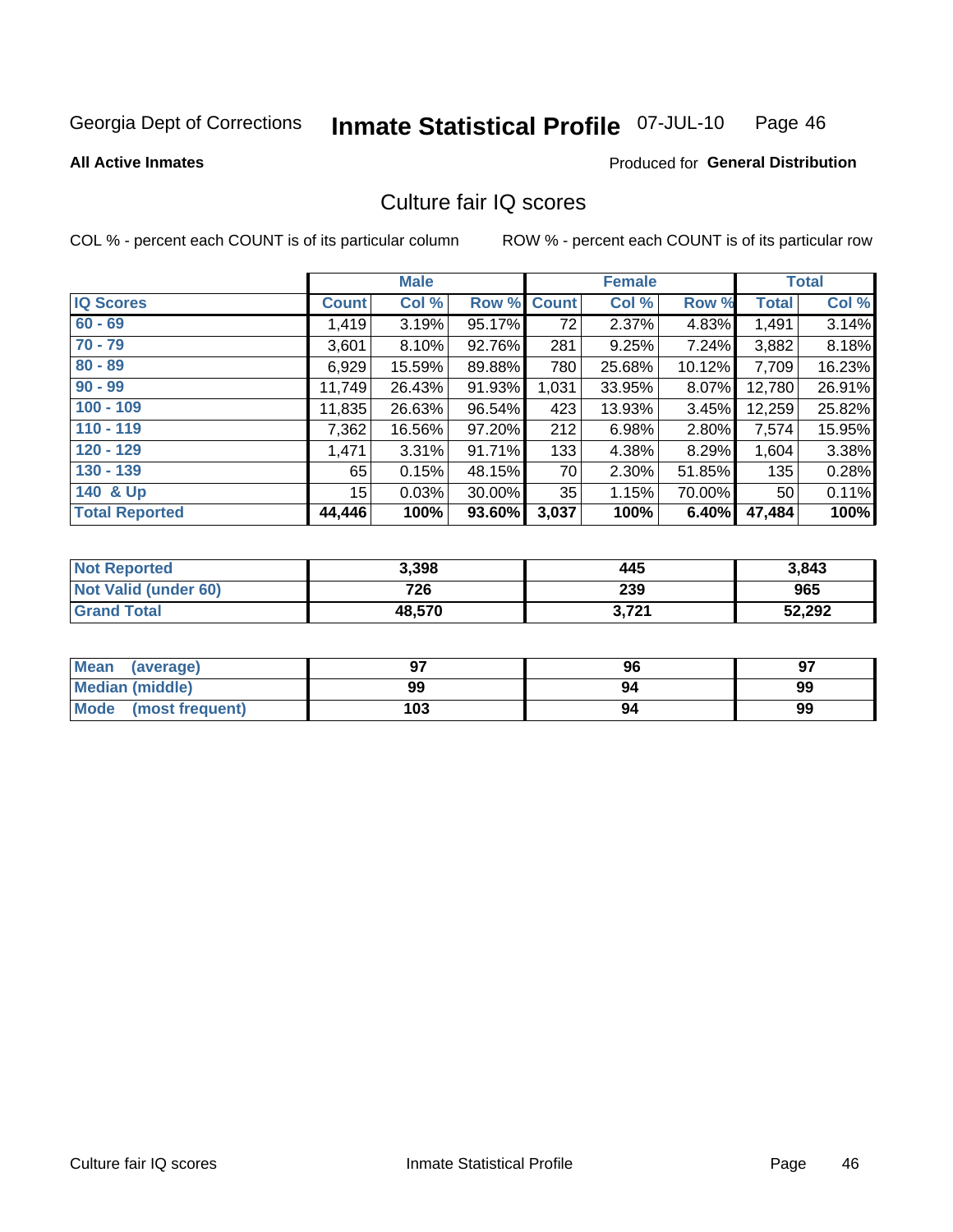### Inmate Statistical Profile 07-JUL-10 Page 47

### **All Active Inmates**

# Produced for General Distribution

# Wide Range Achievement Test (WRAT) reading score

COL % - percent each COUNT is of its particular column

|                           |              | <b>Male</b> |        |              | <b>Female</b> |        |              | <b>Total</b> |
|---------------------------|--------------|-------------|--------|--------------|---------------|--------|--------------|--------------|
| <b>WRAT Reading Score</b> | <b>Count</b> | Col %       | Row %  | <b>Count</b> | Col %         | Row %  | <b>Total</b> | Col %        |
| 0.1 to 0.9                | 950          | 2.11%       | 98.55% | 14           | 0.43%         | 1.45%  | 964          | 1.99%        |
| 1.0 to 1.9                | 1,151        | 2.55%       | 97.30% | 32           | 0.98%         | 2.70%  | 1,183        | 2.44%        |
| 2.0 to 2.9                | 2,078        | 4.61%       | 96.25% | 81           | 2.47%         | 3.75%  | 2,159        | 4.46%        |
| 3.0 to 3.9                | 3,747        | 8.30%       | 95.15% | 191          | 5.82%         | 4.85%  | 3,938        | 8.14%        |
| 4.0 to 4.9                | 4,322        | 9.58%       | 94.57% | 248          | 7.56%         | 5.43%  | 4,570        | 9.44%        |
| 5.0 to 5.9                | 3,722        | 8.25%       | 94.85% | 202          | 6.16%         | 5.15%  | 3,924        | 8.11%        |
| 6.0 to 6.9                | 3,951        | 8.76%       | 93.71% | 265          | 8.08%         | 6.29%  | 4,216        | 8.71%        |
| 7.0 to 7.9                | 1,778        | 3.94%       | 93.92% | 115          | 3.51%         | 6.08%  | 1,893        | 3.91%        |
| 8.0 to 8.9                | 3,558        | 7.89%       | 93.46% | 249          | 7.59%         | 6.54%  | 3,807        | 7.87%        |
| 9.0 to 9.9                | 2,723        | 6.03%       | 94.94% | 145          | 4.42%         | 5.06%  | 2,868        | 5.93%        |
| 10.0 to 10.9              | 2,576        | 5.71%       | 92.83% | 199          | 6.07%         | 7.17%  | 2,775        | 5.73%        |
| 11.0 to 11.9              | 3,210        | 7.11%       | 90.73% | 328          | 10.00%        | 9.27%  | 3,538        | 7.31%        |
| 12.0 to 12.9              | 9,553        | 21.17%      | 90.46% | 1,007        | 30.69%        | 9.54%  | 10,561       | 21.82%       |
| 13                        | 1,803        | 4.00%       | 89.79% | 205          | 6.25%         | 10.21% | 2,008        | 4.15%        |
| <b>Total Reported</b>     | 45,122       | 100%        | 93.22% | 3,281        | 100.0%        | 6.78%  | 48,404       | 100.0%       |

| <b>prted</b><br>NO | 3,448  | 440                       | 3,888  |
|--------------------|--------|---------------------------|--------|
| $T$ ofol $T$       | 48,570 | ? 791<br>$J, I \subset I$ | 52,292 |

| <b>Mean</b><br>(average) | 8.05       | 9.31 | 8.13 |
|--------------------------|------------|------|------|
| Median (middle)          | י ה<br>o.z | 10.5 | o.z  |
| Mode (most frequent)     | 12.9       | 12.9 | 12.9 |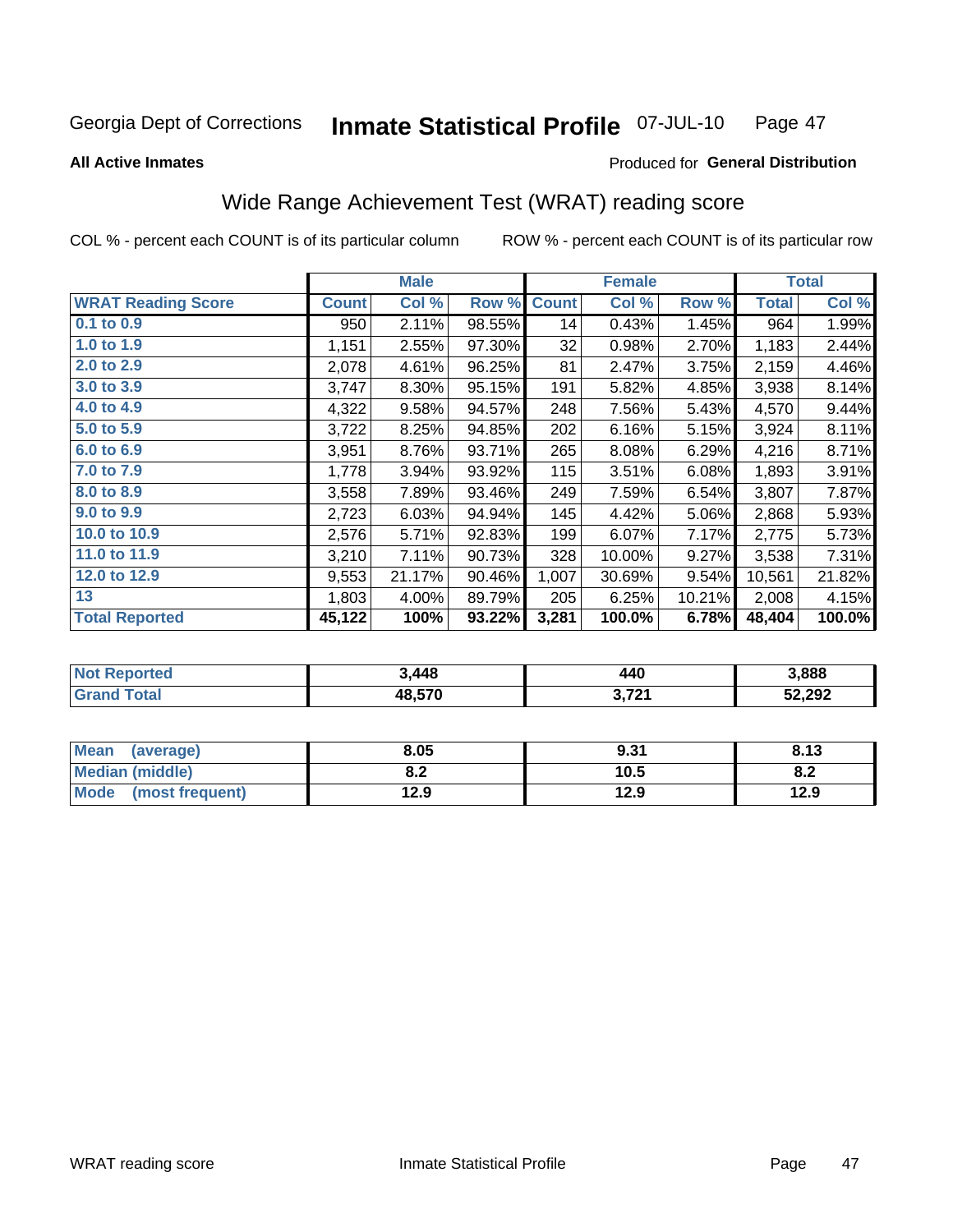### **Inmate Statistical Profile 07-JUL-10** Page 48

### **All Active Inmates**

# Produced for General Distribution

# Wide Range Achievement Test (WRAT) math score

COL % - percent each COUNT is of its particular column

|                              |              | <b>Male</b> |        |              | <b>Female</b> |          |              | <b>Total</b> |
|------------------------------|--------------|-------------|--------|--------------|---------------|----------|--------------|--------------|
| <b>WRAT Mathematic Score</b> | <b>Count</b> | Col %       | Row %  | <b>Count</b> | Col %         | Row %    | <b>Total</b> | Col %        |
| $0.1$ to $0.9$               | 126          | 0.28%       | 96.92% | 4            | 0.12%         | 3.08%    | 130          | 0.27%        |
| 1.0 to 1.9                   | 308          | 0.68%       | 95.95% | 13           | 0.40%         | 4.05%    | 321          | 0.66%        |
| 2.0 to 2.9                   | 1,141        | 2.53%       | 95.24% | 57           | 1.74%         | 4.76%    | 1,198        | 2.47%        |
| 3.0 to 3.9                   | 2,684        | 5.95%       | 96.03% | 111          | 3.39%         | 3.97%    | 2,795        | 5.77%        |
| 4.0 to 4.9                   | 5,420        | 12.01%      | 94.95% | 288          | 8.78%         | 5.05%    | 5,708        | 11.79%       |
| 5.0 to 5.9                   | 6,745        | 14.95%      | 94.41% | 399          | 12.17%        | 5.59%    | 7,144        | 14.76%       |
| 6.0 to 6.9                   | 9,834        | 21.79%      | 93.88% | 640          | 19.52%        | 6.11%    | 10,475       | 21.64%       |
| 7.0 to 7.9                   | 4,904        | 10.87%      | 94.51% | 285          | 8.69%         | 5.49%    | 5,189        | 10.72%       |
| 8.0 to 8.9                   | 3,956        | 8.77%       | 90.20% | 430          | 13.11%        | $9.80\%$ | 4,386        | 9.06%        |
| 9.0 to 9.9                   | 2,954        | 6.55%       | 93.13% | 218          | 6.65%         | 6.87%    | 3,172        | 6.55%        |
| 10.0 to 10.9                 | 1,244        | 2.76%       | 96.73% | 42           | 1.28%         | 3.27%    | 1,286        | 2.66%        |
| 11.0 to 11.9                 | 1,636        | 3.63%       | 90.94% | 163          | 4.97%         | $9.06\%$ | 1,799        | 3.72%        |
| 12.0 to 12.9                 | 3,956        | 8.77%       | 86.91% | 596          | 18.18%        | 13.09%   | 4,552        | 9.40%        |
| 13                           | 223          | 0.49%       | 87.11% | 33           | 1.01%         | 12.89%   | 256          | 0.53%        |
| <b>Total Reported</b>        | 45,131       | 100%        | 93.22% | 3,279        | 100.0%        | 6.77%    | 48,411       | 100%         |
|                              |              |             |        |              |               |          |              |              |

| <b>Not Reported</b>            | 3,439  | 442             | 3,881  |
|--------------------------------|--------|-----------------|--------|
| <b>Total</b><br><b>Grand</b> 1 | 48,570 | 2 721<br>J.IZ 1 | 52,292 |

| Mean (average)       | 7.12 | 8.03 | 7.19 |
|----------------------|------|------|------|
| Median (middle)      | ง. ว | 54   | o.o  |
| Mode (most frequent) | 6.9  | 12.9 | 6.9  |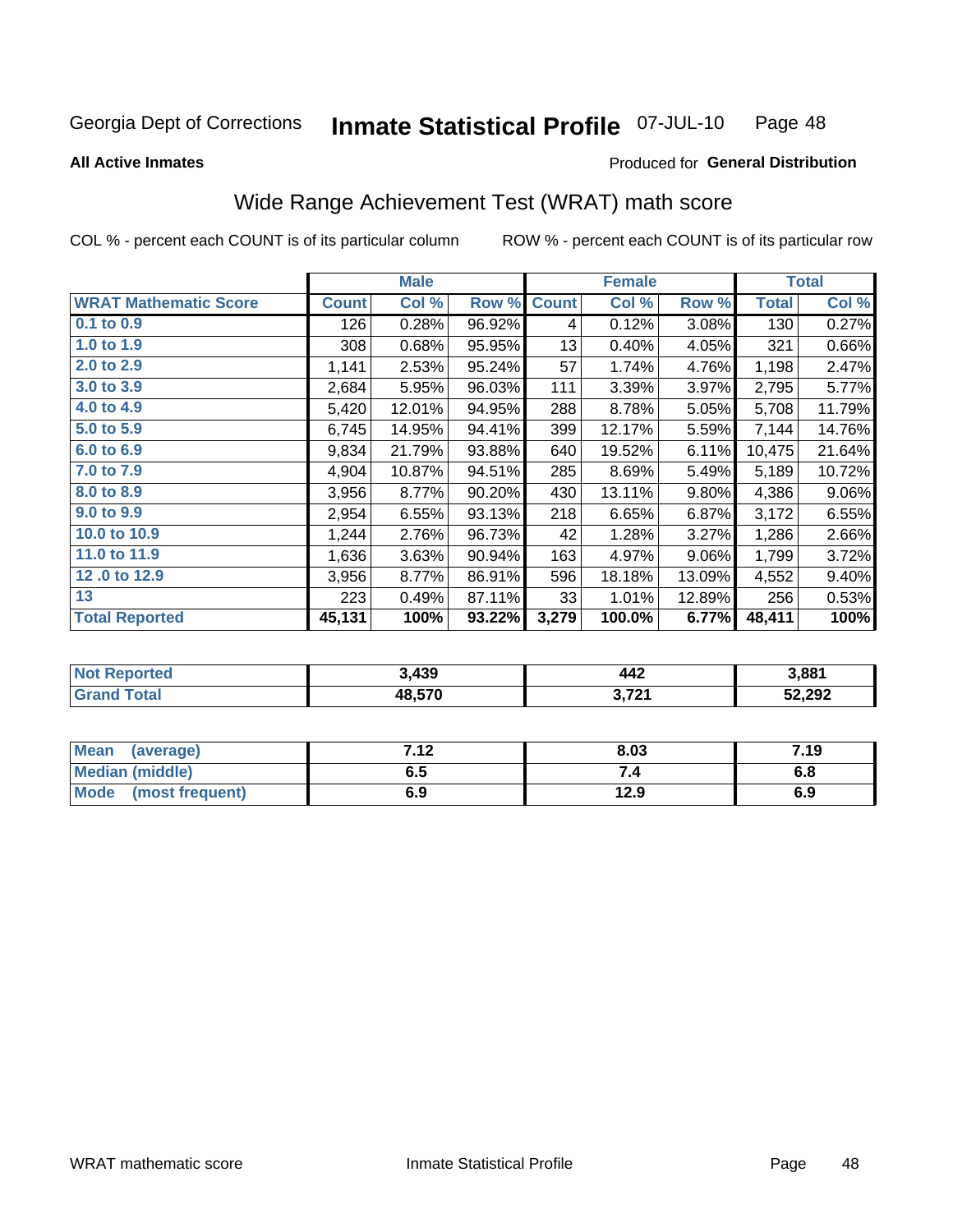### **Inmate Statistical Profile 07-JUL-10** Page 49

### **All Active Inmates**

## Produced for General Distribution

# Wide Range Achievement Test (WRAT) spelling score

COL % - percent each COUNT is of its particular column

|                            |              | <b>Male</b> |        |              | <b>Female</b> |        |              | <b>Total</b> |
|----------------------------|--------------|-------------|--------|--------------|---------------|--------|--------------|--------------|
| <b>WRAT Spelling Score</b> | <b>Count</b> | Col %       | Row %  | <b>Count</b> | Col %         | Row %  | <b>Total</b> | Col %        |
| $0.1$ to $0.9$             | 1,083        | 2.40%       | 98.54% | 16           | 0.49%         | 1.46%  | 1,099        | 2.27%        |
| 1.0 to 1.9                 | 1,745        | 3.87%       | 98.14% | 33           | 1.01%         | 1.86%  | 1,778        | 3.67%        |
| 2.0 to 2.9                 | 2,977        | 6.60%       | 97.80% | 67           | 2.04%         | 2.20%  | 3,044        | 6.29%        |
| 3.0 to 3.9                 | 3,754        | 8.32%       | 96.55% | 134          | 4.08%         | 3.45%  | 3,888        | 8.03%        |
| 4.0 to 4.9                 | 3,762        | 8.34%       | 96.21% | 148          | 4.51%         | 3.79%  | 3,910        | 8.08%        |
| 5.0 to 5.9                 | 5,278        | 11.69%      | 94.83% | 288          | 8.78%         | 5.17%  | 5,566        | 11.50%       |
| 6.0 to 6.9                 | 4,734        | 10.49%      | 94.45% | 278          | 8.47%         | 5.55%  | 5,012        | 10.35%       |
| 7.0 to 7.9                 | 3,796        | 8.41%       | 93.22% | 276          | 8.41%         | 6.78%  | 4,072        | 8.41%        |
| 8.0 to 8.9                 | 3,548        | 7.86%       | 92.69% | 280          | 8.53%         | 7.31%  | 3,828        | 7.91%        |
| 9.0 to 9.9                 | 2,572        | 5.70%       | 93.32% | 184          | 5.61%         | 6.68%  | 2,756        | 5.69%        |
| 10.0 to 10.9               | 2,452        | 5.43%       | 93.30% | 176          | 5.36%         | 6.70%  | 2,628        | 5.43%        |
| 11.0 to 11.9               | 2,526        | 5.60%       | 90.54% | 264          | 8.04%         | 9.46%  | 2,790        | 5.76%        |
| 12.0 to 12.9               | 6,047        | 13.40%      | 85.66% | 1,011        | 30.80%        | 14.32% | 7,059        | 14.58%       |
| 13                         | 858          | 1.90%       | 87.11% | 127          | 3.87%         | 12.89% | 985          | 2.03%        |
| <b>Total Reported</b>      | 45,132       | 100%        | 93.22% | 3,282        | 100%          | 6.78%  | 48,415       | 100%         |

| <b>Not Reported</b> | 3,438  | 439   | 3,877  |
|---------------------|--------|-------|--------|
| <b>Total</b>        | 48,570 | 3,721 | 52,292 |

| <b>Mean</b><br>(average) | 7.04<br>.Z I | 9.24 | 7.35 |
|--------------------------|--------------|------|------|
| Median (middle)          |              | 9.6  | o.o  |
| Mode<br>(most frequent)  | 12.9         | 12.9 | 12.9 |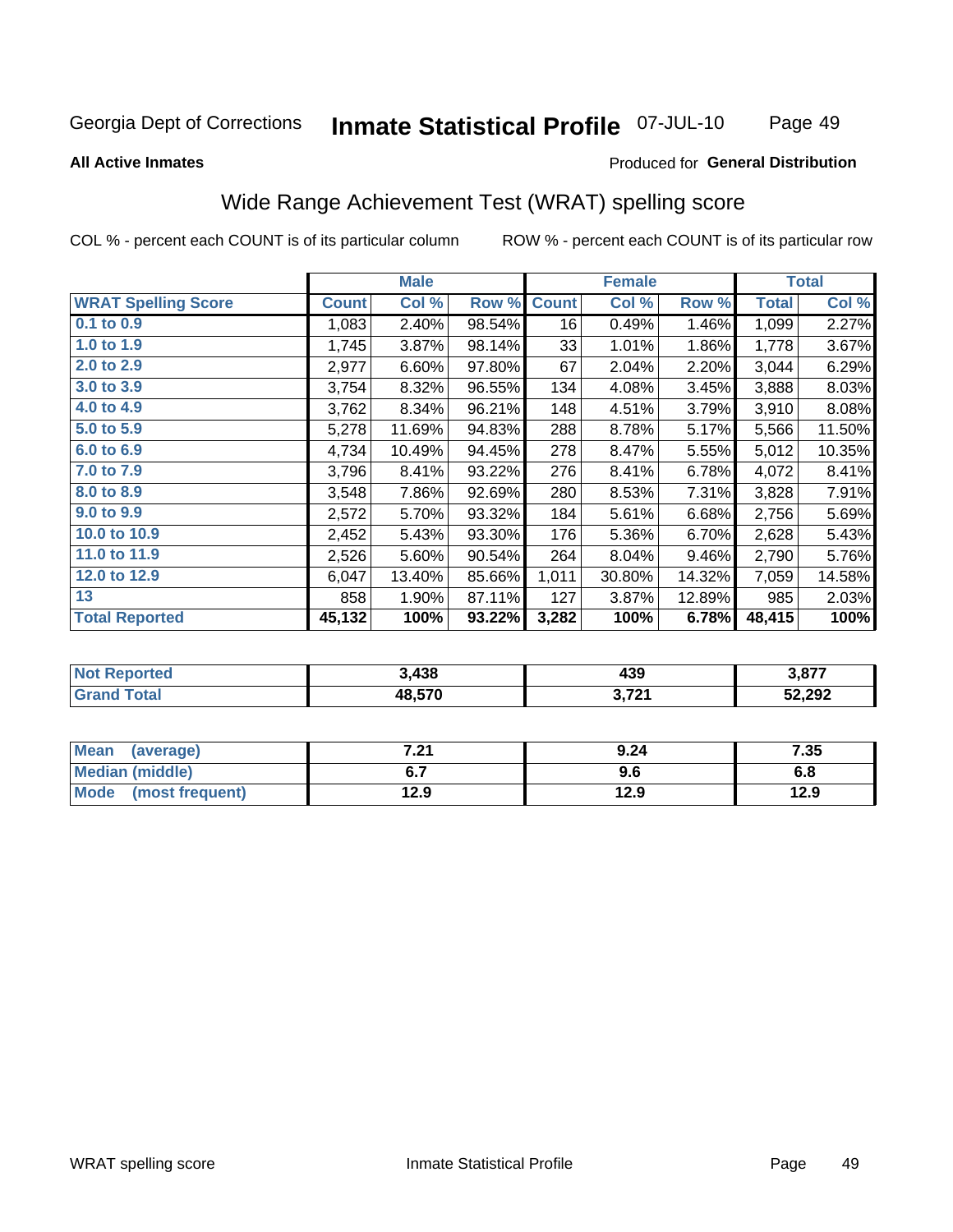## **All Active Inmates**

# Produced for General Distribution

# Scope of substance abuse - summary

COL % - percent each COUNT is of its particular column

|                        |              | <b>Male</b> |        |              | <b>Female</b> |          |              | <b>Total</b> |
|------------------------|--------------|-------------|--------|--------------|---------------|----------|--------------|--------------|
| <b>Substance Abuse</b> | <b>Count</b> | Col %       | Row %  | <b>Count</b> | Col %         | Row %    | <b>Total</b> | Col %        |
| <b>None</b>            | 23,285       | 47.94%      | 91.79% | 2,083        | 55.98%        | $8.21\%$ | 25,368       | 48.51%       |
| <b>Drugs only</b>      | 13,903       | 28.62%      | 91.17% | .347         | $36.20\%$     | 8.83%    | 15,250       | 29.16%       |
| <b>Alcohol only</b>    | 2.721        | $5.60\%$    | 97.98% | 56           | $1.50\%$      | $2.02\%$ | 2.777        | 5.31%        |
| Drugs and alcohol      | 8,661        | 17.83%      | 97.35% | 235          | 6.32%         | 2.64%    | 8,897        | 17.01%       |
| <b>Total Reported</b>  | 48,570       | 100%        | 92.88% | 3.721        | 100%          | 7.12%    | 52,292       | 100%         |

| <b>Not Reported</b> |        |            |        |
|---------------------|--------|------------|--------|
| <b>Grand Total</b>  | 48.570 | 2 ארד<br>. | 52,292 |

| nuem | <b>Mo</b> | None | <b>None</b> | None |
|------|-----------|------|-------------|------|
|------|-----------|------|-------------|------|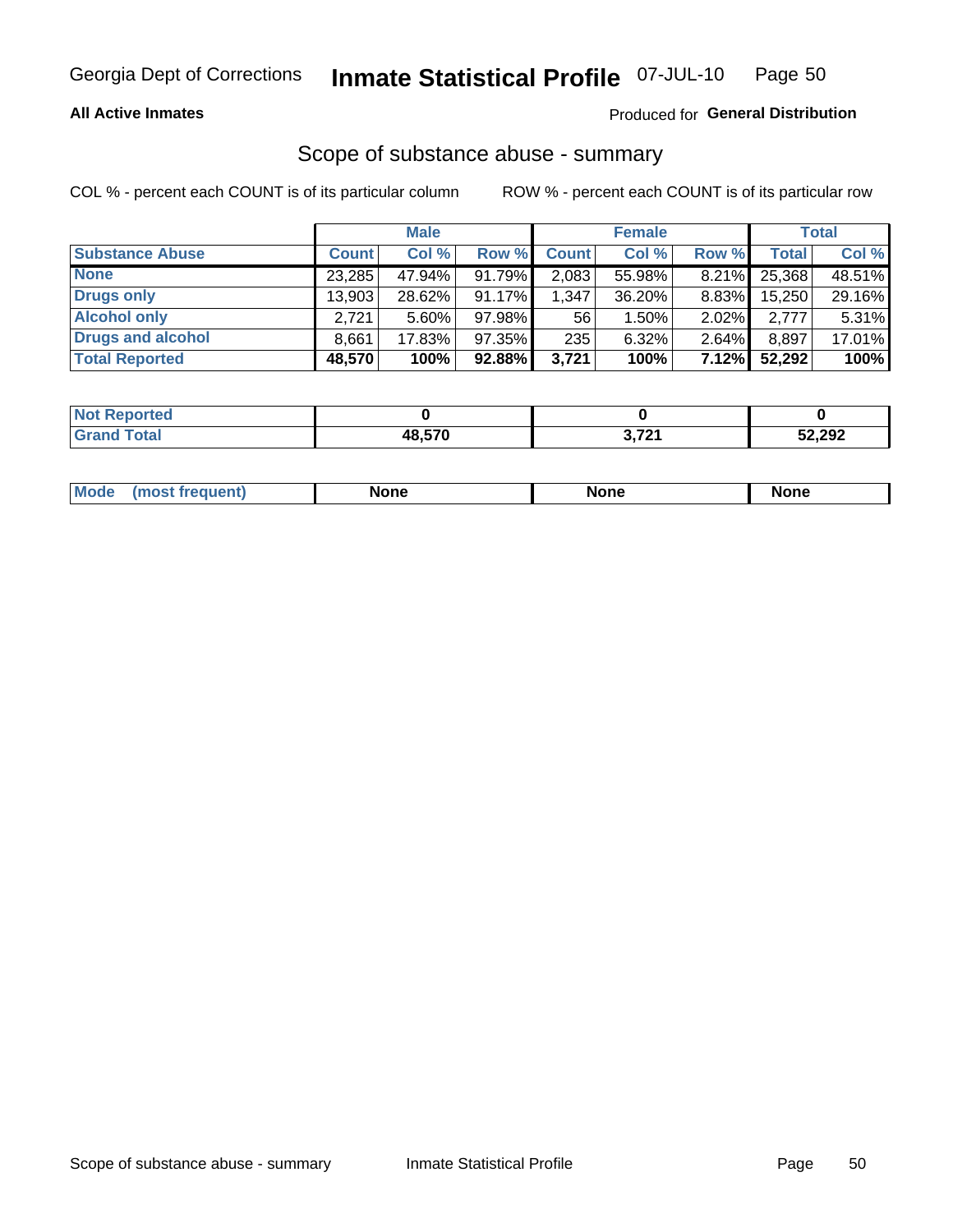## **All Active Inmates**

## Produced for General Distribution

# Scope of substance abuse - detail

COL % - percent each COUNT is of its particular column

|                                      |              | <b>Male</b> |        |                 | <b>Female</b> |        |              | <b>Total</b> |
|--------------------------------------|--------------|-------------|--------|-----------------|---------------|--------|--------------|--------------|
| <b>Substance Abuse</b>               | <b>Count</b> | Col %       | Row %  | <b>Count</b>    | Col %         | Row %  | <b>Total</b> | Col %        |
| No drug or alcohol problems          | 23,285       | 47.94%      | 91.79% | 2,083           | 55.98%        | 8.21%  | 25,368       | 48.51%       |
| <b>Drug addiction but no alcohol</b> | 232          | 0.48%       | 82.27% | 50 <sub>1</sub> | 1.34%         | 17.73% | 282          | 0.54%        |
| <b>Drug addiction and alcohol</b>    | 98           | 0.20%       | 98.00% | 2               | 0.05%         | 2.00%  | 100          | 0.19%        |
| <b>labuse</b>                        |              |             |        |                 |               |        |              |              |
| <b>Drug addiction and alcoholism</b> | 64           | 0.13%       | 95.52% | 3               | 0.08%         | 4.48%  | 67           | 0.13%        |
| No drug problem but alcohol          | 2,253        | 4.64%       | 98.90% | 25              | $0.67\%$      | 1.10%  | 2,278        | 4.36%        |
| <b>labuse</b>                        |              |             |        |                 |               |        |              |              |
| No drug problem but alcoholism       | 468          | 0.96%       | 93.79% | 31              | 0.83%         | 6.21%  | 499          | 0.95%        |
| Drug experiment but no alcohol       | 6,504        | 13.39%      | 95.96% | 274             | 7.36%         | 4.04%  | 6,778        | 12.96%       |
| <b>Drug experiment &amp; alcohol</b> | 1,231        | 2.53%       | 98.56% | 18              | 0.48%         | 1.44%  | 1,249        | 2.39%        |
| <b>labuse</b>                        |              |             |        |                 |               |        |              |              |
| Drug experiment & alcoholism         | 408          | 0.84%       | 95.55% | 19              | 0.51%         | 4.45%  | 427          | 0.82%        |
| Drug abuse but no alcohol            | 7,167        | 14.76%      | 87.51% | 1,023           | 27.49%        | 12.49% | 8,190        | 15.66%       |
| Drug abuse and alcohol abuse         | 5,871        | 12.09%      | 98.56% | 85              | 2.28%         | 1.43%  | 5,957        | 11.39%       |
| <b>Drug abuse and alcoholism</b>     | 989          | 2.04%       | 90.15% | 108             | 2.90%         | 9.85%  | 1,097        | 2.10%        |
| <b>Total Reported</b>                | 48,570       | 100%        | 92.88% | 3,721           | 100%          | 7.12%  | 52,292       | 100%         |

| <b>rteg</b>   |        |                 |        |
|---------------|--------|-----------------|--------|
| <b>c</b> otal | 48.570 | 2704<br>$J/I$ 1 | 52,292 |

| Mode (most frequent) | No drug or alcohol problems No drug or alcohol problems No drug or alcohol |          |
|----------------------|----------------------------------------------------------------------------|----------|
|                      |                                                                            | problems |
|                      |                                                                            |          |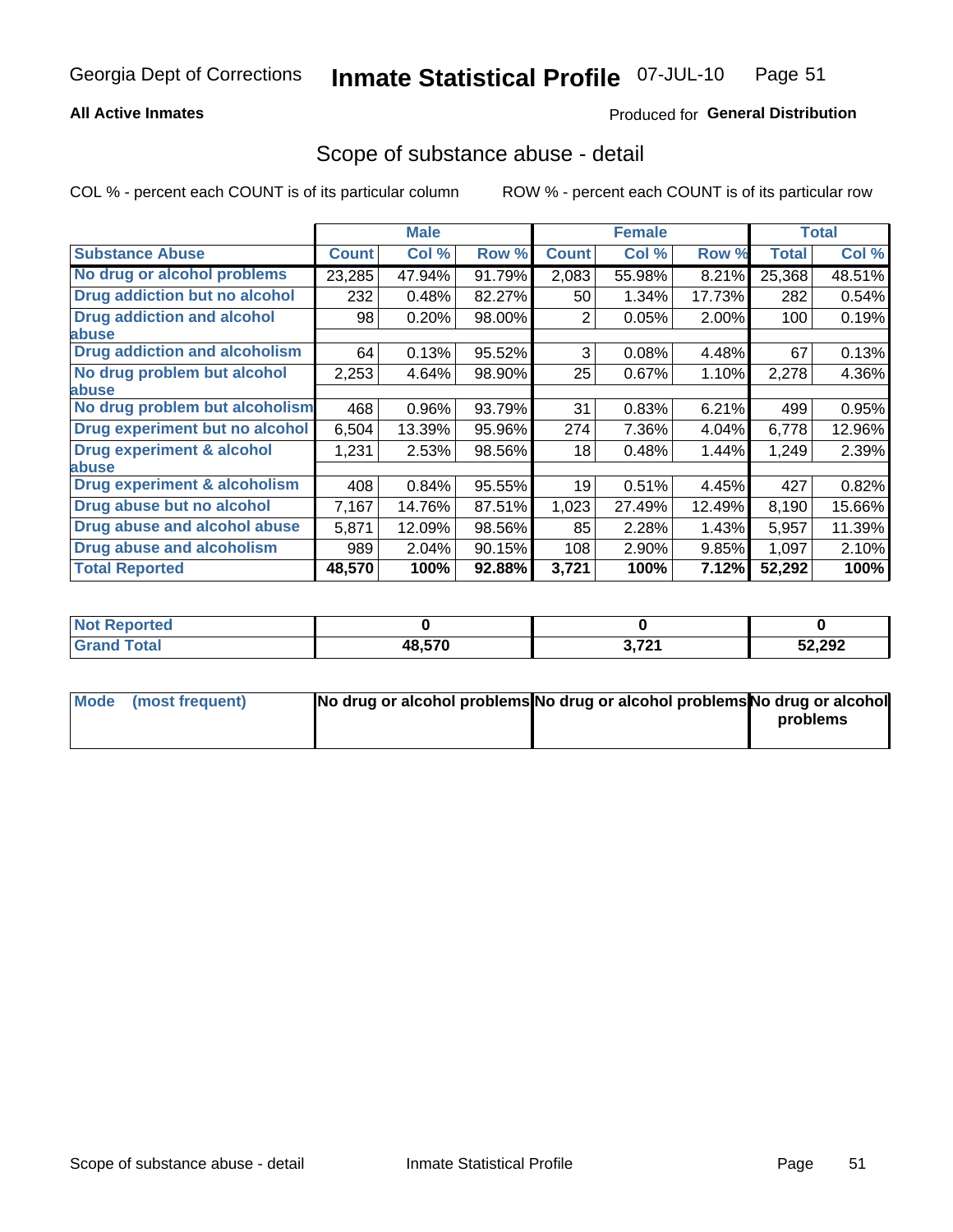### Inmate Statistical Profile 07-JUL-10 Page 52

**All Active Inmates** 

### Produced for General Distribution

# Current / last mental health treatment level

COL % - percent each COUNT is of its particular column

|                                    |              | <b>Male</b> |         |              | <b>Female</b> |        |              | <b>Total</b> |
|------------------------------------|--------------|-------------|---------|--------------|---------------|--------|--------------|--------------|
| <b>Mental Health Treatment Lev</b> | <b>Count</b> | Col %       | Row %   | <b>Count</b> | Col %         | Row %  | <b>Total</b> | Col %        |
| 1 No problem at current time       | 2,342        | 18.90%      | 96.82%  | 77           | 3.45%         | 3.18%  | 2,419        | 16.53%       |
| 2 Receiving outpatient             | 8,057        | 65.01%      | 79.29%  | 2,104        | 94.14%        | 20.70% | 10,162       | 69.46%       |
| <b>Treatment</b>                   |              |             |         |              |               |        |              |              |
| 3 Inpatient, moderate              | 1,469        | 11.85%      | 97.41%  | 39           | 1.74%         | 2.59%  | 1,508        | 10.31%       |
| <b>Treatment</b>                   |              |             |         |              |               |        |              |              |
| 4 Inpatient, intensive             | 376          | 3.03%       | 96.66%  | 13           | 0.58%         | 3.34%  | 389          | 2.66%        |
| <b>Treatment</b>                   |              |             |         |              |               |        |              |              |
| <b>5 Undergoing crisis</b>         | 24           | 0.19%       | 100.00% |              |               |        | 24           | 0.16%        |
| <b>stabilization</b>               |              |             |         |              |               |        |              |              |
| <b>6 Hospital for criminally</b>   | 126          | 1.02%       | 98.44%  | 2            | 0.09%         | 1.56%  | 128          | 0.87%        |
| <b>Tinsane</b>                     |              |             |         |              |               |        |              |              |
| <b>Total Evaluated</b>             | 12,394       | 100%        | 84.72%  | 2,235        | 100%          | 15.28% | 14,630       | 100%         |

| Never had MH evaluation | 36.176 | ,486       | 37,662 |
|-------------------------|--------|------------|--------|
| $\tau$ otal             | 48,570 | <b>704</b> | 52,292 |

| <b>Median (middle)</b>         | <b>Receiving outpatient</b><br>treatment | <b>Receiving outpatient</b><br>treatment | <b>Receiving</b><br>outpatient<br>treatment |
|--------------------------------|------------------------------------------|------------------------------------------|---------------------------------------------|
| <b>Mode</b><br>(most frequent) | <b>Receiving outpatient</b><br>treatment | <b>Receiving outpatient</b><br>treatment | Receiving<br>outpatient<br>treatment        |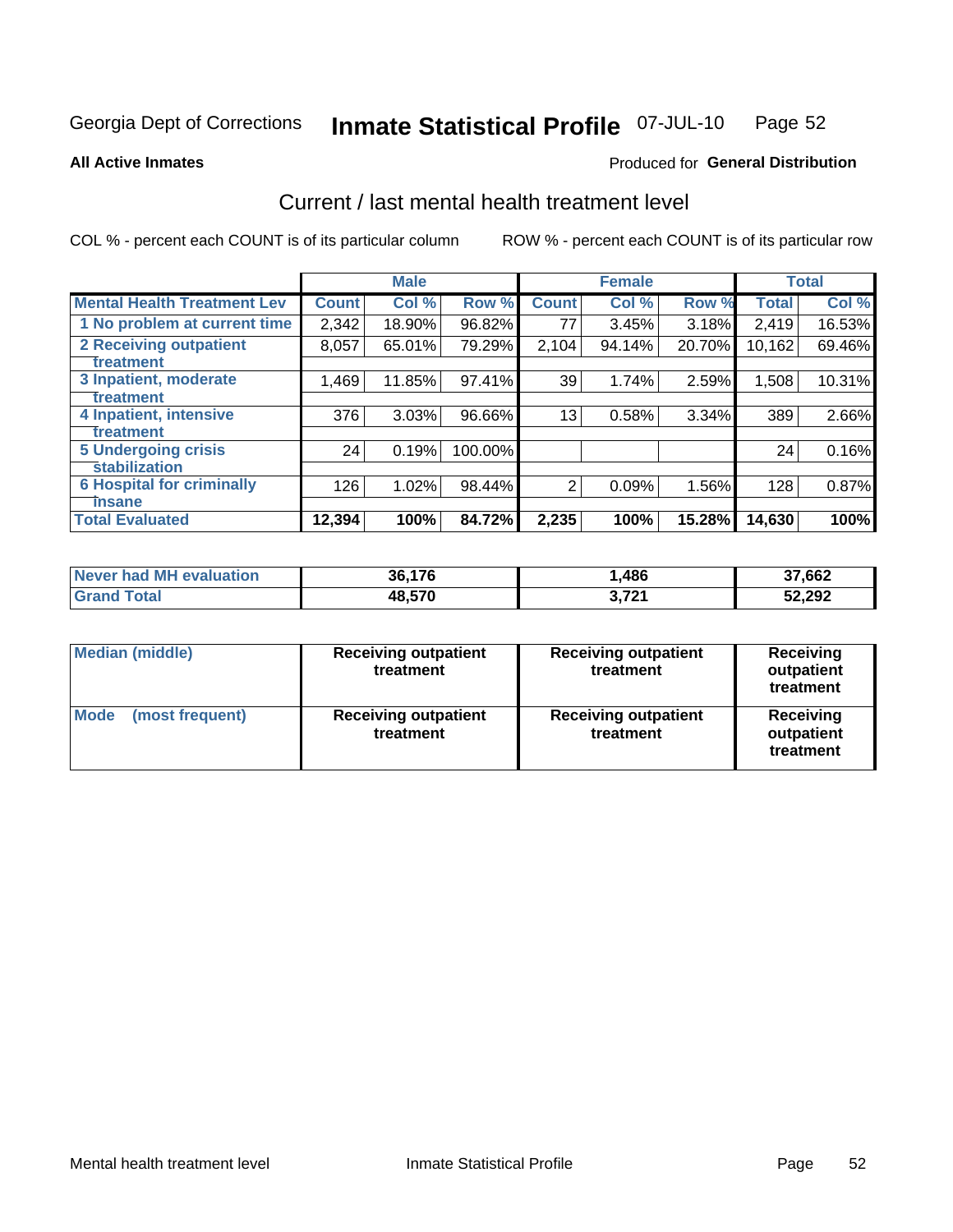# **All Active Inmates**

# Produced for General Distribution

# PULHESDWIT medical scale - 'P' overall condition ('P'hysical)

COL % - percent each COUNT is of its particular column

|                                  |              | <b>Male</b> |        |              | <b>Female</b> |         |              | <b>Total</b> |
|----------------------------------|--------------|-------------|--------|--------------|---------------|---------|--------------|--------------|
| 'P' Overall Condition            | <b>Count</b> | Col %       | Row %  | <b>Count</b> | Col %         | Row %   | <b>Total</b> | Col %        |
| 1 No medical illness             | 34,594       | 74.61%      | 94.56% | 1.989        | 56.04%        | 5.44%   | 36,583       | 73.29%       |
| 2 Well-controlled chronic        | 10,035       | 21.64%      | 87.84% | 1,389        | 39.14%        | 12.16%  | 11,424       | 22.89%       |
| <b>illness</b>                   |              |             |        |              |               |         |              |              |
| 3 Poorly-controlled chronic      | 1,557        | $3.36\%$    | 93.35% | 111          | 3.13%         | 6.65%   | 1,668        | 3.34%        |
| <b>illness</b>                   |              |             |        |              |               |         |              |              |
| 4 Significant problems requiring | 174          | 0.38%       | 92.06% | 14           | 0.39%         | 7.41%   | 189          | 0.38%        |
| special housing                  |              |             |        |              |               |         |              |              |
| 5 Terminal illness, < 6 months   | 5            | 0.01%       | 83.33% |              | 0.03%         | 16.67%  | 6            | 0.01%        |
| to live                          |              |             |        |              |               |         |              |              |
| 6 Inmate is pregnant             |              |             |        | 45           | 1.27%         | 100.00% | 45           | 0.09%        |
| <b>Total Reported</b>            | 46,365       | 100%        | 92.89% | 3,549        | 100%          | 7.11%   | 49,915       | 100%         |

| was | 2,205  | ---                  | $\sim$ 0.77<br>2.JI |
|-----|--------|----------------------|---------------------|
|     | הדה הו | 704<br>$\sim$ $\sim$ | 52,292              |

| Mode<br>(most frequent) |  | <sup>1</sup> No medical illness | 1 No medical illness | 1 No medical<br>illness |
|-------------------------|--|---------------------------------|----------------------|-------------------------|
|-------------------------|--|---------------------------------|----------------------|-------------------------|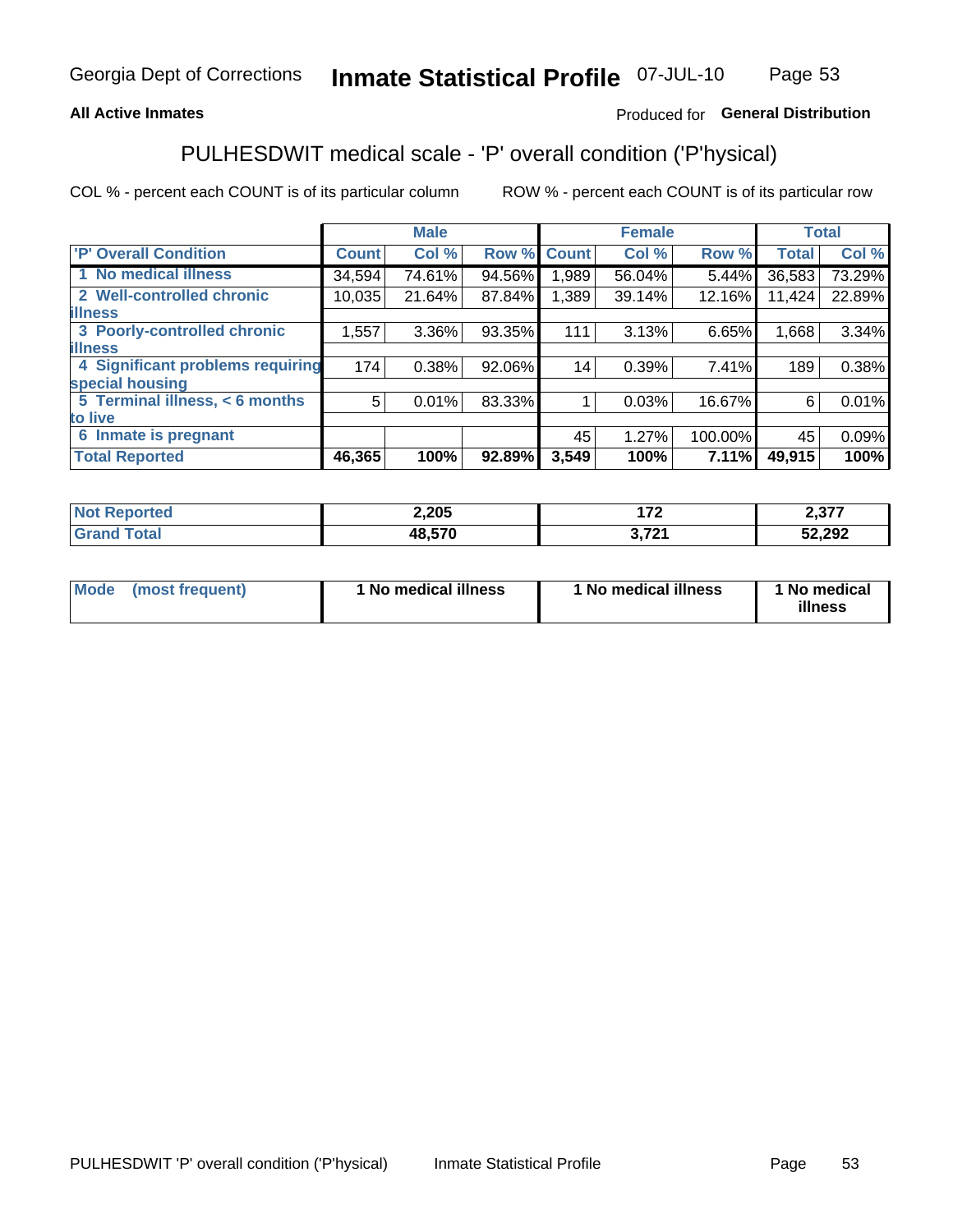### **All Active Inmates**

# Produced for General Distribution

# PULHESDWIT medical scale - 'U' upper body

COL % - percent each COUNT is of its particular column

|                              |                | <b>Male</b> |         |                | <b>Female</b> |        |              | <b>Total</b> |
|------------------------------|----------------|-------------|---------|----------------|---------------|--------|--------------|--------------|
| <b>U' Upper Body</b>         | <b>Count</b>   | Col %       | Row %   | <b>Count</b>   | Col %         | Row %  | <b>Total</b> | Col %        |
| 1 Upper bones, joints,       | 44,480         | 96.06%      | 93.12%  | 3,284          | 92.45%        | 6.88%  | 47,765       | 95.81%       |
| muscles all OK               |                |             |         |                |               |        |              |              |
| 2 One or both arms minimally | 1,544          | 3.33%       | 85.87%  | 254            | 7.15%         | 14.13% | 1,798        | 3.61%        |
| limited                      |                |             |         |                |               |        |              |              |
| 3 One or both arms           | 230            | 0.50%       | 95.04%  | 12             | 0.34%         | 4.96%  | 242          | 0.49%        |
| <b>moderately limited</b>    |                |             |         |                |               |        |              |              |
| 4 One arm disabled,          | 46             | 0.10%       | 95.83%  | $\overline{2}$ | 0.06%         | 4.17%  | 48           | 0.10%        |
| paralyzed, or amputated      |                |             |         |                |               |        |              |              |
| 5 Both arms disabled,        | $\overline{2}$ | 0.01%       | 100.00% |                |               |        | 2            | 0.01%        |
| paralyzed, or amputated      |                |             |         |                |               |        |              |              |
| <b>Total Reported</b>        | 46,302         | 100%        | 92.87%  | 3,552          | 100%          | 7.12%  | 49,855       | 100.0%       |

| <b>Not Reported</b> | 2,268  | 169          | ∠.437  |
|---------------------|--------|--------------|--------|
| <b>Grand Total</b>  | 48,570 | 721<br>J.ILI | 52,292 |

| Mode (most frequent) | 1 Upper bones, joints,<br>muscles all OK | 1 Upper bones, joints,<br>muscles all OK | 1 Upper bones,<br>joints, muscles all<br>ΟK |
|----------------------|------------------------------------------|------------------------------------------|---------------------------------------------|
|----------------------|------------------------------------------|------------------------------------------|---------------------------------------------|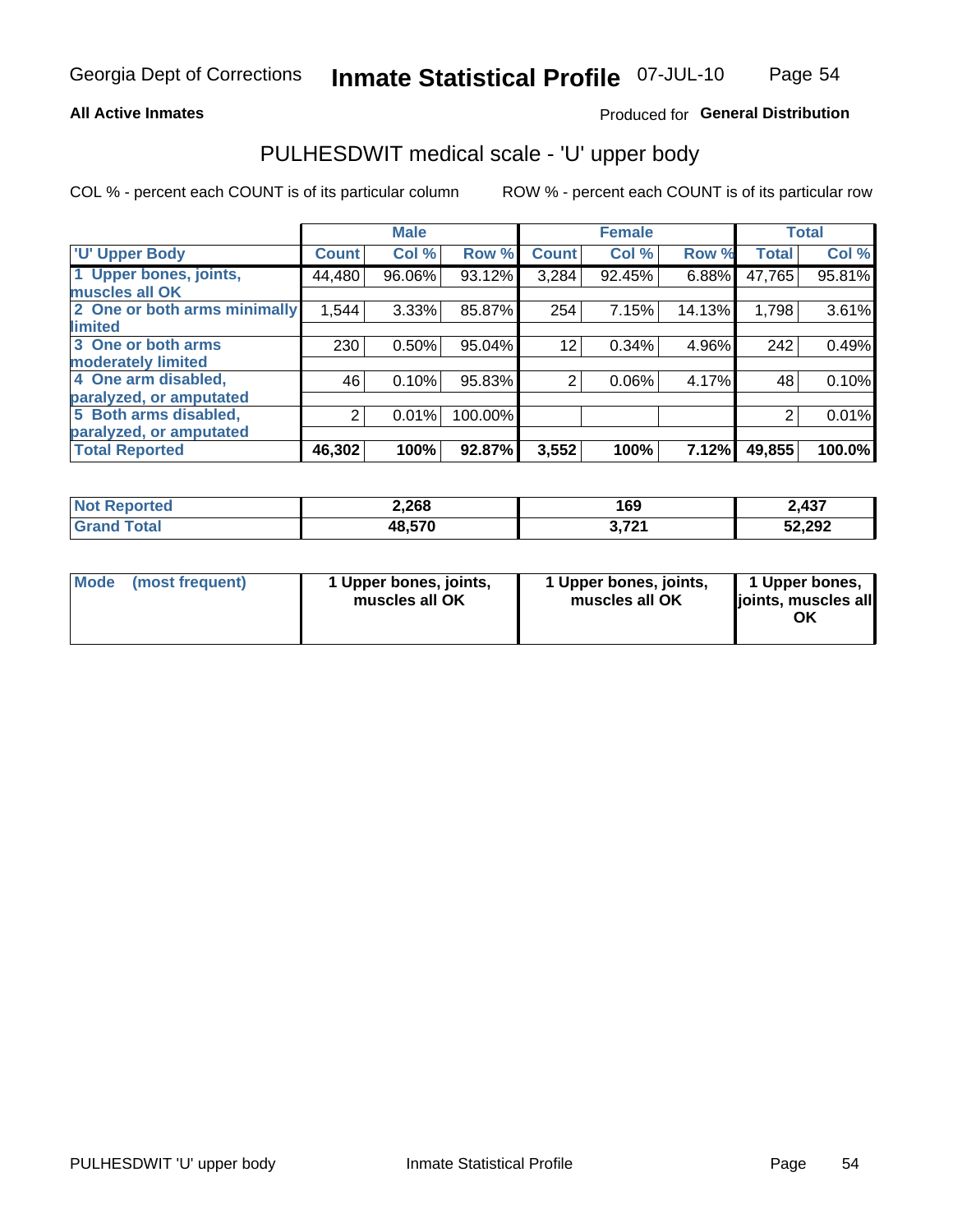### **All Active Inmates**

# Produced for General Distribution

# PULHESDWIT medical scale - 'L' lower body

COL % - percent each COUNT is of its particular column

|                                |              | <b>Male</b> |        |              | <b>Female</b> |        |              | <b>Total</b> |
|--------------------------------|--------------|-------------|--------|--------------|---------------|--------|--------------|--------------|
| 'L' Lower Body                 | <b>Count</b> | Col %       | Row %  | <b>Count</b> | Col %         | Row %  | <b>Total</b> | Col %        |
| 1 Lower bones, joints,         | 41,235       | 89.06%      | 93.87% | 2,690        | 75.73%        | 6.12%  | 43,926       | 88.11%       |
| muscles all OK                 |              |             |        |              |               |        |              |              |
| 2 One or both legs minimally   | 4,276        | 9.24%       | 83.84% | 824          | 23.20%        | 16.16% | 5,100        | 10.23%       |
| limited                        |              |             |        |              |               |        |              |              |
| 3 One or both legs             | 661          | 1.43%       | 95.94% | 28           | 0.79%         | 4.06%  | 689          | 1.38%        |
| moderately limited             |              |             |        |              |               |        |              |              |
| 4 One leg disabled, paralyzed, | 116          | 0.25%       | 93.55% | 8            | 0.23%         | 6.45%  | 124          | 0.25%        |
| or amputated                   |              |             |        |              |               |        |              |              |
| 5 Both legs disabled,          | 11           | 0.02%       | 84.62% | 2            | 0.06%         | 15.38% | 13           | 0.03%        |
| paralyzed, or amputated        |              |             |        |              |               |        |              |              |
| <b>Total Reported</b>          | 46,299       | 100%        | 92.87% | 3,552        | 100%          | 7.13%  | 49,852       | 100%         |

| <b>Not Reported</b>          | 1 הדר<br>Z.ZI I | 169          | 2,440  |
|------------------------------|-----------------|--------------|--------|
| <b>Total</b><br><b>Grand</b> | 48,570          | 704<br>J.ILI | 52,292 |

| Mode | (most frequent) | 1 Lower bones, joints,<br>muscles all OK | I Lower bones, joints,<br>muscles all OK | 1 Lower bones,<br>joints, muscles all<br>ΟK |
|------|-----------------|------------------------------------------|------------------------------------------|---------------------------------------------|
|------|-----------------|------------------------------------------|------------------------------------------|---------------------------------------------|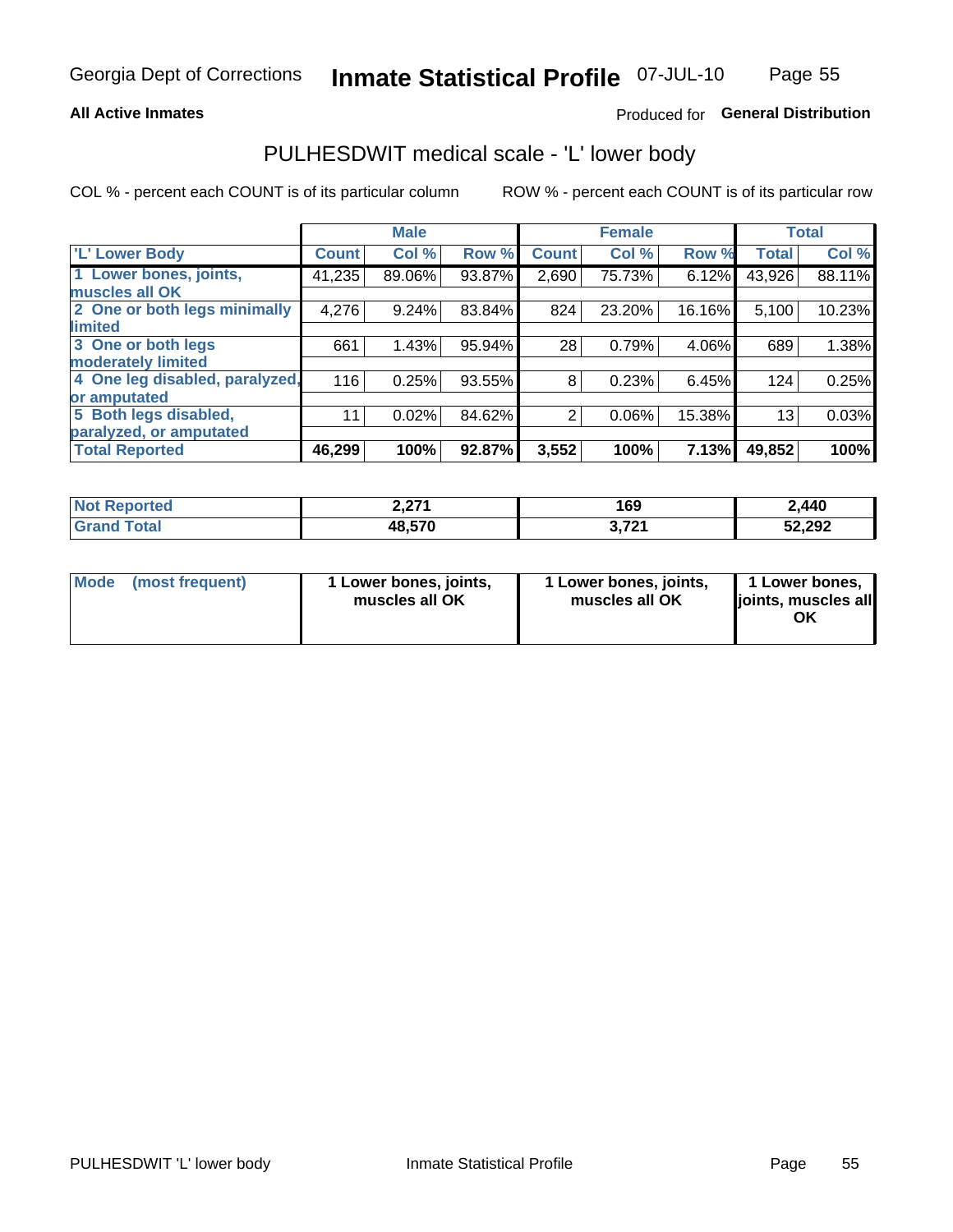### **All Active Inmates**

# Produced for General Distribution

# PULHESDWIT medical scale - 'H' hearing

COL % - percent each COUNT is of its particular column

|                                |              | <b>Male</b> |             |       | <b>Female</b> |        | <b>Total</b> |        |
|--------------------------------|--------------|-------------|-------------|-------|---------------|--------|--------------|--------|
| <b>'H' Hearing</b>             | <b>Count</b> | Col %       | Row % Count |       | Col %         | Row %  | <b>Total</b> | Col %  |
| 1 Normal hearing both ears     | 45,781       | 98.93%      | 92.87%      | 3,514 | 98.90%        | 7.13%  | 49,296       | 98.93% |
| 2 Some loss in one ear with    | 380          | 0.82%       | 91.35%      | 36    | 1.01%         | 8.65%  | 416          | 0.83%  |
| other OK, or mild loss in both |              |             |             |       |               |        |              |        |
| 3 Total loss in one ear with   | 73           | 0.16%       | 98.65%      |       | 0.03%         | 1.35%  | 74           | 0.15%  |
| mild loss in other             |              |             |             |       |               |        |              |        |
| 4 Severe loss in both ears     | 27           | 0.06%       | 100.00%     |       |               |        | 27           | 0.05%  |
| 5 Total loss in both ears,     | 16           | 0.03%       | 88.89%      | 2     | $0.06\%$      | 11.11% | 18           | 0.04%  |
| requiring special housing      |              |             |             |       |               |        |              |        |
| <b>Total Reported</b>          | 46,277       | 100%        | 92.87%      | 3,553 | 100%          | 7.13%  | 49,831       | 100%   |

| <b>orted</b><br><b>NOT</b> | 2,293  | 168               | 2,461  |
|----------------------------|--------|-------------------|--------|
|                            | 48,570 | <b>2 724</b><br>. | 52,292 |

| Mode (most frequent) | 1 Normal hearing both ears 11 Normal hearing both ears 1 Normal hearing |           |
|----------------------|-------------------------------------------------------------------------|-----------|
|                      |                                                                         | both ears |
|                      |                                                                         |           |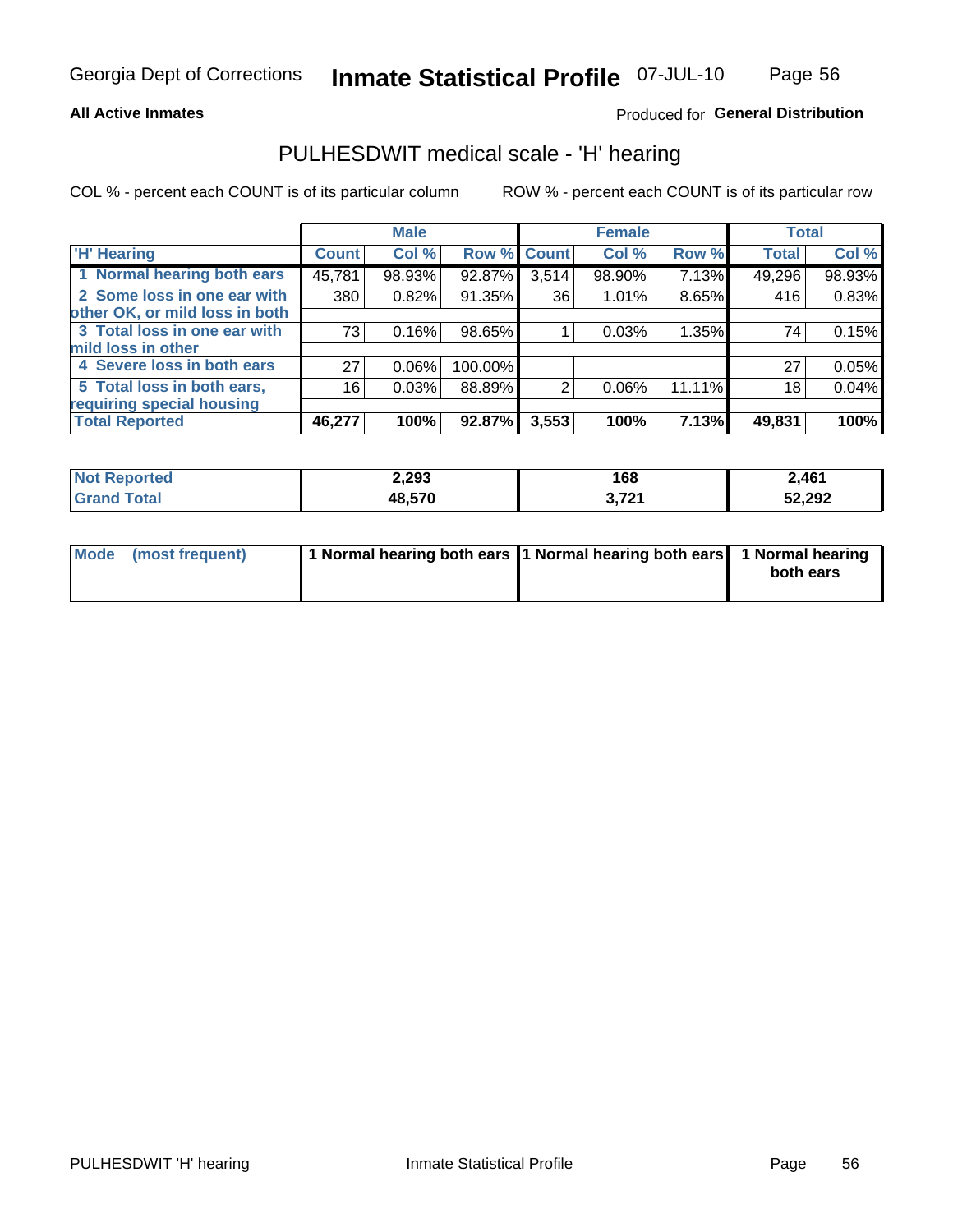### **All Active Inmates**

# Produced for General Distribution

# PULHESDWIT medical scale - 'E' vision

COL % - percent each COUNT is of its particular column

|                                 |                    | <b>Male</b> |         |              | <b>Female</b> |        |              | <b>Total</b> |
|---------------------------------|--------------------|-------------|---------|--------------|---------------|--------|--------------|--------------|
| 'E' Vision                      | Count <sup>'</sup> | Col %       | Row %   | <b>Count</b> | Col %         | Row %  | <b>Total</b> | Col %        |
| 1 Correctable to 20/40 in both  | 38,660             | 84.80%      | 94.55%  | 2,229        | 62.75%        | 5.45%  | 40,890       | 83.21%       |
| eyes                            |                    |             |         |              |               |        |              |              |
| 2 Correctable to 20/70 in one   | 6,179              | 13.55%      | 83.60%  | 1,212        | 34.12%        | 16.40% | 7,391        | 15.04%       |
| leye, may be blind in other     |                    |             |         |              |               |        |              |              |
| 3 Correctable to 20/200 in one  | 632                | 1.39%       | 85.29%  | 109          | 3.07%         | 14.71% | 741          | 1.51%        |
| leye, may be blind in other     |                    |             |         |              |               |        |              |              |
| 4 One eye not correctable to    | 106                | 0.23%       | 98.15%  | 2            | 0.06%         | 1.85%  | 108          | 0.22%        |
| 20/200, other may be blind      |                    |             |         |              |               |        |              |              |
| 5 Blind in both eyes, requiring | 11                 | 0.02%       | 100.00% |              |               |        | 11           | 0.02%        |
| special housing                 |                    |             |         |              |               |        |              |              |
| <b>Total Reported</b>           | 45,588             | 100%        | 92.77%  | 3,552        | 100%          | 7.23%  | 49,141       | 100%         |

| <b>Not Reported</b> | 2,982  | 169               | 2 4 5 4<br>. |
|---------------------|--------|-------------------|--------------|
| <b>Total</b>        | 48,570 | 2.724<br>J, 1 6 1 | 52,292       |

| Mode (most frequent) | 1 Correctable to 20/40 in both<br>eves | 1 Correctable to 20/40 in   1 Correctable to  <br>both eves | 20/40 in both eyes |
|----------------------|----------------------------------------|-------------------------------------------------------------|--------------------|
|                      |                                        |                                                             |                    |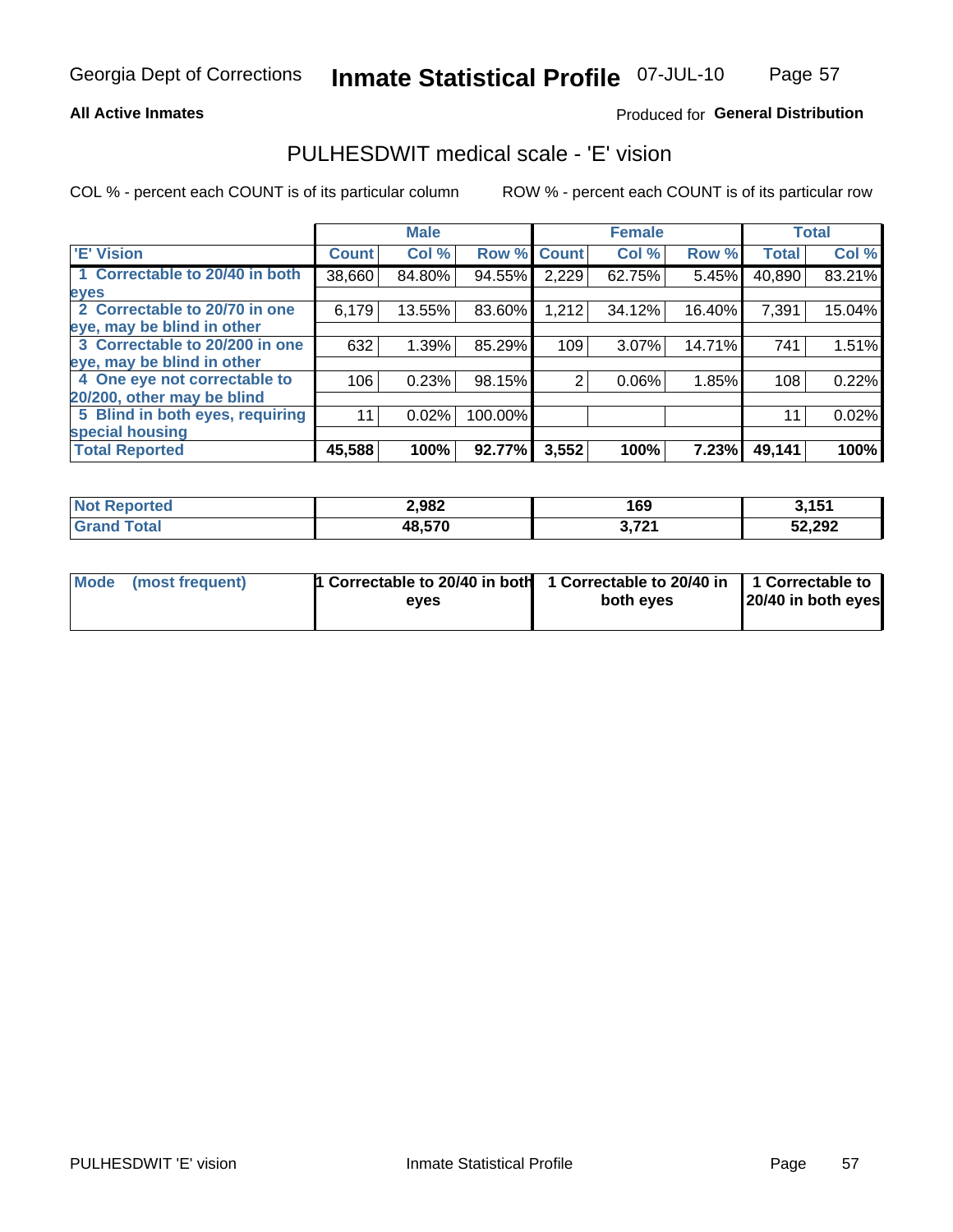## **All Active Inmates**

# Produced for General Distribution

# PULHESDWIT medical scale - 'S' pSychiatric

COL % - percent each COUNT is of its particular column

|                                        |              | <b>Male</b> |         |              | <b>Female</b> |        |              | <b>Total</b> |
|----------------------------------------|--------------|-------------|---------|--------------|---------------|--------|--------------|--------------|
| 'S' pSychiatric                        | <b>Count</b> | Col %       | Row %   | <b>Count</b> | Col %         | Row %  | <b>Total</b> | Col %        |
| 1 No impairment or disorders           | 39,517       | 86.85%      | 94.99%  | 2,084        | 60.27%        | 5.01%  | 41,602       | 84.97%       |
| 2 Stable, or in remission, or          | 4,536        | 9.97%       | 77.23%  | 1,337        | 38.66%        | 22.77% | 5,873        | 12.00%       |
| mild impairment or retardation         |              |             |         |              |               |        |              |              |
| 3 Requires moderate inpatient          | 1,209        | 2.66%       | 98.05%  | 24           | 0.69%         | 1.95%  | 1,233        | 2.52%        |
| treatment                              |              |             |         |              |               |        |              |              |
| 4 Requires intensive inpatient         | 211          | 0.46%       | 94.20%  | 13           | 0.38%         | 5.80%  | 224          | 0.46%        |
| treatment                              |              |             |         |              |               |        |              |              |
| <b>5 Requires Crisis Stabilization</b> | 27           | $0.06\%$    | 100.00% |              |               |        | 27           | 0.06%        |
| Unit (CSU) inpatient care              |              |             |         |              |               |        |              |              |
| <b>Total Reported</b>                  | 45,500       | 100%        | 92.93%  | 3,458        | 100%          | 7.06%  | 48,959       | 100.0%       |

| <b>Not Reported</b> | 3,070  | 263            | 3,333  |
|---------------------|--------|----------------|--------|
| Total<br>'Grand     | 48,570 | 2.724<br>3.121 | 52,292 |

| Mode<br>1 No impairment or disorders<br>(most frequent) | 1 No impairment or<br>disorders | 1 No impairment or<br>disorders |
|---------------------------------------------------------|---------------------------------|---------------------------------|
|---------------------------------------------------------|---------------------------------|---------------------------------|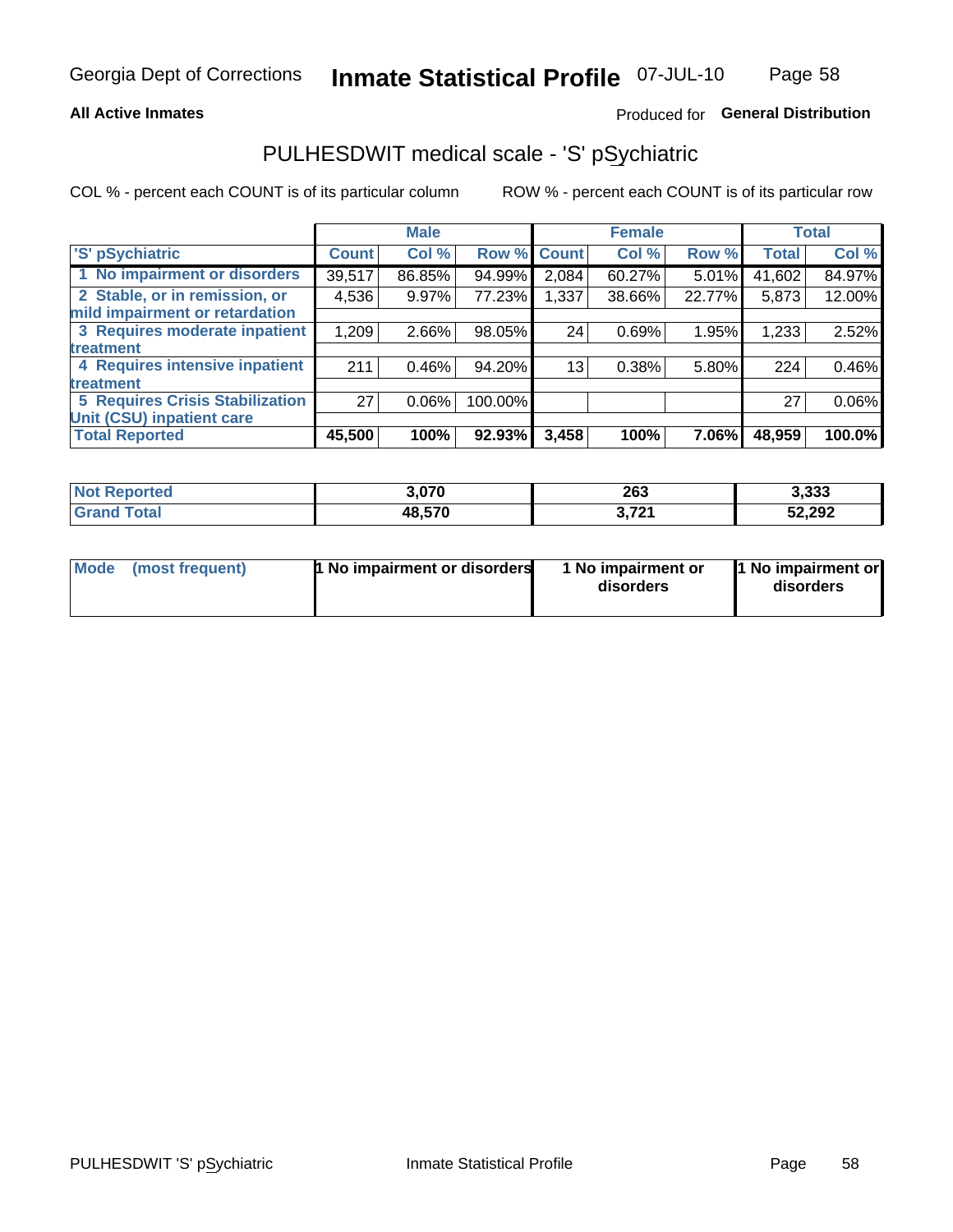### **All Active Inmates**

# Produced for General Distribution

# PULHESDWIT medical scale - 'D' dental

COL % - percent each COUNT is of its particular column

|                                 |                 | <b>Male</b> |         |              | <b>Female</b> |       |              | <b>Total</b> |
|---------------------------------|-----------------|-------------|---------|--------------|---------------|-------|--------------|--------------|
| <b>D'</b> Dental                | <b>Count</b>    | Col %       | Row %   | <b>Count</b> | Col %         | Row % | <b>Total</b> | Col %        |
| 1 Minimal routine dental health | 17,939          | 40.85%      | 90.13%  | .964         | 56.85%        | 9.87% | 19,903       | 42.01%       |
| <b>needs</b>                    |                 |             |         |              |               |       |              |              |
| 2 Moderate cavities and/or gum  | 16,697          | 38.02%      | 92.97%  | 1,262        | 36.53%        | 7.03% | 17,959       | 37.91%       |
| disease                         |                 |             |         |              |               |       |              |              |
| 3 Extensive gum disease         | 9,249           | 21.06%      | 97.57%  | 229          | 6.63%         | 2.42% | 9,479        | 20.01%       |
| and/or widespread decay         |                 |             |         |              |               |       |              |              |
| 4 Urgent need for dental        | 30 <sup>1</sup> | 0.07%       | 100.00% |              |               |       | 30           | 0.06%        |
| <b>services</b>                 |                 |             |         |              |               |       |              |              |
| 5 Life-threatening disease or   |                 | 0.01%       | 100.00% |              |               |       |              | 0.01%        |
| extreme pain or infection       |                 |             |         |              |               |       |              |              |
| <b>Total Reported</b>           | 43,916          | 100%        | 92.70%  | 3,455        | 100%          | 7.29% | 47,372       | 100%         |

| <b>Not Reported</b> | 1,654  | 266         | 4,920  |
|---------------------|--------|-------------|--------|
| Total<br>Grand      | 48,570 | 2704<br>J/I | 52,292 |

| 1 Minimal routine dental<br>Mode<br>(most frequent)<br>health needs | 1 Minimal routine dental 1 Minimal routine<br>health needs | dental health<br>needs |
|---------------------------------------------------------------------|------------------------------------------------------------|------------------------|
|---------------------------------------------------------------------|------------------------------------------------------------|------------------------|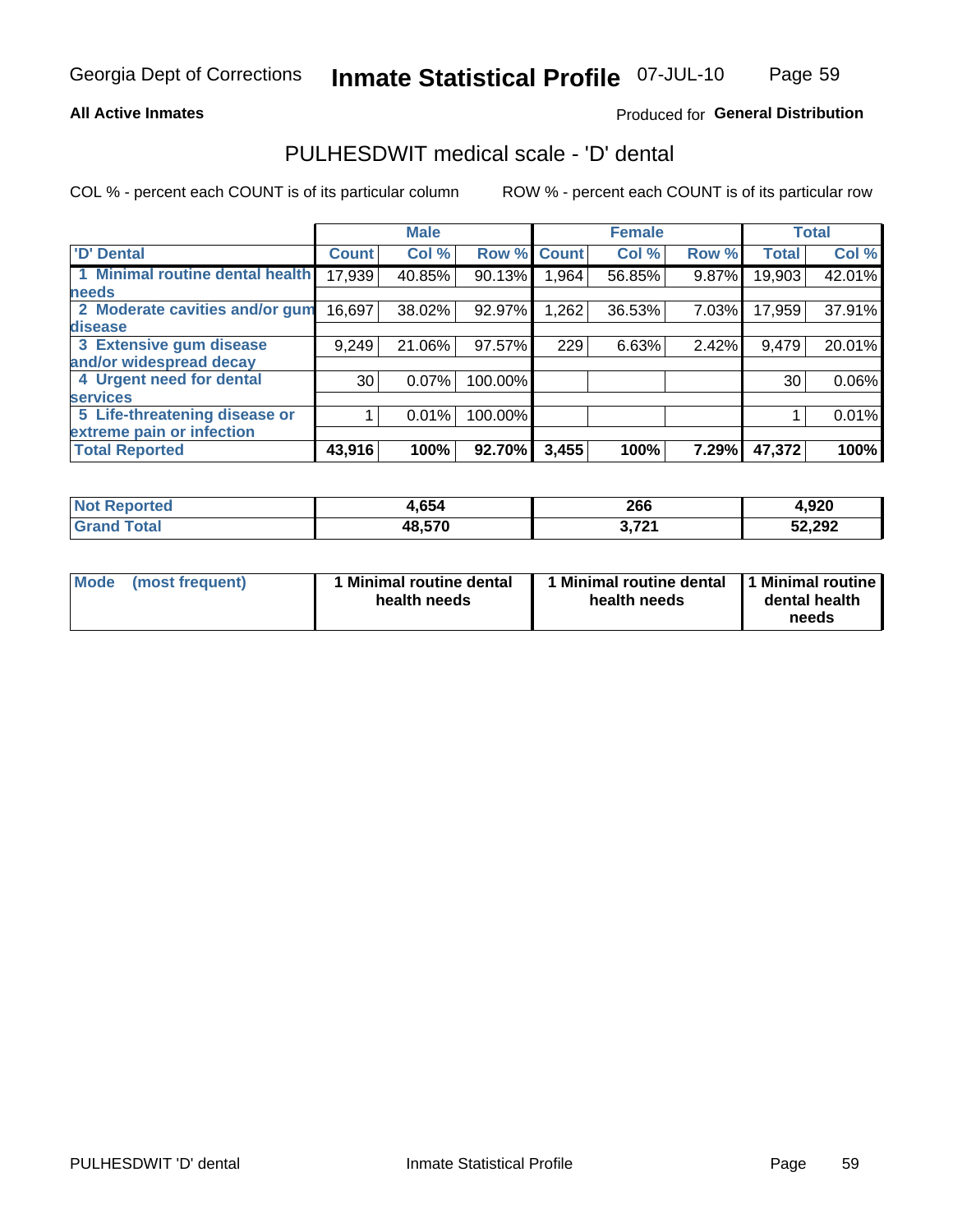## **All Active Inmates**

# Produced for General Distribution

# PULHESDWIT medical scale - 'W' work ability

COL % - percent each COUNT is of its particular column

|                                 |                    | <b>Male</b> |        |             | <b>Female</b> |        |              | <b>Total</b> |
|---------------------------------|--------------------|-------------|--------|-------------|---------------|--------|--------------|--------------|
| 'W' work ability                | Count <sup>'</sup> | Col %       |        | Row % Count | Col %         | Row %  | <b>Total</b> | Col %        |
| 1 Unrestricted work or activity | 38,550             | 83.28%      | 93.20% | 2,813       | 79.17%        | 6.80%  | 41,363       | 82.98%       |
| 2 Minor restrictions on type of | 6,090              | 13.16%      | 91.51% | 565         | 15.90%        | 8.49%  | 6,655        | 13.35%       |
| <b>work</b>                     |                    |             |        |             |               |        |              |              |
| 3 Moderate restrictions on type | 1,112              | $2.40\%$    | 91.07% | 109         | 3.07%         | 8.93%  | 1,221        | 2.45%        |
| lof work                        |                    |             |        |             |               |        |              |              |
| 4 Major restrictions on type of | 427                | 0.92%       | 86.97% | 63          | 1.77%         | 12.83% | 491          | 0.99%        |
| <b>work</b>                     |                    |             |        |             |               |        |              |              |
| 5 Cannot work under any         | 111                | 0.24%       | 97.37% | 3           | 0.08%         | 2.63%  | 114          | 0.23%        |
| <b>circumstances</b>            |                    |             |        |             |               |        |              |              |
| <b>Total Reported</b>           | 46,290             | 100%        | 92.87% | 3,553       | 100%          | 7.13%  | 49,844       | 100%         |

| <b>Not Reported</b>   | 2,280  | 168                          | 2,448  |
|-----------------------|--------|------------------------------|--------|
| Total<br><b>Grand</b> | 48,570 | <b>2.724</b><br><u>J.IZI</u> | 52,292 |

| Mode            | 1 Unrestricted work or | 1 Unrestricted work or | 1 Unrestricted   |
|-----------------|------------------------|------------------------|------------------|
| (most frequent) | activity               | activity               | work or activity |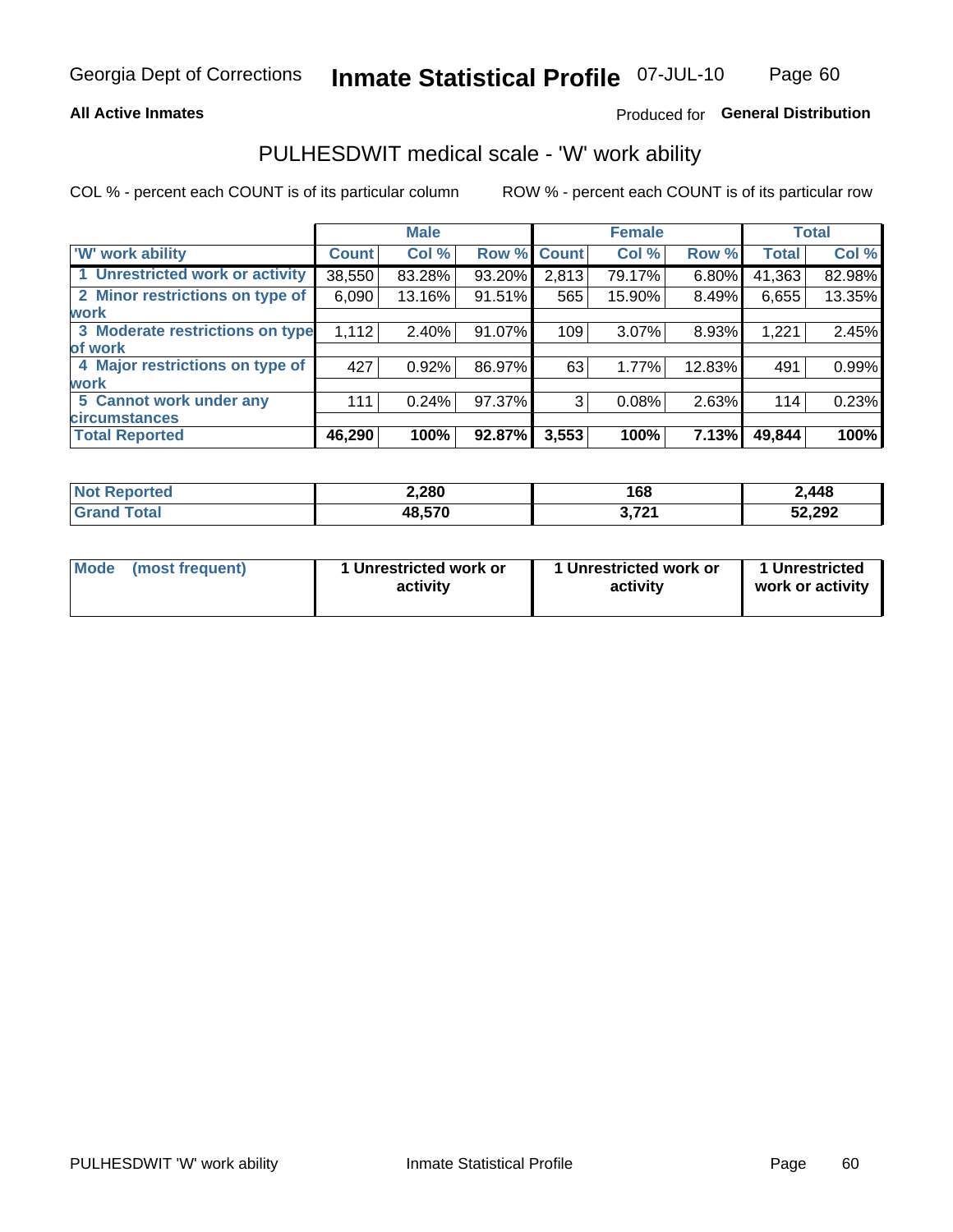### **All Active Inmates**

# Produced for General Distribution

# PULHESDWIT medical scale - 'I' impairment

COL % - percent each COUNT is of its particular column

|                                   |                 | <b>Male</b> |             |       | <b>Female</b> |        | <b>Total</b> |        |
|-----------------------------------|-----------------|-------------|-------------|-------|---------------|--------|--------------|--------|
| <b>T' Impairment</b>              | <b>Count</b>    | Col %       | Row % Count |       | Col %         | Row %  | <b>Total</b> | Col %  |
| 1 No impairments or               | 46,005          | 99.44%      | 92.86%      | 3,538 | 99.63%        | 7.14%  | 49,544       | 99.46% |
| disabilities                      |                 |             |             |       |               |        |              |        |
| 2 Wheelchair-bound but            | 152             | 0.33%       | 96.20%      | 6     | 0.17%         | 3.80%  | 158          | 0.32%  |
| otherwise OK                      |                 |             |             |       |               |        |              |        |
| <b>3 Needs low-level Assisted</b> | 32              | 0.07%       | 88.89%      | 4     | 0.11%         | 11.11% | 36           | 0.07%  |
| Living (level I)                  |                 |             |             |       |               |        |              |        |
| 4 Needs moderate Assisted         | 14 <sub>1</sub> | 0.03%       | 100.00%     |       |               |        | 14           | 0.03%  |
| Living (level II)                 |                 |             |             |       |               |        |              |        |
| <b>5 Needs maximal Assisted</b>   | 59              | 0.13%       | 95.16%      | 3     | 0.08%         | 4.84%  | 62           | 0.12%  |
| <b>Living (level III)</b>         |                 |             |             |       |               |        |              |        |
| <b>Total Reported</b>             | 46,262          | 100%        | 92.87%      | 3,551 | 100%          | 7.13%  | 49,814       | 100%   |

| ported:<br>' NOT | 2,308  | 170<br><u>., n</u>               | 2,478  |
|------------------|--------|----------------------------------|--------|
| `otal<br>Gr<     | 48,570 | <b>704</b><br>$\mathbf{1}$<br>v. | 52,292 |

| Mode | (most frequent) | 1 No impairments or<br>disabilities | 1 No impairments or<br>disabilities | 1 No impairments<br>or disabilities |
|------|-----------------|-------------------------------------|-------------------------------------|-------------------------------------|
|------|-----------------|-------------------------------------|-------------------------------------|-------------------------------------|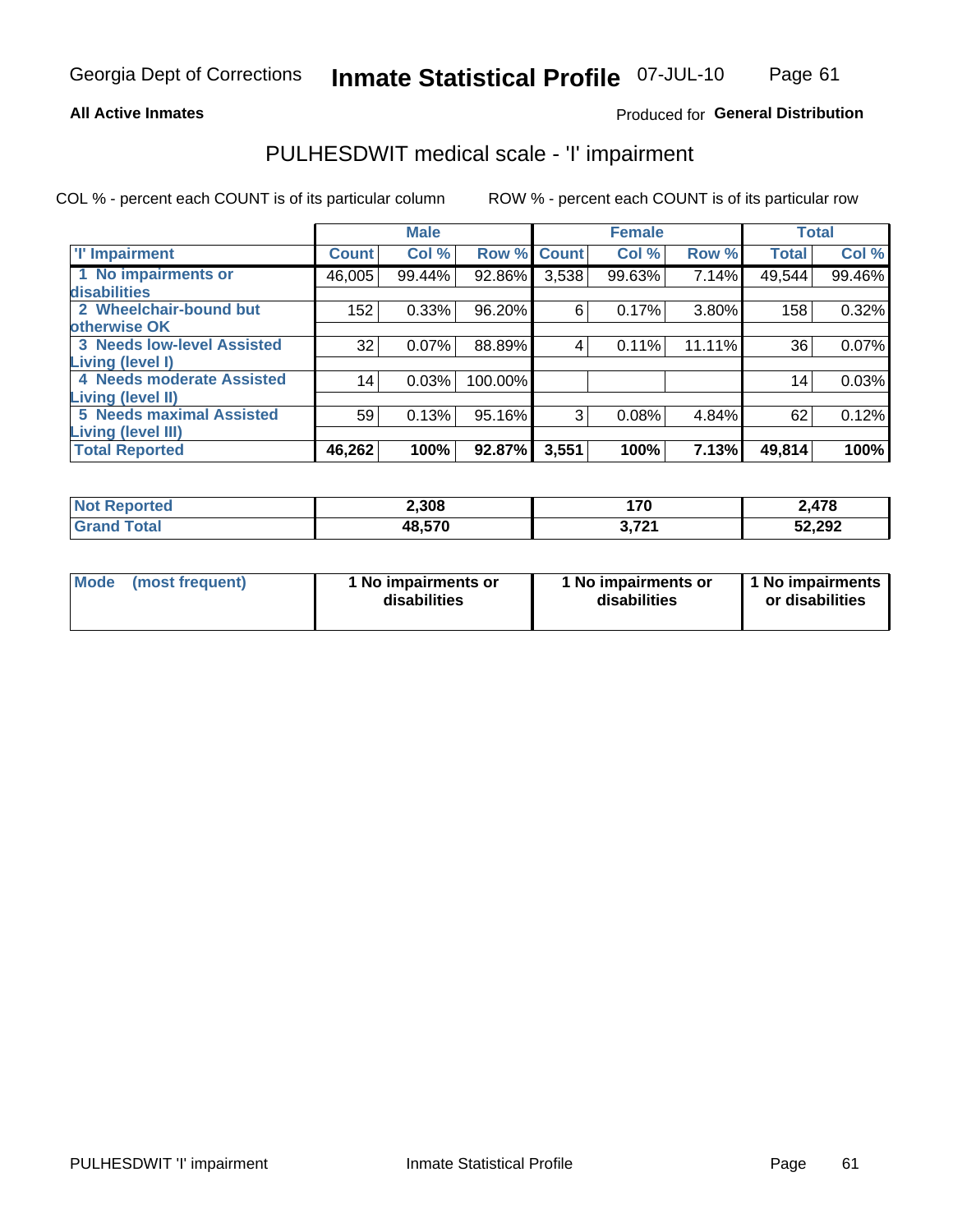#### Page 62 Inmate Statistical Profile 07-JUL-10

### **All Active Inmates**

# Produced fo General Distribution

# PULHESDWIT medical scale - 'T' transportability

COL % - percent each COUNT is of its particular column

|                              |              | <b>Male</b> |         |              | <b>Female</b> |          | <b>Total</b> |        |
|------------------------------|--------------|-------------|---------|--------------|---------------|----------|--------------|--------|
| <b>T' Transportability</b>   | <b>Count</b> | Col %       | Row %   | <b>Count</b> | Col %         | Row %    | <b>Total</b> | Col %  |
| 1 Can be transported in any  | 46,081       | 99.63%      | 92.88%  | 3,532        | 99.72%        | 7.12%    | 49,614       | 99.63% |
| ordinary approved vehicle    |              |             |         |              |               |          |              |        |
| 2 Wheelchair-bound, not      | 64           | 0.14%       | 90.14%  | 7            | 0.20%         | $9.86\%$ | 71           | 0.14%  |
| needing special vehicle      |              |             |         |              |               |          |              |        |
| 3 Wheelchair-bound, requires | 16           | 0.03%       | 100.00% |              |               |          | 16           | 0.03%  |
| special vehicle              |              |             |         |              |               |          |              |        |
| 4 Needs specially-equipped   |              | 0.02%       | 100.00% |              |               |          |              | 0.01%  |
| medical vehicle              |              |             |         |              |               |          |              |        |
| <b>5 Requires ambulance</b>  | 85           | 0.18%       | 96.59%  | 3            | 0.08%         | 3.41%    | 88           | 0.18%  |
| transport                    |              |             |         |              |               |          |              |        |
| <b>Total Reported</b>        | 46,253       | 100%        | 92.88%  | 3,542        | 100%          | 7.11%    | 49,796       | 100%   |

| <b>Not</b><br>Reported | 2,317  | 179                       | 2,496  |
|------------------------|--------|---------------------------|--------|
| `otal                  | 48,570 | 704<br><u>( a )</u><br>v. | 52,292 |

|  | Mode (most frequent) | 1 Can be transported in any 1 Can be transported in any<br>ordinary approved vehicle   ordinary approved vehicle   transported in any |  | 1 Can be<br>  ordinary approved  <br>vehicle |
|--|----------------------|---------------------------------------------------------------------------------------------------------------------------------------|--|----------------------------------------------|
|--|----------------------|---------------------------------------------------------------------------------------------------------------------------------------|--|----------------------------------------------|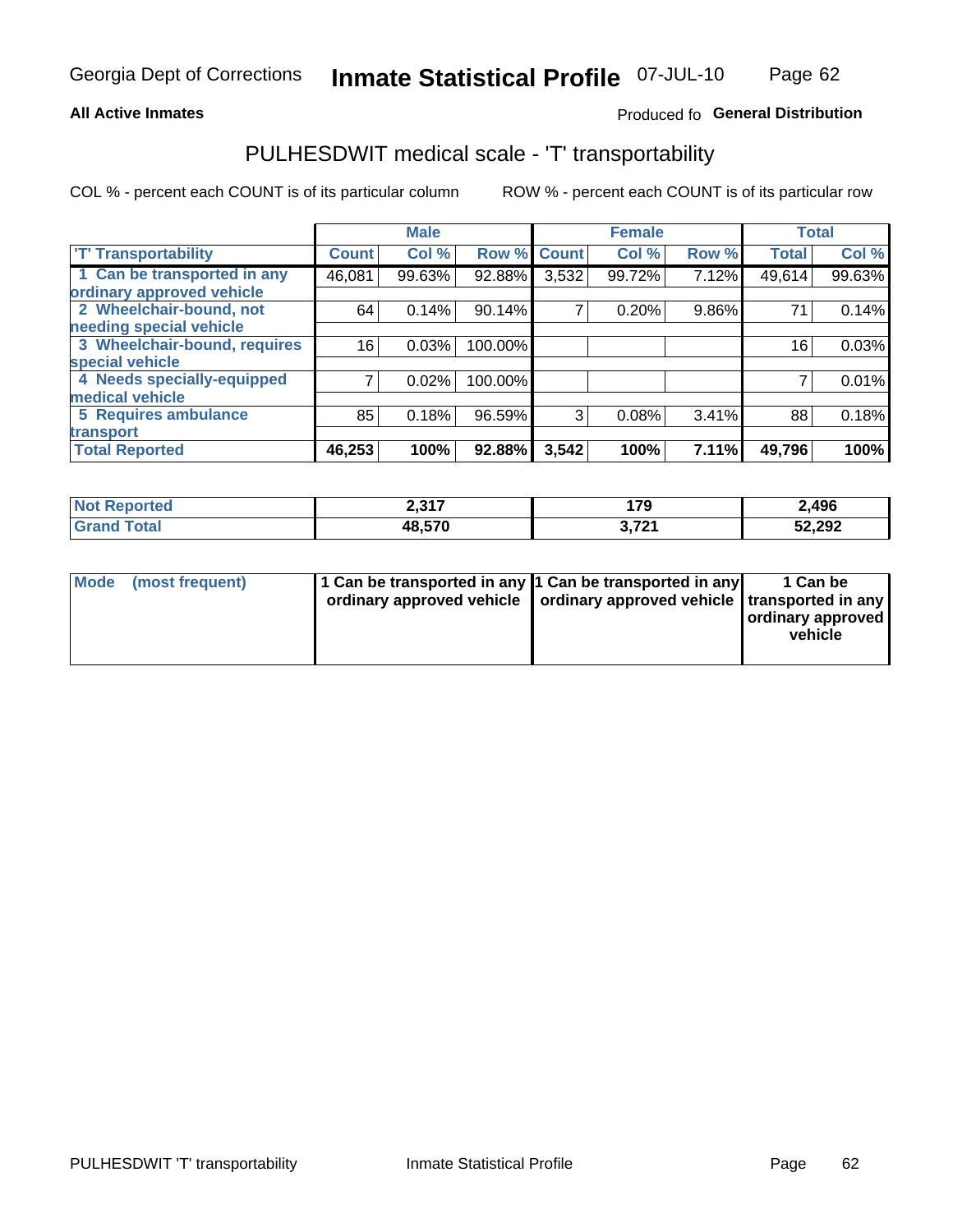# **All Active Inmates**

# Produced for General Distribution

# Criminality in family, self-reported

COL % - percent each COUNT is of its particular column

|                              |              | <b>Male</b> |        |              | <b>Female</b> |           |              | Total  |
|------------------------------|--------------|-------------|--------|--------------|---------------|-----------|--------------|--------|
| <b>Criminality In Family</b> | <b>Count</b> | Col%        | Row %  | <b>Count</b> | Col %         | Row %     | <b>Total</b> | Col %  |
| Yes, criminality in family   | 8.700        | $21.81\%$   | 89.29% | 1,044        | 43.48%        | $10.71\%$ | 9.744        | 23.04% |
| No criminality in family     | 31.196       | 78.19%      | 95.83% | 1,357        | 56.52%        |           | 4.17% 32,554 | 76.96% |
| <b>Total Reported</b>        | 39,896       | 100%        | 94.32% | 2,401        | 100%          |           | 5.68% 42,298 | 100%   |

| <b>Not</b><br>Reported | 3.674  | ,320              | 9,994  |
|------------------------|--------|-------------------|--------|
| <b>Total</b>           | 48,570 | 704<br><u> 14</u> | 52,292 |

|  | Mode (most frequent) | No criminality in family | No criminality in family | No criminality in<br>family |
|--|----------------------|--------------------------|--------------------------|-----------------------------|
|--|----------------------|--------------------------|--------------------------|-----------------------------|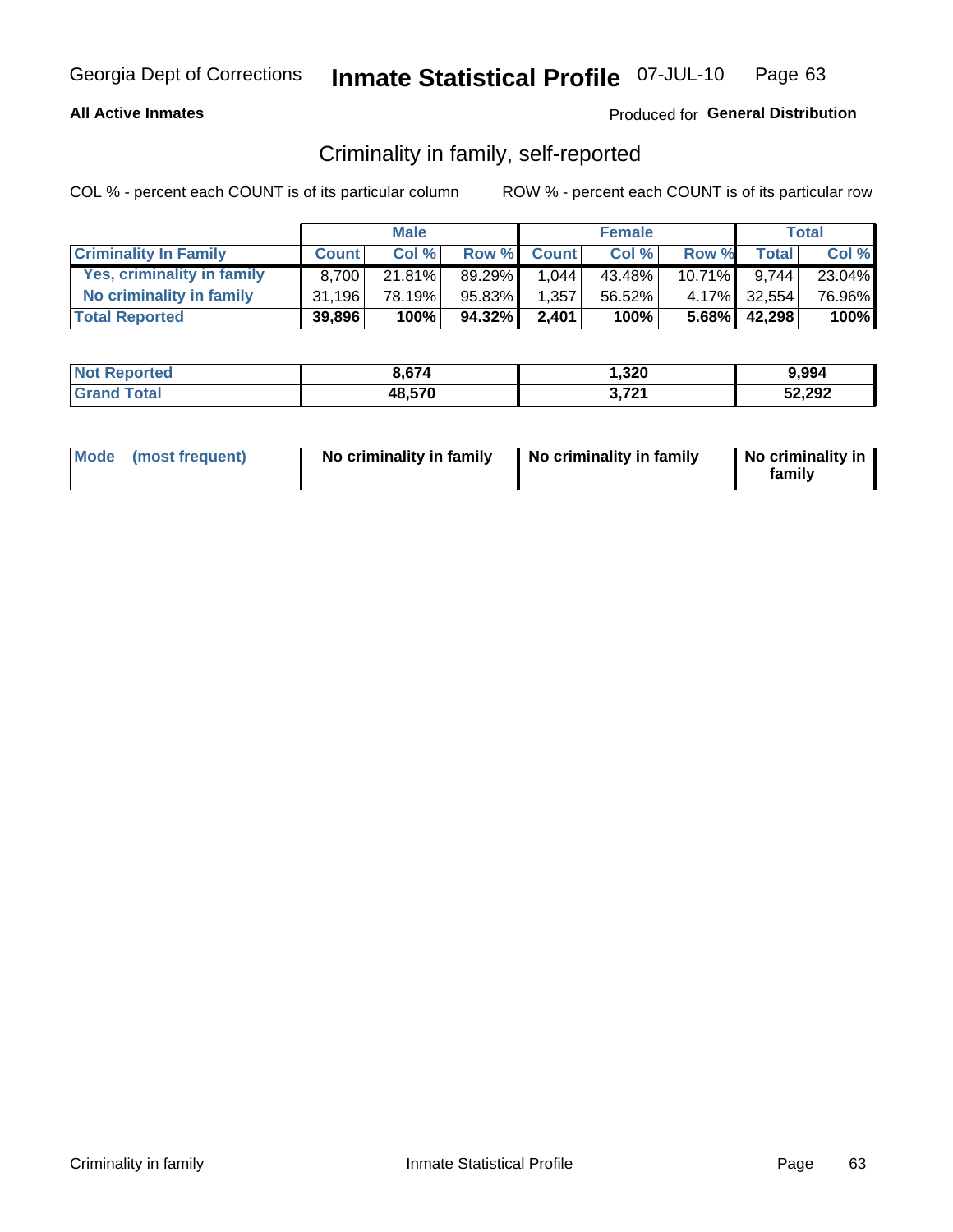## **All Active Inmates**

# Produced for General Distribution

# Alcoholism in family, self-reported

COL % - percent each COUNT is of its particular column

|                             |              | <b>Male</b> |        |              | <b>Female</b> |           |              | Total   |
|-----------------------------|--------------|-------------|--------|--------------|---------------|-----------|--------------|---------|
| <b>Alcoholism In Family</b> | <b>Count</b> | Col %       | Row %  | <b>Count</b> | Col %         | Row %     | <b>Total</b> | Col %   |
| Yes, alcoholism in family   | 5.576        | $13.98\%$   | 89.94% | 624          | 25.99%        | $10.06\%$ | 6,200        | 14.66%  |
| No alcoholism in family     | 34,320       | 86.02%      | 95.07% | 1.777        | 74.01%        |           | 4.92% 36,098 | 85.34%  |
| <b>Total Reported</b>       | 39,896       | 100%        | 94.32% | 2.401        | 100%          |           | 5.68% 42,298 | $100\%$ |

| <b>Not</b><br>* Reported | 3.674  | ,320                | 9,994  |
|--------------------------|--------|---------------------|--------|
| <b>Tota</b>              | 48,570 | <b>704</b><br>7 Z I | 52,292 |

|  | Mode (most frequent) | No alcoholism in family | No alcoholism in family | No alcoholism in<br>family |
|--|----------------------|-------------------------|-------------------------|----------------------------|
|--|----------------------|-------------------------|-------------------------|----------------------------|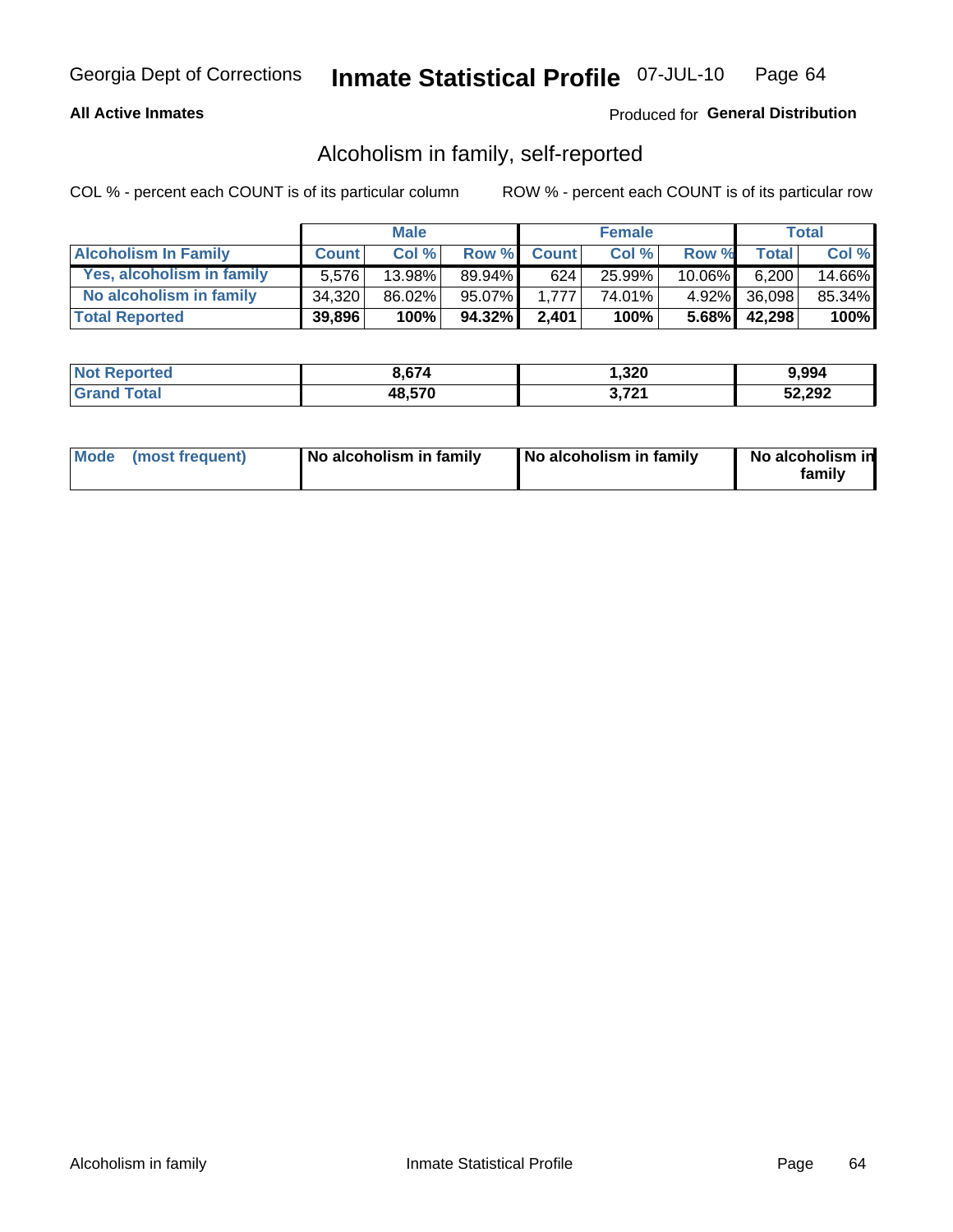# **All Active Inmates**

## Produced for General Distribution

# Drug abuse in family, self-reported

COL % - percent each COUNT is of its particular column

|                           |              | <b>Male</b> |           |              | <b>Female</b> |           |              | <b>Total</b> |
|---------------------------|--------------|-------------|-----------|--------------|---------------|-----------|--------------|--------------|
| Drug Abuse In Family      | <b>Count</b> | Col%        | Row %     | <b>Count</b> | Col%          | Row %     | Total        | Col %        |
| Yes, drug abuse in family | 3.068        | 7.69%       | 84.75%    | 552          | 22.99%        | $15.25\%$ | 3.620        | 8.56%        |
| No drug abuse in family   | 36,828       | $92.31\%$   | $95.22\%$ | 1.849        | 77.01%        |           | 4.78% 38,678 | 91.44%       |
| <b>Total Reported</b>     | 39,896       | 100%        | 94.32%    | 2.401        | 100%          | $5.68\%$  | 42,298       | $100\%$      |

| <b>Not</b><br>* Reported | 3.674  | ,320                | 9,994  |
|--------------------------|--------|---------------------|--------|
| <b>Tota</b>              | 48,570 | <b>704</b><br>7 Z I | 52,292 |

|  | Mode (most frequent) | No drug abuse in family | No drug abuse in family | No drug abuse in<br>familv |
|--|----------------------|-------------------------|-------------------------|----------------------------|
|--|----------------------|-------------------------|-------------------------|----------------------------|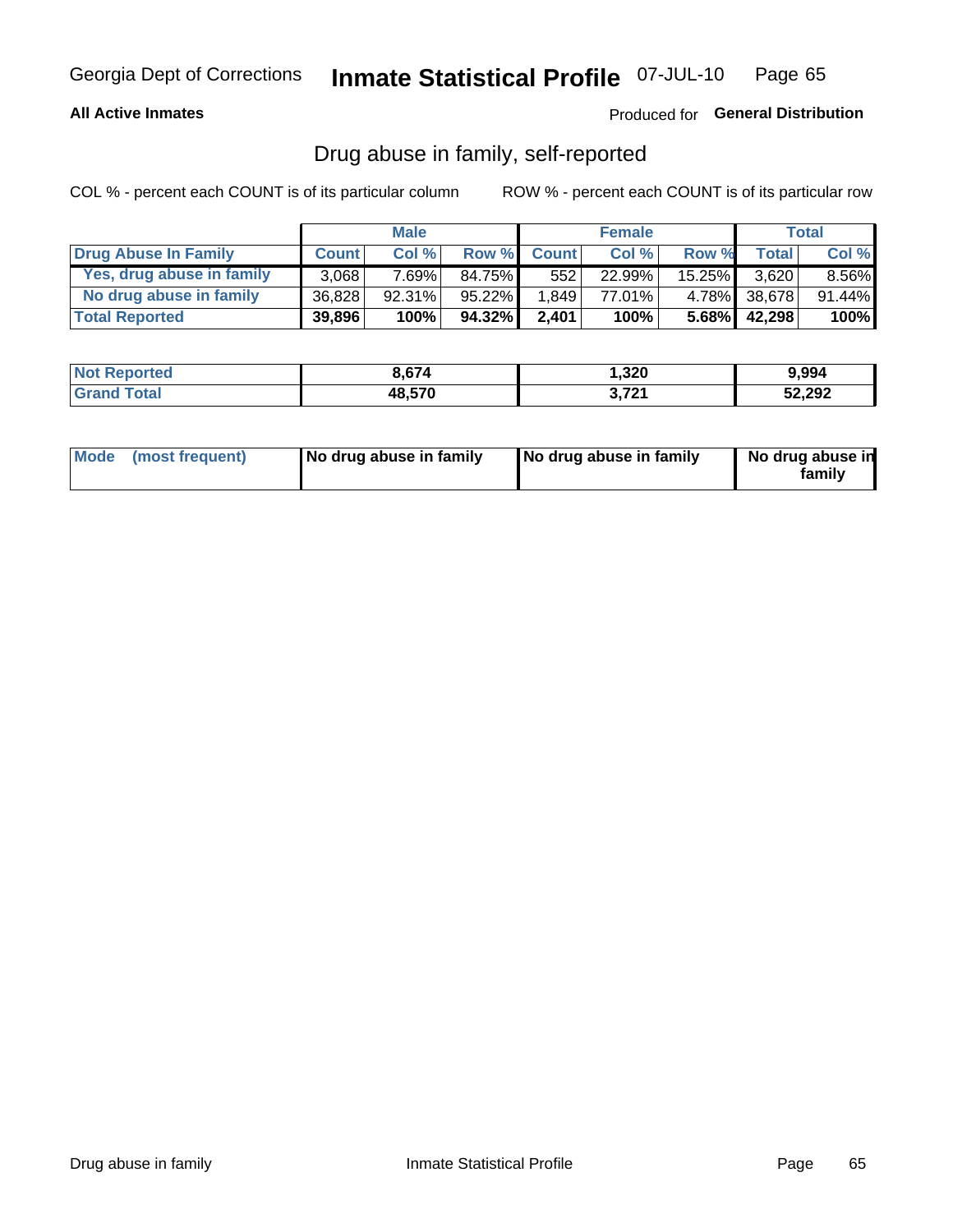## **All Active Inmates**

# Produced for General Distribution

# Subjected to frequent beatings, self-reported

COL % - percent each COUNT is of its particular column

|                            |              | <b>Male</b> |        |              | <b>Female</b> |          |         | Total  |
|----------------------------|--------------|-------------|--------|--------------|---------------|----------|---------|--------|
| <b>Frequent beatings</b>   | <b>Count</b> | Col %       | Row %  | <b>Count</b> | Col %         | Row %    | Total I | Col %  |
| Yes, subjected to frequent | 1,588        | 3.98%       | 81.48% | 361          | 15.04%        | 18.52%   | 1,949   | 4.61%  |
| beatings                   |              |             |        |              |               |          |         |        |
| Not subjected to frequent  | 38,308       | 96.02%      | 94.94% | 2,040        | 84.96%        | $5.06\%$ | 40,349  | 95.39% |
| beatings                   |              |             |        |              |               |          |         |        |
| <b>Total Reported</b>      | 39,896       | 100%        | 94.32% | 2,401        | 100%          | 5.68%    | 42,298  | 100%   |

| <b>Not</b><br>Reported | .674   | 1,320                     | 9,994  |
|------------------------|--------|---------------------------|--------|
| Total                  | 48,570 | <b>704</b><br>$J, I, L$ 1 | 52,292 |

| Mode (most frequent) | Not subjected to frequent<br>beatings | Not subjected to frequent<br>beatings | Not subjected to<br><b>frequent beatings</b> |
|----------------------|---------------------------------------|---------------------------------------|----------------------------------------------|
|                      |                                       |                                       |                                              |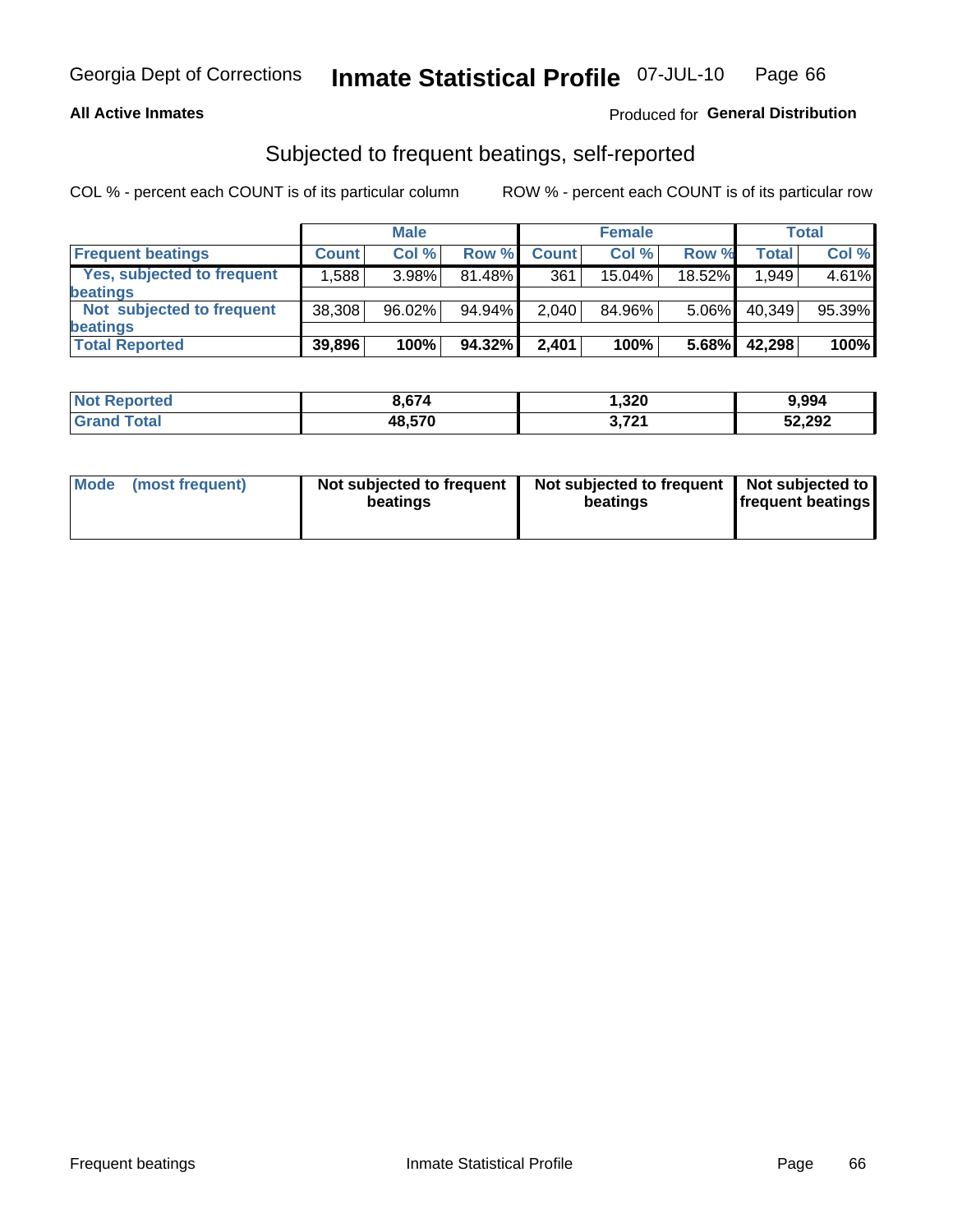## **All Active Inmates**

# Produced for General Distribution

# Father absent during inmate's childhood

COL % - percent each COUNT is of its particular column

|                           |              | <b>Male</b> |           |              | <b>Female</b> |          |              | Total  |
|---------------------------|--------------|-------------|-----------|--------------|---------------|----------|--------------|--------|
| <b>Father Absent</b>      | <b>Count</b> | Col%        | Row %     | <b>Count</b> | Col %         | Row %    | <b>Total</b> | Col %  |
| Yes, father was absent    | 19.408       | 48.65%      | $95.64\%$ | 885          | 36.86%        | $4.36\%$ | 20,293       | 47.98% |
| No, father was not absent | 20,488       | 51.35%      | 93.11%    | 1.516        | 63.14%        | $6.89\%$ | 22.005       | 52.02% |
| <b>Total Reported</b>     | 39,896       | 100%        | 94.32%    | 2,401        | 100%          | $5.68\%$ | 42,298       | 100%   |

| <b>Not Reported</b> | 8,674  | 320, ا       | 9.994  |
|---------------------|--------|--------------|--------|
| l Grand T<br>™otai  | 48,570 | 704<br>1 A I | 52,292 |

|  | Mode (most frequent) | No, father was not absent No, father was not absent |  | No, father was not<br>absent |
|--|----------------------|-----------------------------------------------------|--|------------------------------|
|--|----------------------|-----------------------------------------------------|--|------------------------------|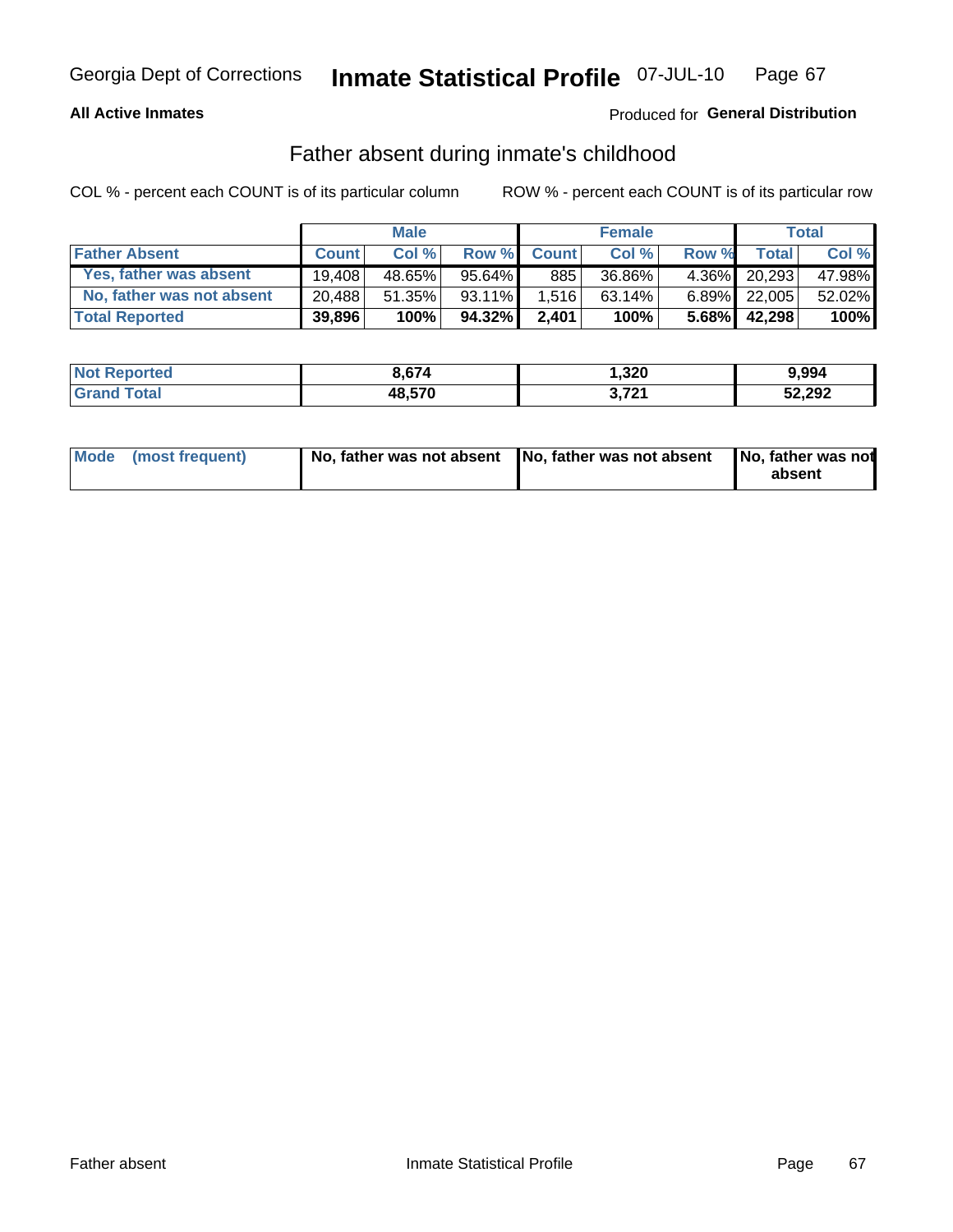## **All Active Inmates**

# Produced for General Distribution

# Mother absent during inmate's childhood

COL % - percent each COUNT is of its particular column

|                           |              | <b>Male</b> |        |              | <b>Female</b> |          |              | Total  |
|---------------------------|--------------|-------------|--------|--------------|---------------|----------|--------------|--------|
| <b>Mother Absent</b>      | <b>Count</b> | Col%        | Row %  | <b>Count</b> | Col %         | Row %    | <b>Total</b> | Col %  |
| Yes, mother was absent    | 5.136        | 12.87%      | 93.86% | 336          | 13.99%        | $6.14\%$ | 5.472        | 12.94% |
| No, mother was not absent | 34,760       | 87.13%      | 94.39% | 2,065        | 86.01%        |          | 5.61% 36,826 | 87.06% |
| <b>Total Reported</b>     | 39,896       | 100%        | 94.32% | 2,401        | 100%          | $5.68\%$ | 42,298       | 100%   |

| <b>Not Reported</b>   | 8,674  | ,320            | 9,994  |
|-----------------------|--------|-----------------|--------|
| <b>Grand</b><br>™otal | 48,570 | 704<br>J, I 4 I | 52,292 |

| Mode (most frequent) | No, mother was not absent   No, mother was not absent   No, mother was | not absent |
|----------------------|------------------------------------------------------------------------|------------|
|                      |                                                                        |            |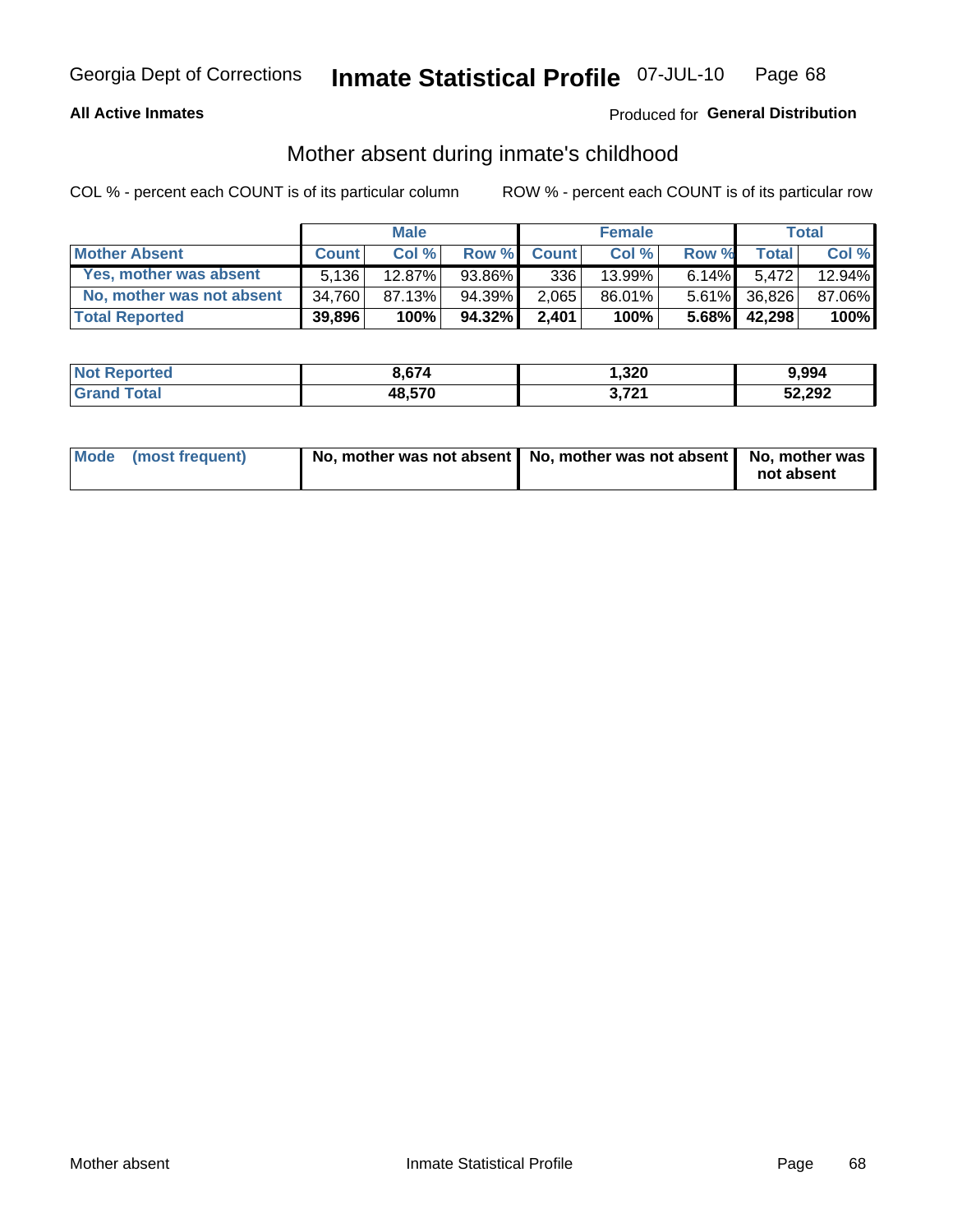# **All Active Inmates**

# Produced for General Distribution

# Inmate diagnosed as manipulative

COL % - percent each COUNT is of its particular column

|                       |              | <b>Male</b> |           |              | <b>Female</b> |          |                 | Total  |
|-----------------------|--------------|-------------|-----------|--------------|---------------|----------|-----------------|--------|
| <b>Manipulative</b>   | <b>Count</b> | Col %       | Row %     | <b>Count</b> | Col%          | Row %    | <b>Total</b>    | Col %  |
| Yes, manipulative     | $7.605 +$    | $20.41\%$   | 99.55%    | 34           | 1.42%         | $0.45\%$ | 7.639           | 19.26% |
| No, not manipulative  | 29,663       | 79.59%      | $92.65\%$ | 2,352        | 98.58%        |          | 7.35% 32,016    | 80.74% |
| <b>Total Reported</b> | 37,268       | 100%        | 93.98%    | 2,386        | 100%          |          | $6.02\%$ 39.655 | 100%   |

| <b>Not Reported</b>          | 1,302<br>44 | 1,335      | 12,637 |
|------------------------------|-------------|------------|--------|
| <b>Total</b><br><b>Grand</b> | 48,570      | 2.721<br>. | 52,292 |

| Mode | (most frequent) | No, not manipulative | No, not manipulative | No. not<br><b>I</b> manipulative |
|------|-----------------|----------------------|----------------------|----------------------------------|
|------|-----------------|----------------------|----------------------|----------------------------------|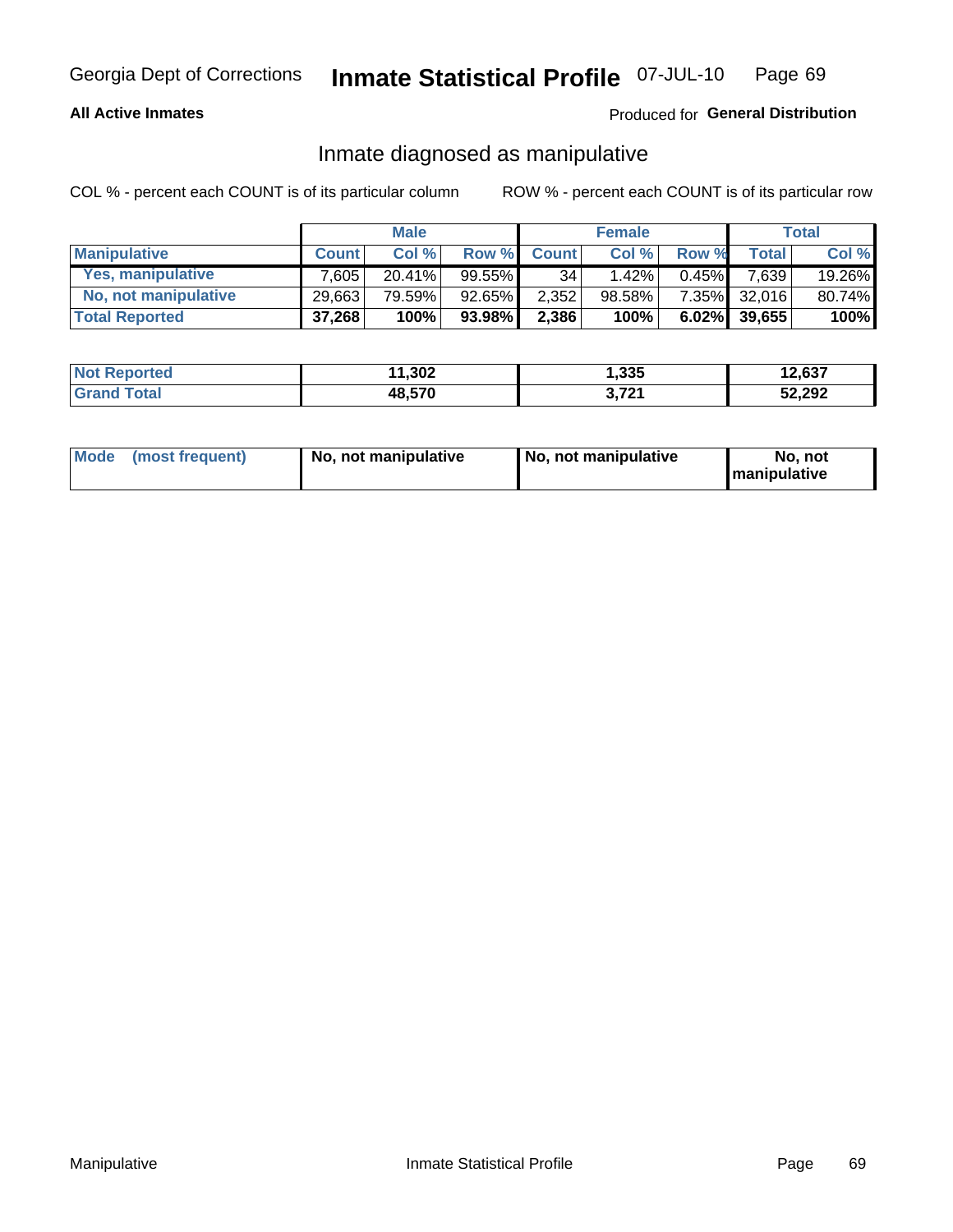## **All Active Inmates**

# Produced for General Distribution

# Inmate diagnosed as assaultive

COL % - percent each COUNT is of its particular column

|                       |              | <b>Male</b> |        |              | <b>Female</b> |          |                 | Total  |
|-----------------------|--------------|-------------|--------|--------------|---------------|----------|-----------------|--------|
| <b>Assaultive</b>     | <b>Count</b> | Col %       | Row %  | <b>Count</b> | Col %         | Row %    | Total           | Col %  |
| Yes, assaultive       | 17.954       | 48.18%      | 95.14% | 918          | 38.47%        | $4.86\%$ | 18.872          | 47.59% |
| No, not assaultive    | 19,314       | 51.82%      | 92.93% | 1,468        | 61.53%        | $7.06\%$ | 20,783          | 52.41% |
| <b>Total Reported</b> | 37,268       | 100%        | 93.98% | 2,386        | 100%          |          | $6.02\%$ 39,655 | 100%   |

| <b>Not</b><br>Reported | 1,302<br>44 | 1,335                    | 12,637 |
|------------------------|-------------|--------------------------|--------|
| `ota                   | 48,570      | <b>704</b><br><u> 14</u> | 52,292 |

| Mode (most frequent) | No, not assaultive | No, not assaultive | No, not assaultive |
|----------------------|--------------------|--------------------|--------------------|
|----------------------|--------------------|--------------------|--------------------|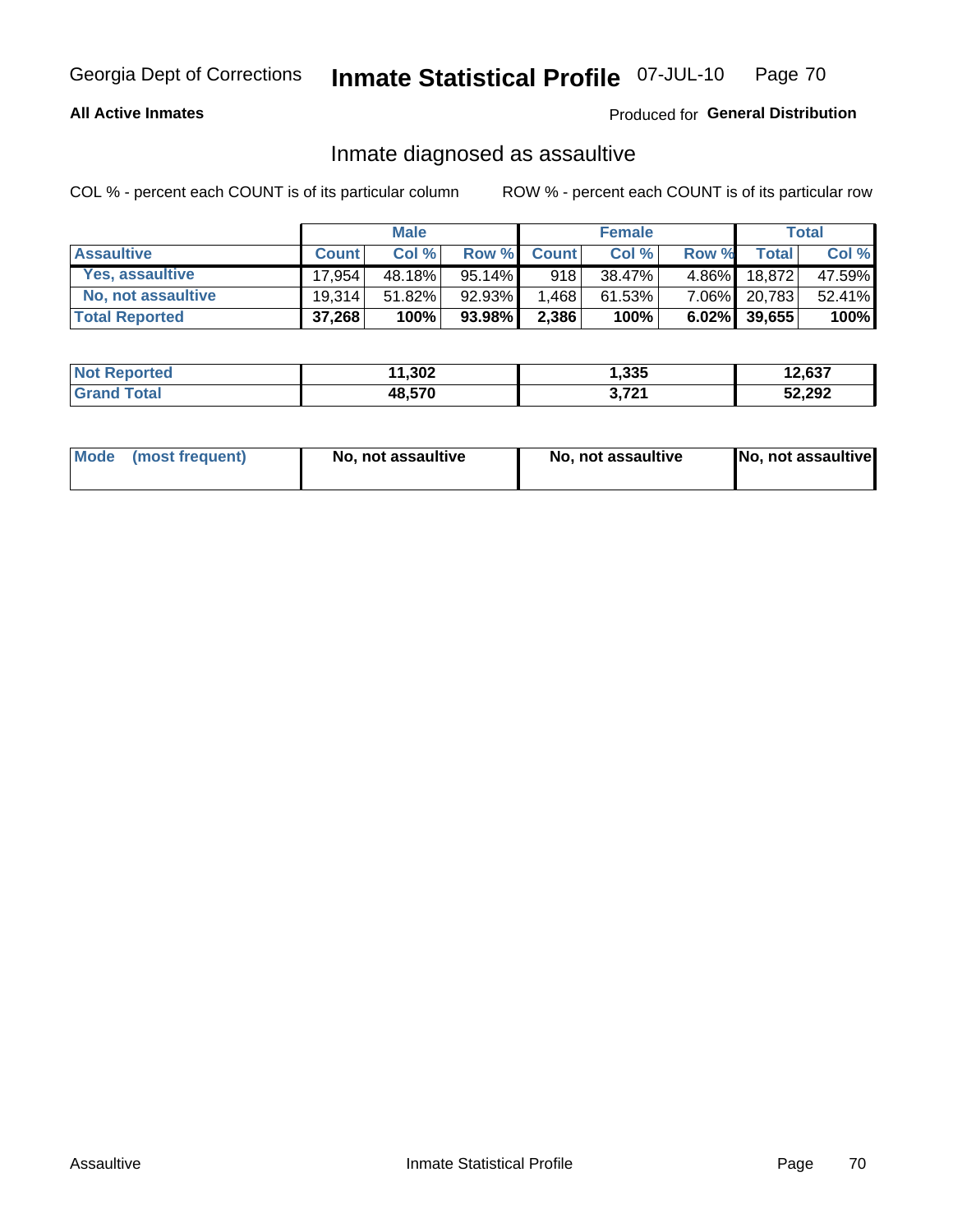#### Inmate Statistical Profile 07-JUL-10 Page 71

### **All Active Inmates**

# Produced for General Distribution

# Number of prior Georgia incarcerations

COL % - percent each COUNT is of its particular column

|                                       |              | <b>Male</b> |             |       | <b>Female</b> |       |        | <b>Total</b> |
|---------------------------------------|--------------|-------------|-------------|-------|---------------|-------|--------|--------------|
| <b>Num of Prior GA Incarcerations</b> | <b>Count</b> | Col %       | Row % Count |       | Col %         | Row % | Total  | Col %        |
| $\bf{0}$                              | 28,112       | 57.88%      | 91.66%      | 2,558 | 68.74%        | 8.34% | 30,671 | 58.65%       |
|                                       | 8,510        | 17.52%      | $94.24\%$   | 520   | 13.97%        | 5.76% | 9,030  | 17.27%       |
| $\mathbf{2}$                          | 4,772        | 9.82%       | 94.18%      | 295   | 7.93%         | 5.82% | 5,067  | 9.69%        |
| 3                                     | 2,898        | 5.97%       | $95.42\%$   | 139   | 3.74%         | 4.58% | 3,037  | 5.81%        |
| $\boldsymbol{4}$                      | 1,769        | 3.64%       | 95.36%      | 86    | 2.31%         | 4.64% | 1,855  | 3.55%        |
| 5                                     | 1,091        | 2.25%       | 95.95%      | 46    | 1.24%         | 4.05% | 1,137  | 2.17%        |
| <b>More Than 5</b>                    | 1,418        | 2.92%       | 94.85%      | 77    | 2.07%         | 5.15% | 1,495  | 2.86%        |
| <b>Total Reported</b>                 | 48,570       | 100%        | 92.88%      | 3,721 | 100%          | 7.12% | 52,292 | 100%         |

| orted<br>- IN 4 |            |             |        |
|-----------------|------------|-------------|--------|
| <b>otal</b>     | 48.570<br> | גריד כ<br>. | 52,292 |

| Mean (average)       | . 01 | .99 |
|----------------------|------|-----|
| Median (middle)      |      |     |
| Mode (most frequent) |      |     |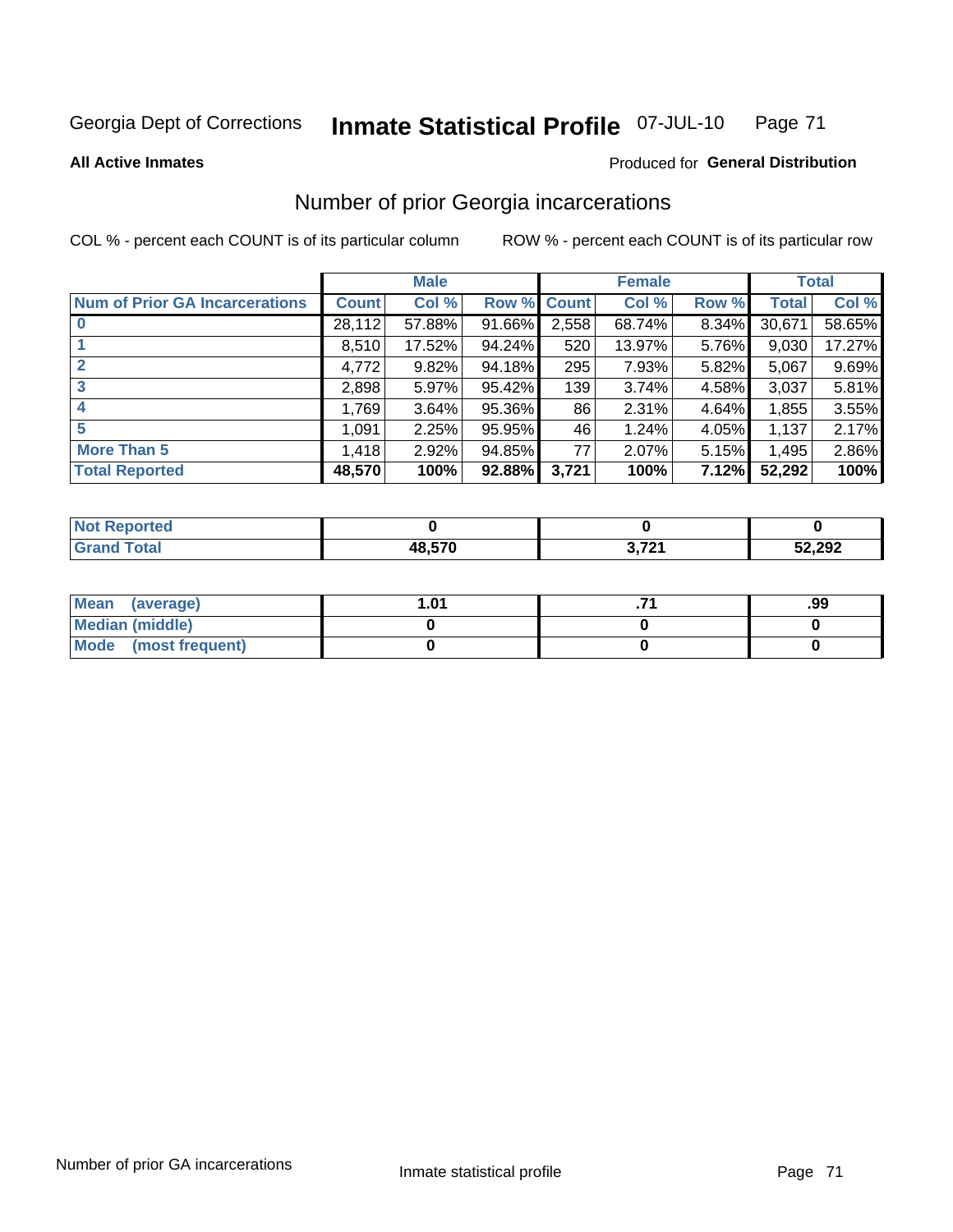#### Inmate Statistical Profile 07-JUL-10 Page 72

### **All Active Inmates**

### Produced for General Distribution

# Prison sentence in years

COL % - percent each COUNT is of its particular column

ROW % - percent each COUNT is of its particular row

|                                 |              | <b>Male</b> |         |              | <b>Female</b> |        |              | <b>Total</b> |
|---------------------------------|--------------|-------------|---------|--------------|---------------|--------|--------------|--------------|
| <b>Prison Sentence In Years</b> | <b>Count</b> | Col %       | Row %   | <b>Count</b> | Col %         | Row %  | <b>Total</b> | Col %        |
| $0 - 1$                         | 1,108        | 2.28%       | 84.00%  | 211          | 5.67%         | 16.00% | 1,319        | 2.52%        |
| $1.1 - 2$                       | 3,438        | 7.08%       | 88.11%  | 464          | 12.47%        | 11.89% | 3,902        | 7.46%        |
| $2.1 - 3$                       | 3,839        | 7.90%       | 86.93%  | 577          | 15.51%        | 13.07% | 4,416        | 8.44%        |
| $3.1 - 4$                       | 2,740        | 5.64%       | 91.03%  | 270          | 7.26%         | 8.97%  | 3,010        | 5.76%        |
| $4.1 - 5$                       | 5,105        | 10.51%      | 90.23%  | 552          | 14.83%        | 9.76%  | 5,658        | 10.82%       |
| $5.1 - 6$                       | 1,919        | 3.95%       | 92.66%  | 152          | 4.08%         | 7.34%  | 2,071        | 3.96%        |
| $6.1 - 7$                       | 1,902        | 3.92%       | 92.64%  | 151          | 4.06%         | 7.36%  | 2,053        | 3.93%        |
| $7.1 - 8$                       | 1,744        | 3.59%       | 93.71%  | 117          | 3.14%         | 6.29%  | 1,861        | 3.56%        |
| $8.1 - 9$                       | 770          | 1.59%       | 93.33%  | 55           | 1.48%         | 6.67%  | 825          | 1.58%        |
| $9.1 - 10$                      | 5,944        | 12.24%      | 94.45%  | 349          | 9.38%         | 5.55%  | 6,293        | 12.03%       |
| $10.1 - 12$                     | 2,388        | 4.92%       | 95.22%  | 120          | 3.22%         | 4.78%  | 2,508        | 4.80%        |
| $12.1 - 15$                     | 3,768        | 7.76%       | 95.83%  | 164          | 4.41%         | 4.17%  | 3,932        | 7.52%        |
| $15.1 - 20$                     | 3,686        | 7.59%       | 96.34%  | 140          | 3.76%         | 3.66%  | 3,826        | 7.32%        |
| 20.1 - Over                     | 2,999        | 6.17%       | 97.31%  | 83           | 2.23%         | 2.69%  | 3,082        | 5.89%        |
| <b>Life</b>                     | 6,539        | 13.46%      | 95.57%  | 303          | 8.14%         | 4.43%  | 6,842        | 13.08%       |
| <b>Life Without Parole</b>      | 580          | 1.19%       | 97.97%  | 12           | 0.32%         | 2.03%  | 592          | 1.13%        |
| <b>Death</b>                    | 98           | 0.20%       | 98.99%  | 1.           | 0.03%         | 1.01%  | 99           | 0.19%        |
| <b>Youthful Offenders</b>       | 3            | 0.01%       | 100.00% |              |               |        | 3            | 0.01%        |
| <b>Total Reported</b>           | 48,570       | 100%        | 92.88%  | 3,721        | 100%          | 7.12%  | 52,292       | 100%         |

| <b>NOT</b><br>rtea |                                  |     |        |
|--------------------|----------------------------------|-----|--------|
|                    | $\overline{10}$ $\overline{520}$ | フへん | 52,292 |

### **Determinate (numeric) sentences only**

| <b>Mean</b> | ממו | 2.00 | <br>. | 1.84<br>. . |
|-------------|-----|------|-------|-------------|
|             |     |      |       |             |

All sentences (including determinate), with life, life without parole, and death sentences figured at 45 years

| <b>Me</b> | .<br>18.J<br>___ | $\rightarrow$<br>14. | $\sim$ 04 $\sim$<br>ა.ა |
|-----------|------------------|----------------------|-------------------------|
|           |                  |                      |                         |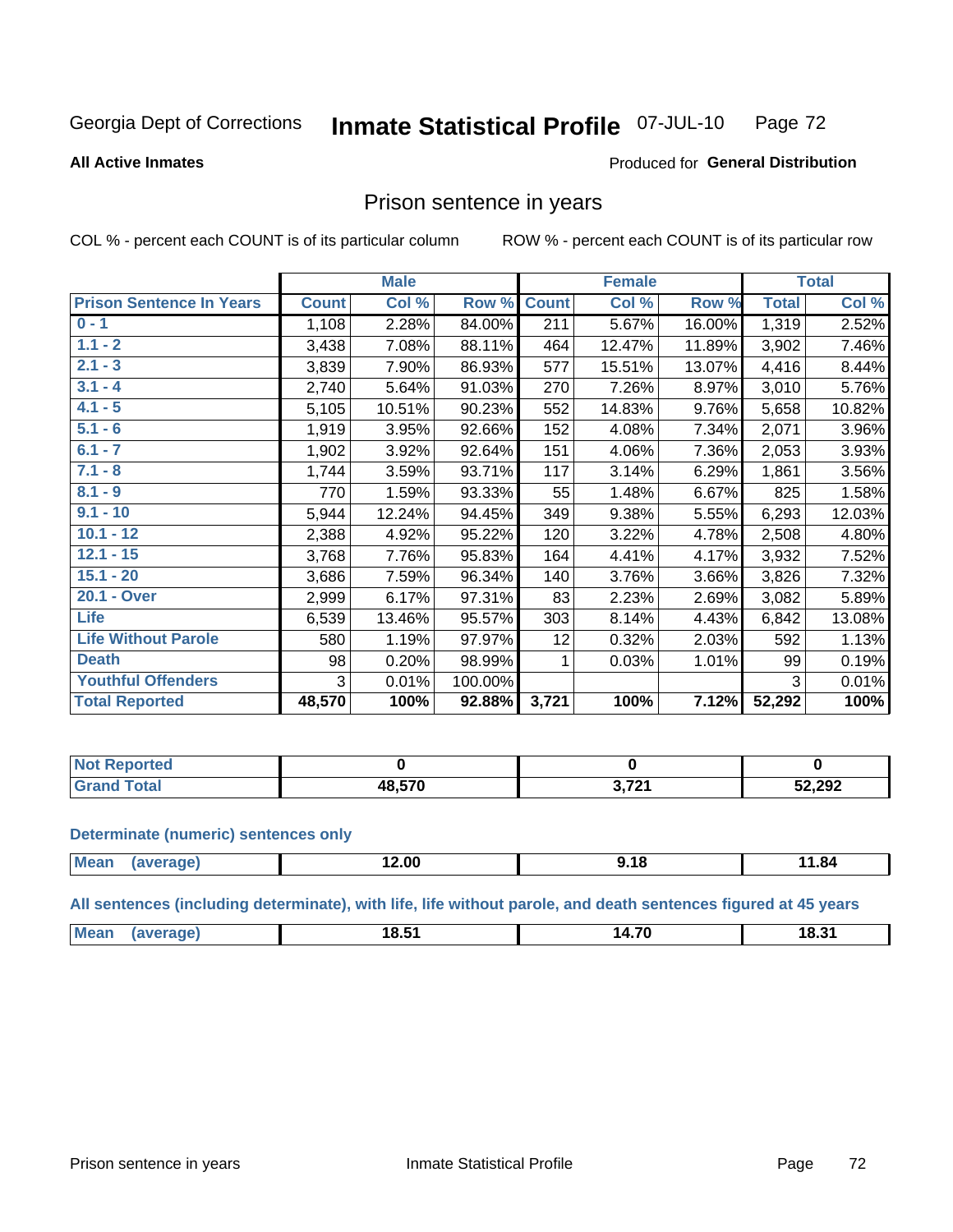#### Inmate Statistical Profile 07-JUL-10 Georgia Dept of Corrections Page 73

### **All Active Inmates**

### Produced for General Distribution

# Primary offense, broken out into felonies vs misdemeanors

COL % - percent each COUNT is of its particular column

|                                  |              | <b>Male</b> |                    | <b>Female</b> |          | Total        |         |
|----------------------------------|--------------|-------------|--------------------|---------------|----------|--------------|---------|
| <b>Felonies and Misdemeanors</b> | <b>Count</b> | Col%        | <b>Row % Count</b> | Col%          | Row %    | <b>Total</b> | Col %   |
| <b>Felonies</b>                  | 48.527       | $100.00\%$  | 92.89% 3.715       | 100.00%       | $7.11\%$ | 52,242       | 100.00% |
| <b>Total Reported</b>            | 48,527       | $100\%$     | $92.89\%$ 3.715    | 100%          | $7.11\%$ | 52,242       | 100%    |

| <b>Not Reported</b> | - -    |        | 49     |
|---------------------|--------|--------|--------|
| Grand               | 48,570 | 48,533 | 52,291 |

| Mo<br>auent)<br>. | $n$ $\alpha$<br>1163<br>. | elonies<br>. |
|-------------------|---------------------------|--------------|
|-------------------|---------------------------|--------------|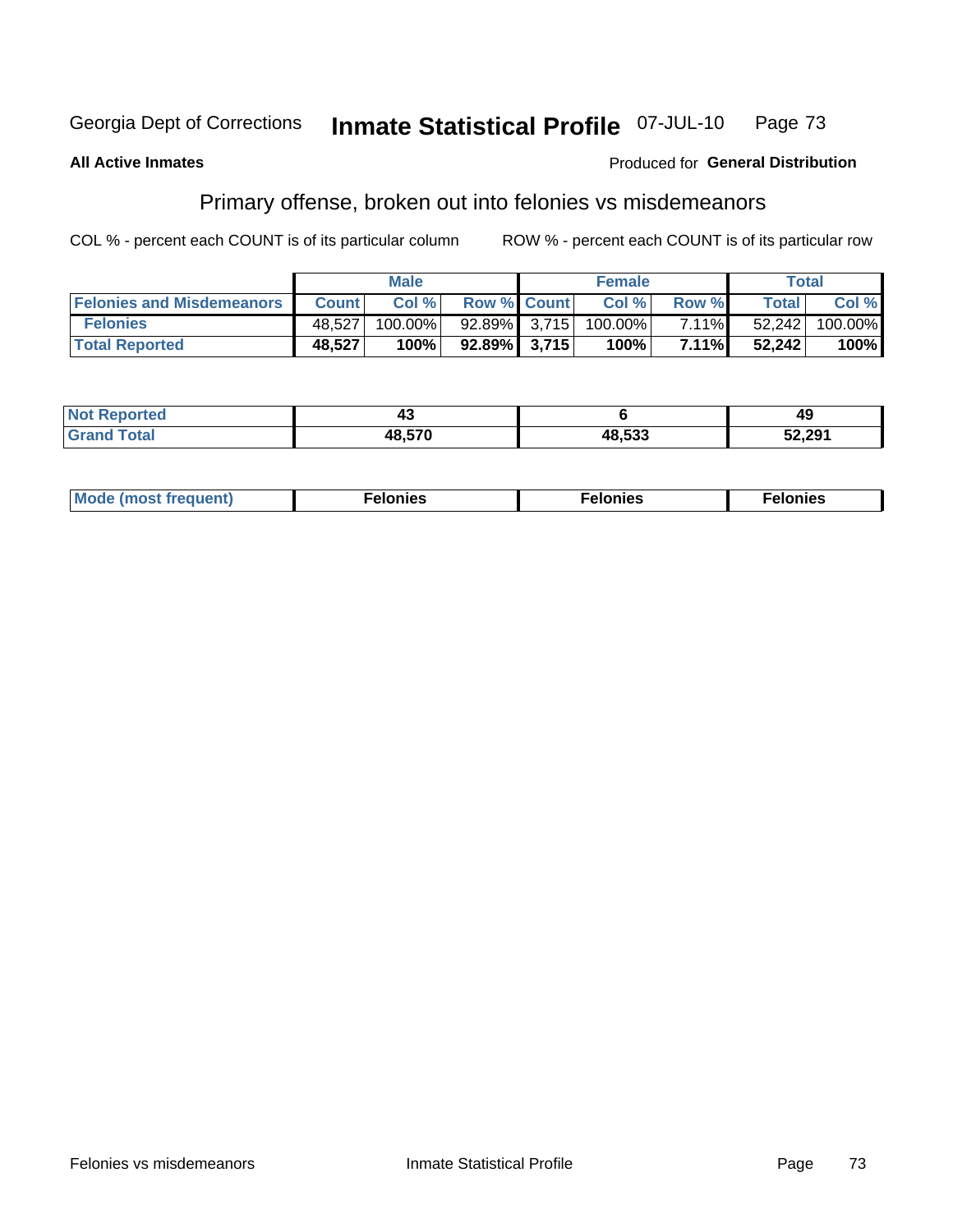#### Inmate Statistical Profile 07-JUL-10 Page 74

#### **All Active Inmates**

### Produced for General Distribution

## Primary offense, broken out into six broad crime categories

COL % - percent each COUNT is of its particular column

|                                 |              | <b>Male</b> |        |                 | <b>Female</b> |        |              | <b>Total</b> |
|---------------------------------|--------------|-------------|--------|-----------------|---------------|--------|--------------|--------------|
| <b>Crime Categories</b>         | <b>Count</b> | Col %       |        | Row % Count     | Col %         | Row %  | <b>Total</b> | Col %        |
| <b>Violent</b>                  | 22,557       | 46.48%      | 94.14% | 1,404           | 37.79%        | 5.86%  | 23,961       | 45.87%       |
| <b>Sex Crime</b><br>2           | 7,572        | 15.60%      | 98.52% | 114             | $3.07\%$      | 1.48%  | 7,686        | 14.71%       |
| $\mathbf{3}$<br><b>Property</b> | 9,024        | 18.60%      | 88.19% | 1,208           | 32.52%        | 11.81% | 10,232       | 19.59%       |
| <b>Drug</b><br>4                | 7,353        | 15.15%      | 89.65% | 849             | 22.85%        | 10.35% | 8,202        | 15.70%       |
| <b>Habit/DUI</b><br>5           | 91           | .19%        | 90.10% | 10 <sup>1</sup> | .27%          | 9.90%  | 101          | .19%         |
| <b>Other</b><br>6               | 1,930        | 3.98%       | 93.69% | 130             | 3.50%         | 6.31%  | 2,060        | 3.94%        |
| <b>Total Reported</b>           | 48,527       | 100%        | 92.89% | 3,715           | 100%          | 7.11%  | 52,242       | 100%         |

| rtea<br>NO |        |      | 45     |
|------------|--------|------|--------|
|            | 48.570 | י הי | 52,291 |

| Mo<br>uent)<br>nos | .<br>/iolent | <br>Violent | - --<br><b>Tiolent</b> |
|--------------------|--------------|-------------|------------------------|
|                    |              |             |                        |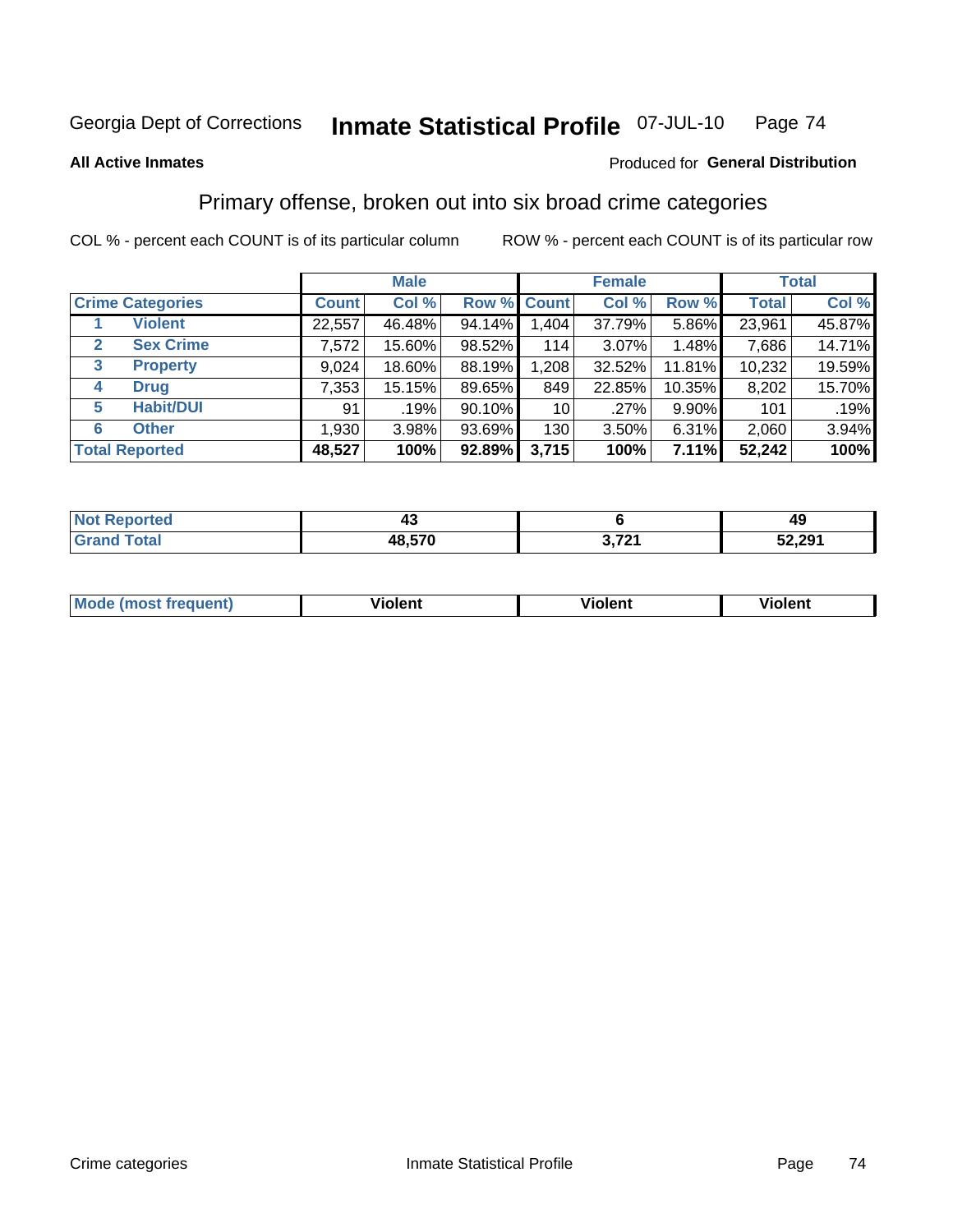#### Inmate Statistical Profile 07-JUL-10 Page 75

**All Active Inmates** 

### Produced for General Distribution

## Primary offense, detailed offense code

COL % - percent each COUNT is of its particular column

|      |                                             |                 | <b>Male</b> |         |                | <b>Female</b> |        |                         | <b>Total</b> |
|------|---------------------------------------------|-----------------|-------------|---------|----------------|---------------|--------|-------------------------|--------------|
|      | <b>Primary Offense</b>                      | <b>Count</b>    | Col %       | Row %   | <b>Count</b>   | Col %         | Row %  | <b>Total</b>            | Col %        |
| 1100 | <b>Misc Homicide Offense</b>                | $\overline{12}$ | .02%        | 80.00%  | $\overline{3}$ | .08%          | 20.00% | $\overline{15}$         | .03%         |
| 1101 | <b>Murder</b>                               | 4,866           | 10.03%      | 94.34%  | 292            | 7.86%         | 5.66%  | 5,158                   | 9.87%        |
| 1102 | <b>Voluntary Manslaughter</b>               | 1,021           | 2.10%       | 88.71%  | 130            | 3.50%         | 11.29% | 1,151                   | 2.20%        |
| 1103 | <b>Involuntary Manslaughter</b>             | 114             | .23%        | 82.01%  | 25             | .67%          | 17.99% | 139                     | .27%         |
| 1118 | <b>Feticide By Vehicle</b>                  | 1               | .01%        | 33.33%  | $\overline{2}$ | .05%          | 66.67% | 3                       | .01%         |
| 1120 | <b>Reckless Abandonment</b>                 | 1               | .01%        | 50.00%  | 1              | .03%          | 50.00% | $\overline{2}$          | .01%         |
| 1121 | <b>Feticide</b>                             | 4               | .01%        | 100.00% |                |               |        | $\overline{\mathbf{4}}$ | .01%         |
| 1123 | <b>Vehicular Homicide</b>                   | 335             | .69%        | 89.33%  | 40             | 1.08%         | 10.67% | 375                     | .72%         |
| 1124 | <b>Homicide By Vessel</b>                   | 14              | .03%        | 93.33%  | 1              | .03%          | 6.67%  | 15                      | .03%         |
| 1125 | <b>Conceal Death Of</b>                     | 16              | .03%        | 94.12%  | 1              | .03%          | 5.88%  | 17                      | .03%         |
|      | <b>Another</b>                              |                 |             |         |                |               |        |                         |              |
| 1190 | <b>Atmpt Murder</b>                         | 16              | .03%        | 100.00% |                |               |        | 16                      | .03%         |
| 1191 | <b>Murder, Conspire To</b><br><b>Commit</b> | $\overline{2}$  | .01%        | 40.00%  | 3              | .08%          | 60.00% | 5                       | .01%         |
| 1300 | <b>Misc Assault/Battery</b>                 | 14              | .03%        | 93.33%  | $\mathbf 1$    | .03%          | 6.67%  | 15                      | .03%         |
| 1301 | <b>Family Violence Battery</b>              | 88              | .18%        | 100.00% |                |               |        | 88                      | .17%         |
| 1302 | <b>Aggrav Assault</b>                       | 4,310           | 8.88%       | 93.78%  | 286            | 7.70%         | 6.22%  | 4,596                   | 8.80%        |
| 1303 | <b>Atmpt Aggrav Assault</b>                 | $\overline{7}$  | .01%        | 100.00% |                |               |        | 7                       | .01%         |
| 1304 | <b>Aggravated Assault On</b>                | 3               | .01%        | 100.00% |                |               |        | 3                       | .01%         |
|      | $65+$                                       |                 |             |         |                |               |        |                         |              |
| 1305 | <b>Aggrav Battery</b>                       | 831             | 1.71%       | 93.16%  | 61             | 1.64%         | 6.84%  | 892                     | 1.71%        |
| 1306 | <b>Misc Family Violence</b>                 | 5               | .01%        | 100.00% |                |               |        | 5                       | .01%         |
| 1307 | <b>Terrorist Threats &amp; Acts</b>         | 359             | .74%        | 95.73%  | 16             | .43%          | 4.27%  | 375                     | .72%         |
| 1308 | <b>False Imprisonment</b>                   | 190             | .39%        | 97.44%  | 5              | .13%          | 2.56%  | 195                     | .37%         |
| 1309 | <b>False Impris Color Legal</b>             | 1               | .01%        | 100.00% |                |               |        | 1                       | .01%         |
| 1311 | <b>Kidnapping</b>                           | 1,557           | 3.21%       | 96.89%  | 50             | 1.35%         | 3.11%  | 1,607                   | 3.08%        |
| 1312 | <b>Interference With</b><br><b>Custody</b>  | 12              | .02%        | 92.31%  | 1              | .03%          | 7.69%  | 13                      | .02%         |
| 1314 | <b>Aggrav Assault Peace</b><br><b>Ofcr</b>  | 296             | .61%        | 95.18%  | 15             | .40%          | 4.82%  | 311                     | .60%         |
| 1315 | <b>Aggrav Battery Peace</b><br><b>Ofcr</b>  | 20              | .04%        | 90.91%  | $\overline{2}$ | .05%          | 9.09%  | 22                      | .04%         |
| 1316 | <b>Simple Battery</b>                       | 13              | .03%        | 92.86%  | $\mathbf{1}$   | .03%          | 7.14%  | 14                      | .03%         |
| 1317 | <b>Reck Cond Infected</b><br><b>Person</b>  | 13              | .03%        | 81.25%  | 3              | .08%          | 18.75% | 16                      | .03%         |
| 1318 | <b>Injury By Vehicle</b>                    | 92              | .19%        | 89.32%  | 11             | .30%          | 10.68% | 103                     | .20%         |
| 1320 | <b>Stalking</b>                             | 3               | .01%        | 100.00% |                |               |        | 3                       | .01%         |
| 1321 | <b>Aggrav Stalking</b>                      | 268             | .55%        | 97.45%  | $\overline{7}$ | .19%          | 2.55%  | 275                     | .53%         |
| 1390 | <b>Atmpt Kidnap</b>                         | $\overline{c}$  | .01%        | 100.00% |                |               |        | $\overline{2}$          | .01%         |
| 1400 | <b>Arson Misc</b>                           | $\mathbf 1$     | .01%        | 100.00% |                |               |        | $\mathbf{1}$            | .01%         |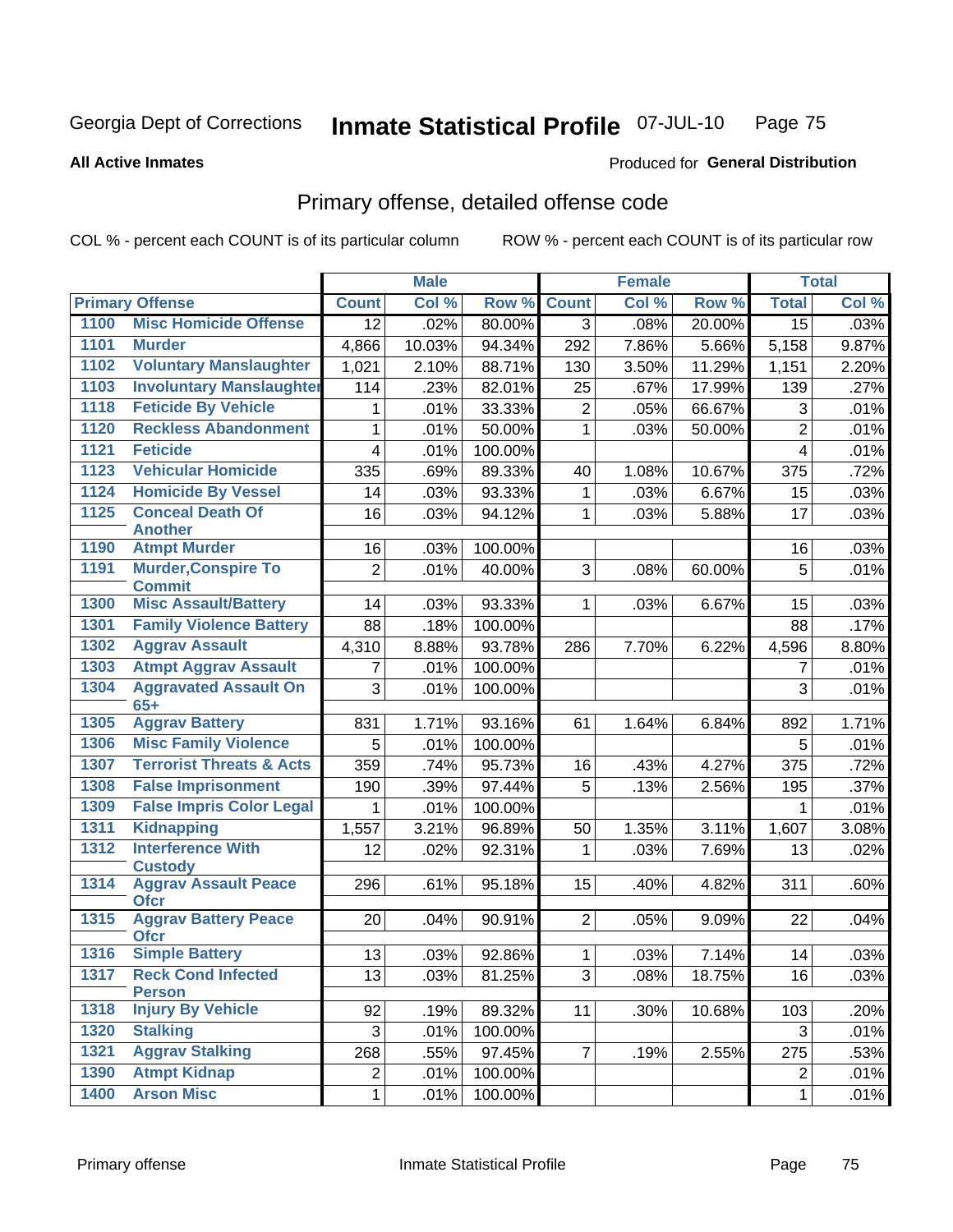#### **Inmate Statistical Profile 07-JUL-10** Page 76

**All Active Inmates** 

### Produced for General Distribution

## Primary offense, detailed offense code

COL % - percent each COUNT is of its particular column

| <b>Primary Offense</b><br>Col %<br>Row %<br><b>Count</b><br>Col %<br>Row %<br><b>Total</b><br>Col %<br><b>Count</b><br><b>Arson 1st Degree</b><br>1401<br>86.18%<br>.46%<br>13.82%<br>.22%<br>123<br>.24%<br>106<br>17<br>1402<br><b>Arson 2nd Degree</b><br>.03%<br>80.00%<br>.11%<br>16<br>20.00%<br>20<br>.04%<br>4<br>1403<br><b>Arson 3rd Degree</b><br>$\overline{2}$<br>66.67%<br>33.33%<br>.01%<br>1<br>.03%<br>$\mathbf{3}$<br>.01%<br>1501<br><b>Crmnl Damage 1st</b><br>.06%<br>$\overline{2}$<br>31<br>93.94%<br>.05%<br>6.06%<br>33<br>.06%<br><b>Degree</b><br>1502<br><b>Crmnl Damage 2nd</b><br>94.23%<br>6<br>5.77%<br>.20%<br>98<br>.20%<br>.16%<br>104<br><b>Degree</b><br><b>Damage, Destroy Secr</b><br>1504<br>1<br>.01%<br>.01%<br>100.00%<br>1<br><b>Prop</b><br><b>Alter Id</b><br>1506<br>3<br>3<br>.01%<br>100.00%<br>.01%<br>1601<br><b>Burglary</b><br>4,954<br>10.21%<br>96.18%<br>9.86%<br>197<br>5.30%<br>3.82%<br>5,151<br><b>Poss Tools Commit</b><br>1602<br>97.14%<br>.07%<br>34<br>.07%<br>1<br>.03%<br>2.86%<br>35<br><b>Crime</b><br>1690<br><b>Atmpt Burglary</b><br>38<br>2.56%<br>.07%<br>.08%<br>97.44%<br>1<br>.03%<br>39<br>1700<br><b>Misc Forgery</b><br>100.00%<br>1<br>.03%<br>.01%<br>$\mathbf{1}$<br>1701<br><b>Forgery 1st Degree</b><br>2.74%<br>2.12%<br>71.87%<br>10.82%<br>28.13%<br>1,429<br>1,027<br>402<br><b>Forgery 2nd Degree</b><br>1702<br>78.38%<br>21.62%<br>29<br>.06%<br>8<br>.22%<br>.07%<br>37<br>1704<br><b>Bad Checks</b><br>$\overline{2}$<br>5<br>.01%<br>71.43%<br>.05%<br>28.57%<br>$\overline{7}$<br>.01%<br>$\overline{5}$<br>1750<br><b>Fraudulent Checks</b><br>$\overline{2}$<br>71.43%<br>$\overline{7}$<br>.01%<br>28.57%<br>.01%<br>.05%<br>1751<br><b>Theft Credit Card</b><br>21<br>77.78%<br>$6\phantom{1}$<br>22.22%<br>.05%<br>.04%<br>.16%<br>27<br>1752<br><b>Forgery Credit Card</b><br>$\overline{2}$<br>.01%<br>100.00%<br>$\overline{2}$<br>.01%<br><b>Fraudulent Credit Card</b><br>1753<br>42<br>.09%<br>53.85%<br>36<br>46.15%<br>78<br>.15%<br>.97%<br>1756<br><b>Financial Identity Fraud</b><br>58.62%<br>51<br>.11%<br>36<br>87<br>.17%<br>.97%<br>41.38%<br>1759<br><b>Telecommunications</b><br>.01%<br>$\overline{2}$<br>.01%<br>100.00%<br>$\overline{2}$<br><b>Fraud</b><br><b>Computer Pornography</b><br>1760<br>15<br>100.00%<br>15<br>.03%<br>.03%<br><b>Computer Theft</b><br>1761<br>6<br>.01%<br>40.00%<br>$\mathsf g$<br>.03%<br>.24%<br>60.00%<br>15<br>1762<br><b>Computer Trespass</b><br>$\overline{2}$<br>$\mathbf{1}$<br>33.33%<br>66.67%<br>.03%<br>$\sqrt{3}$<br>.01%<br>.01%<br><b>Failr Pay Natrl Prd/Chttl</b><br>1795<br>.03%<br>100.00%<br>$\mathbf{1}$<br>.01%<br>1<br><b>Fraudulent Access</b><br>1796<br>.01%<br>1<br>.01%<br>50.00%<br>1<br>50.00%<br>$\overline{2}$<br>.03%<br><b>Compute</b><br>1799<br><b>Misc Fraud</b><br>.02%<br>52.63%<br>9<br>.24%<br>47.37%<br>.04%<br>10<br>19<br><b>Theft By Taking</b><br>1802<br>163<br>2.01%<br>886<br>1.83%<br>84.46%<br>4.39%<br>15.54%<br>1,049 |  | <b>Male</b> |  | <b>Female</b> |  | <b>Total</b> |
|--------------------------------------------------------------------------------------------------------------------------------------------------------------------------------------------------------------------------------------------------------------------------------------------------------------------------------------------------------------------------------------------------------------------------------------------------------------------------------------------------------------------------------------------------------------------------------------------------------------------------------------------------------------------------------------------------------------------------------------------------------------------------------------------------------------------------------------------------------------------------------------------------------------------------------------------------------------------------------------------------------------------------------------------------------------------------------------------------------------------------------------------------------------------------------------------------------------------------------------------------------------------------------------------------------------------------------------------------------------------------------------------------------------------------------------------------------------------------------------------------------------------------------------------------------------------------------------------------------------------------------------------------------------------------------------------------------------------------------------------------------------------------------------------------------------------------------------------------------------------------------------------------------------------------------------------------------------------------------------------------------------------------------------------------------------------------------------------------------------------------------------------------------------------------------------------------------------------------------------------------------------------------------------------------------------------------------------------------------------------------------------------------------------------------------------------------------------------------------------------------------------------------------------------------------------------------------------------------------------------------------------------------------------------------------------------------------------------------------------------------------------------------------------------------------------------------------------------------------------------------------------------------------------------------------------------------------------------------------------------------------------------------------------|--|-------------|--|---------------|--|--------------|
|                                                                                                                                                                                                                                                                                                                                                                                                                                                                                                                                                                                                                                                                                                                                                                                                                                                                                                                                                                                                                                                                                                                                                                                                                                                                                                                                                                                                                                                                                                                                                                                                                                                                                                                                                                                                                                                                                                                                                                                                                                                                                                                                                                                                                                                                                                                                                                                                                                                                                                                                                                                                                                                                                                                                                                                                                                                                                                                                                                                                                                      |  |             |  |               |  |              |
|                                                                                                                                                                                                                                                                                                                                                                                                                                                                                                                                                                                                                                                                                                                                                                                                                                                                                                                                                                                                                                                                                                                                                                                                                                                                                                                                                                                                                                                                                                                                                                                                                                                                                                                                                                                                                                                                                                                                                                                                                                                                                                                                                                                                                                                                                                                                                                                                                                                                                                                                                                                                                                                                                                                                                                                                                                                                                                                                                                                                                                      |  |             |  |               |  |              |
|                                                                                                                                                                                                                                                                                                                                                                                                                                                                                                                                                                                                                                                                                                                                                                                                                                                                                                                                                                                                                                                                                                                                                                                                                                                                                                                                                                                                                                                                                                                                                                                                                                                                                                                                                                                                                                                                                                                                                                                                                                                                                                                                                                                                                                                                                                                                                                                                                                                                                                                                                                                                                                                                                                                                                                                                                                                                                                                                                                                                                                      |  |             |  |               |  |              |
|                                                                                                                                                                                                                                                                                                                                                                                                                                                                                                                                                                                                                                                                                                                                                                                                                                                                                                                                                                                                                                                                                                                                                                                                                                                                                                                                                                                                                                                                                                                                                                                                                                                                                                                                                                                                                                                                                                                                                                                                                                                                                                                                                                                                                                                                                                                                                                                                                                                                                                                                                                                                                                                                                                                                                                                                                                                                                                                                                                                                                                      |  |             |  |               |  |              |
|                                                                                                                                                                                                                                                                                                                                                                                                                                                                                                                                                                                                                                                                                                                                                                                                                                                                                                                                                                                                                                                                                                                                                                                                                                                                                                                                                                                                                                                                                                                                                                                                                                                                                                                                                                                                                                                                                                                                                                                                                                                                                                                                                                                                                                                                                                                                                                                                                                                                                                                                                                                                                                                                                                                                                                                                                                                                                                                                                                                                                                      |  |             |  |               |  |              |
|                                                                                                                                                                                                                                                                                                                                                                                                                                                                                                                                                                                                                                                                                                                                                                                                                                                                                                                                                                                                                                                                                                                                                                                                                                                                                                                                                                                                                                                                                                                                                                                                                                                                                                                                                                                                                                                                                                                                                                                                                                                                                                                                                                                                                                                                                                                                                                                                                                                                                                                                                                                                                                                                                                                                                                                                                                                                                                                                                                                                                                      |  |             |  |               |  |              |
|                                                                                                                                                                                                                                                                                                                                                                                                                                                                                                                                                                                                                                                                                                                                                                                                                                                                                                                                                                                                                                                                                                                                                                                                                                                                                                                                                                                                                                                                                                                                                                                                                                                                                                                                                                                                                                                                                                                                                                                                                                                                                                                                                                                                                                                                                                                                                                                                                                                                                                                                                                                                                                                                                                                                                                                                                                                                                                                                                                                                                                      |  |             |  |               |  |              |
|                                                                                                                                                                                                                                                                                                                                                                                                                                                                                                                                                                                                                                                                                                                                                                                                                                                                                                                                                                                                                                                                                                                                                                                                                                                                                                                                                                                                                                                                                                                                                                                                                                                                                                                                                                                                                                                                                                                                                                                                                                                                                                                                                                                                                                                                                                                                                                                                                                                                                                                                                                                                                                                                                                                                                                                                                                                                                                                                                                                                                                      |  |             |  |               |  |              |
|                                                                                                                                                                                                                                                                                                                                                                                                                                                                                                                                                                                                                                                                                                                                                                                                                                                                                                                                                                                                                                                                                                                                                                                                                                                                                                                                                                                                                                                                                                                                                                                                                                                                                                                                                                                                                                                                                                                                                                                                                                                                                                                                                                                                                                                                                                                                                                                                                                                                                                                                                                                                                                                                                                                                                                                                                                                                                                                                                                                                                                      |  |             |  |               |  |              |
|                                                                                                                                                                                                                                                                                                                                                                                                                                                                                                                                                                                                                                                                                                                                                                                                                                                                                                                                                                                                                                                                                                                                                                                                                                                                                                                                                                                                                                                                                                                                                                                                                                                                                                                                                                                                                                                                                                                                                                                                                                                                                                                                                                                                                                                                                                                                                                                                                                                                                                                                                                                                                                                                                                                                                                                                                                                                                                                                                                                                                                      |  |             |  |               |  |              |
|                                                                                                                                                                                                                                                                                                                                                                                                                                                                                                                                                                                                                                                                                                                                                                                                                                                                                                                                                                                                                                                                                                                                                                                                                                                                                                                                                                                                                                                                                                                                                                                                                                                                                                                                                                                                                                                                                                                                                                                                                                                                                                                                                                                                                                                                                                                                                                                                                                                                                                                                                                                                                                                                                                                                                                                                                                                                                                                                                                                                                                      |  |             |  |               |  |              |
|                                                                                                                                                                                                                                                                                                                                                                                                                                                                                                                                                                                                                                                                                                                                                                                                                                                                                                                                                                                                                                                                                                                                                                                                                                                                                                                                                                                                                                                                                                                                                                                                                                                                                                                                                                                                                                                                                                                                                                                                                                                                                                                                                                                                                                                                                                                                                                                                                                                                                                                                                                                                                                                                                                                                                                                                                                                                                                                                                                                                                                      |  |             |  |               |  |              |
|                                                                                                                                                                                                                                                                                                                                                                                                                                                                                                                                                                                                                                                                                                                                                                                                                                                                                                                                                                                                                                                                                                                                                                                                                                                                                                                                                                                                                                                                                                                                                                                                                                                                                                                                                                                                                                                                                                                                                                                                                                                                                                                                                                                                                                                                                                                                                                                                                                                                                                                                                                                                                                                                                                                                                                                                                                                                                                                                                                                                                                      |  |             |  |               |  |              |
|                                                                                                                                                                                                                                                                                                                                                                                                                                                                                                                                                                                                                                                                                                                                                                                                                                                                                                                                                                                                                                                                                                                                                                                                                                                                                                                                                                                                                                                                                                                                                                                                                                                                                                                                                                                                                                                                                                                                                                                                                                                                                                                                                                                                                                                                                                                                                                                                                                                                                                                                                                                                                                                                                                                                                                                                                                                                                                                                                                                                                                      |  |             |  |               |  |              |
|                                                                                                                                                                                                                                                                                                                                                                                                                                                                                                                                                                                                                                                                                                                                                                                                                                                                                                                                                                                                                                                                                                                                                                                                                                                                                                                                                                                                                                                                                                                                                                                                                                                                                                                                                                                                                                                                                                                                                                                                                                                                                                                                                                                                                                                                                                                                                                                                                                                                                                                                                                                                                                                                                                                                                                                                                                                                                                                                                                                                                                      |  |             |  |               |  |              |
|                                                                                                                                                                                                                                                                                                                                                                                                                                                                                                                                                                                                                                                                                                                                                                                                                                                                                                                                                                                                                                                                                                                                                                                                                                                                                                                                                                                                                                                                                                                                                                                                                                                                                                                                                                                                                                                                                                                                                                                                                                                                                                                                                                                                                                                                                                                                                                                                                                                                                                                                                                                                                                                                                                                                                                                                                                                                                                                                                                                                                                      |  |             |  |               |  |              |
|                                                                                                                                                                                                                                                                                                                                                                                                                                                                                                                                                                                                                                                                                                                                                                                                                                                                                                                                                                                                                                                                                                                                                                                                                                                                                                                                                                                                                                                                                                                                                                                                                                                                                                                                                                                                                                                                                                                                                                                                                                                                                                                                                                                                                                                                                                                                                                                                                                                                                                                                                                                                                                                                                                                                                                                                                                                                                                                                                                                                                                      |  |             |  |               |  |              |
|                                                                                                                                                                                                                                                                                                                                                                                                                                                                                                                                                                                                                                                                                                                                                                                                                                                                                                                                                                                                                                                                                                                                                                                                                                                                                                                                                                                                                                                                                                                                                                                                                                                                                                                                                                                                                                                                                                                                                                                                                                                                                                                                                                                                                                                                                                                                                                                                                                                                                                                                                                                                                                                                                                                                                                                                                                                                                                                                                                                                                                      |  |             |  |               |  |              |
|                                                                                                                                                                                                                                                                                                                                                                                                                                                                                                                                                                                                                                                                                                                                                                                                                                                                                                                                                                                                                                                                                                                                                                                                                                                                                                                                                                                                                                                                                                                                                                                                                                                                                                                                                                                                                                                                                                                                                                                                                                                                                                                                                                                                                                                                                                                                                                                                                                                                                                                                                                                                                                                                                                                                                                                                                                                                                                                                                                                                                                      |  |             |  |               |  |              |
|                                                                                                                                                                                                                                                                                                                                                                                                                                                                                                                                                                                                                                                                                                                                                                                                                                                                                                                                                                                                                                                                                                                                                                                                                                                                                                                                                                                                                                                                                                                                                                                                                                                                                                                                                                                                                                                                                                                                                                                                                                                                                                                                                                                                                                                                                                                                                                                                                                                                                                                                                                                                                                                                                                                                                                                                                                                                                                                                                                                                                                      |  |             |  |               |  |              |
|                                                                                                                                                                                                                                                                                                                                                                                                                                                                                                                                                                                                                                                                                                                                                                                                                                                                                                                                                                                                                                                                                                                                                                                                                                                                                                                                                                                                                                                                                                                                                                                                                                                                                                                                                                                                                                                                                                                                                                                                                                                                                                                                                                                                                                                                                                                                                                                                                                                                                                                                                                                                                                                                                                                                                                                                                                                                                                                                                                                                                                      |  |             |  |               |  |              |
|                                                                                                                                                                                                                                                                                                                                                                                                                                                                                                                                                                                                                                                                                                                                                                                                                                                                                                                                                                                                                                                                                                                                                                                                                                                                                                                                                                                                                                                                                                                                                                                                                                                                                                                                                                                                                                                                                                                                                                                                                                                                                                                                                                                                                                                                                                                                                                                                                                                                                                                                                                                                                                                                                                                                                                                                                                                                                                                                                                                                                                      |  |             |  |               |  |              |
|                                                                                                                                                                                                                                                                                                                                                                                                                                                                                                                                                                                                                                                                                                                                                                                                                                                                                                                                                                                                                                                                                                                                                                                                                                                                                                                                                                                                                                                                                                                                                                                                                                                                                                                                                                                                                                                                                                                                                                                                                                                                                                                                                                                                                                                                                                                                                                                                                                                                                                                                                                                                                                                                                                                                                                                                                                                                                                                                                                                                                                      |  |             |  |               |  |              |
|                                                                                                                                                                                                                                                                                                                                                                                                                                                                                                                                                                                                                                                                                                                                                                                                                                                                                                                                                                                                                                                                                                                                                                                                                                                                                                                                                                                                                                                                                                                                                                                                                                                                                                                                                                                                                                                                                                                                                                                                                                                                                                                                                                                                                                                                                                                                                                                                                                                                                                                                                                                                                                                                                                                                                                                                                                                                                                                                                                                                                                      |  |             |  |               |  |              |
|                                                                                                                                                                                                                                                                                                                                                                                                                                                                                                                                                                                                                                                                                                                                                                                                                                                                                                                                                                                                                                                                                                                                                                                                                                                                                                                                                                                                                                                                                                                                                                                                                                                                                                                                                                                                                                                                                                                                                                                                                                                                                                                                                                                                                                                                                                                                                                                                                                                                                                                                                                                                                                                                                                                                                                                                                                                                                                                                                                                                                                      |  |             |  |               |  |              |
|                                                                                                                                                                                                                                                                                                                                                                                                                                                                                                                                                                                                                                                                                                                                                                                                                                                                                                                                                                                                                                                                                                                                                                                                                                                                                                                                                                                                                                                                                                                                                                                                                                                                                                                                                                                                                                                                                                                                                                                                                                                                                                                                                                                                                                                                                                                                                                                                                                                                                                                                                                                                                                                                                                                                                                                                                                                                                                                                                                                                                                      |  |             |  |               |  |              |
|                                                                                                                                                                                                                                                                                                                                                                                                                                                                                                                                                                                                                                                                                                                                                                                                                                                                                                                                                                                                                                                                                                                                                                                                                                                                                                                                                                                                                                                                                                                                                                                                                                                                                                                                                                                                                                                                                                                                                                                                                                                                                                                                                                                                                                                                                                                                                                                                                                                                                                                                                                                                                                                                                                                                                                                                                                                                                                                                                                                                                                      |  |             |  |               |  |              |
|                                                                                                                                                                                                                                                                                                                                                                                                                                                                                                                                                                                                                                                                                                                                                                                                                                                                                                                                                                                                                                                                                                                                                                                                                                                                                                                                                                                                                                                                                                                                                                                                                                                                                                                                                                                                                                                                                                                                                                                                                                                                                                                                                                                                                                                                                                                                                                                                                                                                                                                                                                                                                                                                                                                                                                                                                                                                                                                                                                                                                                      |  |             |  |               |  |              |
|                                                                                                                                                                                                                                                                                                                                                                                                                                                                                                                                                                                                                                                                                                                                                                                                                                                                                                                                                                                                                                                                                                                                                                                                                                                                                                                                                                                                                                                                                                                                                                                                                                                                                                                                                                                                                                                                                                                                                                                                                                                                                                                                                                                                                                                                                                                                                                                                                                                                                                                                                                                                                                                                                                                                                                                                                                                                                                                                                                                                                                      |  |             |  |               |  |              |
|                                                                                                                                                                                                                                                                                                                                                                                                                                                                                                                                                                                                                                                                                                                                                                                                                                                                                                                                                                                                                                                                                                                                                                                                                                                                                                                                                                                                                                                                                                                                                                                                                                                                                                                                                                                                                                                                                                                                                                                                                                                                                                                                                                                                                                                                                                                                                                                                                                                                                                                                                                                                                                                                                                                                                                                                                                                                                                                                                                                                                                      |  |             |  |               |  |              |
| <b>Theft By Deception</b><br>1803<br>42<br>.09%<br>52<br>10 <sup>1</sup><br>19.23%<br>.10%<br>80.77%<br>.27%                                                                                                                                                                                                                                                                                                                                                                                                                                                                                                                                                                                                                                                                                                                                                                                                                                                                                                                                                                                                                                                                                                                                                                                                                                                                                                                                                                                                                                                                                                                                                                                                                                                                                                                                                                                                                                                                                                                                                                                                                                                                                                                                                                                                                                                                                                                                                                                                                                                                                                                                                                                                                                                                                                                                                                                                                                                                                                                         |  |             |  |               |  |              |
| 1804<br><b>Theft By Extortion</b><br>1<br>.01%<br>100.00%<br>1<br>.01%                                                                                                                                                                                                                                                                                                                                                                                                                                                                                                                                                                                                                                                                                                                                                                                                                                                                                                                                                                                                                                                                                                                                                                                                                                                                                                                                                                                                                                                                                                                                                                                                                                                                                                                                                                                                                                                                                                                                                                                                                                                                                                                                                                                                                                                                                                                                                                                                                                                                                                                                                                                                                                                                                                                                                                                                                                                                                                                                                               |  |             |  |               |  |              |
| 1805<br><b>Theft Of Lost Property</b><br>$\overline{2}$<br>.01%<br>50.00%<br>.01%<br>.03%<br>50.00%<br>1<br>1.                                                                                                                                                                                                                                                                                                                                                                                                                                                                                                                                                                                                                                                                                                                                                                                                                                                                                                                                                                                                                                                                                                                                                                                                                                                                                                                                                                                                                                                                                                                                                                                                                                                                                                                                                                                                                                                                                                                                                                                                                                                                                                                                                                                                                                                                                                                                                                                                                                                                                                                                                                                                                                                                                                                                                                                                                                                                                                                       |  |             |  |               |  |              |
| <b>Theft By Rec Stolen Prop</b><br>1806<br>870<br>95.08%<br>45<br>1.21%<br>4.92%<br>1.75%<br>1.79%<br>915                                                                                                                                                                                                                                                                                                                                                                                                                                                                                                                                                                                                                                                                                                                                                                                                                                                                                                                                                                                                                                                                                                                                                                                                                                                                                                                                                                                                                                                                                                                                                                                                                                                                                                                                                                                                                                                                                                                                                                                                                                                                                                                                                                                                                                                                                                                                                                                                                                                                                                                                                                                                                                                                                                                                                                                                                                                                                                                            |  |             |  |               |  |              |
| 1807<br><b>Theft Of Services</b><br>.01%<br>6<br>.01%<br>100.00%<br>6                                                                                                                                                                                                                                                                                                                                                                                                                                                                                                                                                                                                                                                                                                                                                                                                                                                                                                                                                                                                                                                                                                                                                                                                                                                                                                                                                                                                                                                                                                                                                                                                                                                                                                                                                                                                                                                                                                                                                                                                                                                                                                                                                                                                                                                                                                                                                                                                                                                                                                                                                                                                                                                                                                                                                                                                                                                                                                                                                                |  |             |  |               |  |              |
| <b>Theft By Conversion</b><br>1808<br>36<br>78.26%<br>10<br>.27%<br>21.74%<br>46<br>.07%<br>.09%                                                                                                                                                                                                                                                                                                                                                                                                                                                                                                                                                                                                                                                                                                                                                                                                                                                                                                                                                                                                                                                                                                                                                                                                                                                                                                                                                                                                                                                                                                                                                                                                                                                                                                                                                                                                                                                                                                                                                                                                                                                                                                                                                                                                                                                                                                                                                                                                                                                                                                                                                                                                                                                                                                                                                                                                                                                                                                                                     |  |             |  |               |  |              |
| <b>Convsn Paymnts Real</b><br>1811<br>.01%<br>$\mathbf 1$<br>.01%<br>100.00%<br>$\mathbf 1$                                                                                                                                                                                                                                                                                                                                                                                                                                                                                                                                                                                                                                                                                                                                                                                                                                                                                                                                                                                                                                                                                                                                                                                                                                                                                                                                                                                                                                                                                                                                                                                                                                                                                                                                                                                                                                                                                                                                                                                                                                                                                                                                                                                                                                                                                                                                                                                                                                                                                                                                                                                                                                                                                                                                                                                                                                                                                                                                          |  |             |  |               |  |              |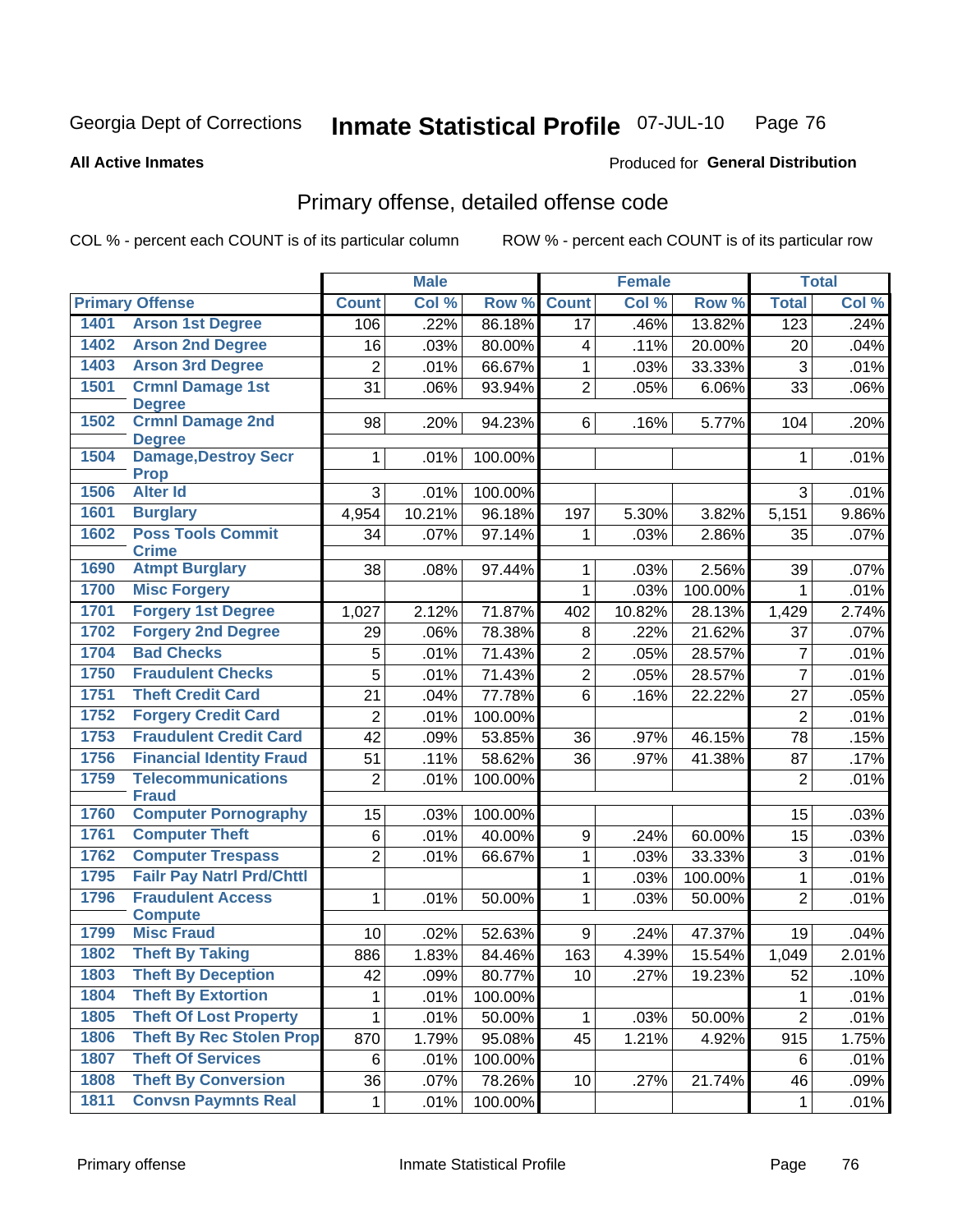#### Inmate Statistical Profile 07-JUL-10 Page 77

#### **All Active Inmates**

### **Produced for General Distribution**

## Primary offense, detailed offense code

COL % - percent each COUNT is of its particular column

| Col %<br>Col %<br>Col %<br><b>Primary Offense</b><br>Row %<br><b>Count</b><br>Row %<br><b>Total</b><br><b>Count</b><br><b>Propy</b><br><b>Atmpt Theft By Taking</b><br>1812<br>8<br>.02%<br>88.89%<br>.03%<br>11.11%<br>.02%<br>$\mathbf{1}$<br>9<br><b>Theft Motorveh Or Part</b><br>1813<br>93<br>12<br>.19%<br>88.57%<br>.32%<br>11.43%<br>105<br>.20%<br>1815<br><b>Theft Bring Prop In State</b><br>11<br>.02%<br>100.00%<br>.02%<br>11<br>1816<br><b>Theft Recv Prop Out</b><br>3<br>.01%<br>$\overline{2}$<br>.01%<br>66.67%<br>.03%<br>1<br>33.33%<br><b>State</b><br><b>Theft By Shoplifting</b><br>1821<br>67.00%<br>5.38%<br>1.16%<br>406<br>.84%<br>33.00%<br>200<br>606<br><b>Entering Vehicle</b><br>1880<br>.27%<br>96.38%<br>133<br>5<br>.13%<br>3.62%<br>138<br>.26%<br>1901<br><b>Robbery</b><br>3.43%<br>2.80%<br>3.39%<br>1,666<br>94.12%<br>104<br>5.88%<br>1,770<br><b>Armed Robbery</b><br>1902<br>10.45%<br>96.77%<br>169<br>4.55%<br>3.23%<br>10.03%<br>5,069<br>5,238<br>1903<br><b>Robbery By Force</b><br>91.93%<br>205<br>.42%<br>18<br>.48%<br>8.07%<br>223<br>.43%<br><b>Robbery By Intimidation</b><br>1904<br>262<br>.54%<br>90.34%<br>.75%<br>9.66%<br>290<br>.56%<br>28<br><b>Robbery By Sudden</b><br>1905<br>92.54%<br>124<br>.26%<br>10<br>.27%<br>7.46%<br>134<br>.26%<br><b>Snatch</b><br><b>Hijacking Motor Vehicle</b><br>1911<br>.08%<br>100.00%<br>.08%<br>40<br>40<br>1991<br><b>Atmpt Robbery</b><br>37<br>97.37%<br>.03%<br>2.63%<br>.08%<br>1<br>38<br>.07%<br><b>Atmpt Armed Robbery</b><br>1992<br>67<br>95.71%<br>3<br>.14%<br>.08%<br>4.29%<br>70<br>.13%<br><b>Misc Sexual Offense</b><br>2000<br>29<br>.06%<br>100.00%<br>29<br>.06%<br>2001<br>99.78%<br>3.41%<br><b>Rape</b><br>3.66%<br>.22%<br>1,782<br>1,778<br>$\overline{4}$<br>.11%<br>2002<br><b>Sodomy</b><br>100.00%<br>26<br>.05%<br>26<br>.05%<br>2003<br><b>Aggrav Sodomy</b><br>217<br>.45%<br>99.54%<br>218<br>.42%<br>.03%<br>.46%<br>1<br>2004<br><b>Bestiality</b><br>100.00%<br>.01%<br>2<br>.01%<br>$\overline{2}$<br>2006<br><b>Incest</b><br>157<br>97.52%<br>.31%<br>.32%<br>2.48%<br>.11%<br>161<br>4<br>2007<br><b>Bigamy</b><br>$\overline{2}$<br>100.00%<br>.01%<br>.05%<br>2<br>2009<br><b>Aggrav Sexual Battery</b><br>99.44%<br>.03%<br>.56%<br>178<br>177<br>.36%<br>1<br>.34%<br>2011<br><b>Sexual Battery</b><br>98.94%<br>1.06%<br>93<br>.19%<br>1<br>.03%<br>.18%<br>94<br><b>Pimping A Minor Under</b><br>2016<br>$\overline{2}$<br>5<br>.01%<br>.01%<br>60.00%<br>.05%<br>40.00%<br>3<br>18<br><b>Pandering By</b><br>2017<br>3<br>.01%<br>.01%<br>100.00%<br>3<br><b>Compulsion</b><br><b>Statutory Rape</b><br>2018<br>98.74%<br>1.52%<br>782<br>1.61%<br>10<br>.27%<br>1.26%<br>792<br><b>Child Molestation</b><br>2019<br>97.65%<br>2,415<br>4.98%<br>58<br>1.56%<br>2.35%<br>2,473<br>2020<br><b>Enticing Child-Indec</b><br>93<br>.19%<br>95.88%<br>.11%<br>4.12%<br>97<br> 4 <br><b>Purp</b><br><b>Aggrav Child Molestation</b><br>2021<br>1,285<br>2.65%<br>98.54%<br>19<br>1,304<br>.51%<br>1.46%<br>Sexl/Asslt/Agn/Pers/Cstd<br>2023<br>.01%<br>3<br>.01%<br>100.00%<br>3<br><b>Solicit Sodomy From</b><br>2025<br>5<br>83.33%<br>6<br>.01%<br>$\mathbf{1}$<br>.03%<br>16.67%<br>.01%<br><b>Minor</b> |  | <b>Male</b> |  | <b>Female</b> |  | <b>Total</b> |
|-------------------------------------------------------------------------------------------------------------------------------------------------------------------------------------------------------------------------------------------------------------------------------------------------------------------------------------------------------------------------------------------------------------------------------------------------------------------------------------------------------------------------------------------------------------------------------------------------------------------------------------------------------------------------------------------------------------------------------------------------------------------------------------------------------------------------------------------------------------------------------------------------------------------------------------------------------------------------------------------------------------------------------------------------------------------------------------------------------------------------------------------------------------------------------------------------------------------------------------------------------------------------------------------------------------------------------------------------------------------------------------------------------------------------------------------------------------------------------------------------------------------------------------------------------------------------------------------------------------------------------------------------------------------------------------------------------------------------------------------------------------------------------------------------------------------------------------------------------------------------------------------------------------------------------------------------------------------------------------------------------------------------------------------------------------------------------------------------------------------------------------------------------------------------------------------------------------------------------------------------------------------------------------------------------------------------------------------------------------------------------------------------------------------------------------------------------------------------------------------------------------------------------------------------------------------------------------------------------------------------------------------------------------------------------------------------------------------------------------------------------------------------------------------------------------------------------------------------------------------------------------------------------------------------------------------------------------------------------------------------------------------------------------------------------------------------------------------------------------------------------------------------------------------------------------------------------------------------------------------------------------|--|-------------|--|---------------|--|--------------|
| 4.73%                                                                                                                                                                                                                                                                                                                                                                                                                                                                                                                                                                                                                                                                                                                                                                                                                                                                                                                                                                                                                                                                                                                                                                                                                                                                                                                                                                                                                                                                                                                                                                                                                                                                                                                                                                                                                                                                                                                                                                                                                                                                                                                                                                                                                                                                                                                                                                                                                                                                                                                                                                                                                                                                                                                                                                                                                                                                                                                                                                                                                                                                                                                                                                                                                                                       |  |             |  |               |  |              |
|                                                                                                                                                                                                                                                                                                                                                                                                                                                                                                                                                                                                                                                                                                                                                                                                                                                                                                                                                                                                                                                                                                                                                                                                                                                                                                                                                                                                                                                                                                                                                                                                                                                                                                                                                                                                                                                                                                                                                                                                                                                                                                                                                                                                                                                                                                                                                                                                                                                                                                                                                                                                                                                                                                                                                                                                                                                                                                                                                                                                                                                                                                                                                                                                                                                             |  |             |  |               |  |              |
|                                                                                                                                                                                                                                                                                                                                                                                                                                                                                                                                                                                                                                                                                                                                                                                                                                                                                                                                                                                                                                                                                                                                                                                                                                                                                                                                                                                                                                                                                                                                                                                                                                                                                                                                                                                                                                                                                                                                                                                                                                                                                                                                                                                                                                                                                                                                                                                                                                                                                                                                                                                                                                                                                                                                                                                                                                                                                                                                                                                                                                                                                                                                                                                                                                                             |  |             |  |               |  |              |
|                                                                                                                                                                                                                                                                                                                                                                                                                                                                                                                                                                                                                                                                                                                                                                                                                                                                                                                                                                                                                                                                                                                                                                                                                                                                                                                                                                                                                                                                                                                                                                                                                                                                                                                                                                                                                                                                                                                                                                                                                                                                                                                                                                                                                                                                                                                                                                                                                                                                                                                                                                                                                                                                                                                                                                                                                                                                                                                                                                                                                                                                                                                                                                                                                                                             |  |             |  |               |  |              |
|                                                                                                                                                                                                                                                                                                                                                                                                                                                                                                                                                                                                                                                                                                                                                                                                                                                                                                                                                                                                                                                                                                                                                                                                                                                                                                                                                                                                                                                                                                                                                                                                                                                                                                                                                                                                                                                                                                                                                                                                                                                                                                                                                                                                                                                                                                                                                                                                                                                                                                                                                                                                                                                                                                                                                                                                                                                                                                                                                                                                                                                                                                                                                                                                                                                             |  |             |  |               |  |              |
|                                                                                                                                                                                                                                                                                                                                                                                                                                                                                                                                                                                                                                                                                                                                                                                                                                                                                                                                                                                                                                                                                                                                                                                                                                                                                                                                                                                                                                                                                                                                                                                                                                                                                                                                                                                                                                                                                                                                                                                                                                                                                                                                                                                                                                                                                                                                                                                                                                                                                                                                                                                                                                                                                                                                                                                                                                                                                                                                                                                                                                                                                                                                                                                                                                                             |  |             |  |               |  |              |
| .19%<br>2.50%                                                                                                                                                                                                                                                                                                                                                                                                                                                                                                                                                                                                                                                                                                                                                                                                                                                                                                                                                                                                                                                                                                                                                                                                                                                                                                                                                                                                                                                                                                                                                                                                                                                                                                                                                                                                                                                                                                                                                                                                                                                                                                                                                                                                                                                                                                                                                                                                                                                                                                                                                                                                                                                                                                                                                                                                                                                                                                                                                                                                                                                                                                                                                                                                                                               |  |             |  |               |  |              |
|                                                                                                                                                                                                                                                                                                                                                                                                                                                                                                                                                                                                                                                                                                                                                                                                                                                                                                                                                                                                                                                                                                                                                                                                                                                                                                                                                                                                                                                                                                                                                                                                                                                                                                                                                                                                                                                                                                                                                                                                                                                                                                                                                                                                                                                                                                                                                                                                                                                                                                                                                                                                                                                                                                                                                                                                                                                                                                                                                                                                                                                                                                                                                                                                                                                             |  |             |  |               |  |              |
|                                                                                                                                                                                                                                                                                                                                                                                                                                                                                                                                                                                                                                                                                                                                                                                                                                                                                                                                                                                                                                                                                                                                                                                                                                                                                                                                                                                                                                                                                                                                                                                                                                                                                                                                                                                                                                                                                                                                                                                                                                                                                                                                                                                                                                                                                                                                                                                                                                                                                                                                                                                                                                                                                                                                                                                                                                                                                                                                                                                                                                                                                                                                                                                                                                                             |  |             |  |               |  |              |
|                                                                                                                                                                                                                                                                                                                                                                                                                                                                                                                                                                                                                                                                                                                                                                                                                                                                                                                                                                                                                                                                                                                                                                                                                                                                                                                                                                                                                                                                                                                                                                                                                                                                                                                                                                                                                                                                                                                                                                                                                                                                                                                                                                                                                                                                                                                                                                                                                                                                                                                                                                                                                                                                                                                                                                                                                                                                                                                                                                                                                                                                                                                                                                                                                                                             |  |             |  |               |  |              |
|                                                                                                                                                                                                                                                                                                                                                                                                                                                                                                                                                                                                                                                                                                                                                                                                                                                                                                                                                                                                                                                                                                                                                                                                                                                                                                                                                                                                                                                                                                                                                                                                                                                                                                                                                                                                                                                                                                                                                                                                                                                                                                                                                                                                                                                                                                                                                                                                                                                                                                                                                                                                                                                                                                                                                                                                                                                                                                                                                                                                                                                                                                                                                                                                                                                             |  |             |  |               |  |              |
|                                                                                                                                                                                                                                                                                                                                                                                                                                                                                                                                                                                                                                                                                                                                                                                                                                                                                                                                                                                                                                                                                                                                                                                                                                                                                                                                                                                                                                                                                                                                                                                                                                                                                                                                                                                                                                                                                                                                                                                                                                                                                                                                                                                                                                                                                                                                                                                                                                                                                                                                                                                                                                                                                                                                                                                                                                                                                                                                                                                                                                                                                                                                                                                                                                                             |  |             |  |               |  |              |
|                                                                                                                                                                                                                                                                                                                                                                                                                                                                                                                                                                                                                                                                                                                                                                                                                                                                                                                                                                                                                                                                                                                                                                                                                                                                                                                                                                                                                                                                                                                                                                                                                                                                                                                                                                                                                                                                                                                                                                                                                                                                                                                                                                                                                                                                                                                                                                                                                                                                                                                                                                                                                                                                                                                                                                                                                                                                                                                                                                                                                                                                                                                                                                                                                                                             |  |             |  |               |  |              |
|                                                                                                                                                                                                                                                                                                                                                                                                                                                                                                                                                                                                                                                                                                                                                                                                                                                                                                                                                                                                                                                                                                                                                                                                                                                                                                                                                                                                                                                                                                                                                                                                                                                                                                                                                                                                                                                                                                                                                                                                                                                                                                                                                                                                                                                                                                                                                                                                                                                                                                                                                                                                                                                                                                                                                                                                                                                                                                                                                                                                                                                                                                                                                                                                                                                             |  |             |  |               |  |              |
|                                                                                                                                                                                                                                                                                                                                                                                                                                                                                                                                                                                                                                                                                                                                                                                                                                                                                                                                                                                                                                                                                                                                                                                                                                                                                                                                                                                                                                                                                                                                                                                                                                                                                                                                                                                                                                                                                                                                                                                                                                                                                                                                                                                                                                                                                                                                                                                                                                                                                                                                                                                                                                                                                                                                                                                                                                                                                                                                                                                                                                                                                                                                                                                                                                                             |  |             |  |               |  |              |
|                                                                                                                                                                                                                                                                                                                                                                                                                                                                                                                                                                                                                                                                                                                                                                                                                                                                                                                                                                                                                                                                                                                                                                                                                                                                                                                                                                                                                                                                                                                                                                                                                                                                                                                                                                                                                                                                                                                                                                                                                                                                                                                                                                                                                                                                                                                                                                                                                                                                                                                                                                                                                                                                                                                                                                                                                                                                                                                                                                                                                                                                                                                                                                                                                                                             |  |             |  |               |  |              |
|                                                                                                                                                                                                                                                                                                                                                                                                                                                                                                                                                                                                                                                                                                                                                                                                                                                                                                                                                                                                                                                                                                                                                                                                                                                                                                                                                                                                                                                                                                                                                                                                                                                                                                                                                                                                                                                                                                                                                                                                                                                                                                                                                                                                                                                                                                                                                                                                                                                                                                                                                                                                                                                                                                                                                                                                                                                                                                                                                                                                                                                                                                                                                                                                                                                             |  |             |  |               |  |              |
|                                                                                                                                                                                                                                                                                                                                                                                                                                                                                                                                                                                                                                                                                                                                                                                                                                                                                                                                                                                                                                                                                                                                                                                                                                                                                                                                                                                                                                                                                                                                                                                                                                                                                                                                                                                                                                                                                                                                                                                                                                                                                                                                                                                                                                                                                                                                                                                                                                                                                                                                                                                                                                                                                                                                                                                                                                                                                                                                                                                                                                                                                                                                                                                                                                                             |  |             |  |               |  |              |
|                                                                                                                                                                                                                                                                                                                                                                                                                                                                                                                                                                                                                                                                                                                                                                                                                                                                                                                                                                                                                                                                                                                                                                                                                                                                                                                                                                                                                                                                                                                                                                                                                                                                                                                                                                                                                                                                                                                                                                                                                                                                                                                                                                                                                                                                                                                                                                                                                                                                                                                                                                                                                                                                                                                                                                                                                                                                                                                                                                                                                                                                                                                                                                                                                                                             |  |             |  |               |  |              |
|                                                                                                                                                                                                                                                                                                                                                                                                                                                                                                                                                                                                                                                                                                                                                                                                                                                                                                                                                                                                                                                                                                                                                                                                                                                                                                                                                                                                                                                                                                                                                                                                                                                                                                                                                                                                                                                                                                                                                                                                                                                                                                                                                                                                                                                                                                                                                                                                                                                                                                                                                                                                                                                                                                                                                                                                                                                                                                                                                                                                                                                                                                                                                                                                                                                             |  |             |  |               |  |              |
|                                                                                                                                                                                                                                                                                                                                                                                                                                                                                                                                                                                                                                                                                                                                                                                                                                                                                                                                                                                                                                                                                                                                                                                                                                                                                                                                                                                                                                                                                                                                                                                                                                                                                                                                                                                                                                                                                                                                                                                                                                                                                                                                                                                                                                                                                                                                                                                                                                                                                                                                                                                                                                                                                                                                                                                                                                                                                                                                                                                                                                                                                                                                                                                                                                                             |  |             |  |               |  |              |
|                                                                                                                                                                                                                                                                                                                                                                                                                                                                                                                                                                                                                                                                                                                                                                                                                                                                                                                                                                                                                                                                                                                                                                                                                                                                                                                                                                                                                                                                                                                                                                                                                                                                                                                                                                                                                                                                                                                                                                                                                                                                                                                                                                                                                                                                                                                                                                                                                                                                                                                                                                                                                                                                                                                                                                                                                                                                                                                                                                                                                                                                                                                                                                                                                                                             |  |             |  |               |  |              |
|                                                                                                                                                                                                                                                                                                                                                                                                                                                                                                                                                                                                                                                                                                                                                                                                                                                                                                                                                                                                                                                                                                                                                                                                                                                                                                                                                                                                                                                                                                                                                                                                                                                                                                                                                                                                                                                                                                                                                                                                                                                                                                                                                                                                                                                                                                                                                                                                                                                                                                                                                                                                                                                                                                                                                                                                                                                                                                                                                                                                                                                                                                                                                                                                                                                             |  |             |  |               |  |              |
|                                                                                                                                                                                                                                                                                                                                                                                                                                                                                                                                                                                                                                                                                                                                                                                                                                                                                                                                                                                                                                                                                                                                                                                                                                                                                                                                                                                                                                                                                                                                                                                                                                                                                                                                                                                                                                                                                                                                                                                                                                                                                                                                                                                                                                                                                                                                                                                                                                                                                                                                                                                                                                                                                                                                                                                                                                                                                                                                                                                                                                                                                                                                                                                                                                                             |  |             |  |               |  |              |
|                                                                                                                                                                                                                                                                                                                                                                                                                                                                                                                                                                                                                                                                                                                                                                                                                                                                                                                                                                                                                                                                                                                                                                                                                                                                                                                                                                                                                                                                                                                                                                                                                                                                                                                                                                                                                                                                                                                                                                                                                                                                                                                                                                                                                                                                                                                                                                                                                                                                                                                                                                                                                                                                                                                                                                                                                                                                                                                                                                                                                                                                                                                                                                                                                                                             |  |             |  |               |  |              |
|                                                                                                                                                                                                                                                                                                                                                                                                                                                                                                                                                                                                                                                                                                                                                                                                                                                                                                                                                                                                                                                                                                                                                                                                                                                                                                                                                                                                                                                                                                                                                                                                                                                                                                                                                                                                                                                                                                                                                                                                                                                                                                                                                                                                                                                                                                                                                                                                                                                                                                                                                                                                                                                                                                                                                                                                                                                                                                                                                                                                                                                                                                                                                                                                                                                             |  |             |  |               |  |              |
|                                                                                                                                                                                                                                                                                                                                                                                                                                                                                                                                                                                                                                                                                                                                                                                                                                                                                                                                                                                                                                                                                                                                                                                                                                                                                                                                                                                                                                                                                                                                                                                                                                                                                                                                                                                                                                                                                                                                                                                                                                                                                                                                                                                                                                                                                                                                                                                                                                                                                                                                                                                                                                                                                                                                                                                                                                                                                                                                                                                                                                                                                                                                                                                                                                                             |  |             |  |               |  |              |
|                                                                                                                                                                                                                                                                                                                                                                                                                                                                                                                                                                                                                                                                                                                                                                                                                                                                                                                                                                                                                                                                                                                                                                                                                                                                                                                                                                                                                                                                                                                                                                                                                                                                                                                                                                                                                                                                                                                                                                                                                                                                                                                                                                                                                                                                                                                                                                                                                                                                                                                                                                                                                                                                                                                                                                                                                                                                                                                                                                                                                                                                                                                                                                                                                                                             |  |             |  |               |  |              |
|                                                                                                                                                                                                                                                                                                                                                                                                                                                                                                                                                                                                                                                                                                                                                                                                                                                                                                                                                                                                                                                                                                                                                                                                                                                                                                                                                                                                                                                                                                                                                                                                                                                                                                                                                                                                                                                                                                                                                                                                                                                                                                                                                                                                                                                                                                                                                                                                                                                                                                                                                                                                                                                                                                                                                                                                                                                                                                                                                                                                                                                                                                                                                                                                                                                             |  |             |  |               |  |              |
|                                                                                                                                                                                                                                                                                                                                                                                                                                                                                                                                                                                                                                                                                                                                                                                                                                                                                                                                                                                                                                                                                                                                                                                                                                                                                                                                                                                                                                                                                                                                                                                                                                                                                                                                                                                                                                                                                                                                                                                                                                                                                                                                                                                                                                                                                                                                                                                                                                                                                                                                                                                                                                                                                                                                                                                                                                                                                                                                                                                                                                                                                                                                                                                                                                                             |  |             |  |               |  |              |
|                                                                                                                                                                                                                                                                                                                                                                                                                                                                                                                                                                                                                                                                                                                                                                                                                                                                                                                                                                                                                                                                                                                                                                                                                                                                                                                                                                                                                                                                                                                                                                                                                                                                                                                                                                                                                                                                                                                                                                                                                                                                                                                                                                                                                                                                                                                                                                                                                                                                                                                                                                                                                                                                                                                                                                                                                                                                                                                                                                                                                                                                                                                                                                                                                                                             |  |             |  |               |  |              |
|                                                                                                                                                                                                                                                                                                                                                                                                                                                                                                                                                                                                                                                                                                                                                                                                                                                                                                                                                                                                                                                                                                                                                                                                                                                                                                                                                                                                                                                                                                                                                                                                                                                                                                                                                                                                                                                                                                                                                                                                                                                                                                                                                                                                                                                                                                                                                                                                                                                                                                                                                                                                                                                                                                                                                                                                                                                                                                                                                                                                                                                                                                                                                                                                                                                             |  |             |  |               |  |              |
|                                                                                                                                                                                                                                                                                                                                                                                                                                                                                                                                                                                                                                                                                                                                                                                                                                                                                                                                                                                                                                                                                                                                                                                                                                                                                                                                                                                                                                                                                                                                                                                                                                                                                                                                                                                                                                                                                                                                                                                                                                                                                                                                                                                                                                                                                                                                                                                                                                                                                                                                                                                                                                                                                                                                                                                                                                                                                                                                                                                                                                                                                                                                                                                                                                                             |  |             |  |               |  |              |
|                                                                                                                                                                                                                                                                                                                                                                                                                                                                                                                                                                                                                                                                                                                                                                                                                                                                                                                                                                                                                                                                                                                                                                                                                                                                                                                                                                                                                                                                                                                                                                                                                                                                                                                                                                                                                                                                                                                                                                                                                                                                                                                                                                                                                                                                                                                                                                                                                                                                                                                                                                                                                                                                                                                                                                                                                                                                                                                                                                                                                                                                                                                                                                                                                                                             |  |             |  |               |  |              |
|                                                                                                                                                                                                                                                                                                                                                                                                                                                                                                                                                                                                                                                                                                                                                                                                                                                                                                                                                                                                                                                                                                                                                                                                                                                                                                                                                                                                                                                                                                                                                                                                                                                                                                                                                                                                                                                                                                                                                                                                                                                                                                                                                                                                                                                                                                                                                                                                                                                                                                                                                                                                                                                                                                                                                                                                                                                                                                                                                                                                                                                                                                                                                                                                                                                             |  |             |  |               |  |              |
|                                                                                                                                                                                                                                                                                                                                                                                                                                                                                                                                                                                                                                                                                                                                                                                                                                                                                                                                                                                                                                                                                                                                                                                                                                                                                                                                                                                                                                                                                                                                                                                                                                                                                                                                                                                                                                                                                                                                                                                                                                                                                                                                                                                                                                                                                                                                                                                                                                                                                                                                                                                                                                                                                                                                                                                                                                                                                                                                                                                                                                                                                                                                                                                                                                                             |  |             |  |               |  |              |
|                                                                                                                                                                                                                                                                                                                                                                                                                                                                                                                                                                                                                                                                                                                                                                                                                                                                                                                                                                                                                                                                                                                                                                                                                                                                                                                                                                                                                                                                                                                                                                                                                                                                                                                                                                                                                                                                                                                                                                                                                                                                                                                                                                                                                                                                                                                                                                                                                                                                                                                                                                                                                                                                                                                                                                                                                                                                                                                                                                                                                                                                                                                                                                                                                                                             |  |             |  |               |  |              |
| <b>Sex Offender Fail Registr</b><br>2026<br>97.72%<br>.50%<br>257<br>.53%<br>.16%<br>2.28%<br>263<br>6                                                                                                                                                                                                                                                                                                                                                                                                                                                                                                                                                                                                                                                                                                                                                                                                                                                                                                                                                                                                                                                                                                                                                                                                                                                                                                                                                                                                                                                                                                                                                                                                                                                                                                                                                                                                                                                                                                                                                                                                                                                                                                                                                                                                                                                                                                                                                                                                                                                                                                                                                                                                                                                                                                                                                                                                                                                                                                                                                                                                                                                                                                                                                      |  |             |  |               |  |              |
| <b>Sex Offender Fail To</b><br>2028<br>5 <sup>1</sup><br>.01%<br>100.00%<br>.01%<br>5                                                                                                                                                                                                                                                                                                                                                                                                                                                                                                                                                                                                                                                                                                                                                                                                                                                                                                                                                                                                                                                                                                                                                                                                                                                                                                                                                                                                                                                                                                                                                                                                                                                                                                                                                                                                                                                                                                                                                                                                                                                                                                                                                                                                                                                                                                                                                                                                                                                                                                                                                                                                                                                                                                                                                                                                                                                                                                                                                                                                                                                                                                                                                                       |  |             |  |               |  |              |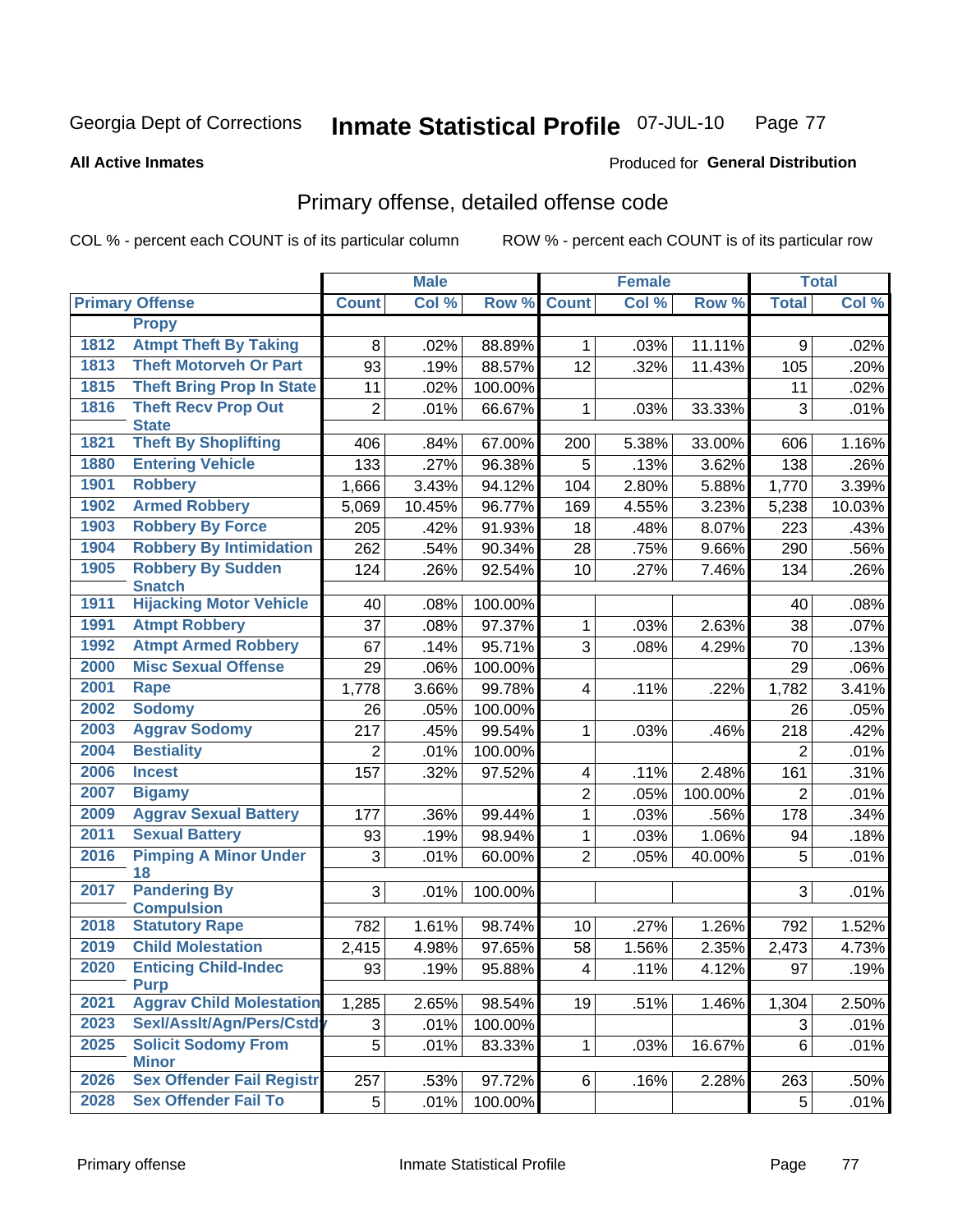#### Inmate Statistical Profile 07-JUL-10 Page 78

#### **All Active Inmates**

## Produced for General Distribution

## Primary offense, detailed offense code

COL % - percent each COUNT is of its particular column

|      |                                            |                         | <b>Male</b> |         |                         | <b>Female</b> |        |                         | <b>Total</b> |
|------|--------------------------------------------|-------------------------|-------------|---------|-------------------------|---------------|--------|-------------------------|--------------|
|      | <b>Primary Offense</b>                     | <b>Count</b>            | Col %       | Row %   | <b>Count</b>            | Col %         | Row %  | <b>Total</b>            | Col %        |
|      | <b>Move</b>                                |                         |             |         |                         |               |        |                         |              |
| 2090 | <b>Entice Child, Attempted</b>             | 4                       | .01%        | 100.00% |                         |               |        | 4                       | .01%         |
| 2091 | <b>Atmpt Rape</b>                          | 23                      | .05%        | 95.83%  | $\mathbf{1}$            | .03%          | 4.17%  | 24                      | .05%         |
| 2092 | <b>Atmpt Sodomy</b>                        | $\overline{2}$          | .01%        | 100.00% |                         |               |        | $\overline{2}$          | .01%         |
| 2093 | <b>Atmpt Aggrav Sodomy</b>                 | 3                       | .01%        | 100.00% |                         |               |        | 3                       | .01%         |
| 2094 | <b>Atmpt Child Molestation</b>             | 23                      | .05%        | 100.00% |                         |               |        | 23                      | .04%         |
| 2095 | <b>Agg Aslt W Intnt To Rape</b>            | 47                      | .10%        | 100.00% |                         |               |        | 47                      | .09%         |
| 2096 | <b>Aggrav Ch Molest, Atmpt</b>             | $\overline{2}$          | .01%        | 100.00% |                         |               |        | $\overline{2}$          | .01%         |
| 2097 | <b>Statutory Rape, Atmpt</b>               | 3                       | .01%        | 100.00% |                         |               |        | 3                       | .01%         |
| 2099 | <b>Agg Sex Battery Atmpt</b>               | $\overline{2}$          | .01%        | 100.00% |                         |               |        | $\overline{2}$          | .01%         |
| 2100 | <b>Misc Obscenity</b>                      | 3                       | .01%        | 100.00% |                         |               |        | 3                       | .01%         |
| 2200 | <b>Misc Public Order</b>                   | $\mathbf{1}$            | .01%        | 100.00% |                         |               |        | $\mathbf 1$             | .01%         |
| 2205 | <b>False Swearng Writtn</b><br><b>Stmt</b> | 5                       | .01%        | 83.33%  | $\mathbf{1}$            | .03%          | 16.67% | 6                       | .01%         |
| 2301 | <b>Bribery Govt Officer</b>                | $\overline{2}$          | .01%        | 100.00% |                         |               |        | $\overline{2}$          | .01%         |
| 2302 | <b>Viol Oath Public Offcr</b>              | $\overline{2}$          | .01%        | 100.00% |                         |               |        | 2                       | .01%         |
| 2305 | <b>Influence Govt Official</b>             | $\mathbf{1}$            | .01%        | 100.00% |                         |               |        | $\mathbf{1}$            | .01%         |
| 2307 | <b>Defrauding State</b>                    | $\mathbf{1}$            | .01%        | 100.00% |                         |               |        | $\mathbf{1}$            | .01%         |
| 2311 | <b>False Certificates</b>                  | $\overline{2}$          | .01%        | 100.00% |                         |               |        | $\overline{2}$          | .01%         |
| 2313 | <b>Influencing Witness</b>                 | $\overline{5}$          | .01%        | 83.33%  | $\mathbf{1}$            | .03%          | 16.67% | $6\phantom{1}$          | .01%         |
| 2314 | <b>Obstr Of Law Enf Officer</b>            | 562                     | 1.16%       | 93.20%  | 41                      | 1.10%         | 6.80%  | 603                     | 1.15%        |
| 2315 | <b>Tampering With</b><br><b>Evidence</b>   | $\overline{7}$          | .01%        | 63.64%  | $\overline{\mathbf{4}}$ | .11%          | 36.36% | 11                      | .02%         |
| 2316 | <b>Fleeing/Eluding Police</b>              | 168                     | .35%        | 94.38%  | 10 <sup>1</sup>         | .27%          | 5.62%  | 178                     | .34%         |
| 2400 | <b>Misc Judicial Proceeding</b>            | 1                       | .01%        | 100.00% |                         |               |        | 1                       | .01%         |
| 2401 | <b>Perjury</b>                             | 4                       | .01%        | 100.00% |                         |               |        | 4                       | .01%         |
| 2402 | <b>False Swearing</b>                      | 4                       | .01%        | 80.00%  | $\mathbf{1}$            | .03%          | 20.00% | 5                       | .01%         |
| 2404 | <b>Impersonation</b>                       | 3                       | .01%        | 75.00%  | $\mathbf{1}$            | .03%          | 25.00% | 4                       | .01%         |
| 2405 | <b>Impersonating Officer</b>               | $\overline{2}$          | .01%        | 50.00%  | $\overline{2}$          | .05%          | 50.00% | 4                       | .01%         |
| 2406 | <b>Barratry</b>                            | $\mathbf{1}$            | .01%        | 100.00% |                         |               |        | $\mathbf{1}$            | .01%         |
| 2408 | <b>False Statements Govt</b>               | 26                      | .05%        | 83.87%  | 5                       | .13%          | 16.13% | 31                      | $.06\%$      |
| 2409 | <b>Unauth Represtn Peace</b>               | 1                       | .01%        | 100.00% |                         |               |        | $\mathbf{1}$            | .01%         |
| 2501 | <b>Escape</b>                              | 59                      | .12%        | 89.39%  | $\overline{7}$          | .19%          | 10.61% | 66                      | .13%         |
| 2502 | <b>Aiding Escape</b>                       | 1                       | .01%        | 100.00% |                         |               |        | 1                       | .01%         |
| 2503 | <b>Hindering Appreh Or Pun</b>             | $\overline{\mathbf{4}}$ | .01%        | 80.00%  | $\mathbf{1}$            | .03%          | 20.00% | 5                       | .01%         |
| 2507 | <b>Mutiny In Penal Inst</b>                | $\overline{2}$          | .01%        | 100.00% |                         |               |        | $\overline{2}$          | .01%         |
| 2508 | <b>Instigating Mutiny</b>                  | $\mathbf 1$             | .01%        | 100.00% |                         |               |        | $\mathbf 1$             | .01%         |
| 2511 | <b>Bail Jumping</b>                        | $\overline{2}$          | .01%        | 50.00%  | $\mathbf{2}$            | .05%          | 50.00% | $\overline{\mathbf{4}}$ | .01%         |
| 2613 | <b>Crmnl Interfere Govt</b>                | 27                      | .06%        | 90.00%  | 3 <sup>1</sup>          | .08%          | 10.00% | 30                      | .06%         |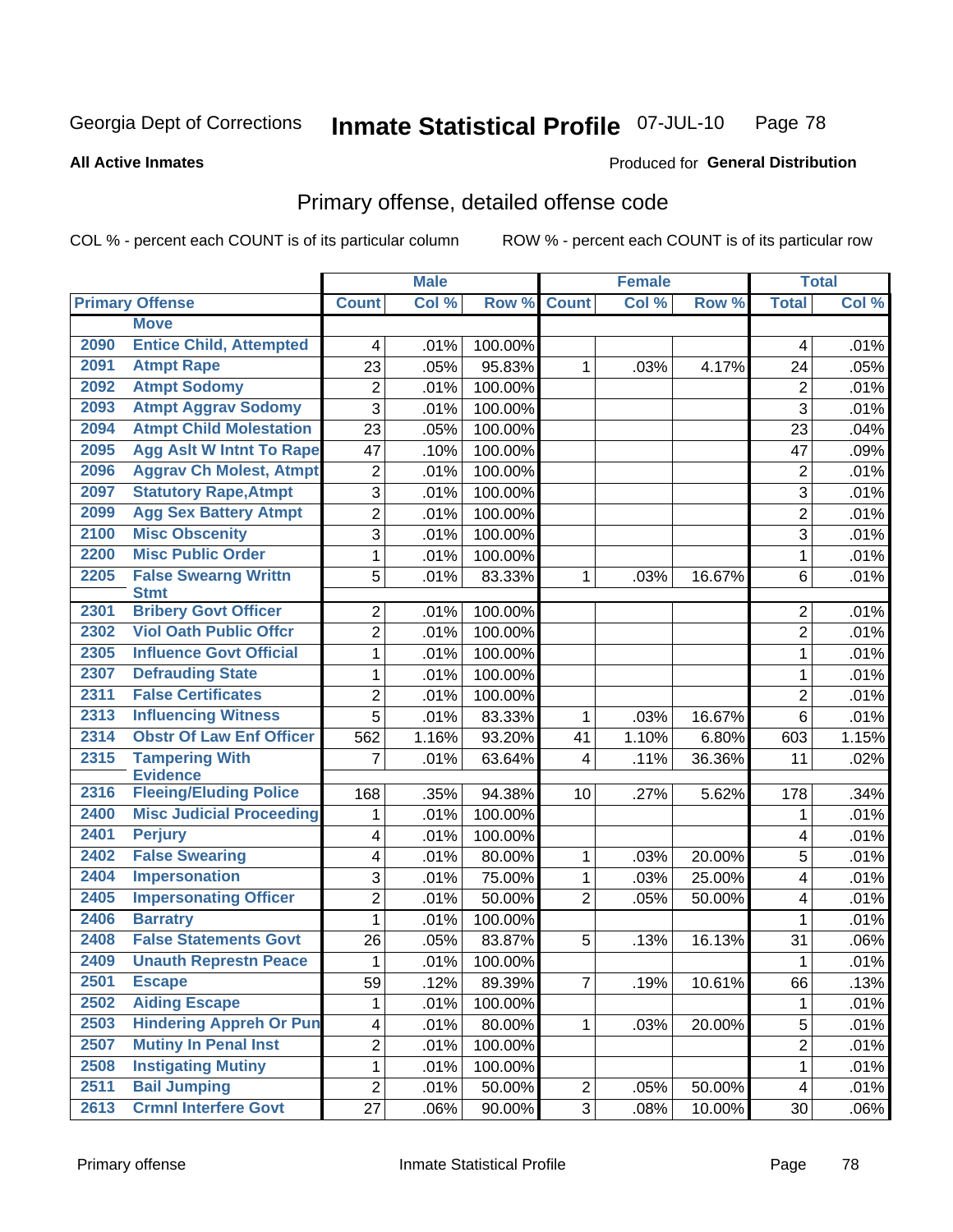#### Inmate Statistical Profile 07-JUL-10 Page 79

Produced for General Distribution

#### **All Active Inmates**

# Primary offense, detailed offense code

COL % - percent each COUNT is of its particular column

|      |                                               |                | <b>Male</b> |         |                    | <b>Female</b> |        |                | <b>Total</b> |
|------|-----------------------------------------------|----------------|-------------|---------|--------------------|---------------|--------|----------------|--------------|
|      | <b>Primary Offense</b>                        | <b>Count</b>   | Col %       |         | <b>Row % Count</b> | Col %         | Row %  | <b>Total</b>   | Col %        |
|      | <b>Prop</b>                                   |                |             |         |                    |               |        |                |              |
| 2718 | <b>Dogfighting</b>                            | 1.             | .01%        | 100.00% |                    |               |        | 1              | .01%         |
| 2751 | <b>Bus Hijacking</b>                          | 1              | .01%        | 100.00% |                    |               |        | 1              | .01%         |
| 2801 | <b>Cruelty To Children</b>                    | 225            | .46%        | 73.05%  | 83                 | 2.23%         | 26.95% | 308            | .59%         |
| 2802 | <b>Atmpt Cruelty To</b>                       | 1.             | .01%        | 100.00% |                    |               |        | 1              | .01%         |
|      | <b>Children</b>                               |                |             |         |                    |               |        |                |              |
| 2803 | <b>Manufact Meth Near</b><br><b>Child</b>     | 15             | .03%        | 88.24%  | $\overline{2}$     | .05%          | 11.76% | 17             | .03%         |
| 2811 | <b>Cruelty To Elder Person</b>                | 17             | .04%        | 62.96%  | 10                 | .27%          | 37.04% | 27             | .05%         |
| 2843 | <b>Sex Exploitation Child</b>                 | 100            | .21%        | 98.04%  | $\overline{2}$     | .05%          | 1.96%  | 102            | .20%         |
| 2852 | <b>Abandonment Of Child</b>                   | $\overline{2}$ | .01%        | 100.00% |                    |               |        | $\overline{2}$ | .01%         |
| 2900 | <b>Misc Weapon/Explosive</b>                  | 3              | .01%        | 100.00% |                    |               |        | 3              | .01%         |
|      | <b>Off</b>                                    |                |             |         |                    |               |        |                |              |
| 2901 | <b>Carry Concealed Weapon</b>                 | 3              | .01%        | 100.00% |                    |               |        | 3              | .01%         |
| 2903 | <b>Carry Pistl Without Licns</b>              | $\mathbf{1}$   | .01%        | 100.00% |                    |               |        | 1              | .01%         |
| 2906 | <b>Machine Gun Activities</b>                 | $\mathbf{1}$   | .01%        | 100.00% |                    |               |        | 1              | .01%         |
| 2910 | <b>Poss Of Firearm Dur</b>                    | 347            | .72%        | 94.29%  | 21                 | .57%          | 5.71%  | 368            | .70%         |
|      | <b>Crime</b>                                  |                |             |         |                    |               |        |                |              |
| 2911 | <b>Poss Knife During Crime</b>                | 5              | .01%        | 83.33%  | 1                  | .03%          | 16.67% | 6              | .01%         |
| 2912 | <b>Poss Of Certain</b><br><b>Weapons</b>      | 36             | .07%        | 97.30%  | 1                  | .03%          | 2.70%  | 37             | .07%         |
| 2913 | Poss Firearm 1st                              | 63             | .13%        | 95.45%  | 3                  | .08%          | 4.55%  | 66             | .13%         |
|      | <b>Offender</b>                               |                |             |         |                    |               |        |                |              |
| 2914 | <b>Poss Firearm Convct</b>                    | 772            | 1.59%       | 97.23%  | 22                 | .59%          | 2.77%  | 794            | 1.52%        |
|      | <b>Felon</b>                                  |                |             |         |                    |               |        |                |              |
| 2915 | <b>Carry Weapon At School</b>                 | 6              | .01%        | 100.00% |                    |               |        | 6              | .01%         |
| 2963 | <b>Guard Line</b><br><b>W/Weapon/Drugs</b>    | 8              | .02%        | 72.73%  | 3                  | .08%          | 27.27% | 11             | .02%         |
| 2965 | <b>Poss Wpn, Drugs By</b>                     | 31             | .06%        | 91.18%  | 3                  | .08%          | 8.82%  | 34             | .07%         |
|      | <b>Prisnr</b>                                 |                |             |         |                    |               |        |                |              |
| 2967 | <b>Destroy/Injur Police Dog</b>               | $\mathbf{1}$   | .01%        | 100.00% |                    |               |        | 1              | .01%         |
| 2971 | <b>Cruelty To Animals</b>                     | 6              | .01%        | 100.00% |                    |               |        | 6              | .01%         |
| 2972 | <b>Aggrav Cruelty To</b>                      | 8              | .02%        | 100.00% |                    |               |        | 8              | .02%         |
|      | <b>Animals</b>                                |                |             |         |                    |               |        |                |              |
| 3000 | <b>Misc Invasion Of Privacy</b>               | $\overline{2}$ | .01%        | 100.00% |                    |               |        | $\overline{c}$ | .01%         |
| 3001 | <b>Eavesdrop &amp;</b><br><b>Surveillance</b> | $\overline{2}$ | .01%        | 100.00% |                    |               |        | $\overline{2}$ | .01%         |
| 3002 | <b>Peeping Tom</b>                            | 15             | .03%        | 100.00% |                    |               |        | 15             | .03%         |
| 3404 | <b>Racketeering</b>                           | 32             | .07%        | 65.31%  | 17                 | .46%          | 34.69% | 49             | .09%         |
| 4001 | <b>S/D Narcotics Opiates</b>                  | 28             | .06%        | 77.78%  | 8                  | .22%          | 22.22% | 36             | .07%         |
| 4002 | <b>S/D Dep Stim Cntrf Drugs</b>               | 49             | .10%        | 74.24%  | 17                 | .46%          | 25.76% | 66             | .13%         |
| 4003 | <b>S/D Of Lsd</b>                             | 1              | .01%        | 100.00% |                    |               |        | 1              | .01%         |
|      |                                               |                |             |         |                    |               |        |                |              |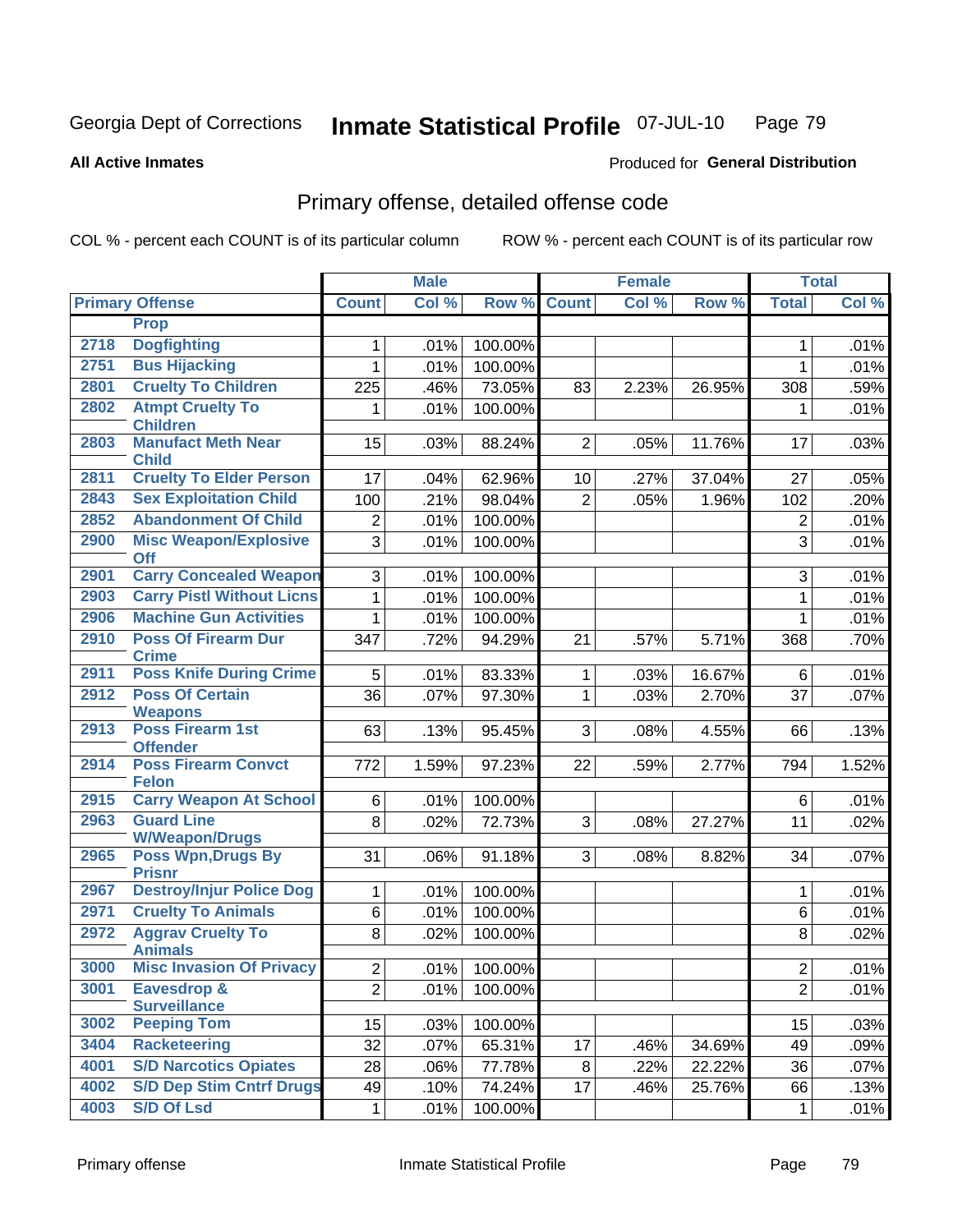#### Inmate Statistical Profile 07-JUL-10 Page 80

**All Active Inmates** 

### Produced for General Distribution

## Primary offense, detailed offense code

COL % - percent each COUNT is of its particular column

|      |                                            |                         | <b>Male</b> |         |                         | <b>Female</b> |        |              | <b>Total</b> |
|------|--------------------------------------------|-------------------------|-------------|---------|-------------------------|---------------|--------|--------------|--------------|
|      | <b>Primary Offense</b>                     | <b>Count</b>            | Col %       | Row %   | <b>Count</b>            | Col %         | Row %  | <b>Total</b> | Col %        |
| 4004 | <b>S/D Of Marijuana</b>                    | 355                     | .73%        | 96.21%  | 14                      | .38%          | 3.79%  | 369          | .71%         |
| 4006 | <b>Poss Narcotics Opiates</b>              | 55                      | .11%        | 74.32%  | 19                      | .51%          | 25.68% | 74           | .14%         |
| 4007 | <b>Poss Dep Stim Cntrf</b>                 | 76                      | .16%        | 80.00%  | 19                      | .51%          | 20.00% | 95           | .18%         |
|      | <b>Drugs</b>                               |                         |             |         |                         |               |        |              |              |
| 4008 | <b>Poss Of Lsd</b>                         | 1                       | .01%        | 100.00% |                         |               |        | 1            | .01%         |
| 4009 | <b>Poss Of Marijuana</b>                   | 82                      | .17%        | 93.18%  | $\,6\,$                 | .16%          | 6.82%  | 88           | .17%         |
| 4011 | <b>Illegal Attm To Obt Drugs</b>           | 10                      | .02%        | 71.43%  | $\overline{\mathbf{4}}$ | .11%          | 28.57% | 14           | .03%         |
| 4012 | <b>Viol Ga Cntrl Sbst Act</b>              | 70                      | .14%        | 82.35%  | 15                      | .40%          | 17.65% | 85           | .16%         |
| 4013 | <b>Viol Dngrous Drgs Act</b>               | 51                      | .11%        | 78.46%  | 14                      | .38%          | 21.54% | 65           | .12%         |
| 4014 | <b>Uniwfl Mfg/Del/Dist N-C S</b>           | 23                      | .05%        | 92.00%  | $\overline{2}$          | .05%          | 8.00%  | 25           | .05%         |
| 4016 | <b>Poss Drug Related Matri</b>             | 9                       | .02%        | 64.29%  | $\overline{5}$          | .13%          | 35.71% | 14           | .03%         |
| 4017 | <b>S/D Cont Sub Public</b>                 | 62                      | .13%        | 93.94%  | $\overline{4}$          | .11%          | 6.06%  | 66           | .13%         |
| 4018 | <b>S/D Cont Sub School</b>                 | 51                      | .11%        | 98.08%  | 1                       | .03%          | 1.92%  | 52           | .10%         |
| 4021 | <b>S/D Cocaine</b>                         | 1,280                   | 2.64%       | 93.29%  | 92                      | 2.48%         | 6.71%  | 1,372        | 2.63%        |
| 4022 | <b>Poss Of Cocaine</b>                     | 1,258                   | 2.59%       | 86.64%  | 194                     | 5.22%         | 13.36% | 1,452        | 2.78%        |
| 4030 | <b>Poss Ephedrine</b>                      | 11                      | .02%        | 84.62%  | $\overline{2}$          | .05%          | 15.38% | 13           | .02%         |
| 4031 | <b>Poss Methamphetamine</b>                | 412                     | .85%        | 78.93%  | 110                     | 2.96%         | 21.07% | 522          | 1.00%        |
| 4032 | <b>Sale Methamphetamine</b>                | 93                      | .19%        | 78.15%  | 26                      | .70%          | 21.85% | 119          | .23%         |
| 4033 | <b>Poss Mda/Extsy</b>                      | 9                       | .02%        | 90.00%  | 1                       | .03%          | 10.00% | 10           | .02%         |
| 4034 | <b>Sale Mda/Extsy</b>                      | 11                      | .02%        | 100.00% |                         |               |        | 11           | .02%         |
| 4050 | <b>Poss W Int Dist Cocaine</b>             | 635                     | 1.31%       | 94.07%  | 40                      | 1.08%         | 5.93%  | 675          | 1.29%        |
| 4051 | <b>Poss W Int Dist</b>                     | 646                     | 1.33%       | 96.42%  | 24                      | .65%          | 3.58%  | 670          | 1.28%        |
|      | <b>Marijuana</b>                           |                         |             |         |                         |               |        |              |              |
| 4052 | <b>Poss W Int Dist Meth</b>                | 230                     | .47%        | 84.56%  | 42                      | 1.13%         | 15.44% | 272          | .52%         |
| 4053 | <b>Poss W Int Dis Other</b>                | 87                      | .18%        | 85.29%  | 15                      | .40%          | 14.71% | 102          | .20%         |
| 4090 | <b>Drug</b><br><b>Atmpt Viol Substance</b> | 21                      | .04%        | 84.00%  | $\overline{\mathbf{4}}$ | .11%          | 16.00% | 25           | .05%         |
|      | <b>Act</b>                                 |                         |             |         |                         |               |        |              |              |
| 4100 | <b>Misc Drugs Trafficking</b>              | 43                      | .09%        | 91.49%  | 4 <sup>1</sup>          | .11%          | 8.51%  | 47           | .09%         |
| 4101 | <b>Traf Cocaine Less 200</b>               | 537                     | 1.11%       | 96.93%  | 17                      | .46%          | 3.07%  | 554          | 1.06%        |
|      | Gm                                         |                         |             |         |                         |               |        |              |              |
| 4102 | <b>Traf Cocaine 201-400</b>                | 176                     | .36%        | 91.19%  | 17                      | .46%          | 8.81%  | 193          | .37%         |
| 4103 | Gm<br><b>Traf Cocaine 401+ Gm</b>          |                         |             |         |                         |               |        |              |              |
| 4111 | <b>Traf Narcotic Less 14 Gm</b>            | 144                     | .30%        | 96.64%  | 5                       | .13%          | 3.36%  | 149          | .29%         |
| 4112 | <b>Traf Narcotic 15-28 Gm</b>              | 11                      | .02%        | 100.00% |                         |               |        | 11           | .02%         |
|      | <b>Traf Narcotic 29+ Gm</b>                | 3                       | .01%        | 100.00% |                         |               |        | 3            | .01%         |
| 4113 |                                            | $\overline{\mathbf{4}}$ | .01%        | 100.00% |                         |               |        | 4            | .01%         |
| 4121 | Traf Marijna 10-2000 Lb                    | 92                      | .19%        | 95.83%  | 4                       | .11%          | 4.17%  | 96           | .18%         |
| 4122 | Traf Marijna 2001-10k Lb                   | $\overline{c}$          | .01%        | 66.67%  | 1                       | .03%          | 33.33% | 3            | .01%         |
| 4123 | Traf Marijna 10001+ Lb                     | $\mathbf{1}$            | .01%        | 100.00% |                         |               |        | $\mathbf{1}$ | .01%         |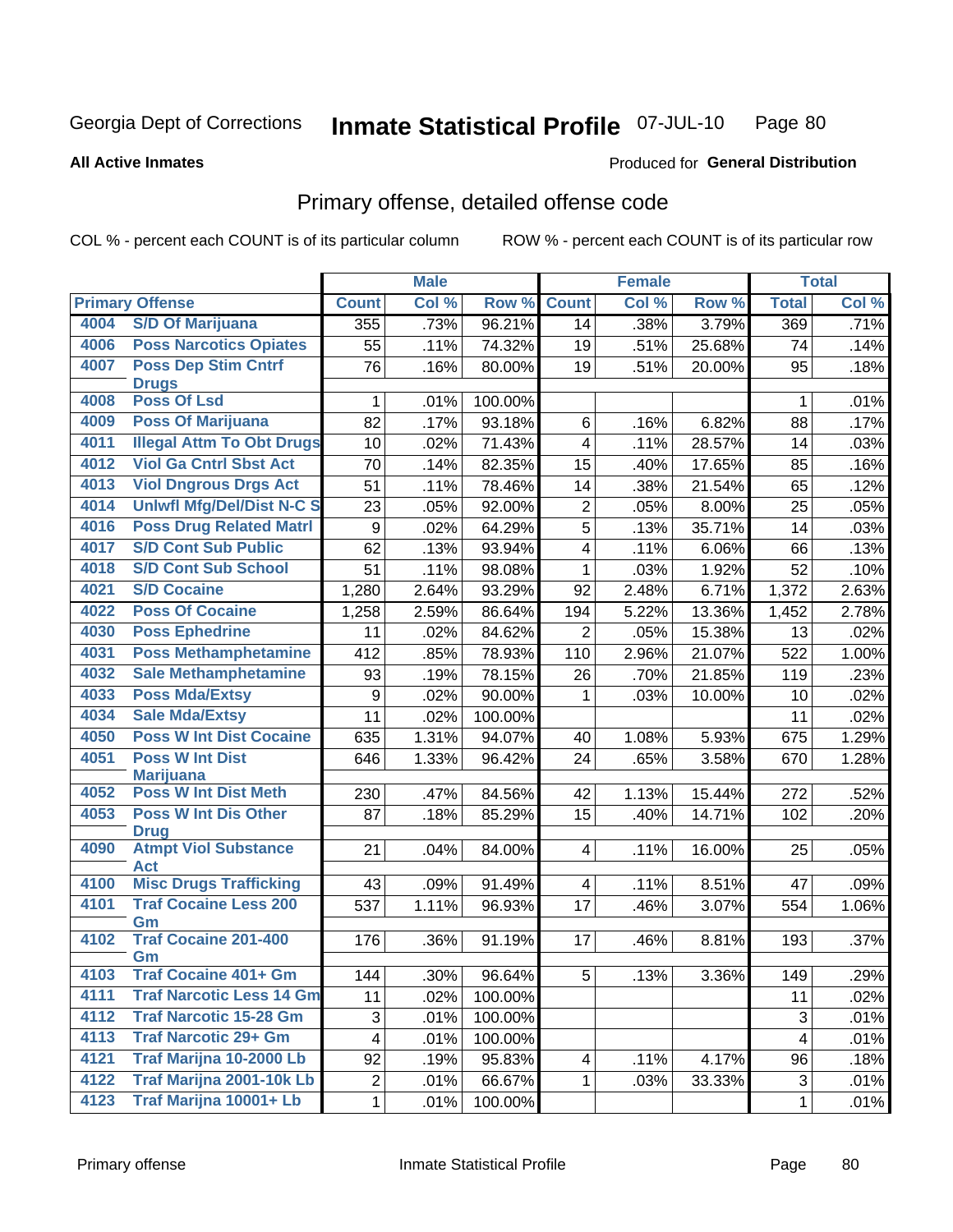#### Inmate Statistical Profile 07-JUL-10 Page 81

### **All Active Inmates**

### **Produced for General Distribution**

## Primary offense, detailed offense code

COL % - percent each COUNT is of its particular column

|      |                                     |                         | <b>Male</b> |                   |                | <b>Female</b> |        |                | <b>Total</b> |
|------|-------------------------------------|-------------------------|-------------|-------------------|----------------|---------------|--------|----------------|--------------|
|      | <b>Primary Offense</b>              | <b>Count</b>            | Col %       | Row %             | <b>Count</b>   | Col %         | Row %  | <b>Total</b>   | Col %        |
| 4126 | <b>Traf Amphtmine 28-199</b>        | 8                       | .02%        | 72.73%            | 3              | .08%          | 27.27% | 11             | .02%         |
|      | Gm                                  |                         |             |                   |                |               |        |                |              |
| 4127 | <b>Traf Amphtmine 200-399</b><br>Gm | $\overline{2}$          | .01%        | 100.00%           |                |               |        | $\overline{2}$ | .01%         |
| 4128 | Traf Amphtmine 400+ Gm              | $\overline{4}$          | .01%        | 100.00%           |                |               |        | 4              | .01%         |
| 4130 | <b>Cnspire Traffic Cntrl Sub</b>    | 8                       | .02%        | 66.67%            | 4              | .11%          | 33.33% | 12             | .02%         |
| 4134 | <b>Att/Consprcy Commt</b>           | 46                      | .09%        | 77.97%            | 13             | .35%          | 22.03% | 59             | .11%         |
|      | C/S/Of                              |                         |             |                   |                |               |        |                |              |
| 4135 | <b>Unauth Dist Contrild Sub</b>     | 1                       | .01%        | 100.00%           |                |               |        | 1              | .01%         |
| 4136 | <b>Illgl Dist Contrild Subst</b>    | 1                       | .01%        | 100.00%           |                |               |        | 1              | .01%         |
| 4140 | <b>Traf Methamph 28-199</b>         | 237                     | .49%        | 82.87%            | 49             | 1.32%         | 17.13% | 286            | .55%         |
| 4141 | Gm<br>Traf Methamph 200-399         |                         |             |                   |                |               |        |                |              |
|      | Gm                                  | 78                      | .16%        | 91.76%            | $\overline{7}$ | .19%          | 8.24%  | 85             | .16%         |
| 4142 | Traf Methamph 400+ Gm               | 67                      | .14%        | 97.10%            | $\overline{2}$ | .05%          | 2.90%  | 69             | .13%         |
| 4143 | <b>Manf Methamph 28-199</b>         | 22                      | .05%        | 78.57%            | 6              | .16%          | 21.43% | 28             | .05%         |
|      | Gm                                  |                         |             |                   |                |               |        |                |              |
| 4144 | <b>Manf Methamph 200-399</b>        | $\overline{7}$          | .01%        | 87.50%            | $\mathbf 1$    | .03%          | 12.50% | 8              | .02%         |
| 4145 | Gm<br><b>Manf Methamph 400+ Gm</b>  | $\overline{2}$          |             |                   |                |               |        | $\overline{2}$ | .01%         |
| 4146 | <b>Traf Methamph Unspec</b>         | 72                      | .01%        | 100.00%<br>90.00% | 8              | .22%          |        |                | .15%         |
|      | Amt                                 |                         | .15%        |                   |                |               | 10.00% | 80             |              |
| 4147 | <b>Manf Methamph Unspec</b>         | 131                     | .27%        | 85.62%            | 22             | .59%          | 14.38% | 153            | .29%         |
|      | Amt                                 |                         |             |                   |                |               |        |                |              |
| 4150 | <b>Traf Mda/Extsy 28-199gm</b>      | 18                      | .04%        | 75.00%            | 6              | .16%          | 25.00% | 24             | .05%         |
| 4151 | <b>Traf Mda/Extsy 200-</b>          | 3                       | .01%        | 100.00%           |                |               |        | 3              | .01%         |
| 4152 | 399gm<br>Traf Mda/Extsy 400+Gm      | $\overline{2}$          | .01%        | 100.00%           |                |               |        | $\overline{2}$ | .01%         |
| 5001 | <b>Viol Motor Vehicle Laws</b>      | 23                      | .05%        | 82.14%            | 5              | .13%          | 17.86% | 28             | .05%         |
| 5003 | <b>Chop Shop Violation</b>          | 1                       | .01%        | 100.00%           |                |               |        | 1              | .01%         |
| 5004 | <b>Drvng Habtl Violator</b>         | 17                      | .04%        | 94.44%            | $\mathbf{1}$   | .03%          | 5.56%  | 18             | .03%         |
| 5005 | <b>Habit Traf Viol/Impaired</b>     | 22                      | .05%        | 95.65%            | $\mathbf{1}$   | .03%          | 4.35%  | 23             | .04%         |
| 5006 | <b>Habit Traf Viol/Other</b>        | 23                      | .05%        | 95.83%            | $\mathbf{1}$   | .03%          | 4.17%  | 24             | .05%         |
| 5007 | <b>Hit-Run W/Injury/Fatality</b>    | 6                       | .01%        | 75.00%            | $\overline{2}$ | .05%          | 25.00% | $\bf 8$        | .02%         |
| 6000 | <b>Misc Mrals/Pblic H/Safty</b>     | 13                      | .03%        | 86.67%            | $\overline{2}$ | .05%          | 13.33% | 15             | .03%         |
| 6200 | <b>Misc CorrectionI Inst Off</b>    | $\overline{7}$          | .01%        | 77.78%            | $\overline{2}$ | .05%          | 22.22% | 9              | .02%         |
| 8001 | <b>Violatn Othr States Law</b>      | 5                       | .01%        | 100.00%           |                |               |        | 5              | .01%         |
| 9901 | <b>Conspiracy</b>                   | 36                      | .07%        | 81.82%            | 8              | .22%          | 18.18% | 44             | .08%         |
| 9905 | <b>Crmnl Atmpt</b>                  | 1                       | .01%        | 100.00%           |                |               |        | $\mathbf{1}$   | .01%         |
| 9907 | <b>Unauth Dist Recrd</b>            | $\overline{\mathbf{4}}$ | .01%        | 100.00%           |                |               |        | 4              | .01%         |
|      | <b>Devices</b>                      |                         |             |                   |                |               |        |                |              |
| 9910 | <b>Crmnl Solicitation</b>           | $\overline{2}$          | .01%        | 100.00%           |                |               |        | $\overline{2}$ | $.01\%$      |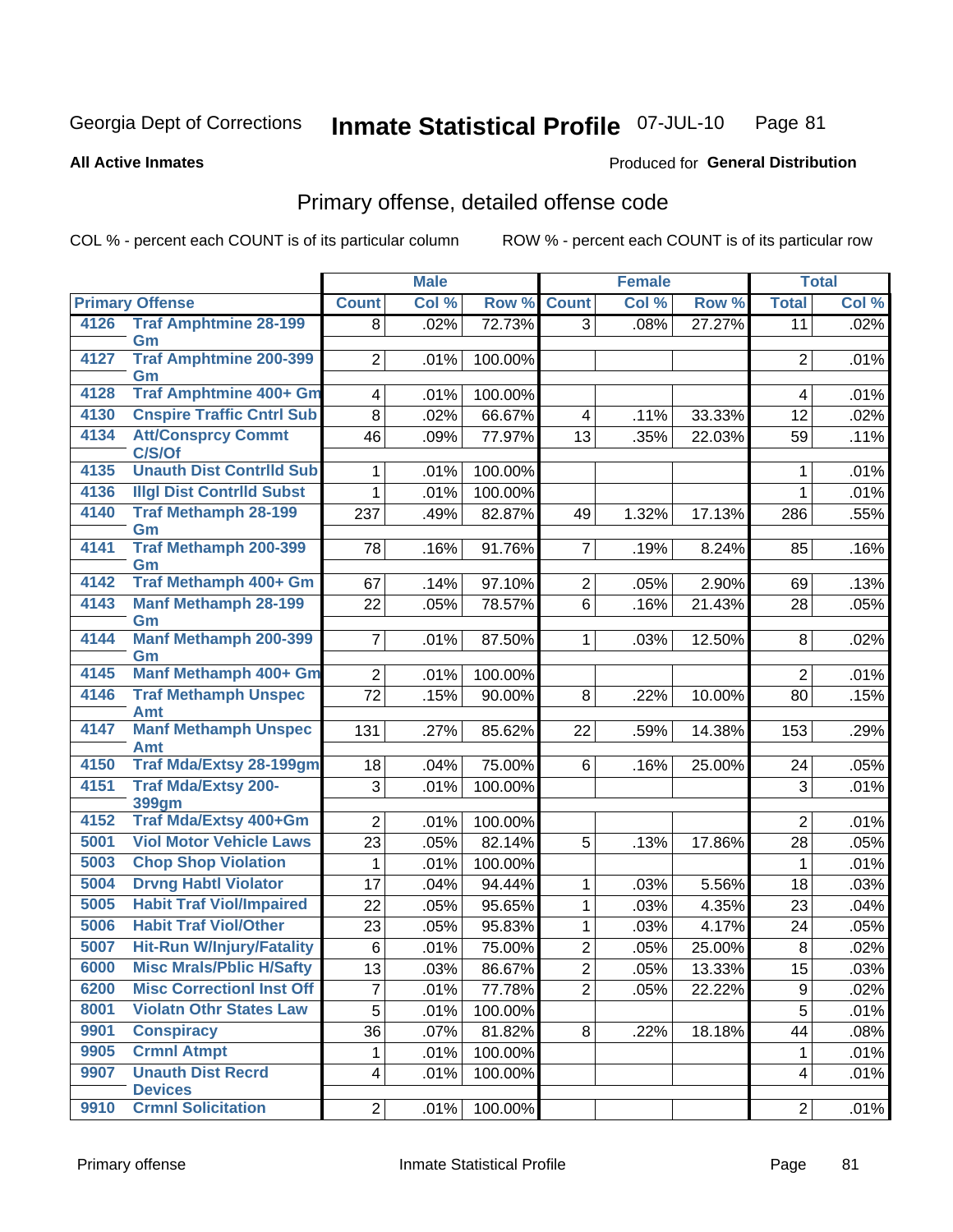#### Inmate Statistical Profile 07-JUL-10 Page 82

**All Active Inmates** 

### Produced for General Distribution

## Primary offense, detailed offense code

COL % - percent each COUNT is of its particular column

|                                   |              | <b>Male</b>        |                    |       | <b>Female</b> |          |        | Total   |
|-----------------------------------|--------------|--------------------|--------------------|-------|---------------|----------|--------|---------|
| <b>Primary Offense</b>            | <b>Count</b> | Col %              | <b>Row % Count</b> |       | Col %         | Row %    | Total  | Col %   |
| 9914<br><b>Gang Participation</b> | 261          | $.05\%$ $^{\circ}$ | 96.30%             |       | .03%          | $3.70\%$ | 27     | $.05\%$ |
| 9999<br><b>Unknown Offense</b>    | 9.           | .02%               | 75.00%             |       | .08%          | 25.00%   | 12     | $.02\%$ |
| <b>Total Rported</b>              | 48,527       | 100%               | 92.89%             | 3,715 | 100%          | $7.11\%$ | 52.242 | 101%    |

| <b>Reported</b><br>NOI | 4.           |             | 43     |
|------------------------|--------------|-------------|--------|
| <b>otal</b>            | <b>18570</b> | 2.724<br>u. | 52,291 |

| Mode (most frequent) | 1902 Armed Robbery | 1701 Forgery 1st Degree | 1902 Armed<br><b>Robbery</b> |
|----------------------|--------------------|-------------------------|------------------------------|
|----------------------|--------------------|-------------------------|------------------------------|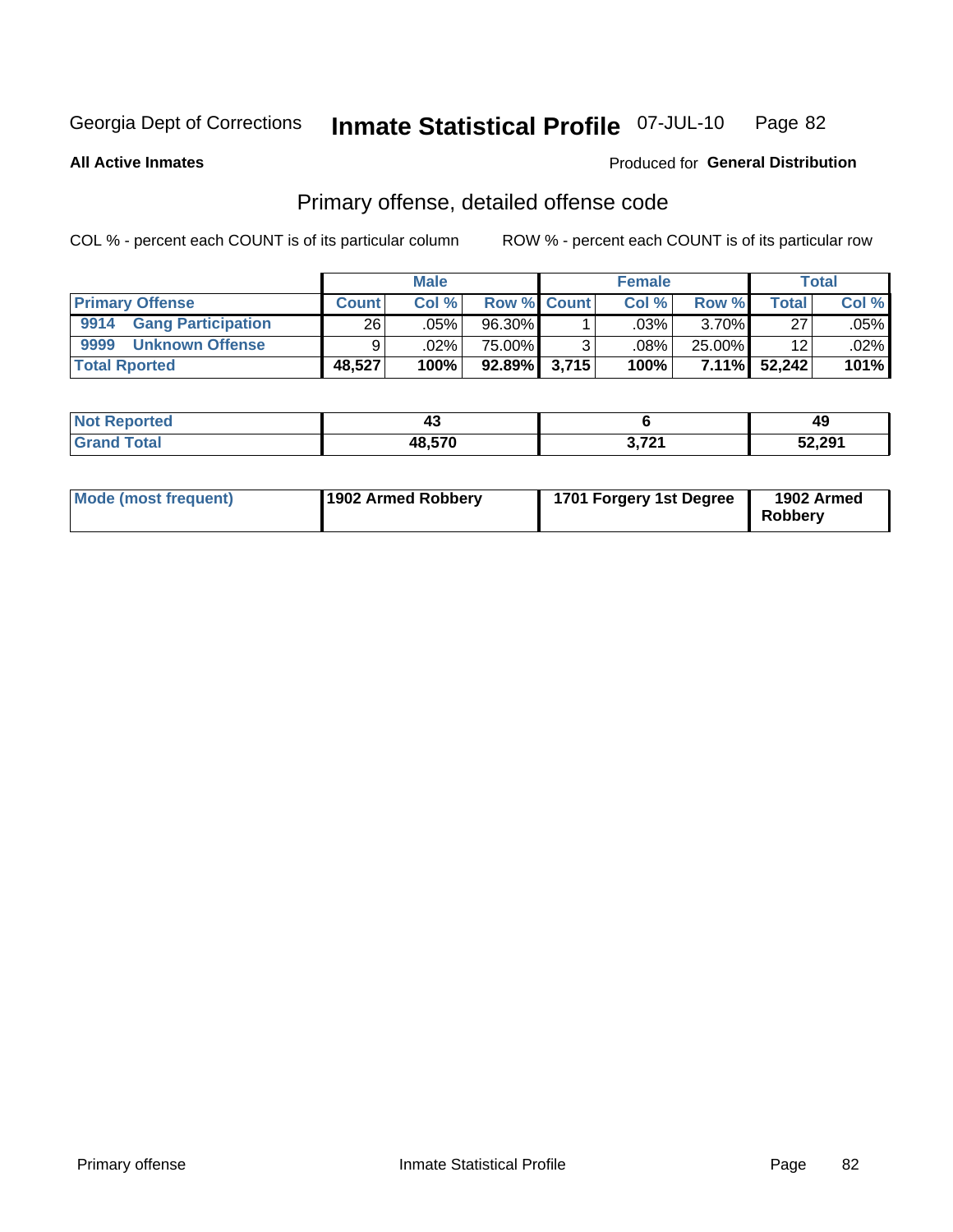#### **Inmate Statistical Profile 07-JUL-10** Page 83

**All Active Inmates** 

### **Produced for General Distribution**

## County of conviction of primary offense

COL % - percent each COUNT is of its particular column

|                         |                             |              | <b>Male</b> |        |                | <b>Female</b> |        |              | <b>Total</b> |
|-------------------------|-----------------------------|--------------|-------------|--------|----------------|---------------|--------|--------------|--------------|
|                         | <b>County of Conviction</b> | <b>Count</b> | Col %       | Row %  | <b>Count</b>   | Col %         | Row %  | <b>Total</b> | Col %        |
| 1                       | <b>Appling</b>              | 100          | .21%        | 93.46% | 7              | .19%          | 6.54%  | 107          | .20%         |
| $\overline{2}$          | <b>Atkinson</b>             | 42           | .09%        | 95.45% | $\overline{2}$ | .05%          | 4.55%  | 44           | .08%         |
| $\overline{\mathbf{3}}$ | <b>Bacon</b>                | 46           | .09%        | 95.83% | $\overline{2}$ | .05%          | 4.17%  | 48           | .09%         |
| $\overline{4}$          | <b>Baker</b>                | 12           | .02%        | 92.31% | $\mathbf{1}$   | .03%          | 7.69%  | 13           | .02%         |
| 5                       | <b>Baldwin</b>              | 295          | .61%        | 92.19% | 25             | .67%          | 7.81%  | 320          | .61%         |
| 6                       | <b>Banks</b>                | 51           | .11%        | 87.93% | $\overline{7}$ | .19%          | 12.07% | 58           | .11%         |
| 7                       | <b>Barrow</b>               | 260          | .54%        | 92.53% | 21             | .57%          | 7.47%  | 281          | .54%         |
| $\overline{\mathbf{8}}$ | <b>Bartow</b>               | 589          | 1.21%       | 88.70% | 75             | 2.02%         | 11.30% | 664          | 1.27%        |
| $\overline{9}$          | <b>Ben Hill</b>             | 262          | .54%        | 94.58% | 15             | .40%          | 5.42%  | 277          | .53%         |
| 10                      | <b>Berrien</b>              | 83           | .17%        | 95.40% | 4              | .11%          | 4.60%  | 87           | .17%         |
| $\overline{11}$         | <b>Bibb</b>                 | 1,012        | 2.09%       | 94.93% | 54             | 1.45%         | 5.07%  | 1,066        | 2.04%        |
| $\overline{12}$         | <b>Bleckley</b>             | 77           | .16%        | 91.67% | $\overline{7}$ | .19%          | 8.33%  | 84           | .16%         |
| $\overline{13}$         | <b>Brantley</b>             | 56           | .12%        | 94.92% | 3              | .08%          | 5.08%  | 59           | .11%         |
| $\overline{14}$         | <b>Brooks</b>               | 57           | .12%        | 95.00% | $\overline{3}$ | .08%          | 5.00%  | 60           | .11%         |
| $\overline{15}$         | <b>Bryan</b>                | 84           | .17%        | 95.45% | 4              | .11%          | 4.55%  | 88           | .17%         |
| 16                      | <b>Bulloch</b>              | 471          | .97%        | 92.53% | 38             | 1.02%         | 7.47%  | 509          | .97%         |
| $\overline{17}$         | <b>Burke</b>                | 195          | .40%        | 95.59% | 9              | .24%          | 4.41%  | 204          | .39%         |
| $\overline{18}$         | <b>Butts</b>                | 169          | .35%        | 96.57% | 6              | .16%          | 3.43%  | 175          | .33%         |
| 19                      | <b>Calhoun</b>              | 36           | .07%        | 90.00% | 4              | .11%          | 10.00% | 40           | .08%         |
| $\overline{20}$         | <b>Camden</b>               | 152          | .31%        | 91.57% | 14             | .38%          | 8.43%  | 166          | .32%         |
| $\overline{21}$         | <b>Candler</b>              | 94           | .19%        | 88.68% | 12             | .32%          | 11.32% | 106          | .20%         |
| $\overline{22}$         | <b>Carroll</b>              | 599          | 1.23%       | 89.81% | 68             | 1.83%         | 10.19% | 667          | 1.28%        |
| 23                      | <b>Catoosa</b>              | 293          | .60%        | 90.99% | 29             | .78%          | 9.01%  | 322          | .62%         |
| $\overline{24}$         | <b>Charlton</b>             | 55           | .11%        | 93.22% | 4              | .11%          | 6.78%  | 59           | .11%         |
| $\overline{25}$         | <b>Chatham</b>              | 2,434        | 5.02%       | 95.08% | 126            | 3.39%         | 4.92%  | 2,560        | 4.90%        |
| 26                      | <b>Chattahoochee</b>        | 24           | .05%        | 96.00% | 1              | .03%          | 4.00%  | 25           | .05%         |
| $\overline{27}$         | <b>Chattooga</b>            | 244          | .50%        | 91.73% | 22             | .59%          | 8.27%  | 266          | .51%         |
| 28                      | <b>Cherokee</b>             | 596          | 1.23%       | 90.44% | 63             | 1.70%         | 9.56%  | 659          | 1.26%        |
| 29                      | <b>Clarke</b>               | 412          | .85%        | 93.85% | 27             | .73%          | 6.15%  | 439          | .84%         |
| 30                      | <b>Clay</b>                 | 30           | .06%        | 85.71% | 5              | .13%          | 14.29% | 35           | .07%         |
| $\overline{31}$         | <b>Clayton</b>              | 1,501        | 3.09%       | 92.09% | 129            | 3.47%         | 7.91%  | 1,630        | 3.12%        |
| 32                      | <b>Clinch</b>               | 59           | $.12\%$     | 95.16% | 3              | .08%          | 4.84%  | 62           | .12%         |
| 33                      | <b>Cobb</b>                 | 2,654        | 5.47%       | 90.30% | 285            | 7.67%         | 9.70%  | 2,939        | 5.63%        |
| 34                      | <b>Coffee</b>               | 248          | .51%        | 91.85% | 22             | .59%          | 8.15%  | 270          | .52%         |
| 35                      | <b>Colquitt</b>             | 284          | .59%        | 95.30% | 14             | .38%          | 4.70%  | 298          | .57%         |
| 36                      | <b>Columbia</b>             | 276          | .57%        | 94.20% | 17             | .46%          | 5.80%  | 293          | .56%         |
| 37                      | <b>Cook</b>                 | 132          | .27%        | 95.65% | 6              | .16%          | 4.35%  | 138          | .26%         |
| 38                      | <b>Coweta</b>               | 474          | .98%        | 91.33% | 45             | 1.21%         | 8.67%  | 519          | .99%         |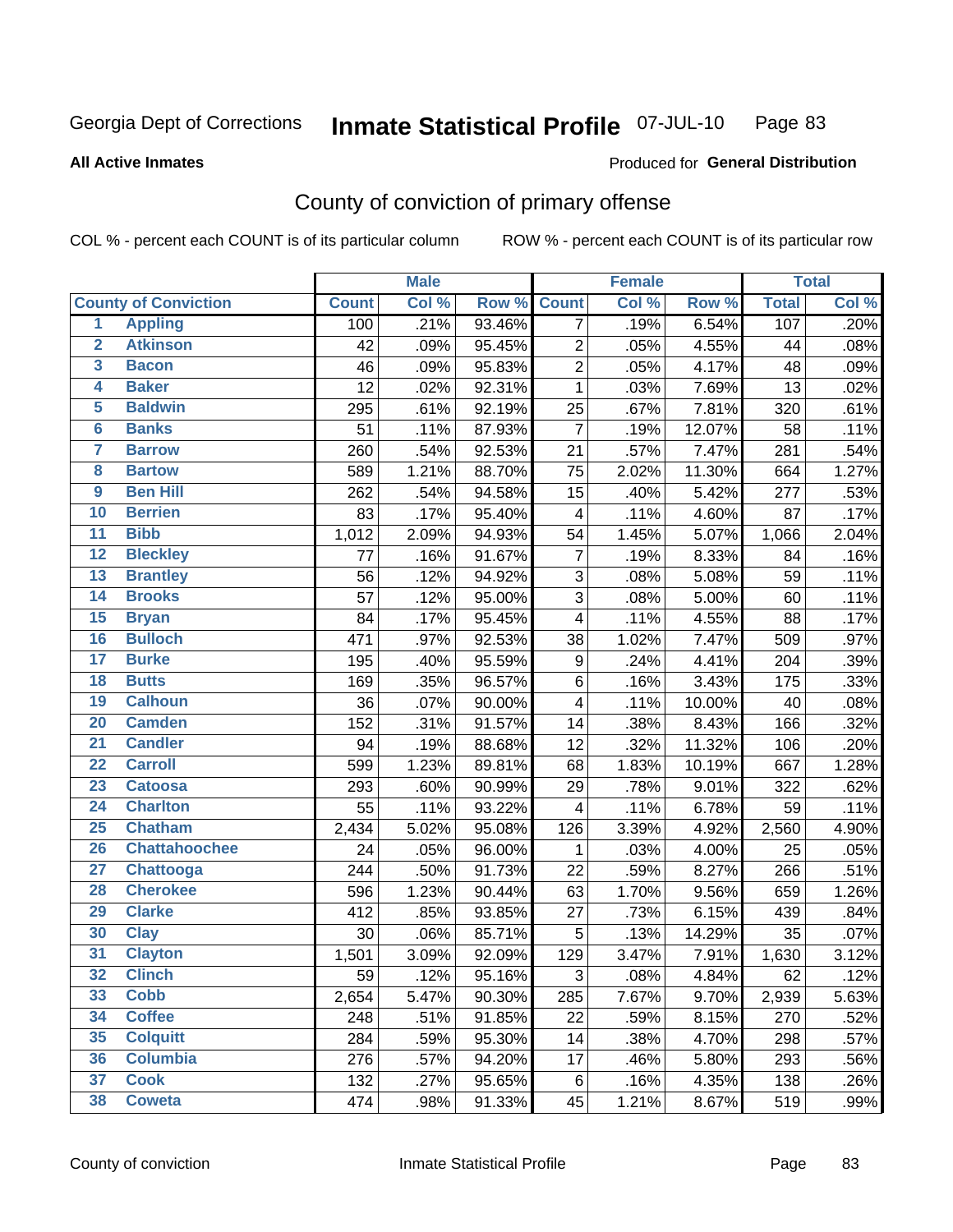#### Inmate Statistical Profile 07-JUL-10 Page 84

#### **All Active Inmates**

### Produced for General Distribution

## County of conviction of primary offense

COL % - percent each COUNT is of its particular column

|    |                             |                 | <b>Male</b> |         |                  | <b>Female</b> |        |                 | <b>Total</b> |
|----|-----------------------------|-----------------|-------------|---------|------------------|---------------|--------|-----------------|--------------|
|    | <b>County of Conviction</b> | <b>Count</b>    | Col %       | Row %   | <b>Count</b>     | Col %         | Row %  | <b>Total</b>    | Col %        |
| 39 | <b>Crawford</b>             | $\overline{24}$ | .05%        | 96.00%  | 1                | .03%          | 4.00%  | $\overline{25}$ | .05%         |
| 40 | <b>Crisp</b>                | 272             | .56%        | 92.52%  | 22               | .59%          | 7.48%  | 294             | .56%         |
| 41 | <b>Dade</b>                 | 123             | .25%        | 97.62%  | 3                | .08%          | 2.38%  | 126             | .24%         |
| 42 | <b>Dawson</b>               | 111             | .23%        | 90.98%  | 11               | .30%          | 9.02%  | 122             | .23%         |
| 43 | <b>Decatur</b>              | 345             | .71%        | 92.25%  | 29               | .78%          | 7.75%  | 374             | .72%         |
| 44 | <b>Dekalb</b>               | 2,883           | 5.94%       | 94.80%  | 158              | 4.25%         | 5.20%  | 3,041           | 5.82%        |
| 45 | <b>Dodge</b>                | 144             | .30%        | 91.72%  | 13               | .35%          | 8.28%  | 157             | .30%         |
| 46 | <b>Dooly</b>                | 103             | .21%        | 93.64%  | $\overline{7}$   | .19%          | 6.36%  | 110             | .21%         |
| 47 | <b>Dougherty</b>            | 950             | 1.96%       | 94.34%  | 57               | 1.53%         | 5.66%  | 1,007           | 1.93%        |
| 48 | <b>Douglas</b>              | 1,149           | 2.37%       | 89.42%  | 136              | 3.66%         | 10.58% | 1,285           | 2.46%        |
| 49 | <b>Early</b>                | 85              | .18%        | 95.51%  | 4                | .11%          | 4.49%  | 89              | .17%         |
| 50 | <b>Echols</b>               | 5               | .01%        | 83.33%  | 1                | .03%          | 16.67% | 6               | .01%         |
| 51 | <b>Effingham</b>            | 166             | .34%        | 94.32%  | 10               | .27%          | 5.68%  | 176             | .34%         |
| 52 | <b>Elbert</b>               | 156             | .32%        | 96.30%  | 6                | .16%          | 3.70%  | 162             | .31%         |
| 53 | <b>Emanuel</b>              | 167             | .34%        | 95.43%  | 8                | .22%          | 4.57%  | 175             | .33%         |
| 54 | <b>Evans</b>                | 91              | .19%        | 94.79%  | 5                | .13%          | 5.21%  | 96              | .18%         |
| 55 | <b>Fannin</b>               | 97              | .20%        | 92.38%  | 8                | .22%          | 7.62%  | 105             | .20%         |
| 56 | <b>Fayette</b>              | 326             | .67%        | 89.81%  | 37               | 1.00%         | 10.19% | 363             | .69%         |
| 57 | <b>Floyd</b>                | 755             | 1.56%       | 89.56%  | 88               | 2.37%         | 10.44% | 843             | 1.61%        |
| 58 | <b>Forsyth</b>              | 286             | .59%        | 89.38%  | 34               | .92%          | 10.63% | 320             | .61%         |
| 59 | <b>Franklin</b>             | 131             | .27%        | 93.57%  | $\boldsymbol{9}$ | .24%          | 6.43%  | 140             | .27%         |
| 60 | <b>Fulton</b>               | 4,556           | 9.39%       | 96.18%  | 181              | 4.87%         | 3.82%  | 4,737           | 9.07%        |
| 61 | Gilmer                      | 129             | .27%        | 92.14%  | 11               | .30%          | 7.86%  | 140             | .27%         |
| 62 | <b>Glascock</b>             | 5               | .01%        | 83.33%  | $\mathbf{1}$     | .03%          | 16.67% | 6               | .01%         |
| 63 | <b>Glynn</b>                | 394             | .81%        | 95.17%  | 20               | .54%          | 4.83%  | 414             | .79%         |
| 64 | <b>Gordon</b>               | 293             | .60%        | 89.88%  | 33               | .89%          | 10.12% | 326             | .62%         |
| 65 | <b>Grady</b>                | 216             | .45%        | 94.74%  | 12               | .32%          | 5.26%  | 228             | .44%         |
| 66 | <b>Greene</b>               | 149             | .31%        | 93.71%  | 10               | .27%          | 6.29%  | 159             | .30%         |
| 67 | <b>Gwinnett</b>             | 2,023           | 4.17%       | 92.46%  | 165              | 4.44%         | 7.54%  | 2,188           | 4.19%        |
| 68 | <b>Habersham</b>            | 122             | .25%        | 93.13%  | $\boldsymbol{9}$ | .24%          | 6.87%  | 131             | .25%         |
| 69 | <b>Hall</b>                 | 685             | 1.41%       | 90.73%  | 70               | 1.88%         | 9.27%  | 755             | 1.45%        |
| 70 | <b>Hancock</b>              | 32              | $.07\%$     | 96.97%  | 1                | .03%          | 3.03%  | 33              | .06%         |
| 71 | <b>Haralson</b>             | 95              | .20%        | 95.00%  | 5                | .13%          | 5.00%  | 100             | .19%         |
| 72 | <b>Harris</b>               | 110             | .23%        | 94.83%  | $\,6\,$          | .16%          | 5.17%  | 116             | .22%         |
| 73 | <b>Hart</b>                 | 114             | .23%        | 95.80%  | 5                | .13%          | 4.20%  | 119             | .23%         |
| 74 | <b>Heard</b>                | 63              | .13%        | 100.00% |                  |               |        | 63              | .12%         |
| 75 | <b>Henry</b>                | 521             | 1.07%       | 89.21%  | 63               | 1.70%         | 10.79% | 584             | 1.12%        |
| 76 | <b>Houston</b>              | 593             | 1.22%       | 93.83%  | 39               | 1.05%         | 6.17%  | 632             | 1.21%        |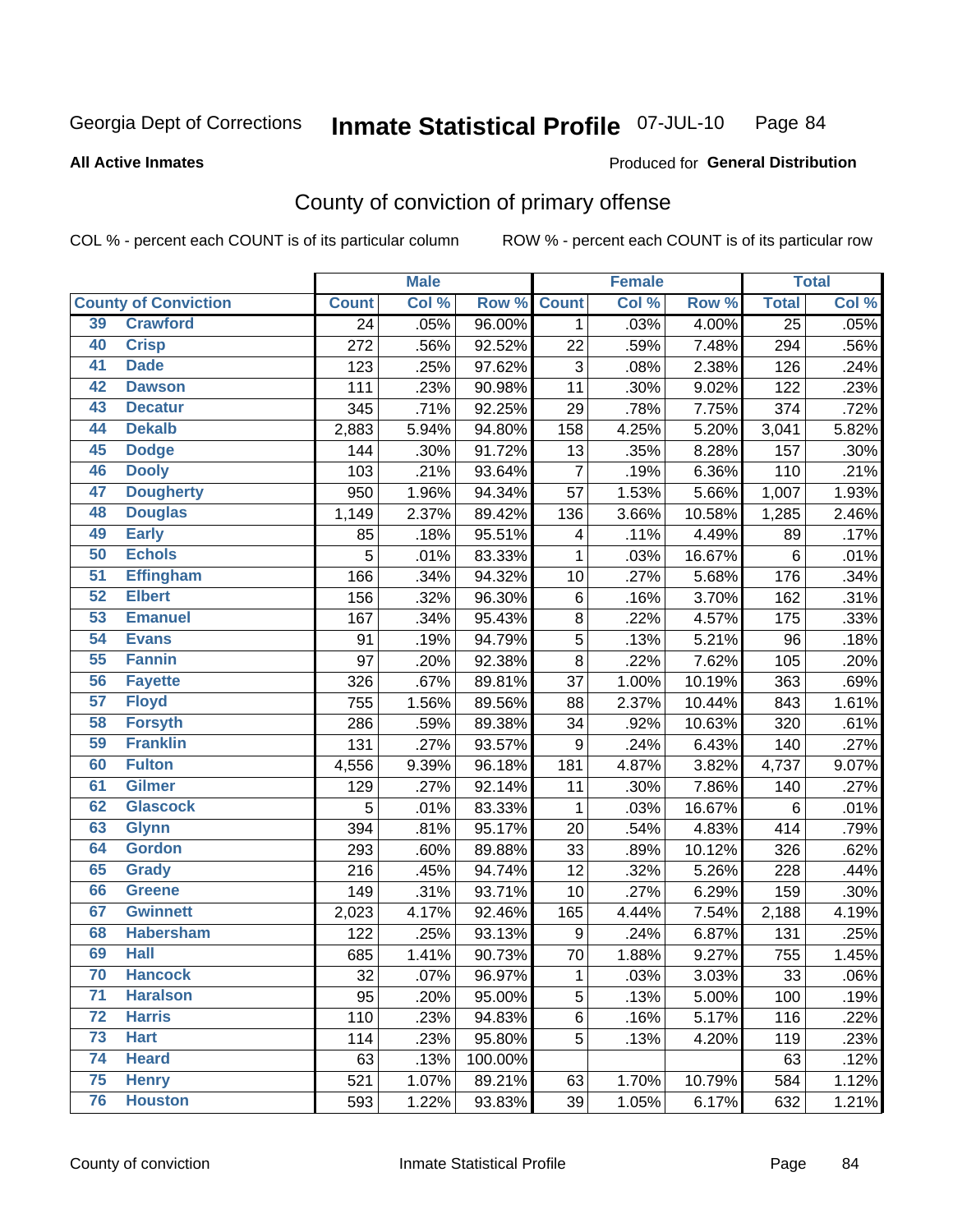#### Inmate Statistical Profile 07-JUL-10 Page 85

#### **All Active Inmates**

## **Produced for General Distribution**

## County of conviction of primary offense

COL % - percent each COUNT is of its particular column

|                   |                             |                 | <b>Male</b> |         |                  | <b>Female</b> |        |                 | <b>Total</b> |
|-------------------|-----------------------------|-----------------|-------------|---------|------------------|---------------|--------|-----------------|--------------|
|                   | <b>County of Conviction</b> | <b>Count</b>    | Col %       | Row %   | <b>Count</b>     | Col %         | Row %  | <b>Total</b>    | Col %        |
| 77                | <b>Irwin</b>                | $\overline{73}$ | .15%        | 98.65%  | $\mathbf{1}$     | .03%          | 1.35%  | $\overline{74}$ | .14%         |
| 78                | <b>Jackson</b>              | 196             | .40%        | 94.23%  | 12               | .32%          | 5.77%  | 208             | .40%         |
| 79                | <b>Jasper</b>               | 56              | .12%        | 98.25%  | 1                | .03%          | 1.75%  | 57              | .11%         |
| 80                | <b>Jeff Davis</b>           | 76              | .16%        | 88.37%  | 10               | .27%          | 11.63% | 86              | .16%         |
| $\overline{81}$   | <b>Jefferson</b>            | 120             | .25%        | 97.56%  | 3                | .08%          | 2.44%  | 123             | .24%         |
| 82                | <b>Jenkins</b>              | 72              | .15%        | 96.00%  | $\mathfrak{S}$   | .08%          | 4.00%  | 75              | .14%         |
| 83                | <b>Johnson</b>              | 50              | .10%        | 90.91%  | $\overline{5}$   | .13%          | 9.09%  | 55              | .11%         |
| 84                | <b>Jones</b>                | 159             | .33%        | 88.83%  | 20               | .54%          | 11.17% | 179             | .34%         |
| 85                | <b>Lamar</b>                | 74              | .15%        | 92.50%  | $6\phantom{1}$   | .16%          | 7.50%  | 80              | .15%         |
| 86                | <b>Lanier</b>               | 39              | .08%        | 100.00% |                  |               |        | 39              | .07%         |
| 87                | <b>Laurens</b>              | 316             | .65%        | 93.49%  | 22               | .59%          | 6.51%  | 338             | .65%         |
| 88                | Lee                         | 69              | .14%        | 95.83%  | 3                | .08%          | 4.17%  | 72              | .14%         |
| 89                | <b>Liberty</b>              | 267             | .55%        | 92.71%  | 21               | .57%          | 7.29%  | 288             | .55%         |
| 90                | <b>Lincoln</b>              | 27              | .06%        | 96.43%  | 1                | .03%          | 3.57%  | 28              | .05%         |
| 91                | Long                        | 84              | .17%        | 93.33%  | 6                | .16%          | 6.67%  | 90              | .17%         |
| 92                | <b>Lowndes</b>              | 539             | 1.11%       | 92.93%  | 41               | 1.10%         | 7.07%  | 580             | 1.11%        |
| 93                | <b>Lumpkin</b>              | 91              | .19%        | 88.35%  | 12               | .32%          | 11.65% | 103             | .20%         |
| 94                | <b>Macon</b>                | 64              | .13%        | 96.97%  | $\boldsymbol{2}$ | .05%          | 3.03%  | 66              | .13%         |
| 95                | <b>Madison</b>              | 115             | .24%        | 90.55%  | 12               | .32%          | 9.45%  | 127             | .24%         |
| 96                | <b>Marion</b>               | 37              | .08%        | 88.10%  | $\overline{5}$   | .13%          | 11.90% | 42              | .08%         |
| 97                | <b>Mcduffie</b>             | 173             | .36%        | 94.02%  | 11               | .30%          | 5.98%  | 184             | .35%         |
| 98                | <b>Mcintosh</b>             | 63              | .13%        | 98.44%  | 1                | .03%          | 1.56%  | 64              | .12%         |
| 99                | <b>Meriwether</b>           | 233             | .48%        | 96.28%  | $\boldsymbol{9}$ | .24%          | 3.72%  | 242             | .46%         |
| 100               | <b>Miller</b>               | 28              | .06%        | 93.33%  | $\overline{2}$   | .05%          | 6.67%  | 30              | .06%         |
| 101               | <b>Mitchell</b>             | 193             | .40%        | 92.34%  | 16               | .43%          | 7.66%  | 209             | .40%         |
| 102               | <b>Monroe</b>               | 137             | .28%        | 88.96%  | 17               | .46%          | 11.04% | 154             | .29%         |
| 103               | <b>Montgomery</b>           | 58              | .12%        | 92.06%  | $\overline{5}$   | .13%          | 7.94%  | 63              | .12%         |
| 104               | <b>Morgan</b>               | 152             | .31%        | 92.68%  | 12               | .32%          | 7.32%  | 164             | .31%         |
| 105               | <b>Murray</b>               | 173             | .36%        | 92.51%  | 14               | .38%          | 7.49%  | 187             | .36%         |
| 106               | <b>Muscogee</b>             | 1,664           | 3.43%       | 94.92%  | 89               | 2.40%         | 5.08%  | 1,753           | 3.36%        |
| 107               | <b>Newton</b>               | 617             | 1.27%       | 91.95%  | 54               | 1.45%         | 8.05%  | 671             | 1.28%        |
| 108               | <b>Oconee</b>               | 49              | .10%        | 96.08%  | $\overline{c}$   | .05%          | 3.92%  | 51              | .10%         |
| 109               | <b>Oglethorpe</b>           | 49              | .10%        | 98.00%  | $\mathbf 1$      | .03%          | 2.00%  | 50              | .10%         |
| 110               | <b>Paulding</b>             | 247             | .51%        | 93.21%  | 18               | .48%          | 6.79%  | 265             | .51%         |
| 111               | <b>Peach</b>                | 85              | .18%        | 96.59%  | 3                | .08%          | 3.41%  | 88              | .17%         |
| 112               | <b>Pickens</b>              | 72              | .15%        | 92.31%  | 6                | .16%          | 7.69%  | 78              | .15%         |
| 113               | <b>Pierce</b>               | 66              | .14%        | 97.06%  | $\overline{2}$   | .05%          | 2.94%  | 68              | .13%         |
| $\frac{114}{114}$ | <b>Pike</b>                 | 52              | .11%        | 94.55%  | 3                | .08%          | 5.45%  | 55              | .11%         |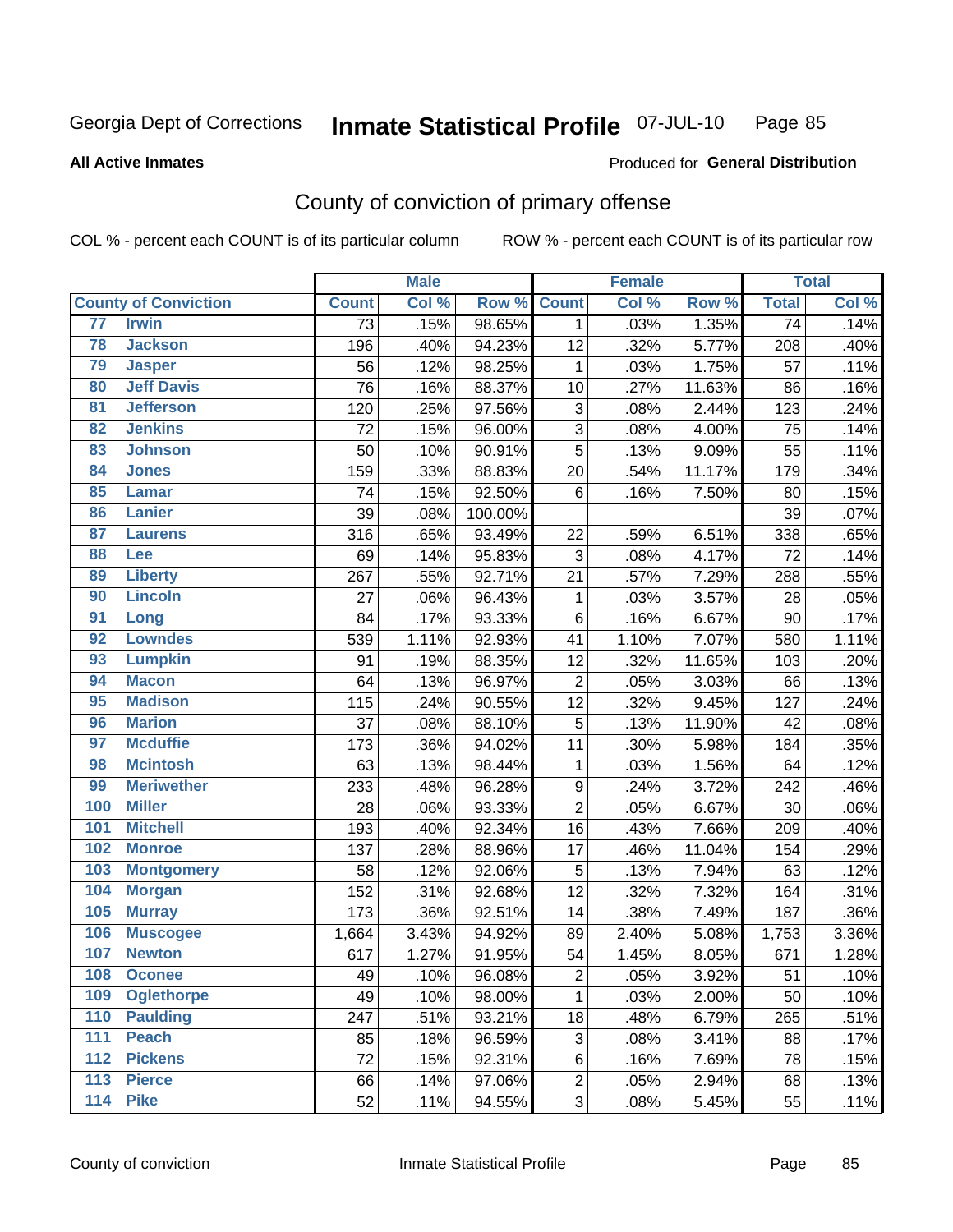#### Inmate Statistical Profile 07-JUL-10 Page 86

#### **All Active Inmates**

## **Produced for General Distribution**

## County of conviction of primary offense

COL % - percent each COUNT is of its particular column

|                                    |              | <b>Male</b> |         |                         | <b>Female</b> |        |              | <b>Total</b> |
|------------------------------------|--------------|-------------|---------|-------------------------|---------------|--------|--------------|--------------|
| <b>County of Conviction</b>        | <b>Count</b> | Col %       | Row %   | <b>Count</b>            | Col %         | Row %  | <b>Total</b> | Col %        |
| 115 Polk                           | 141          | .29%        | 89.24%  | $\overline{17}$         | .46%          | 10.76% | 158          | .30%         |
| <b>Pulaski</b><br>116              | 88           | .18%        | 92.63%  | $\overline{7}$          | .19%          | 7.37%  | 95           | .18%         |
| 117<br><b>Putnam</b>               | 141          | .29%        | 96.58%  | 5                       | .13%          | 3.42%  | 146          | .28%         |
| 118<br>Quitman                     | 19           | .04%        | 90.48%  | $\overline{2}$          | .05%          | 9.52%  | 21           | .04%         |
| 119<br><b>Rabun</b>                | 53           | .11%        | 82.81%  | 11                      | .30%          | 17.19% | 64           | .12%         |
| 120<br><b>Randolph</b>             | 60           | .12%        | 95.24%  | 3                       | .08%          | 4.76%  | 63           | .12%         |
| 121<br><b>Richmond</b>             | 1,689        | 3.48%       | 93.63%  | 115                     | 3.10%         | 6.37%  | 1,804        | 3.45%        |
| 122<br><b>Rockdale</b>             | 441          | .91%        | 91.49%  | 41                      | 1.10%         | 8.51%  | 482          | .92%         |
| 123<br><b>Schley</b>               | 26           | .05%        | 96.30%  | $\mathbf{1}$            | .03%          | 3.70%  | 27           | .05%         |
| $\overline{124}$<br><b>Screven</b> | 126          | .26%        | 93.33%  | 9                       | .24%          | 6.67%  | 135          | .26%         |
| 125<br><b>Seminole</b>             | 55           | .11%        | 85.94%  | $\mathsf g$             | .24%          | 14.06% | 64           | .12%         |
| <b>Spalding</b><br>126             | 585          | 1.21%       | 91.41%  | 55                      | 1.48%         | 8.59%  | 640          | 1.23%        |
| 127<br><b>Stephens</b>             | 184          | .38%        | 90.20%  | 20                      | .54%          | 9.80%  | 204          | .39%         |
| 128<br><b>Stewart</b>              | 31           | .06%        | 96.88%  | $\mathbf{1}$            | .03%          | 3.13%  | 32           | .06%         |
| 129<br><b>Sumter</b>               | 221          | .46%        | 96.09%  | $\boldsymbol{9}$        | .24%          | 3.91%  | 230          | .44%         |
| 130<br><b>Talbot</b>               | 58           | .12%        | 96.67%  | $\overline{c}$          | .05%          | 3.33%  | 60           | .11%         |
| 131<br><b>Taliaferro</b>           | 21           | .04%        | 91.30%  | $\overline{2}$          | .05%          | 8.70%  | 23           | .04%         |
| 132<br><b>Tattnall</b>             | 181          | .37%        | 91.41%  | 17                      | .46%          | 8.59%  | 198          | .38%         |
| 133<br><b>Taylor</b>               | 87           | .18%        | 95.60%  | 4                       | .11%          | 4.40%  | 91           | .17%         |
| <b>Telfair</b><br>134              | 121          | .25%        | 91.67%  | 11                      | .30%          | 8.33%  | 132          | .25%         |
| 135<br><b>Terrell</b>              | 77           | .16%        | 97.47%  | $\overline{2}$          | .05%          | 2.53%  | 79           | .15%         |
| 136<br><b>Thomas</b>               | 250          | .52%        | 93.28%  | 18                      | .48%          | 6.72%  | 268          | .51%         |
| 137<br><b>Tift</b>                 | 318          | .66%        | 94.64%  | 18                      | .48%          | 5.36%  | 336          | .64%         |
| <b>Toombs</b><br>138               | 306          | .63%        | 91.62%  | 28                      | .75%          | 8.38%  | 334          | .64%         |
| 139<br><b>Towns</b>                | 47           | .10%        | 90.38%  | $\sqrt{5}$              | .13%          | 9.62%  | 52           | .10%         |
| 140<br><b>Treutlen</b>             | 72           | .15%        | 93.51%  | 5                       | .13%          | 6.49%  | 77           | .15%         |
| 141<br><b>Troup</b>                | 645          | 1.33%       | 89.58%  | 75                      | 2.02%         | 10.42% | 720          | 1.38%        |
| 142<br><b>Turner</b>               | 73           | .15%        | 96.05%  | 3                       | .08%          | 3.95%  | 76           | .15%         |
| 143<br><b>Twiggs</b>               | 65           | .13%        | 94.20%  | $\overline{\mathbf{4}}$ | .11%          | 5.80%  | 69           | .13%         |
| 144<br><b>Union</b>                | 76           | .16%        | 80.85%  | 18                      | .48%          | 19.15% | 94           | .18%         |
| 145<br><b>Upson</b>                | 193          | .40%        | 91.04%  | 19                      | .51%          | 8.96%  | 212          | .41%         |
| <b>Walker</b><br>146               | 400          | .82%        | 89.69%  | 46                      | 1.24%         | 10.31% | 446          | .85%         |
| <b>Walton</b><br>147               | 450          | .93%        | 90.00%  | 50                      | 1.35%         | 10.00% | 500          | .96%         |
| 148<br><b>Ware</b>                 | 305          | .63%        | 93.85%  | 20                      | .54%          | 6.15%  | 325          | .62%         |
| 149<br><b>Warren</b>               | 40           | .08%        | 90.91%  | 4                       | .11%          | 9.09%  | 44           | .08%         |
| 150<br><b>Washington</b>           | 120          | .25%        | 90.91%  | 12                      | .32%          | 9.09%  | 132          | .25%         |
| 151<br><b>Wayne</b>                | 165          | .34%        | 89.67%  | 19                      | .51%          | 10.33% | 184          | .35%         |
| <b>Webster</b><br>152              | 6            | .01%        | 100.00% |                         |               |        | 6            | .01%         |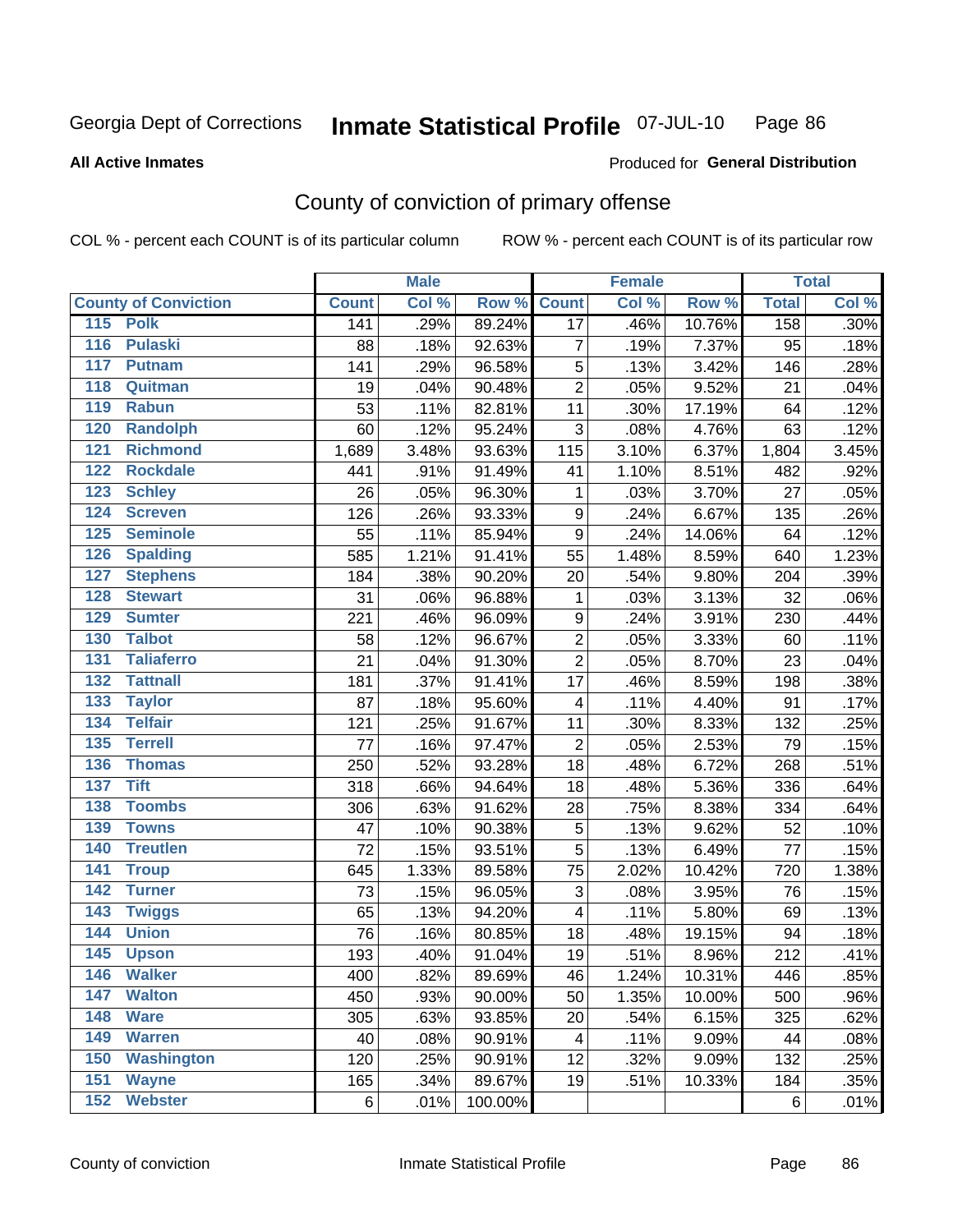#### Inmate Statistical Profile 07-JUL-10 Page 87

**All Active Inmates** 

### **Produced for General Distribution**

## County of conviction of primary offense

COL % - percent each COUNT is of its particular column

|                             |              | <b>Male</b> |                    |       | <b>Female</b> |        |              | <b>Total</b> |
|-----------------------------|--------------|-------------|--------------------|-------|---------------|--------|--------------|--------------|
| <b>County of Conviction</b> | <b>Count</b> | Col %       | <b>Row % Count</b> |       | Col %         | Row %  | <b>Total</b> | Col %        |
| <b>Wheeler</b><br>153       | 29           | $.06\%$     | 85.29%             | 5     | .13%          | 14.71% | 34           | $.07\%$      |
| <b>White</b><br>154         | 123          | .25%        | 92.48%             | 10    | .27%          | 7.52%  | 133          | .25%         |
| <b>Whitfield</b><br>155     | 580          | 1.20%       | 87.22%             | 85    | 2.29%         | 12.78% | 665          | 1.27%        |
| <b>Wilcox</b><br>156        | 59           | .12%        | 89.39%             |       | .19%          | 10.61% | 66           | .13%         |
| <b>Wilkes</b><br>157        | 74           | .15%        | 97.37%             | 2     | .05%          | 2.63%  | 76           | .15%         |
| <b>Wilkinson</b><br>158     | 50           | .10%        | 94.34%             | 3     | .08%          | 5.66%  | 53           | .10%         |
| <b>Worth</b><br>159         | 114          | .23%        | 93.44%             | 8     | .22%          | 6.56%  | 122          | .23%         |
| <b>Total Rported</b>        | 48,527       | 100%        | 92.89%             | 3,715 | 100%          | 7.11%  | 52,242       | 100%         |

| eported<br>'N ( | . .<br>⊸ |       | 49     |
|-----------------|----------|-------|--------|
| Total           | 48,570   | 2.704 | 52,291 |

| <b>Mode</b><br>---<br>luent)<br>nost tren | ™ulton | copp; | Fulto |
|-------------------------------------------|--------|-------|-------|
|                                           |        |       |       |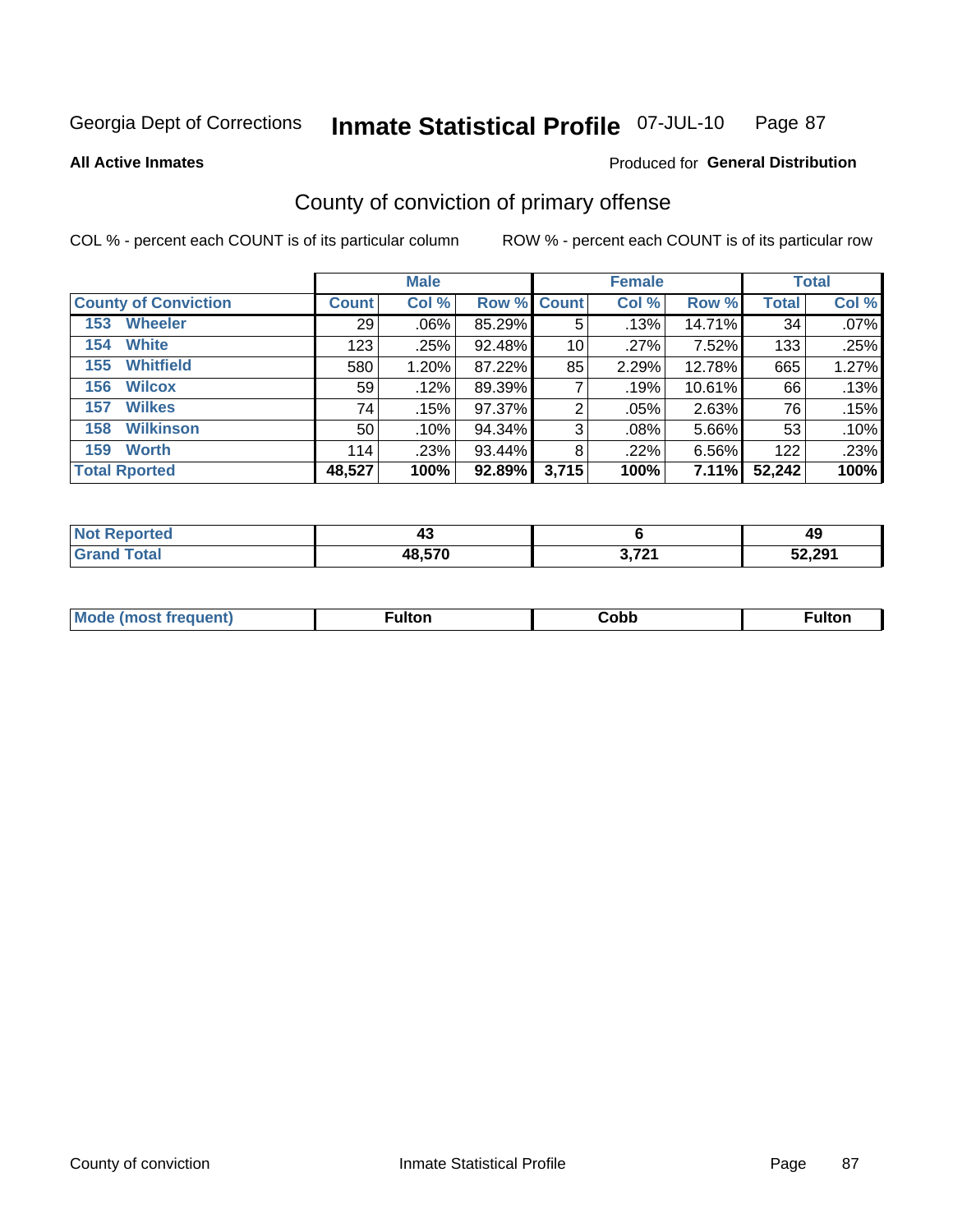#### Inmate Statistical Profile 07-JUL-10 Page 88

#### **All Active Inmates**

## Produced for General Distribution

## Circuit of conviction of primary offense

COL % - percent each COUNT is of its particular column

|                         |                                 |              | <b>Male</b> |        |              | <b>Female</b> |        |                  | <b>Total</b> |
|-------------------------|---------------------------------|--------------|-------------|--------|--------------|---------------|--------|------------------|--------------|
|                         | <b>Circuit of Conviction</b>    | <b>Count</b> | Col %       | Row %  | <b>Count</b> | Col %         | Row %  | <b>Total</b>     | Col %        |
| 1                       | <b>Alapaha Circuit</b>          | 355          | .73%        | 95.95% | 15           | .40%          | 4.05%  | $\overline{370}$ | .71%         |
| $\overline{2}$          | <b>Alcovy Circuit</b>           | 1,067        | 2.20%       | 91.12% | 104          | 2.80%         | 8.88%  | 1,171            | 2.24%        |
| 3                       | <b>Atlanta Circuit</b>          | 4,556        | 9.39%       | 96.18% | 181          | 4.87%         | 3.82%  | 4,737            | 9.07%        |
| 4                       | <b>Atlantic Circuit</b>         | 770          | 1.59%       | 93.45% | 54           | 1.45%         | 6.55%  | 824              | 1.58%        |
| 5                       | <b>Augusta Circuit</b>          | 2,160        | 4.45%       | 93.87% | 141          | 3.80%         | 6.13%  | 2,301            | 4.40%        |
| $6\overline{6}$         | <b>Blue Ridge Circuit</b>       | 596          | 1.23%       | 90.44% | 63           | 1.70%         | 9.56%  | 659              | 1.26%        |
| $\overline{\mathbf{7}}$ | <b>Brunswick Circuit</b>        | 887          | 1.83%       | 92.69% | 70           | 1.88%         | 7.31%  | 957              | 1.83%        |
| 8                       | <b>Chattahoochee Circuit</b>    | 1,980        | 4.08%       | 94.87% | 107          | 2.88%         | 5.13%  | 2,087            | 3.99%        |
| $\overline{9}$          | <b>Cherokee Circuit</b>         | 882          | 1.82%       | 89.09% | 108          | 2.91%         | 10.91% | 990              | 1.90%        |
| 10                      | <b>Clayton Circuit</b>          | 1,501        | 3.09%       | 92.09% | 129          | 3.47%         | 7.91%  | 1,630            | 3.12%        |
| 11                      | <b>Cobb Circuit</b>             | 2,654        | 5.47%       | 90.30% | 285          | 7.67%         | 9.70%  | 2,939            | 5.63%        |
| 12                      | <b>Conasauga Circuit</b>        | 753          | 1.55%       | 88.38% | 99           | 2.66%         | 11.62% | 852              | 1.63%        |
| 13                      | <b>Cordele Circuit</b>          | 696          | 1.43%       | 93.17% | 51           | 1.37%         | 6.83%  | 747              | 1.43%        |
| $\overline{14}$         | <b>Coweta Circuit</b>           | 2,014        | 4.15%       | 91.09% | 197          | 5.30%         | 8.91%  | 2,211            | 4.23%        |
| 15                      | <b>Dougherty Circuit</b>        | 950          | 1.96%       | 94.34% | 57           | 1.53%         | 5.66%  | 1,007            | 1.93%        |
| 16                      | <b>Dublin Circuit</b>           | 503          | 1.04%       | 93.32% | 36           | .97%          | 6.68%  | 539              | 1.03%        |
| 17                      | <b>Eastern Circuit</b>          | 2,434        | 5.02%       | 95.08% | 126          | 3.39%         | 4.92%  | 2,560            | 4.90%        |
| 18                      | <b>Flint Circuit</b>            | 521          | 1.07%       | 89.21% | 63           | 1.70%         | 10.79% | 584              | 1.12%        |
| 19                      | <b>Griffin Circuit</b>          | 1,156        | 2.38%       | 91.02% | 114          | 3.07%         | 8.98%  | 1,270            | 2.43%        |
| 20                      | <b>Gwinnett Circuit</b>         | 2,023        | 4.17%       | 92.46% | 165          | 4.44%         | 7.54%  | 2,188            | 4.19%        |
| $\overline{21}$         | <b>Houston Circuit</b>          | 593          | 1.22%       | 93.83% | 39           | 1.05%         | 6.17%  | 632              | 1.21%        |
| $\overline{22}$         | <b>Lookout Mountain Circuit</b> | 1,060        | 2.18%       | 91.38% | 100          | 2.69%         | 8.62%  | 1,160            | 2.22%        |
| 23                      | <b>Macon Circuit</b>            | 1,121        | 2.31%       | 95.08% | 58           | 1.56%         | 4.92%  | 1,179            | 2.26%        |
| 24                      | <b>Middle Circuit</b>           | 807          | 1.66%       | 92.76% | 63           | 1.70%         | 7.24%  | 870              | 1.67%        |
| 25                      | <b>Mountain Circuit</b>         | 359          | .74%        | 89.97% | 40           | 1.08%         | 10.03% | 399              | .76%         |
| 26                      | <b>Northeastern Circuit</b>     | 796          | 1.64%       | 90.76% | 81           | 2.18%         | 9.24%  | 877              | 1.68%        |
| $\overline{27}$         | <b>Northern Circuit</b>         | 565          | 1.16%       | 94.48% | 33           | .89%          | 5.52%  | 598              | 1.14%        |
| 28                      | <b>Ocmulgee Circuit</b>         | 1,034        | 2.13%       | 93.07% | 77           | 2.07%         | 6.93%  | 1,111            | 2.13%        |
| 29                      | <b>Oconee Circuit</b>           | 517          | 1.07%       | 91.50% | 48           | 1.29%         | 8.50%  | 565              | 1.08%        |
| 30                      | <b>Ogeechee Circuit</b>         | 835          | 1.72%       | 93.30% | 60           | 1.62%         | 6.70%  | 895              | 1.71%        |
| $\overline{31}$         | <b>Pataula Circuit</b>          | 354          | .73%        | 92.91% | 27           | .73%          | 7.09%  | 381              | .73%         |
| 32                      | <b>Piedmont Circuit</b>         | 507          | 1.04%       | 92.69% | 40           | 1.08%         | 7.31%  | 547              | 1.05%        |
| 33                      | <b>Rome Circuit</b>             | 755          | 1.56%       | 89.56% | 88           | 2.37%         | 10.44% | 843              | 1.61%        |
| 34                      | <b>South Georgia Circuit</b>    | 802          | 1.65%       | 92.82% | 62           | 1.67%         | 7.18%  | 864              | 1.65%        |
| 35                      | <b>Southern Circuit</b>         | 1,135        | 2.34%       | 93.65% | 77           | 2.07%         | 6.35%  | 1,212            | 2.32%        |
| 36                      | <b>Southwestern Circuit</b>     | 417          | .86%        | 96.30% | 16           | .43%          | 3.70%  | 433              | .83%         |
| 37                      | <b>Stone Mountain Circuit</b>   | 2,883        | 5.94%       | 94.80% | 158          | 4.25%         | 5.20%  | 3,041            | 5.82%        |
| 38                      | <b>Tallapoosa Circuit</b>       | 236          | .49%        | 91.47% | 22           | .59%          | 8.53%  | 258              | .49%         |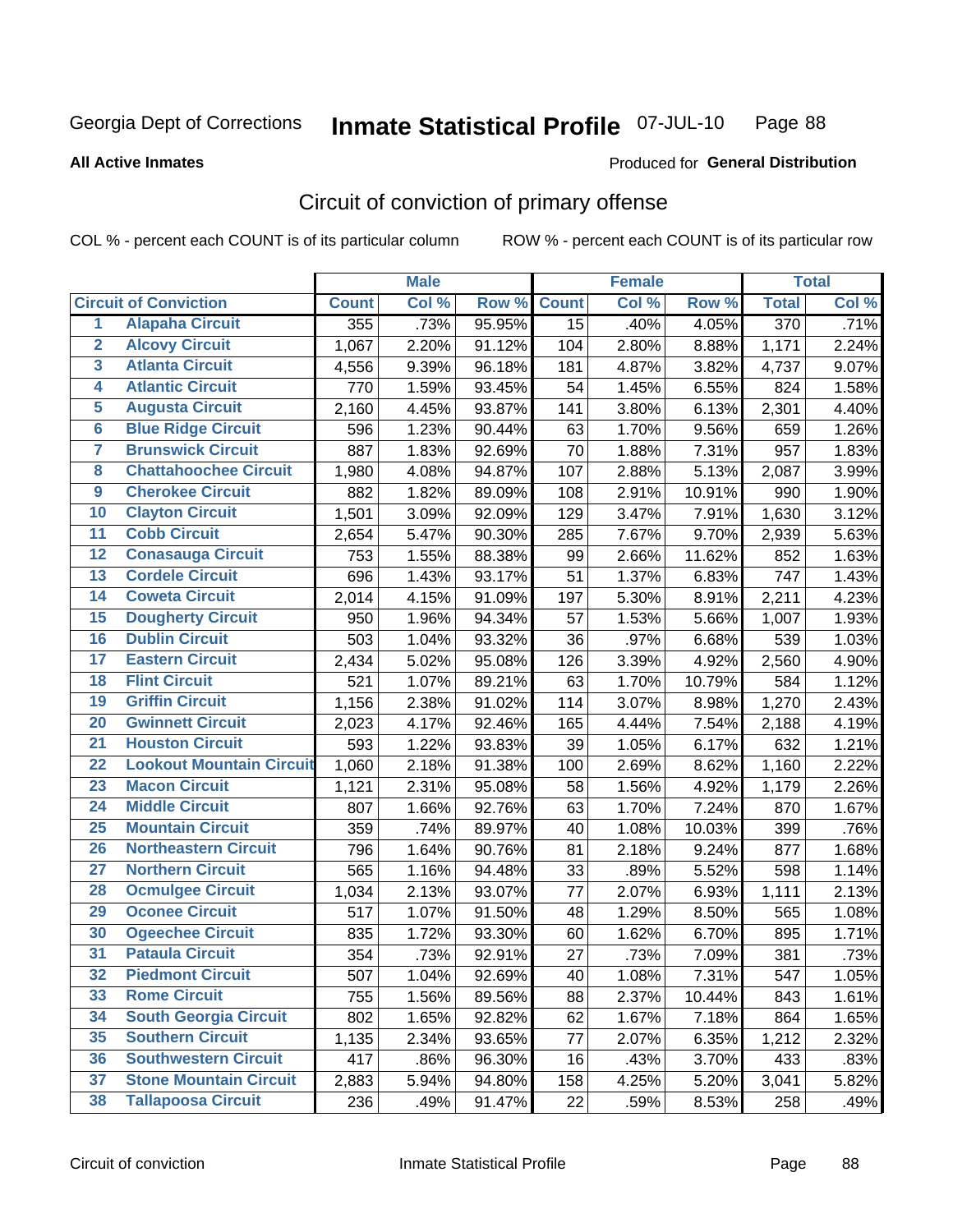#### Inmate Statistical Profile 07-JUL-10 Page 89

**All Active Inmates** 

### Produced for General Distribution

## Circuit of conviction of primary offense

COL % - percent each COUNT is of its particular column

|                                   |              | <b>Male</b> |           |              | <b>Female</b> |        |              | <b>Total</b> |
|-----------------------------------|--------------|-------------|-----------|--------------|---------------|--------|--------------|--------------|
| <b>Circuit of Conviction</b>      | <b>Count</b> | Col %       | Row %     | <b>Count</b> | Col %         | Row %  | <b>Total</b> | Col %        |
| <b>Tifton Circuit</b><br>39       | 578          | 1.19%       | 95.07%    | 30           | .81%          | 4.93%  | 608          | 1.16%        |
| <b>Toombs Circuit</b><br>40       | 340          | .70%        | 94.18%    | 21           | .57%          | 5.82%  | 361          | .69%         |
| <b>Waycross Circuit</b><br>41     | 776          | 1.60%       | 93.61%    | 53           | 1.43%         | 6.39%  | 829          | 1.59%        |
| <b>Western Circuit</b><br>42      | 461          | .95%        | 94.08%    | 29           | .78%          | 5.92%  | 490          | .94%         |
| <b>Rockdale Circuit</b><br>43     | 441          | .91%        | 91.49%    | 41           | 1.10%         | 8.51%  | 482          | .92%         |
| <b>Douglas Circuit</b><br>44      | 1,149        | 2.37%       | 89.42%    | 136          | 3.66%         | 10.58% | 1,285        | 2.46%        |
| <b>Appalachian Circuit</b><br>45  | 298          | .61%        | 92.26%    | 25           | .67%          | 7.74%  | 323          | .62%         |
| <b>Enotah Circuit</b><br>46       | 337          | .69%        | 88.22%    | 45           | 1.21%         | 11.78% | 382          | .73%         |
| 47<br><b>Bell-Forsyth Circuit</b> | 286          | .59%        | 89.38%    | 34           | .92%          | 10.63% | 320          | .61%         |
| <b>Towaliga Circuit</b><br>48     | 380          | .78%        | $92.91\%$ | 29           | .78%          | 7.09%  | 409          | .78%         |
| <b>Paulding Circuit</b><br>49     | 247          | .51%        | 93.21%    | 18           | .48%          | 6.79%  | 265          | .51%         |
| <b>Total Rported</b>              | 48,527       | 100%        | 92.89%    | 3,715        | 100%          | 7.11%  | 52,242       | 100%         |

| τeα | <b>TV</b> |     | 49     |
|-----|-----------|-----|--------|
|     | 48.570    | 272 | 52,291 |

| M | . | ----<br>oг  | ----<br>пLс |
|---|---|-------------|-------------|
|   |   | <b>OUNN</b> |             |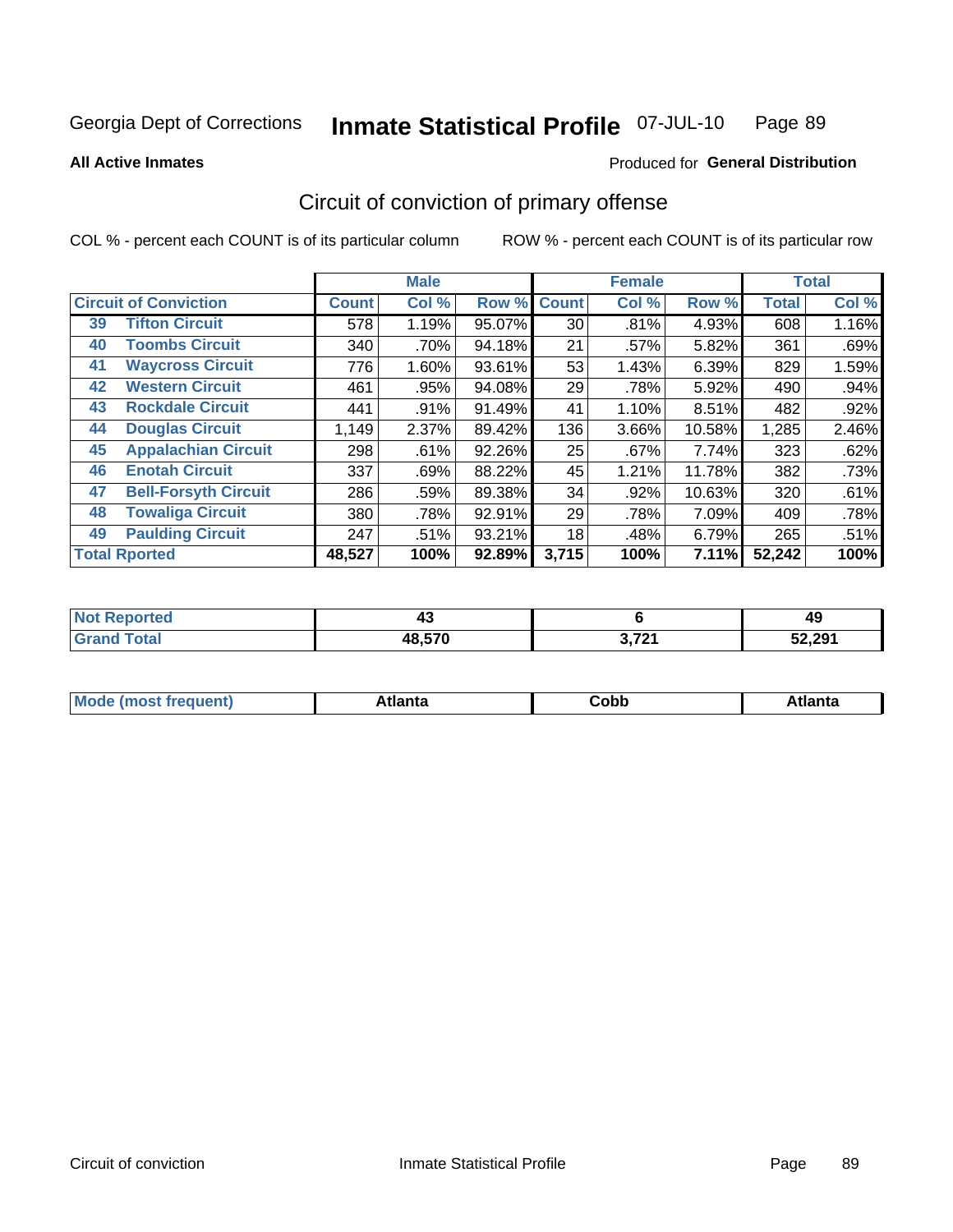#### Inmate Statistical Profile 07-JUL-10 Page 90

### **All Active Inmates**

### **Produced for General Distribution**

## Years served (jail + prison) in this incarceration

COL % - percent each COUNT is of its particular column

|                                           |              | <b>Male</b> |                  |                  | <b>Female</b> |        |              | <b>Total</b> |
|-------------------------------------------|--------------|-------------|------------------|------------------|---------------|--------|--------------|--------------|
| <b>Years Served</b>                       | <b>Count</b> | Col %       | Row <sup>%</sup> | <b>Count</b>     | Col %         | Row %  | <b>Total</b> | Col %        |
| Less than one year                        | 7,686        | 15.85%      | 86.41%           | 1,209            | 32.53%        | 13.59% | 8,895        | 17.03%       |
| 1 to 1.99 years                           | 9,893        | 20.40%      | 90.70%           | 1,014            | 27.28%        | 9.30%  | 10,907       | 20.89%       |
| 2 to 2.99 years                           | 6,968        | 14.37%      | 93.96%           | 447              | 12.03%        | 6.03%  | 7,416        | 14.20%       |
| $3$ to $3.99$ years                       | 4,440        | 9.15%       | 94.17%           | 275              | 7.40%         | 5.83%  | 4,715        | 9.03%        |
| $\overline{4}$ to 4.99 years              | 2,975        | 6.13%       | 95.23%           | 149              | 4.01%         | 4.77%  | 3,124        | 5.98%        |
| $\overline{5}$ to $\overline{5.99}$ years | 2,067        | 4.26%       | 96.23%           | 81               | 2.18%         | 3.77%  | 2,148        | 4.11%        |
| $6$ to $6.99$ years                       | 1,755        | 3.62%       | 95.64%           | 80               | 2.15%         | 4.36%  | 1,835        | 3.51%        |
| 7 to 7.99 years                           | 1,699        | 3.50%       | 95.88%           | 73               | 1.96%         | 4.12%  | 1,772        | 3.39%        |
| 8 to 8.99 years                           | 1,409        | 2.91%       | 95.92%           | 60               | 1.61%         | 4.08%  | 1,469        | 2.81%        |
| 9 to 9.99 years                           | 1,384        | 2.85%       | 96.31%           | 53               | 1.43%         | 3.69%  | 1,437        | 2.75%        |
| 10 to 10.99 years                         | 945          | 1.95%       | 95.45%           | 45               | 1.21%         | 4.55%  | 990          | 1.90%        |
| 11 to 11.99 years                         | 897          | 1.85%       | 96.14%           | 36               | 0.97%         | 3.86%  | 933          | 1.79%        |
| 12 to 12.99 years                         | 895          | 1.85%       | 96.55%           | 32               | 0.86%         | 3.45%  | 927          | 1.78%        |
| 13 to 13.99 years                         | 884          | 1.82%       | 96.82%           | 29               | 0.78%         | 3.18%  | 913          | 1.75%        |
| 14 to 14.99 years                         | 720          | 1.48%       | 97.30%           | 20               | 0.54%         | 2.70%  | 740          | 1.42%        |
| 15 to 15.99 years                         | 576          | 1.19%       | 96.81%           | 19               | 0.51%         | 3.19%  | 595          | 1.14%        |
| 16 to 16.99 years                         | 548          | 1.13%       | 95.97%           | 23               | 0.62%         | 4.03%  | 571          | 1.09%        |
| 17 to 17.99 years                         | 444          | 0.92%       | 96.94%           | 14               | 0.38%         | 3.06%  | 458          | 0.88%        |
| 18 to 18.99 years                         | 392          | 0.81%       | 97.27%           | 11               | 0.30%         | 2.73%  | 403          | 0.77%        |
| 19 to 19.99 years                         | 380          | 0.78%       | 97.44%           | 10               | 0.27%         | 2.56%  | 390          | 0.75%        |
| 20 to 20.99 years                         | 247          | 0.51%       | 95.74%           | 11               | 0.30%         | 4.26%  | 258          | 0.49%        |
| 21 to 21.99 years                         | 213          | 0.44%       | 98.16%           | 4                | 0.11%         | 1.84%  | 217          | 0.42%        |
| 22 to 22.99 years                         | 194          | 0.40%       | 95.57%           | $\boldsymbol{9}$ | 0.24%         | 4.43%  | 203          | 0.39%        |
| 23 to 23.99 years                         | 155          | 0.32%       | 98.10%           | 3                | 0.08%         | 1.90%  | 158          | 0.30%        |
| 24 to 24.99 years                         | 140          | 0.29%       | 97.90%           | 3                | 0.08%         | 2.10%  | 143          | 0.27%        |
| 25 to 25.99 years                         | 110          | 0.23%       | 98.21%           | $\overline{c}$   | 0.05%         | 1.79%  | 112          | 0.21%        |
| 26 to 26.99 years                         | 91           | 0.19%       | 97.85%           | $\overline{2}$   | 0.05%         | 2.15%  | 93           | 0.18%        |
| 27 to 27.99 years                         | 65           | 0.13%       | 98.48%           | $\mathbf 1$      | 0.03%         | 1.52%  | 66           | 0.13%        |
| 28 to 28.99 years                         | 58           | 0.12%       | 100.00%          |                  |               |        | 58           | 0.11%        |
| 29 to 29.99 years                         | 42           | 0.09%       | 97.67%           | 1                | 0.03%         | 2.33%  | 43           | 0.08%        |
| Thirty + years                            | 230          | 0.47%       | 99.57%           | $\mathbf 1$      | 0.03%         | 0.43%  | 231          | 0.44%        |
| <b>Total Reported</b>                     | 48,502       | 100%        | 92.88%           | 3,717            | 100%          | 7.12%  | 52,220       | 100%         |

| <b>Not Reported</b>      | 68     |       | 72     |
|--------------------------|--------|-------|--------|
| <b>Grand Total</b>       | 48,570 | 3,721 | 52,292 |
|                          |        |       |        |
| <b>Mean</b><br>(average) | 5.33   |       | 5.18   |
| Median (middle)          | 2.94   |       | 2.83   |

| <b>Median (middle)</b>         | 2.94               |                    | 2.83                  |
|--------------------------------|--------------------|--------------------|-----------------------|
| <b>Mode</b><br>(most frequent) | Less than one year | Less than one year | Less than one<br>vear |
|                                |                    |                    |                       |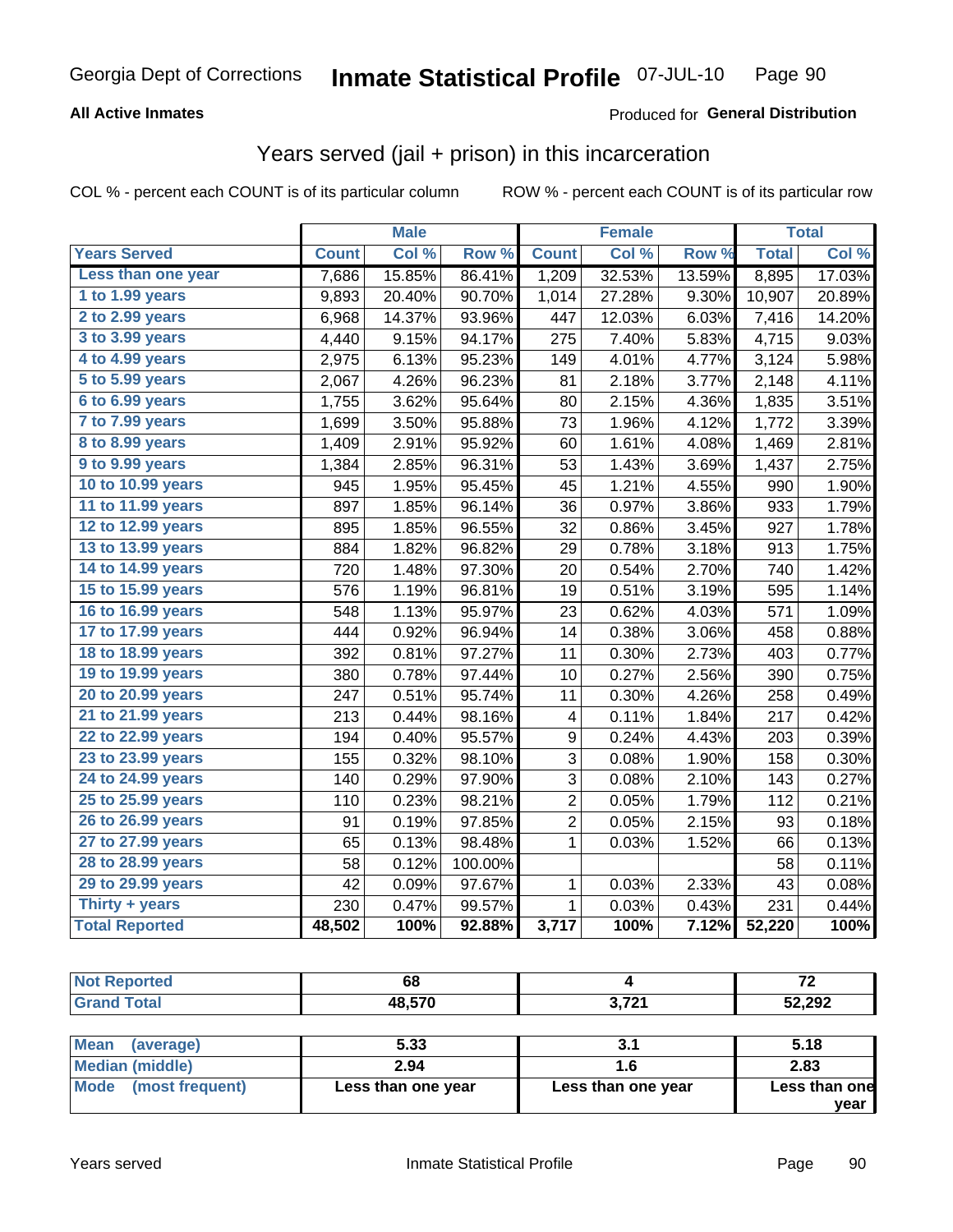#### Inmate Statistical Profile 07-JUL-10 Page 91

### **All Active Inmates**

Produced for General Distribution

## Results of most recent HIV tests

COL % - percent each COUNT is of its particular column

|                         |              | <b>Male</b> |           |              | <b>Female</b> |          |              | <b>Total</b> |
|-------------------------|--------------|-------------|-----------|--------------|---------------|----------|--------------|--------------|
| <b>HIV Test Results</b> | <b>Count</b> | Col %       | Row %I    | <b>Count</b> | Col %         | Row %    | <b>Total</b> | Col %        |
| <b>Positive</b>         | 817          | 1.73%       | $90.88\%$ | 82           | $2.32\%$      | $9.12\%$ | 899          | 1.77%        |
| <b>Negative</b>         | 46,515       | $98.26\%$   | 93.10%    | 3,446        | $97.68\%$     | $6.90\%$ | 49,962       | 98.22%       |
| <b>Indeterminate</b>    | 8            | 0.02%       | 100.00%   |              |               |          |              | 0.02%        |
| <b>Refused</b>          |              | 0.01%       | 100.00%   |              |               |          |              | 0.01%        |
| <b>Total Reported</b>   | 47,341       | 100%        | 93.06%    | 3,528        | 100%          | 6.94%    | 50,870       | 100.0%       |

| <b>Not</b><br><b>rted</b><br><b>KEIOIOI</b> | 229, ا | 193            | ,422   |
|---------------------------------------------|--------|----------------|--------|
| <b>Total</b><br><b>Grano</b>                | 48.570 | 2 721<br>J, IZ | 52,292 |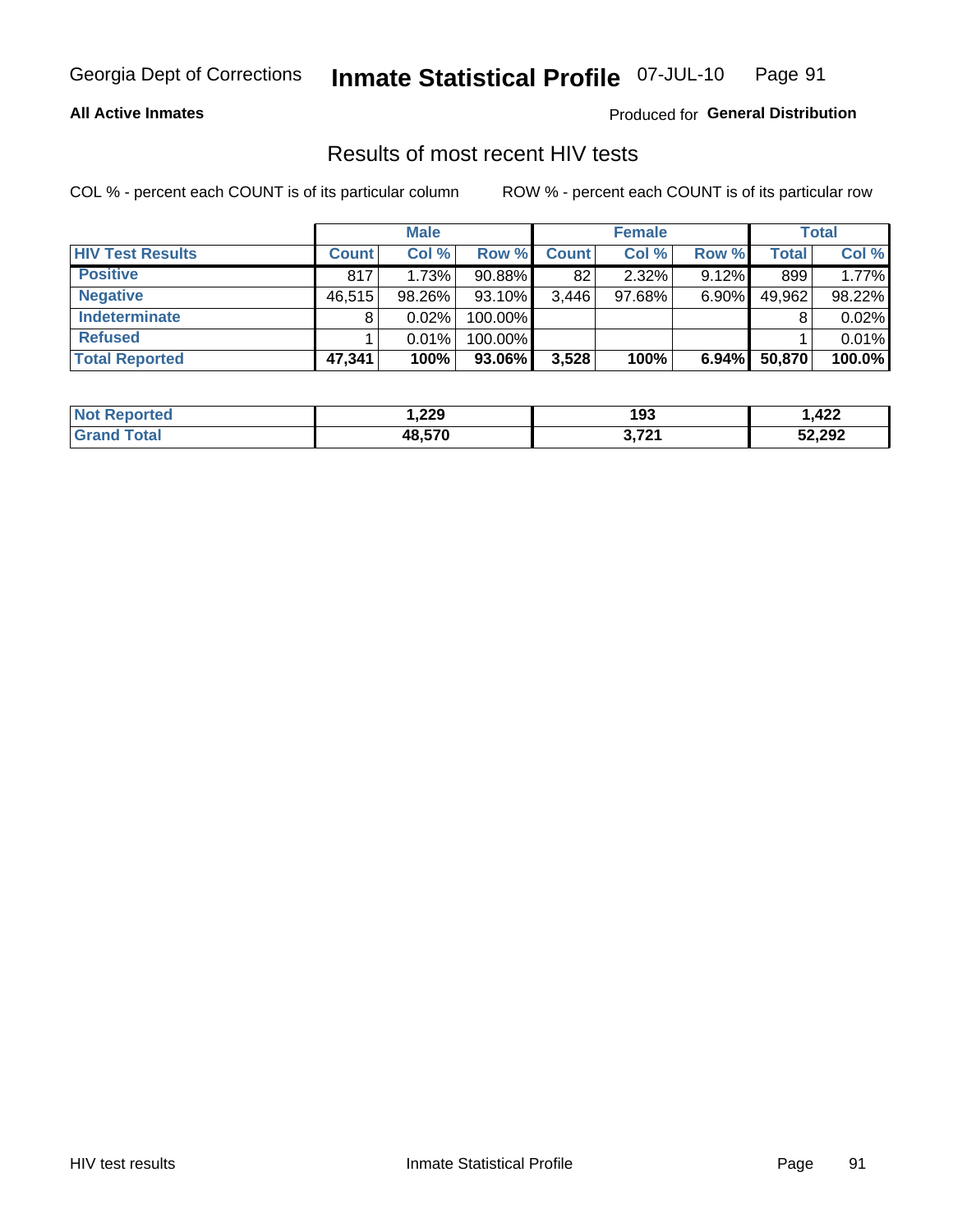#### Inmate Statistical Profile 07-JUL-10 Page 92

### **All Active Inmates**

### Produced for General Distribution

## Results of most recent tuberculosis test

COL % - percent each COUNT is of its particular column

|                                  | <b>Male</b>  |        |           | <b>Female</b> |           |          | Total  |        |
|----------------------------------|--------------|--------|-----------|---------------|-----------|----------|--------|--------|
| <b>Tuberculosis Test Results</b> | <b>Count</b> | Col%   | Row %I    | <b>Count</b>  | Col %     | Row %    | Total  | Col %  |
| <b>Positive on current test</b>  | 9.316        | 19.42% | $97.59\%$ | 230           | $6.22\%$  | 2.41%    | 9.546  | 18.47% |
| <b>Positive on previous test</b> | 216          | 0.45%  | 99.54%    |               | 0.03%     | $0.46\%$ | 217    | 0.42%  |
| <b>Negative</b>                  | 38.442       | 80.13% | 91.72%    | 3,469         | $93.76\%$ | $8.28\%$ | 41,912 | 81.11% |
| <b>Total Reported</b>            | 47,974       | 100%   | $92.84\%$ | 3,700         | 100%      | $7.16\%$ | 51,675 | 100%   |

| <b>Not Reported</b> | 596    | <b></b> | C 4 7<br>. U I . |
|---------------------|--------|---------|------------------|
| <b>Total</b>        | 48,570 | 2704    | 52,292           |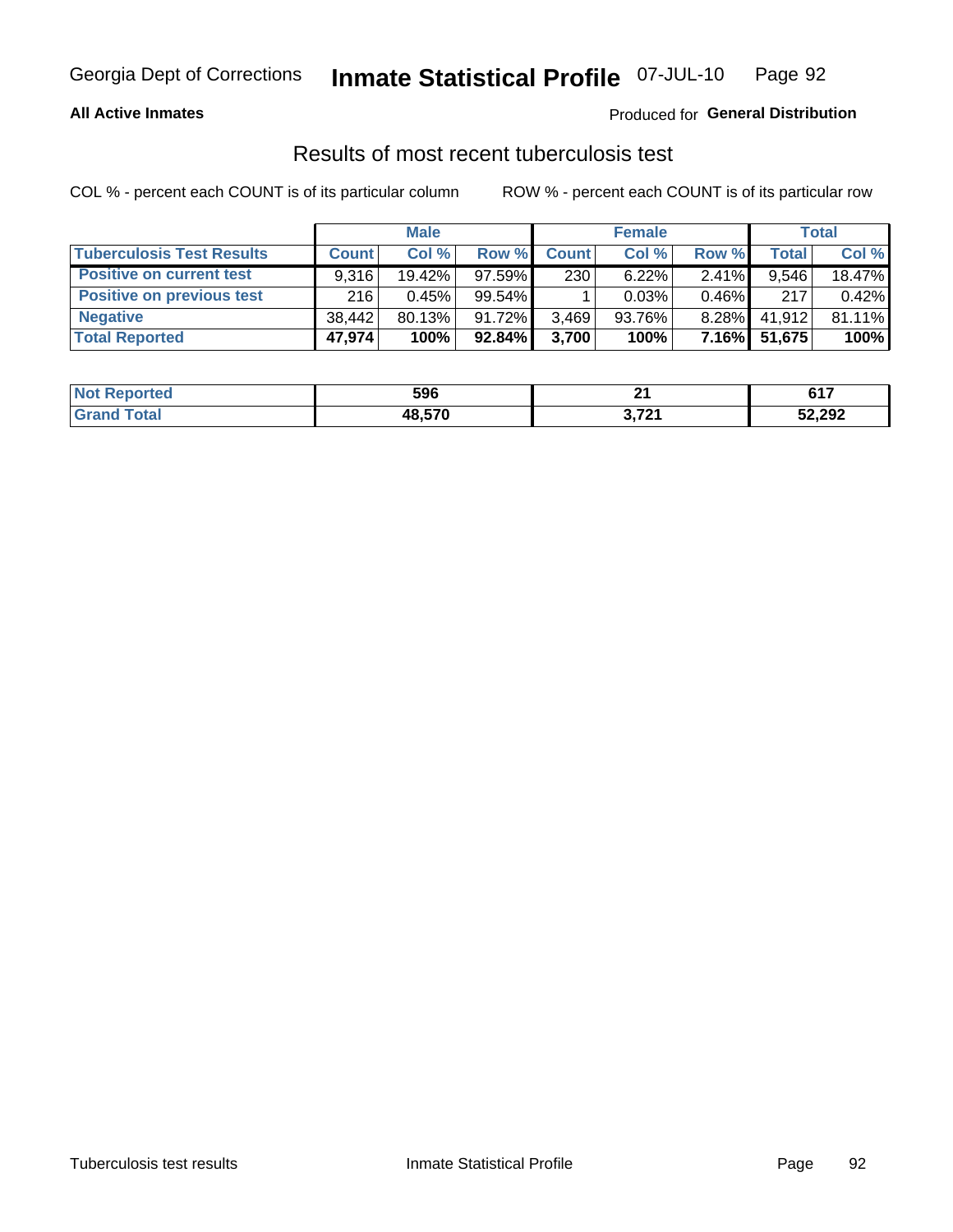## Georgia Dept of Corrections **Inmate Statistical Profile** 07-JUL-10 Page 93

### **All Active Inmates**

Produced for **General Distribution**

## Results of most recent syphilis test

COL % - percent each COUNT is of its particular column ROW % - percent each COUNT is of its particular row

|                                 | <b>Male</b>  |           |           | <b>Female</b> |           |           | Total   |        |
|---------------------------------|--------------|-----------|-----------|---------------|-----------|-----------|---------|--------|
| <b>Syphilis Test Results</b>    | <b>Count</b> | Col%      | Row %     | <b>Count</b>  | Col %     | Row %     | Total I | Col %  |
| <b>Positive on current test</b> | 716          | 1.52%     | 89.28%    | 86            | 2.44%     | $10.72\%$ | 802     | 1.59%  |
| <b>Negative</b>                 | 46.272       | $98.48\%$ | $93.09\%$ | 3,433         | $97.56\%$ | $6.91\%$  | 49,706  | 98.41% |
| <b>Total Reported</b>           | 46,988       | 100%      | 93.03%    | 3,519         | 100%      | $6.97\%$  | 50,508  | 100%   |

| <b>Not Reported</b> | 582. ا | 202   | 1,784  |
|---------------------|--------|-------|--------|
| <b>Grand Total</b>  | 48,570 | 3,721 | 52,292 |